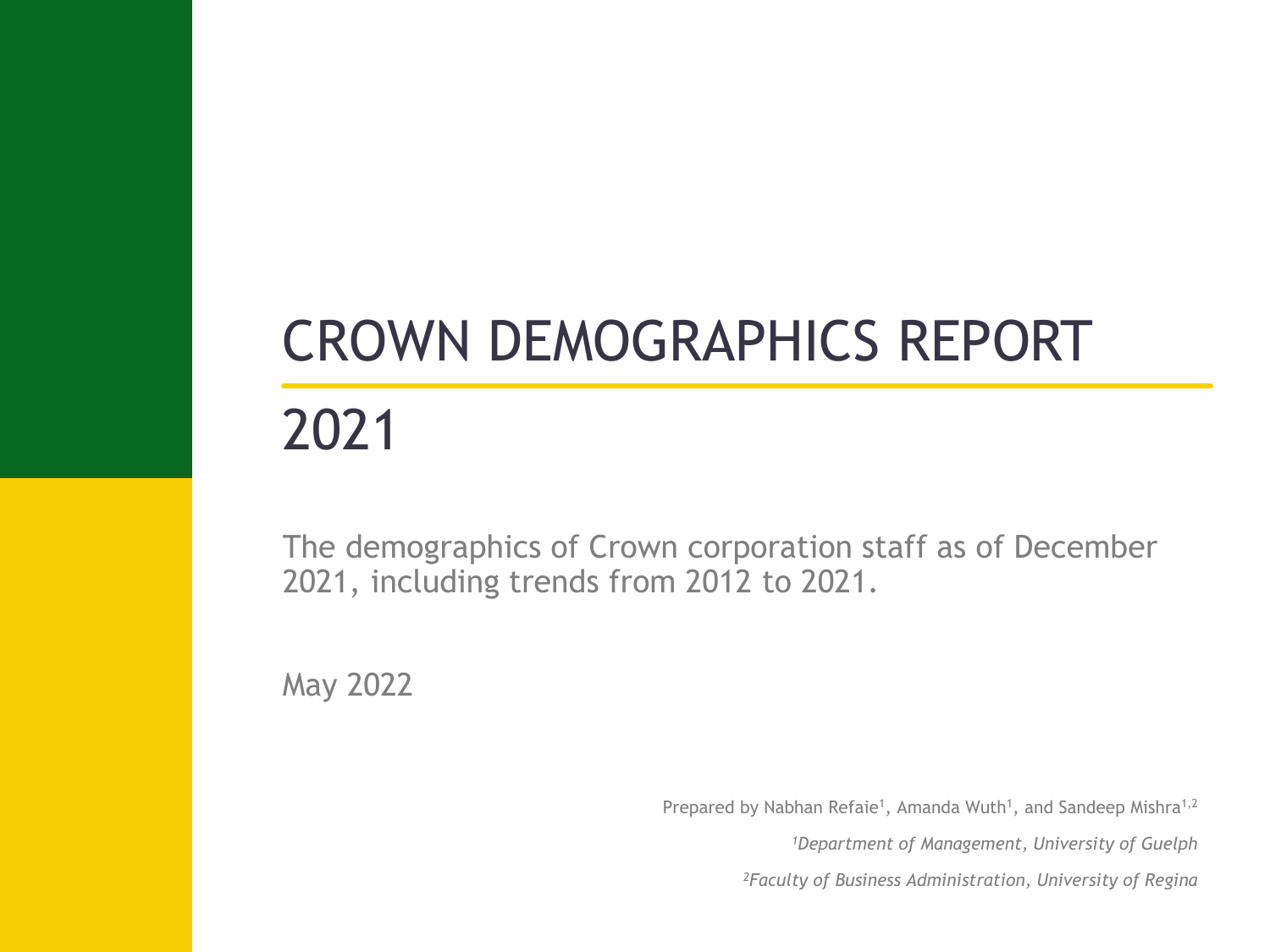# Background and Notes

- This is the 2021 annual report documenting the demographics of employees in Saskatchewan's commercial Crown corporations.
- The databases have been updated annually to track how staff turnover and demographics in the Crown corporations change over time.
- The databases contain information on:
	- A "snapshot" of employment at the end of the current calendar year;
	- **Employment characteristics;**
	- **Turnover and changes in employment; and**
	- Student and summer employees.
- The demographic information collected has changed over time, to reflect changes in the Crown corporations.
	- December 2001: only data for permanent full-time staff was collected.
	- December 2002: co-op/summer students and non-permanent staff were added to the database. National Occupational Classification (NOC) codes were added.
	- ▶ December 2003: place of work was added.
	- ▶ December 2004: Saskatchewan Opportunities Corporation (SOCO) was added.
	- **December 2007: Saskatchewan Gaming Corporation (SGC) was added.**
	- December 2013: Information Services Corporation (ISC) was removed.
	- December 2014: NOC codes converted from 2006 version to 2011 version.
	- December 2016: NOC codes converted from 2011 version to 2016 version.
	- ▶ December 2017: Saskatchewan Transportation Company (STC) was removed.
	- December 2019: NOC codes updated to 2016 version 1.3.
	- March 2020 December 2021: SARS-CoV-2 (COVID-19) pandemic led to provincial and federal health restrictions.
		- As a result, many Crown sector employees transitioned to working from home if able to, with essential workers on site as required. One exception to this, however, was SGC who had to layoff a majority of their employees in 2020 due to the closure of the casinos throughout the year. These employees were considered as employed for the purposes of this report.
		- $\triangleright$  Student and co-op programs were also greatly impacted by the pandemic.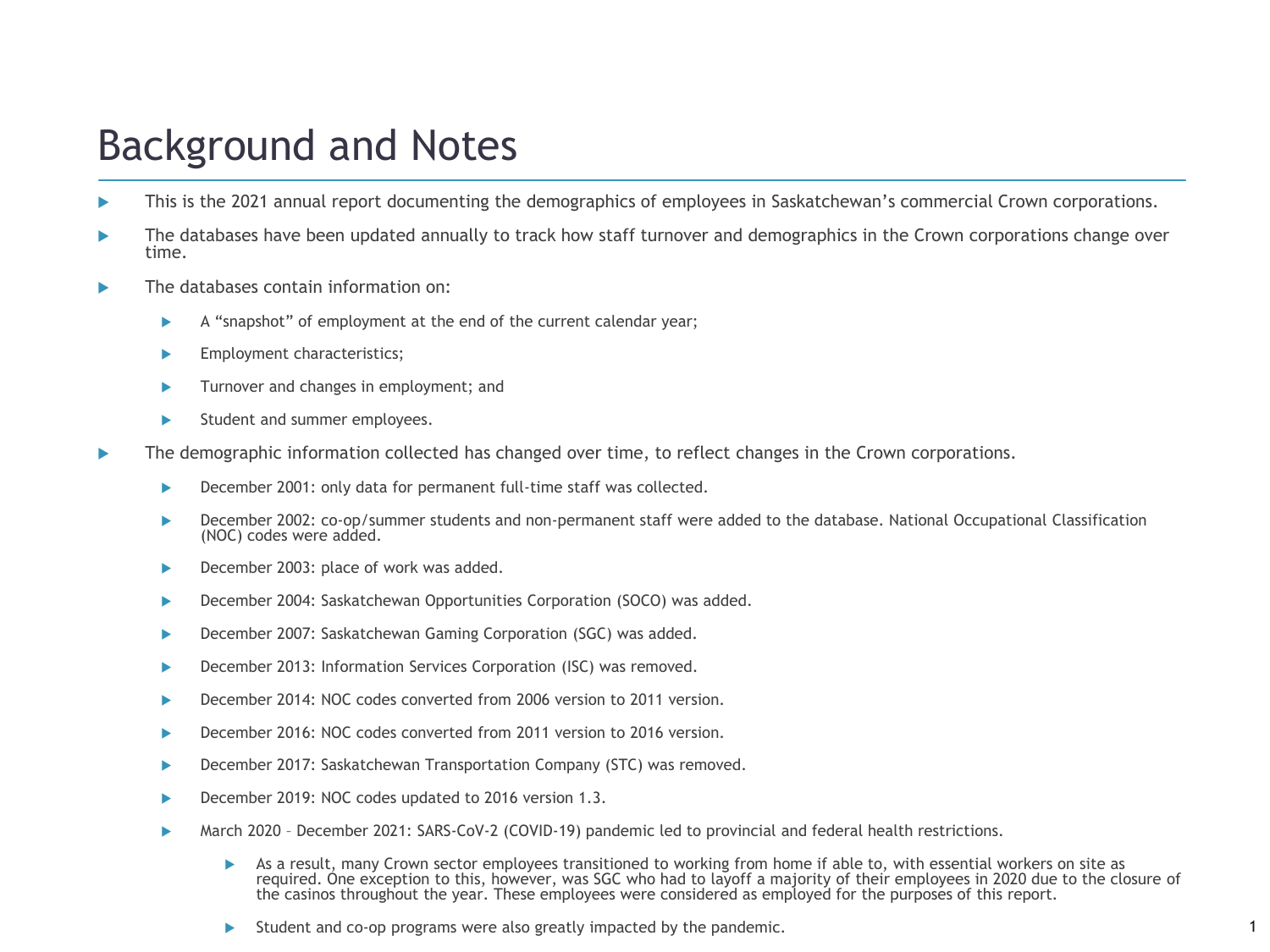# Background and Notes

- Employees on long-term disability were excluded.
- $\blacktriangleright$  Unless otherwise indicated, the data in this report:
	- ▶ Describe trends from 2012 to 2021; and
	- Excludes ISC and STC employees.
- ▶ Where indicated, characteristics of Crown corporation employees are compared with characteristics of the province of Saskatchewan, or Canada as a whole. The comparisons are derived from Statistics Canada's monthly Labour Force Survey (LFS).
	- ▶ The LFS is used to calculate provincial employment and unemployment rates, and is collected monthly through personal interviews, telephone interviews, and electronic questionnaires.
	- $\blacktriangleright$  The LFS statistics were derived by the authors from survey microdata.
	- ▶ The LFS survey produces annual averages, while the Crown corporation data illustrates the current situation in December of each year.
	- The LFS is not conducted among on-reserve residents.
- ▶ Heat maps or Choropleth maps were created based on Forward Sortation Areas (FSA) associated with each geographic region. They graphically illustrate differences in employment by region.
	- FSAs represent distinct geographic regions, and are represented by the first three characteristics of a postal code.
	- While large cities typically have multiple FSAs, rural municipalities share FSAs.
- Due to rounding, percentages presented throughout this report may not add up to exactly 100%. 2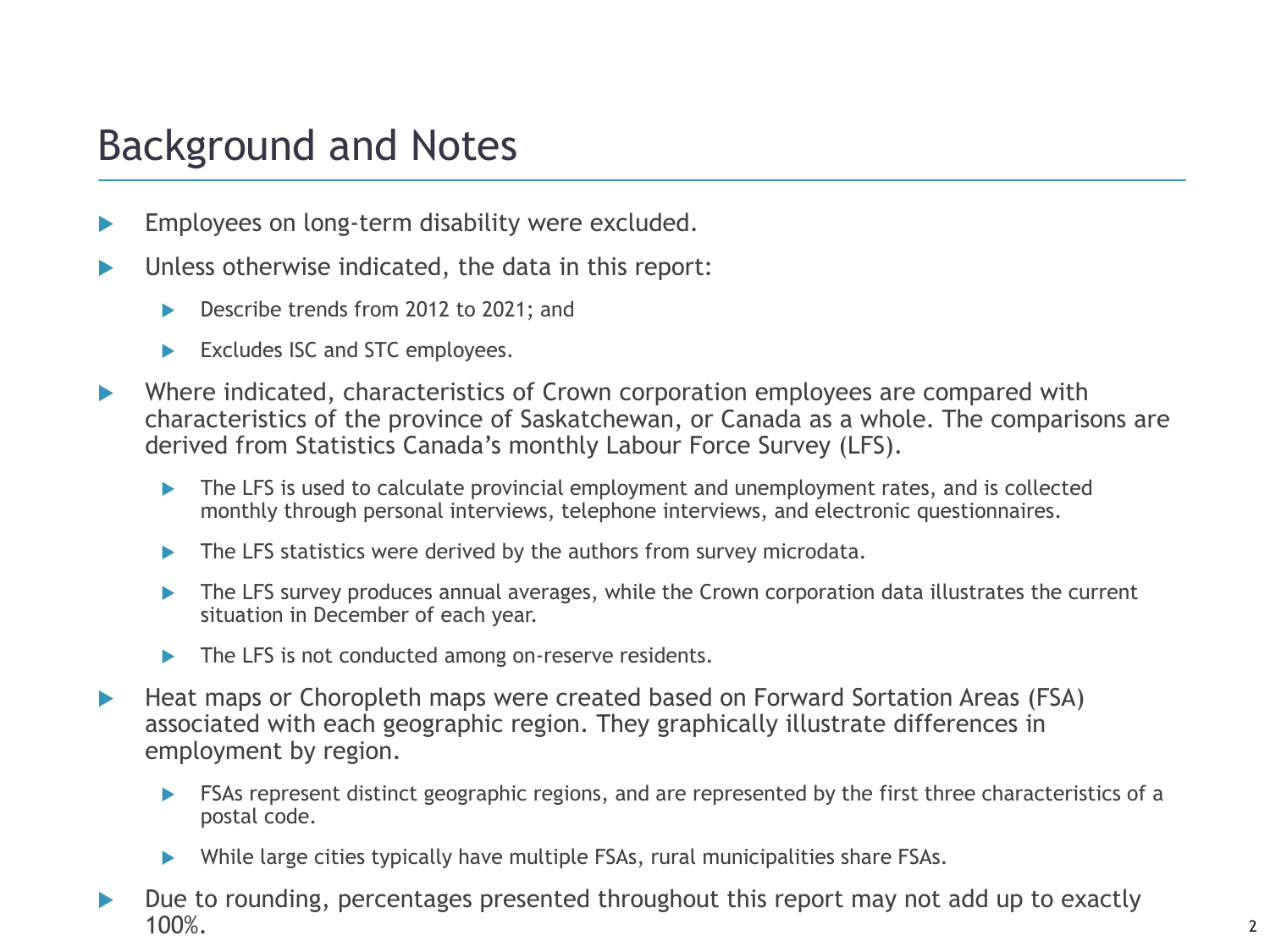### Staffing Categories and Class of Worker

|                            | 2004  | 2005  | 2006  | 2007                                                                                              | 2008  | 2009  | 2010  | 2011  | 2012  | 2013  | 2014  | 2015  | 2016  | 2017  | 2018   | 2019   | 2020   | 2021   |
|----------------------------|-------|-------|-------|---------------------------------------------------------------------------------------------------|-------|-------|-------|-------|-------|-------|-------|-------|-------|-------|--------|--------|--------|--------|
|                            |       |       |       |                                                                                                   |       |       |       |       |       |       |       |       |       |       |        |        |        |        |
| <b>Permanent full time</b> | 8,860 | 8,940 | 9,022 | 9,574                                                                                             | 9,658 | 9,777 | 9,704 | 9,694 | 9,833 | 9,856 | 9,898 | 9,985 | 9,936 | 9,533 | 9,540  | 9,569  | 9,668  | 9,411  |
| Permanent part             |       |       |       |                                                                                                   |       |       |       |       |       |       |       |       |       |       |        |        |        |        |
| ltime                      | 479   | 419   | 421   | 894                                                                                               | 901   | 844   | 786   | 825   | 869   | 795   | 751   | 645   | 723   | 627   | 660    | 621    | 455    | 529    |
|                            |       |       |       |                                                                                                   |       |       |       |       |       |       |       |       |       |       |        |        |        |        |
| Contract/term              | 525   | 560   | 583   | 575                                                                                               | 636   | 620   | 582   | 603   | 538   | 537   | 638   | 431   | 458   | 439   | 432    | 454    | 437    | 536    |
|                            |       |       |       |                                                                                                   |       |       |       |       |       |       |       |       |       |       |        |        |        |        |
| Seasonal/other             | 400   | 404   | 495   | 735                                                                                               | 681   | 605   | 687   | 537   | 517   | 535   | 491   | 573   | 545   | 610   | 576    | 426    | 418    | 378    |
|                            |       |       |       |                                                                                                   |       |       |       |       |       |       |       |       |       |       |        |        |        |        |
| Total                      |       |       |       | 10,264 10,323 10,521 11,778 11,876 11,846 11,759 11,659 11,757 11,723 11,778 11,634 11,662 11,209 |       |       |       |       |       |       |       |       |       |       | 11,208 | 11,070 | 10,978 | 10,854 |
|                            |       |       |       |                                                                                                   |       |       |       |       |       |       |       |       |       |       |        |        |        |        |
|                            |       |       |       |                                                                                                   |       |       |       |       |       |       |       |       |       |       |        |        |        |        |
| Coop and summer            |       |       |       |                                                                                                   |       |       |       |       |       |       |       |       |       |       |        |        |        |        |
| students during the        |       |       |       |                                                                                                   |       |       |       |       |       |       |       |       |       |       |        |        |        |        |
| course of the school       |       |       |       |                                                                                                   |       |       |       |       |       |       |       |       |       |       |        |        |        |        |
| lyear                      | 461   | 477   | 485   | 478                                                                                               | 488   | 500   | 435   | 458   | 428   | 447   | 399   | 355   | 358   | 320   | 307    | 316    | 166    | 295    |

#### *As of December 31, 2021*

- Not counting students, total employment with Crown corporations was 10,854 in December 2021:
	- ▶ 86.7% of employees in 2021 worked in permanent full time positions;
	- ▶ 4.9% of employees were permanent part-time staff in 2021, increasing permanent employment to 91.6%;
	- ▶ 4.9% of employees were contract or term staff; and
	- ▶ 3.5% of employees were "other," mostly working part-time/casual.
	- There was a slight decrease in overall employment in 2021, mainly due to reductions in casual and seasonal staff.
- The number of co-op and summer students has declined in recent years.
	- 3 The large decrease in co-op and summer students in 2020 reflects the increased public health restrictions implemented in response to COVID-19. More students were hired in 2021, however still below the norm.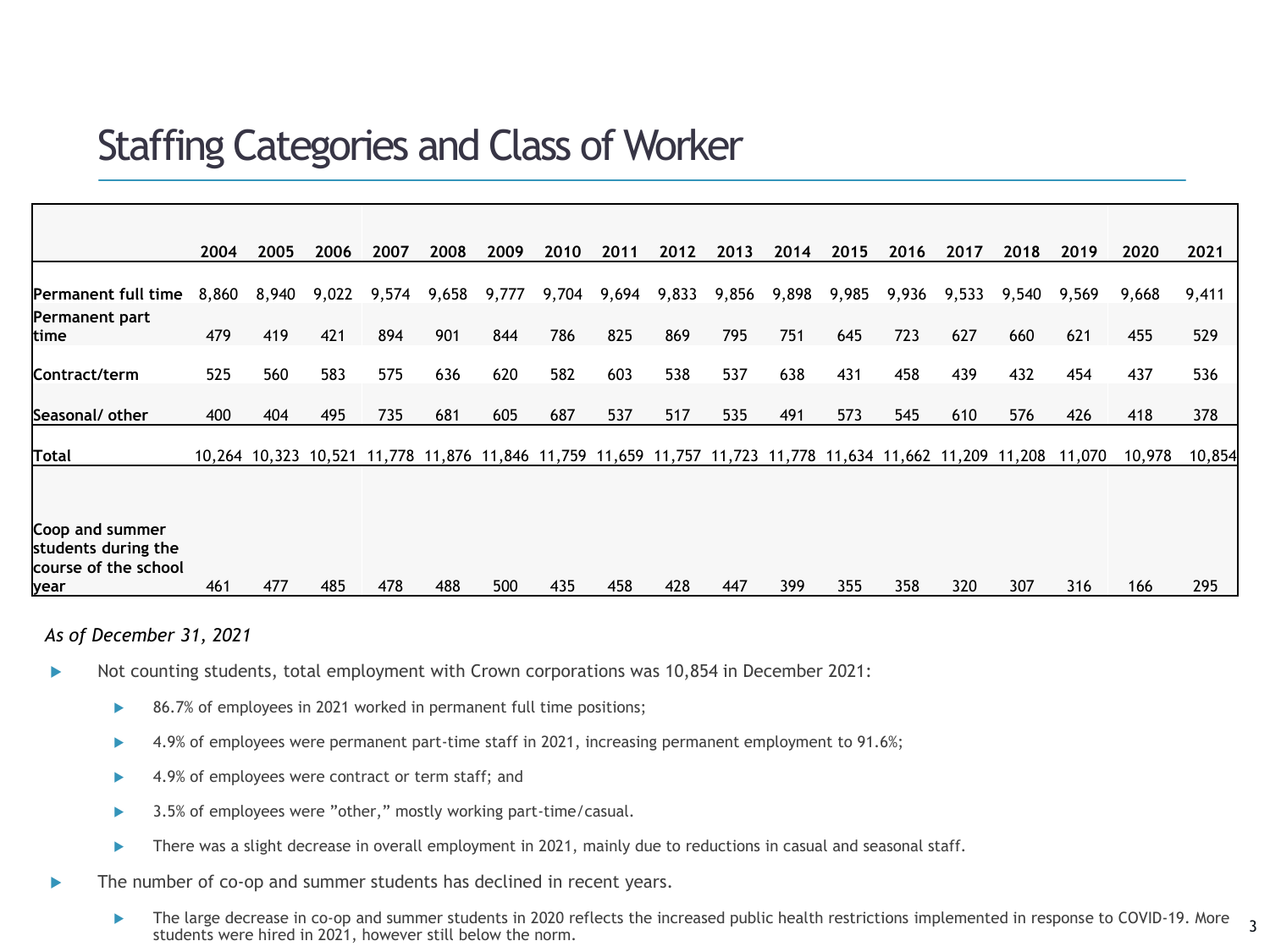### Detailed Employment by Crown Corporation

|                  |                         | 2004  | 2005         | 2006  | 2007         | 2008  | 2009  | 2010           | 2011         | 2012         | 2013     | 2014        | 2015         | 2016  | 2017  | 2018                     | 2019         | 2020  | 2021  |
|------------------|-------------------------|-------|--------------|-------|--------------|-------|-------|----------------|--------------|--------------|----------|-------------|--------------|-------|-------|--------------------------|--------------|-------|-------|
|                  |                         |       |              |       |              |       |       |                |              |              |          |             |              |       |       |                          |              |       |       |
| <b>CIC</b>       | Permanent FT            | 54    | 68           | 70    | 68           | 63    | 69    | 65             | 65           | 60           | 52       | 48          | 42           | 43    | 42    | 40                       | 43           | 41    | 43    |
|                  | PT                      | 0     | $\mathbf{0}$ | 0     | $\mathbf{0}$ | 0     |       | 0              | $\mathbf{0}$ | $\mathbf{0}$ | $\Omega$ | $\mathbf 0$ | $\mathbf{0}$ | 1     | 0     | $\Omega$                 | $\mathbf{0}$ |       |       |
|                  | Non-permanent           | 0     | 1            | 4     | 4            |       | 2     | $\overline{2}$ |              |              |          |             |              |       |       | $\overline{\phantom{a}}$ | 3            |       |       |
|                  |                         |       |              |       |              |       |       |                |              |              |          |             |              |       |       |                          |              |       |       |
| SaskTel          | Permanent FT            | 3,657 | 3,622        | 3,577 | 3,476        | 3,318 | 3,226 | 3,192          | 3,136        | 3,139        | 3,208    | 3,157       | 3,112        | 3,065 | 3,020 | 2,849                    | 2,768        | 2,705 | 2,653 |
|                  | PT                      | 90    | 38           | 49    | 102          | 104   | 111   | 88             | 111          | 107          | 105      | 108         | 88           | 68    | 62    | 59                       | 56           | 42    | 53    |
|                  | Non-permanent           | 562   | 622          | 747   | 726          | 752   | 719   | 749            | 648          | 650          | 646      | 596         | 619          | 616   | 652   | 657                      | 550          | 518   | 464   |
|                  |                         |       |              |       |              |       |       |                |              |              |          |             |              |       |       |                          |              |       |       |
| <b>SaskPower</b> | Permanent FT            | 2,426 | 2,444        | 2,473 | 2,526        | 2,588 | 2,692 | 2,762          | 2,739        | 2,897        | 3,056    | 3,143       | 3,154        | 3,258 | 3,162 | 3,201                    | 3,181        | 3,179 | 3,097 |
|                  | PT                      | 144   | 137          | 134   | 127          | 136   | 140   | 131            | 133          | 129          | 123      | 124         | 106          | 112   | 106   | 122                      | 113          | 88    | 94    |
|                  | Non-permanent           | 153   | 118          | 110   | 132          | 132   | 113   | 84             | 132          | 137          | 149      | 231         | 126          | 113   | 98    | 102                      | 110          | 140   | 156   |
|                  |                         |       |              |       |              |       |       |                |              |              |          |             |              |       |       |                          |              |       |       |
|                  | SaskEnergy Permanent FT | 815   | 823          | 861   | 895          | 937   | 930   | 908            | 919          | 947          | 946      | 968         | 1,023        | 936   | 923   | 937                      | 995          | 1,007 | 1,012 |
|                  | PT                      | 86    | 86           | 77    | 76           | 68    | 73    | 68             | 75           | 81           | 102      | 96          | 6            | 84    | 77    | 78                       | 81           | 69    | 68    |
|                  | Non-permanent           | 65    | 50           | 70    | 102          | 97    | 84    | 91             | 78           | 40           | 49       | 41          | 40           | 44    | 37    | 37                       | 44           | 40    | 67    |
|                  |                         |       |              |       |              |       |       |                |              |              |          |             |              |       |       |                          |              |       |       |
| SGI              | Permanent FT            | 1,390 | 1,420        | 1,447 | 1,524        | 1,536 | 1,573 | 1,572          | 1,591        | 1,618        | 1,740    | 1,761       | 1,809        | 1,803 | 1,777 | 1,860                    | 1,969        | 1,997 | 2,038 |
|                  | PT                      | 114   | 113          | 116   | 113          | 107   | 114   | 112            | 109          | 112          | 108      | 98          | 99           | 108   | 115   | 110                      | 93           | 85    | 75    |
|                  | Non-permanent           | 77    | 106          | 125   | 148          | 187   | 189   | 157            | 148          | 143          | 151      | 172         | 146          | 143   | 138   | 153                      | 147          | 119   | 160   |

*As of December 31, 2021*

- SaskPower and SaskTel remained the largest employers in 2021.
	- In 2021, SaskTel and SaskPower accounted for 60.0% of Crown staff.
- SGI and SaskEnergy also have a large number of employees, accounting for 31.5% of overall Crown staff.
- SaskTel, SaskPower, SaskEnergy, and SGI account for 91.6% of Crown corporation employment.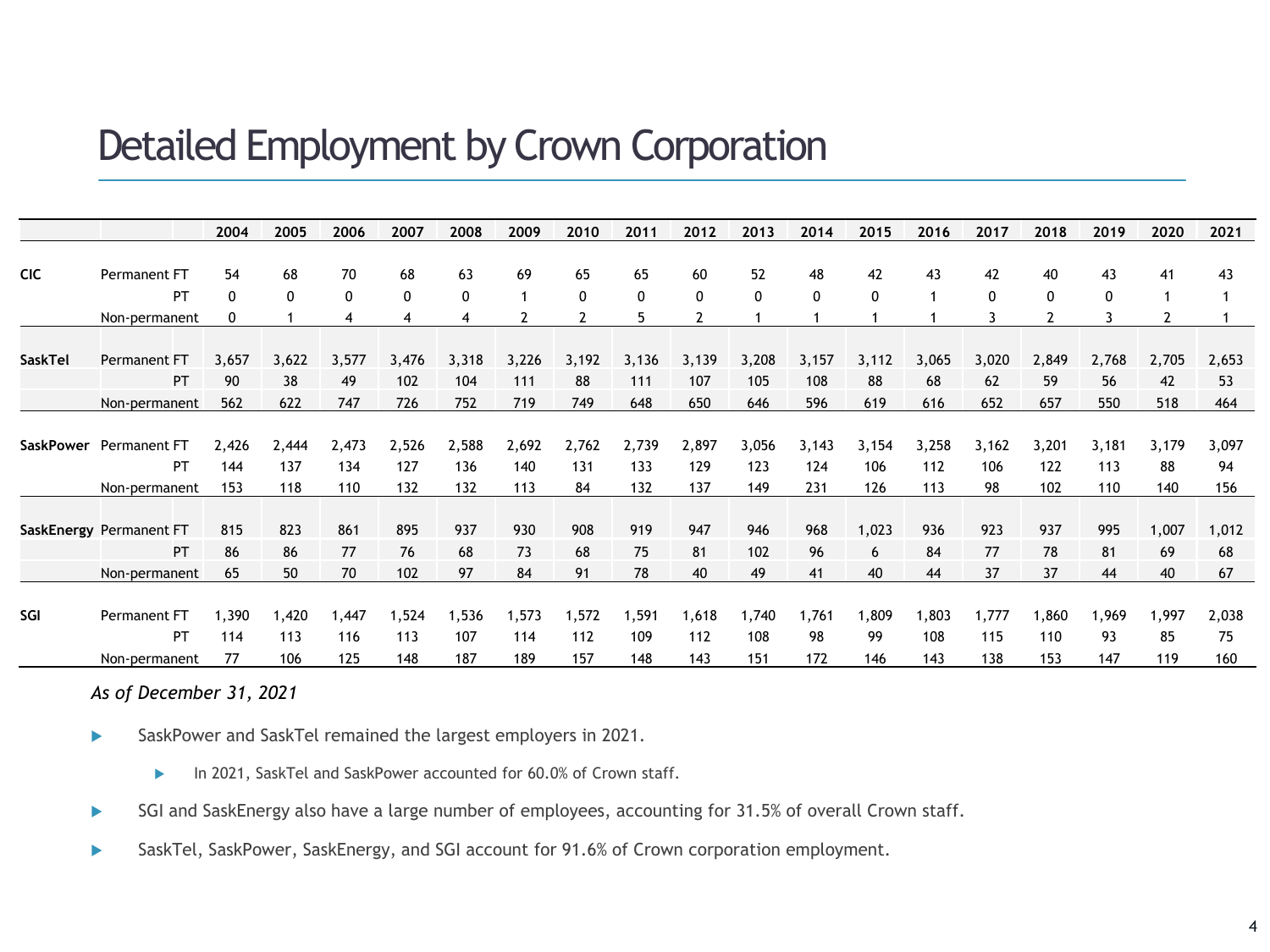# Detailed Employment by Crown Corporation

|             | (Continued)            |                         |                |                |                |                |                |      |                |                |             |                |                |             |                      |                |                         |                |                |
|-------------|------------------------|-------------------------|----------------|----------------|----------------|----------------|----------------|------|----------------|----------------|-------------|----------------|----------------|-------------|----------------------|----------------|-------------------------|----------------|----------------|
|             |                        | 2004                    | 2005           | 2006           | 2007           | 2008           | 2009           | 2010 | 2011           | 2012           | 2013        | 2014           | 2015           | 2016        | 2017                 | 2018           | 2019                    | 2020           | 2021           |
|             | SaskWater Permanent FT | 68                      | 80             | 82             | 83             | 85             | 87             | 91   | 98             | 104            | 107         | 113            | 115            | 119         | 126                  | 123            | 123                     | 128            | 126            |
|             | <b>PT</b>              | $\overline{2}$          | 4              | $\overline{4}$ | 4              | 4              | 3              | 4    | 3              | 4              | 3           | $\overline{2}$ | $\overline{2}$ | 2           | 2                    | $\overline{2}$ |                         | 2              |                |
|             | Non-permanent          |                         | 9              | 0              | 5              | 3              | 4              | 4    |                | 2              |             | 6              | 8              | 6           |                      | 2              |                         |                |                |
| <b>SOCO</b> | Permanent FT           | 69                      | 81             | 86             | 116            | 106            | 110            | 115  | 111            | 112            | 105         | 93             | 87             | 93          | 90                   | 91             | 84                      | 86             | 81             |
|             | PT                     |                         | $\overline{2}$ |                | $\overline{2}$ | 5              | 4              |      | $\overline{2}$ | $\overline{2}$ | 3           | $\overline{4}$ |                |             |                      | $\overline{2}$ | $\overline{2}$          | $\overline{2}$ | $\overline{2}$ |
|             | Non-permanent          | 4                       | 3              |                | $\overline{2}$ |                | $\mathbf 0$    |      | $\overline{2}$ |                | 0           | $\overline{4}$ | 4              | 4           |                      | 4              | $\overline{2}$          | $\overline{2}$ |                |
| <b>ISC</b>  | Permanent FT           | 195                     | 208            | 229            | 243            | 257            | 259            | 289  | 288            | 288            | $\cdots$    | $\cdots$       | $\cdots$       | .           |                      | $\cdots$       | $\cdots$                | $\cdots$       | $\cdots$       |
|             | PT                     | $\overline{2}$          |                |                | $\overline{2}$ | $\overline{2}$ | $\overline{2}$ | 3    | $\overline{2}$ | 2              | $\cdots$    | $\cdots$       | $\cdots$       | $\cdots$    | $\cdots$             | $\ddotsc$      | $\cdots$                | $\cdots$       |                |
|             | Non-permanent          | 59                      | 41             | 13             | 17             | 19             | 13             | 25   | 40             | 39             | $\cdots$    | $\cdots$       | $\cdots$       | $\cdots$    | $\cdots$             | $\cdots$       | $\cdots$                | $\cdots$       |                |
| <b>STC</b>  | Permanent FT           | 186                     | 194            | 197            | 196            | 203            | 200            | 192  | 190            | 194            | 204         | 195            | 182            | 178         | $\ddot{\phantom{0}}$ | $\ddotsc$      | $\cdot$ $\cdot$ $\cdot$ | .              | $\cdots$       |
|             | PT                     | 40                      | 38             | 37             | 35             | 29             | 34             | 37   | 34             | 32             | 36          | 32             | 35             | 35          | . .                  | $\ddotsc$      | $\cdots$                | $\cdots$       | $\cdots$       |
|             | Non-permanent          | 4                       | 14             |                | $\overline{7}$ | 4              | 5              |      | $\overline{7}$ | 3              | $\mathbf 0$ | $\overline{2}$ | $\mathbf{0}$   | $\mathbf 0$ | .                    | $\cdots$       | $\cdots$                | $\cdots$       | $\cdot$        |
| <b>SGC</b>  | Permanent FT           | $\cdot$ $\cdot$ $\cdot$ | $\cdots$       | $\cdots$       | 447            | 565            | 631            | 518  | 557            | 474            | 438         | 420            | 461            | 441         | 393                  | 439            | 406                     | 525            | 361            |
|             | PT                     | $\cdots$                | $\ddotsc$      | $\cdots$       | 433            | 446            | 362            | 340  | 356            | 400            | 315         | 287            | 307            | 312         | 264                  | 287            | 275                     | 166            | 235            |
|             | Non-permanent          | $\cdots$                | $\cdots$       | $\cdots$       | 167            | 116            | 96             | 155  | 79             | 38             | 75          | 76             | 60             | 76          | 117                  | 51             | 23                      | 33             | 58             |

*As of December 31, 2021*

- The percentage of change in employment from 2020 to 2021 ranges from +3.27% to -9.67%.
	- ▶ Total employment increased by 3.27% at SGI, 2.78% at SaskEnergy and 2.27% at CIC.
	- ▶ Total employment decreased by 9.67% at SGC, 2.91% at SaskTel, 2.29% at SaskWater, and 1.76% at SaskPower.
	- There was no change in total employment at SOCO between 2020 and 2021.
- Moving forward, SaskTel, SaskPower, SaskEnergy, and SGI will continue to have a strong effect on the overall averages for the Crown sector.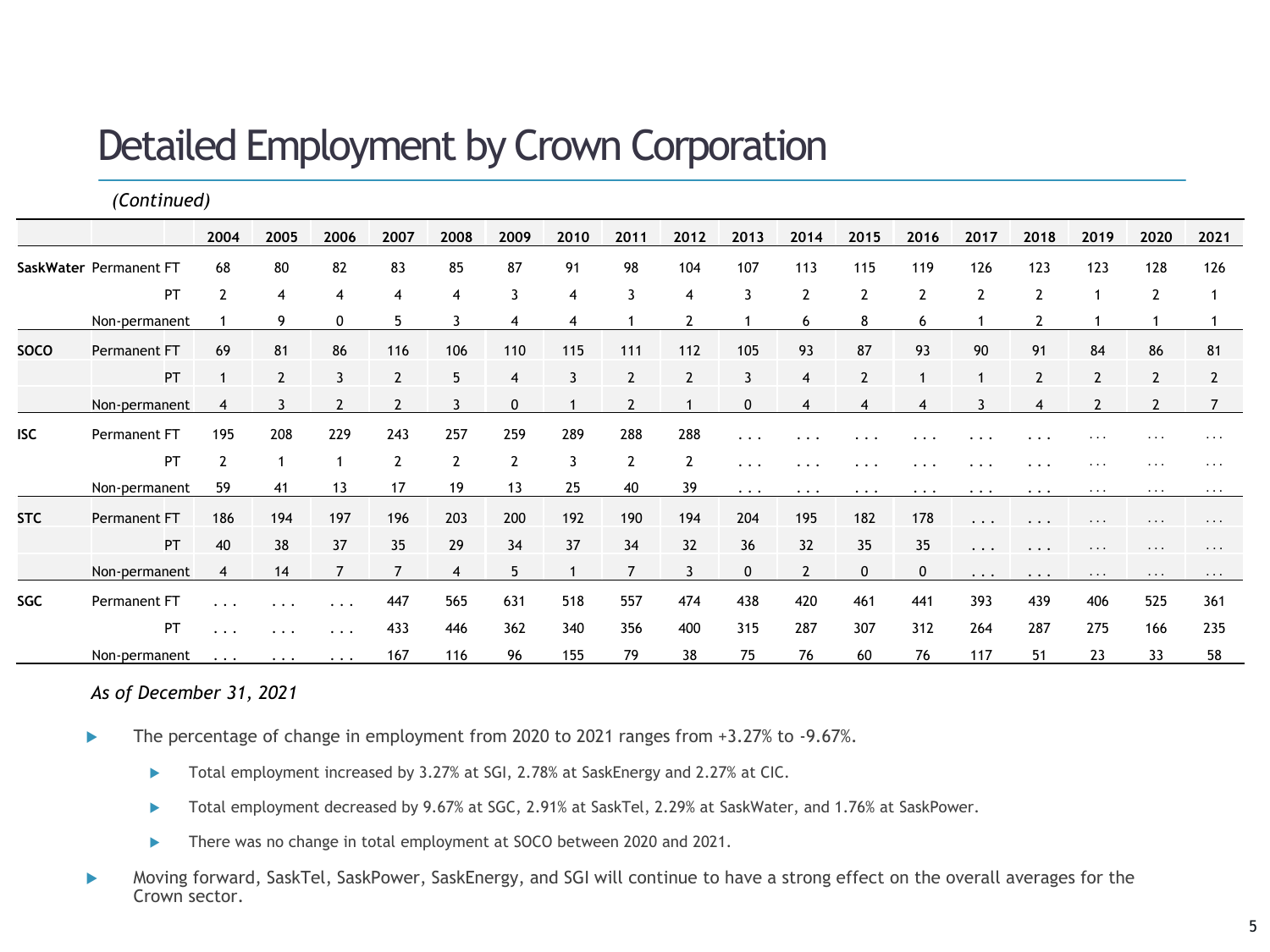### Total Staff in the Crown Corporations, 2021

Permanent and Non-Permanent Staff, December 2021, by Crown Corporation (Total = 10,854)

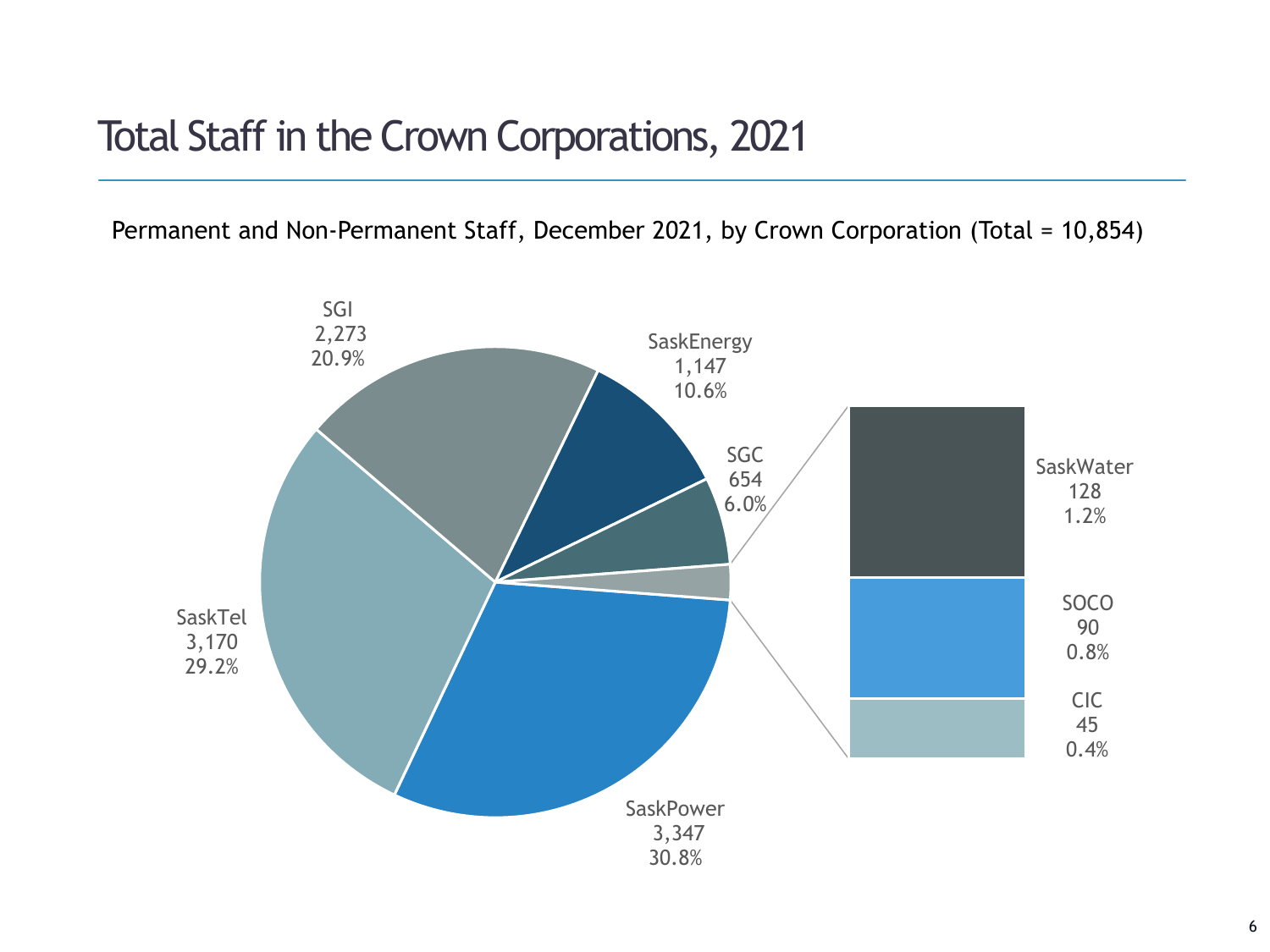### Crown Corporation Employment Trends

Changes in Total Crown Staff, 2002 to 2021



- Both permanent and nonpermanent staff are included in these figures.
- The decrease in employment in 2017 coincides with the removal of STC.
- **Employment in Crown Corporations** is 3.01% (0.76%) higher in 2021 than it was in 2002.
- **Employment within the Crown** corporations continues to decline.
	- Over the last ten years, the average yearly decline in Crown Corporation employment was 0.78% (0.09%).
	- Over the last five years, the average yearly decline in Crown Corporation employment increased further to -1.76% (-1.18%).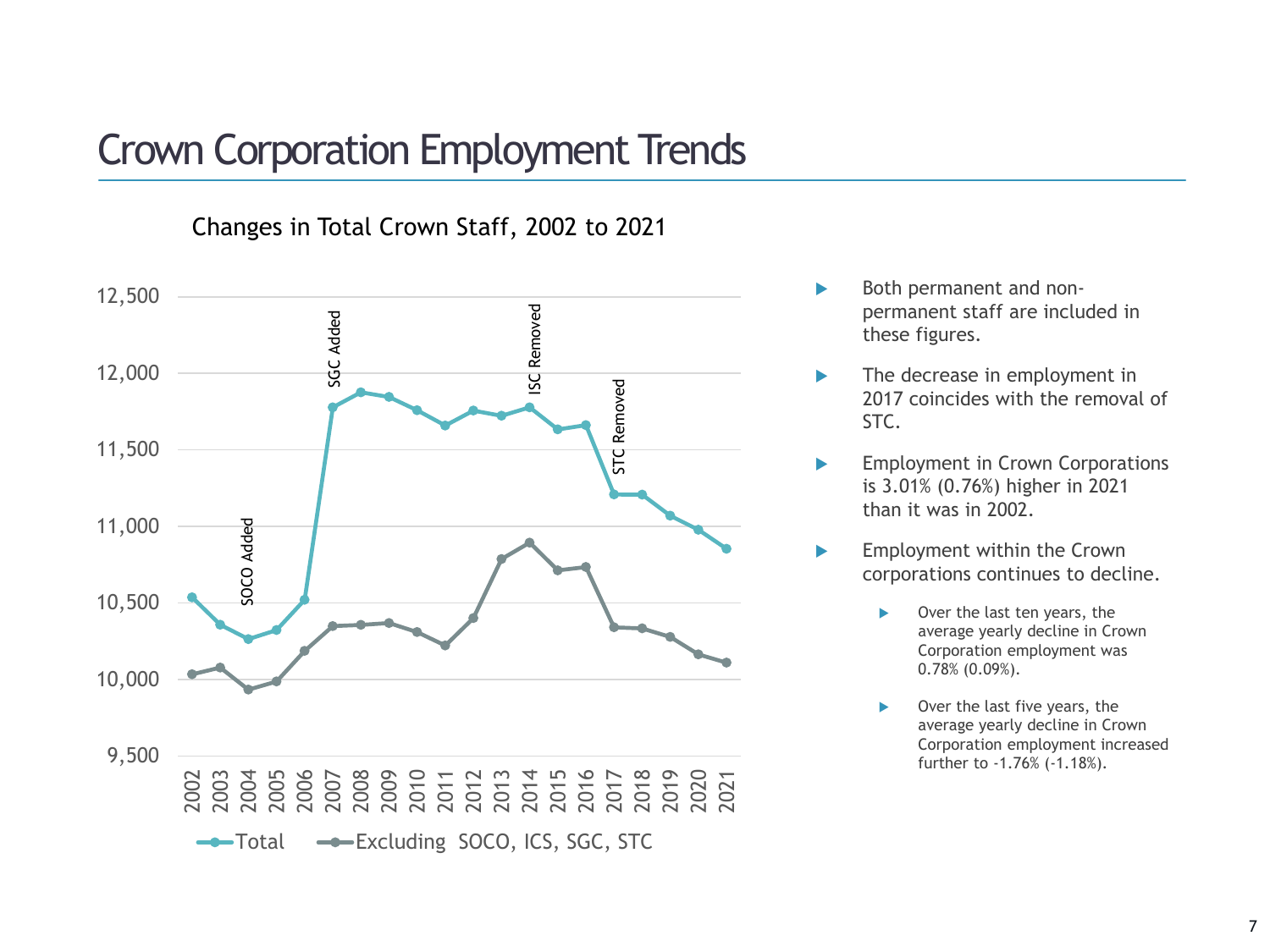### Non-Permanent Staff

Number of Non-Permanent Staff, 2002 to 2021



- **There was a notable increase in** non-permanent staff in 2021, from 855 to 914 employees.
- **Employment in non-permanent** Crown Corporation positions is 20.30% lower in 2021 than it was in 2002.
- **Employment in non-permanent** Crown corporation positions has been on a general downtrend since 2008; however, this downtrend is marked by brief upswings. Employment in nonpermanent Crown corporation positions in 2021 is in an upswing over the two previous years.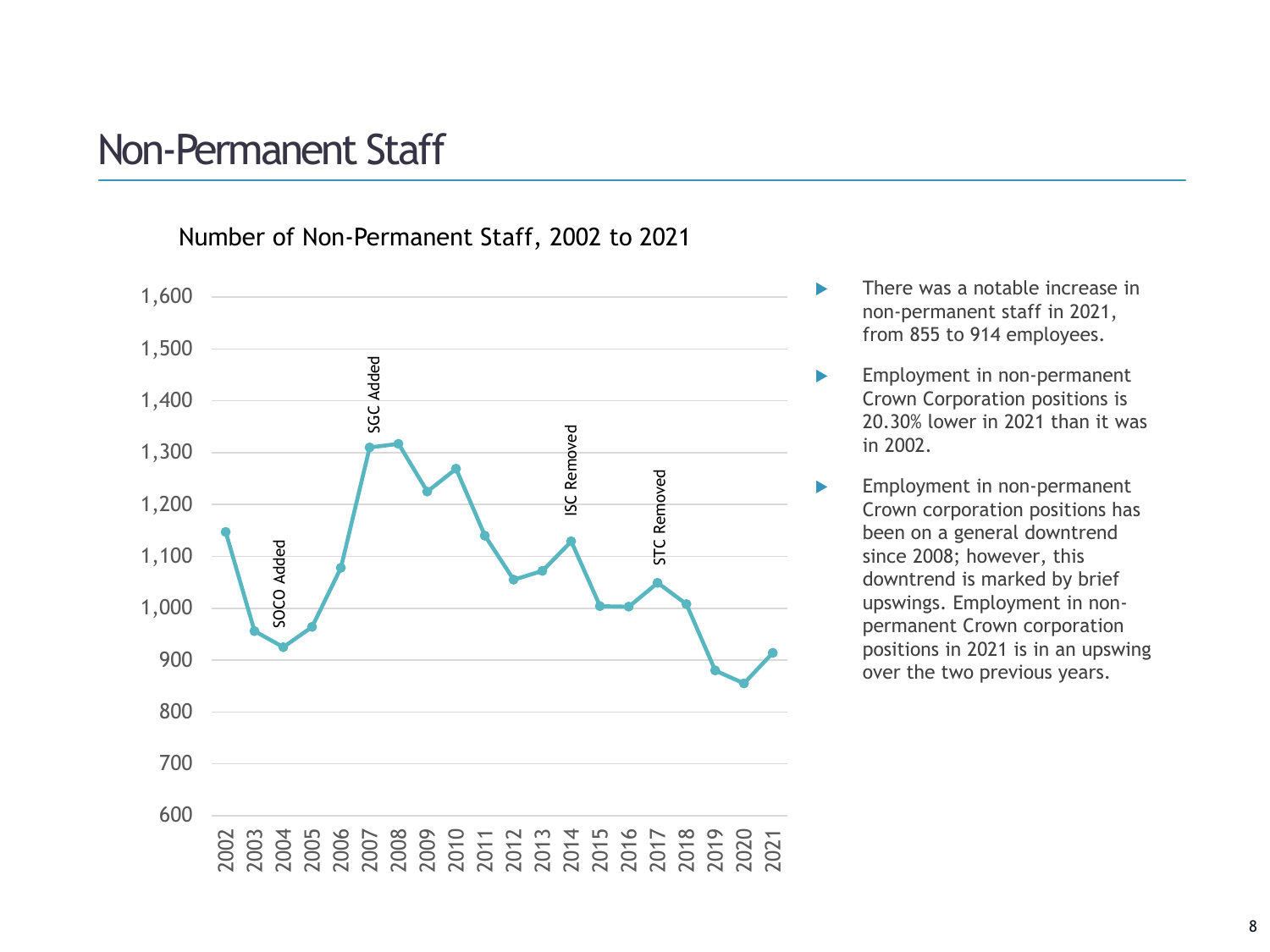# Characteristics of Employees

- Gender
- Indigenous Identity
- Membership in a Visible Minority Group
- Reporting a Disability
- Age
- Tenure
- Earliest Retirement Date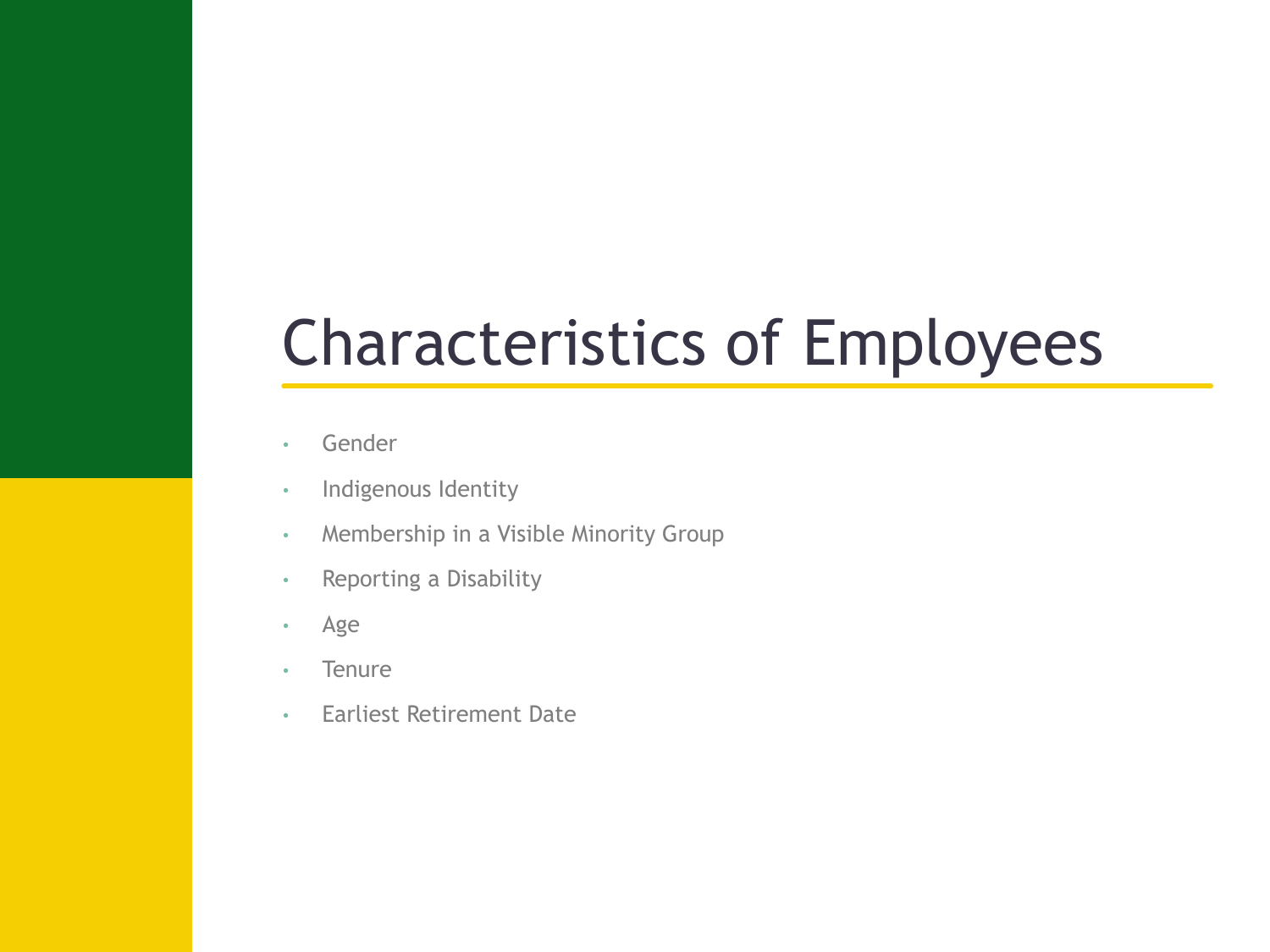# Category of Employment by Gender



Per cent of Crown Corporation Staff Who Identify as Women

- The proportion of Crown corporation staff who identify as women has continued to decline slightly over time. In 2012, 41.8% of Crown corporation employees in permanent positions identified as women.
- In contrast, 40.0% of Crown corporation employees identified as women in 2021.
- The proportion of students who identify as women has been on a downward trend from 45.1% in 2012 to 33.2% in 2021.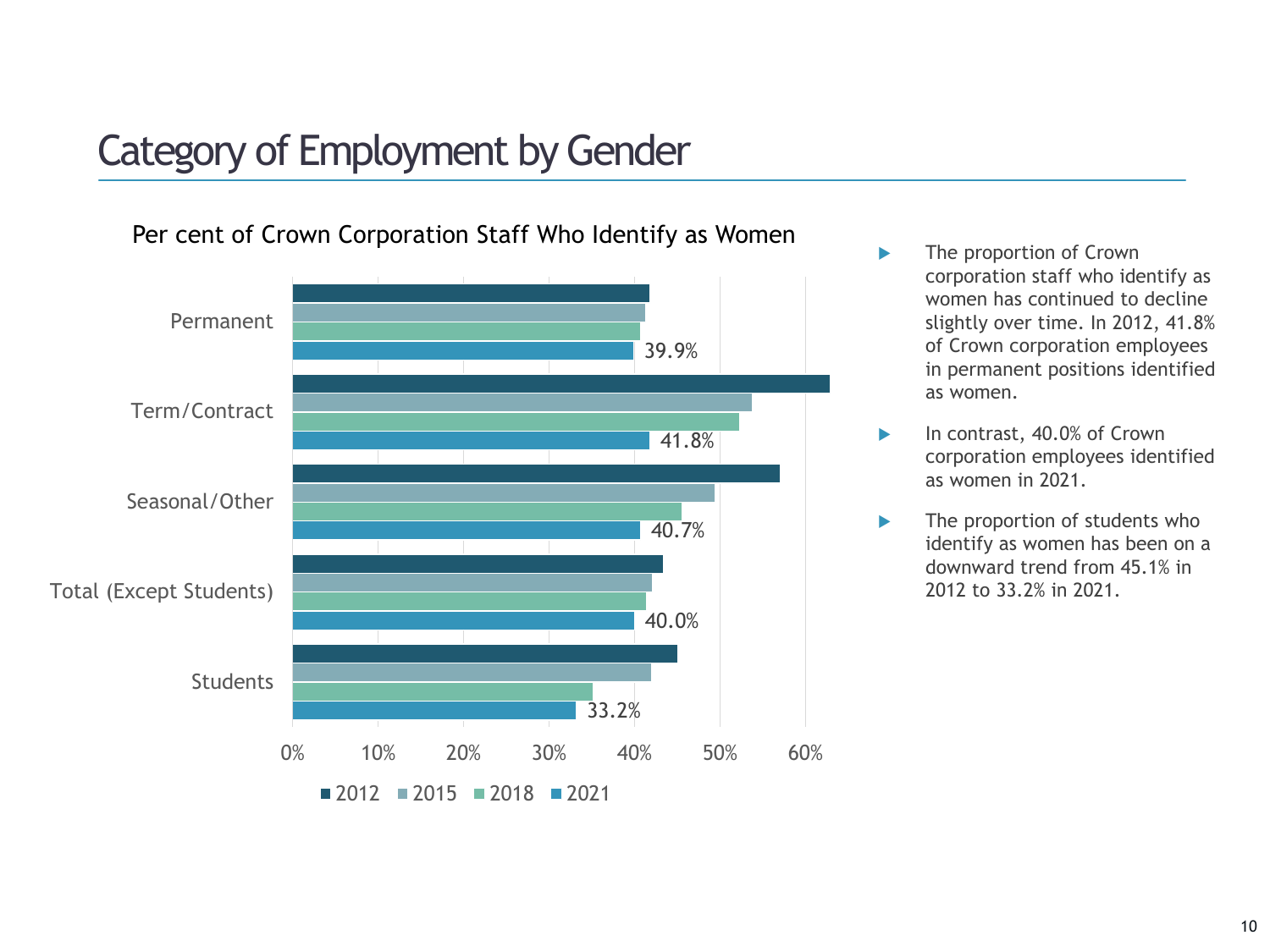# Crown Corporation Employment by Gender



Per cent of Permanent Crown Corporation Staff Who Identify as Women

- From 2012 to 2021 most Crown corporations report little change in the proportion of employees who identified as women and held permanent positions.
- SOCO had an increase in employment of those who identified as women from 39.5% in 2012 to 44.6% in 2021.
- **Employment of those who** identify as women is on a downward trend at:
	- SaskTel
	- **SaskEnergy**
- Employment of those who identify as women has remained relatively stable for
	- SaskPower
	- $\blacktriangleright$  SGI
	- **SaskWater**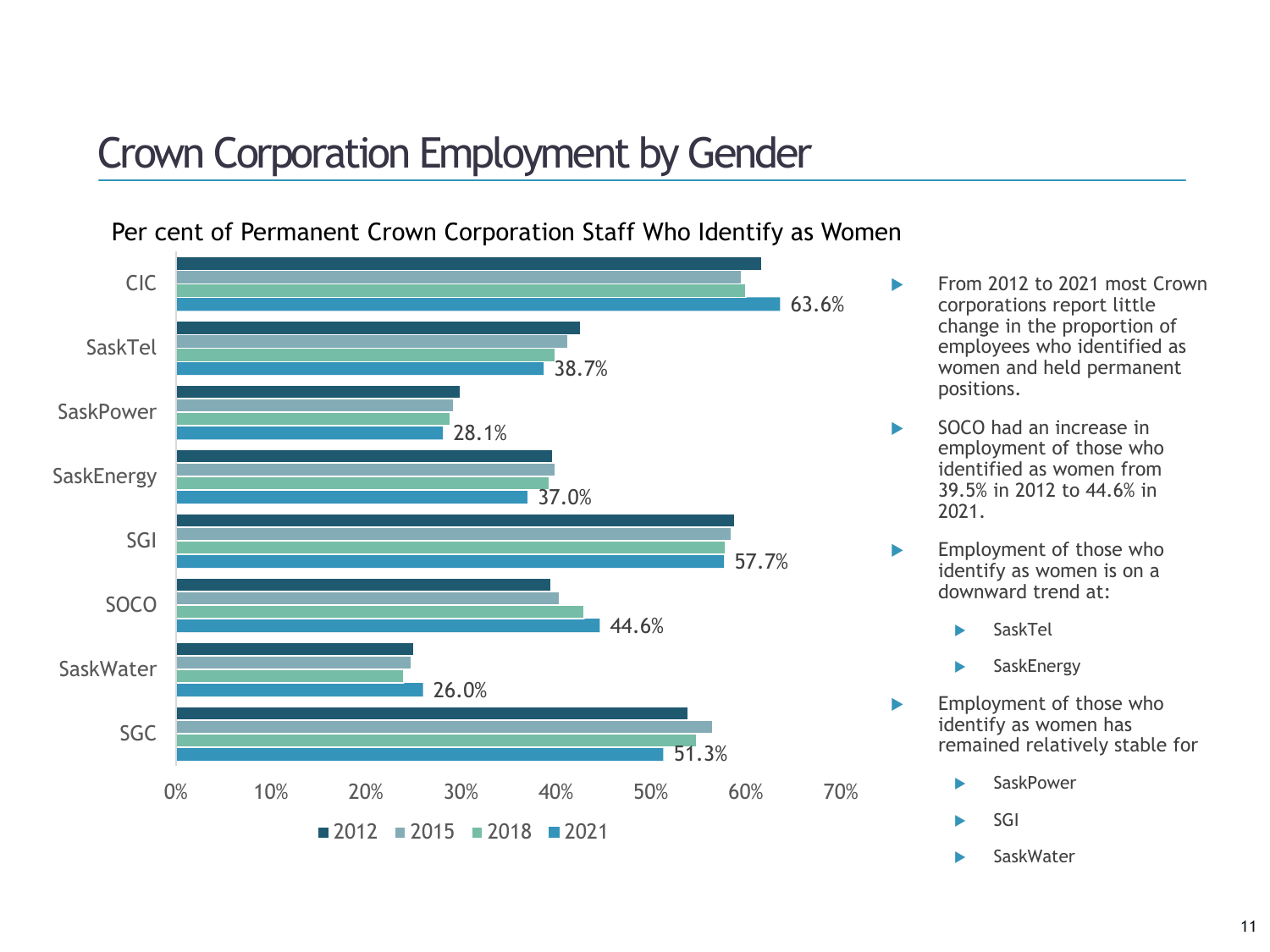### Those Who Identify as Women: Comparison with Saskatchewan



- In Saskatchewan, those who identify as women made up 47.7% of employees in 2021.
- These numbers compare with 40.0% of the permanent and nonpermanent Crown corporation employees.
- A slight downward trend persists across Crown corporations.
	- The proportion of Crown Corporation employees identifying as women has decreased by 3.4% from 2012 to 2021.
	- The Saskatchewan Human Rights Commission has set a target of 47.0% of employees identifying as women in each Saskatchewan organization.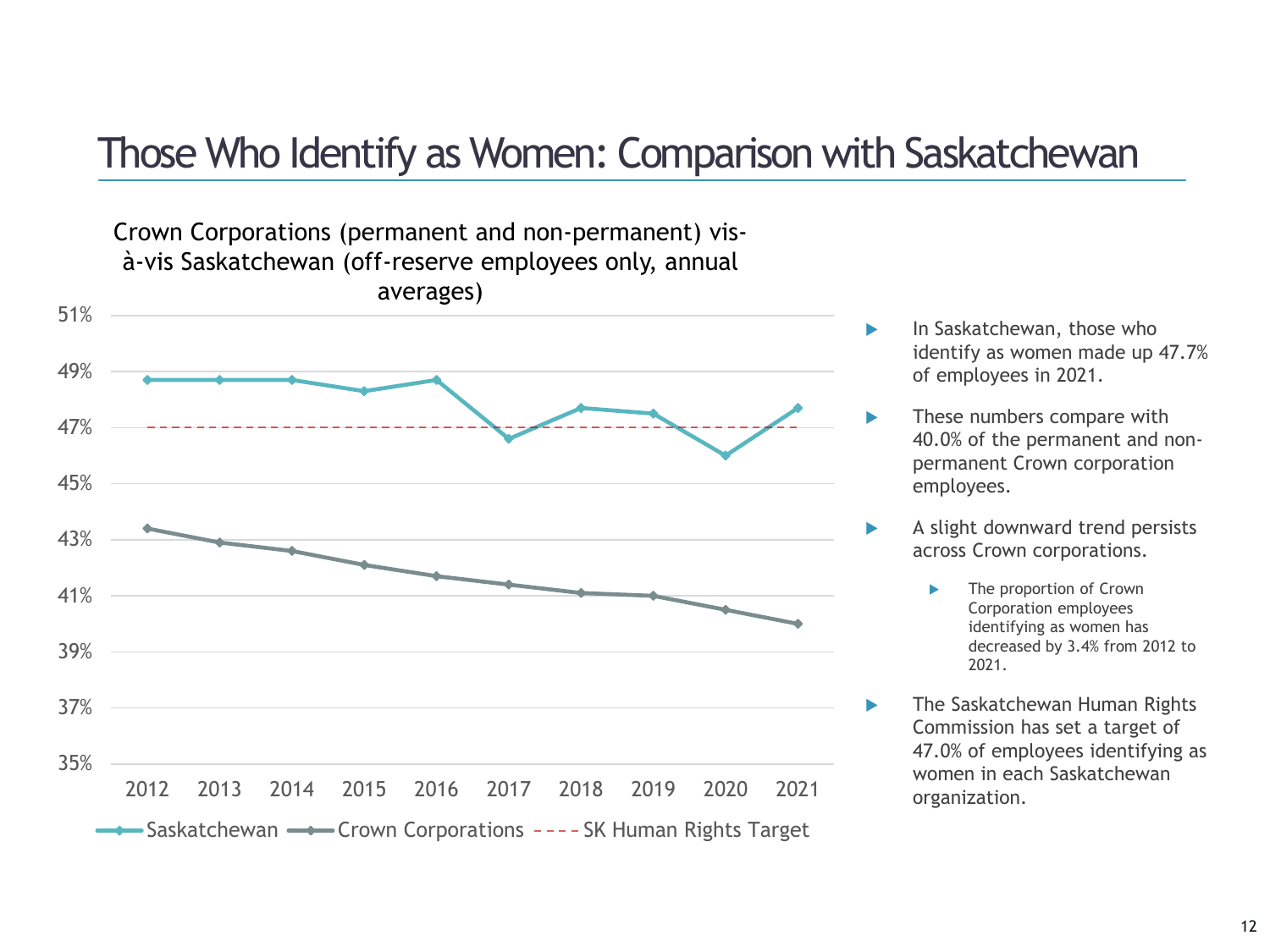### Those Who Identify as Women in Under-Represented Positions

Those Who Identify as Women Employed in Under-Represented Positions as Percentage of Total Employment in Under-Represented **Positions** 



- **B** Using the Saskatchewan Human Rights Commission methodology\*, those who identify as women represented 17.6% of employees working in positions in Crown corporations that were classified as under-represented.
- $\blacktriangleright$  Historically, those who identify as women in under-represented positions have been higher in nonpermanent positions than permanent positions.
	- In 2021, relatively similar levels of individuals who identify as women worked in permanent and non-permanent positions
- The proportion of employees who identify as women and work in under-represented positions has continued to decline overtime from 23.7% in 2012 to 17.6% in 2021.

*\* Occupations (per NOC codes) are classified as under-represented when those who identify as women represent fewer than 47% of those working in a position. Representation of individuals identifying as men and women within occupations was calculated to determine which Crown corporation positions fit this definition.*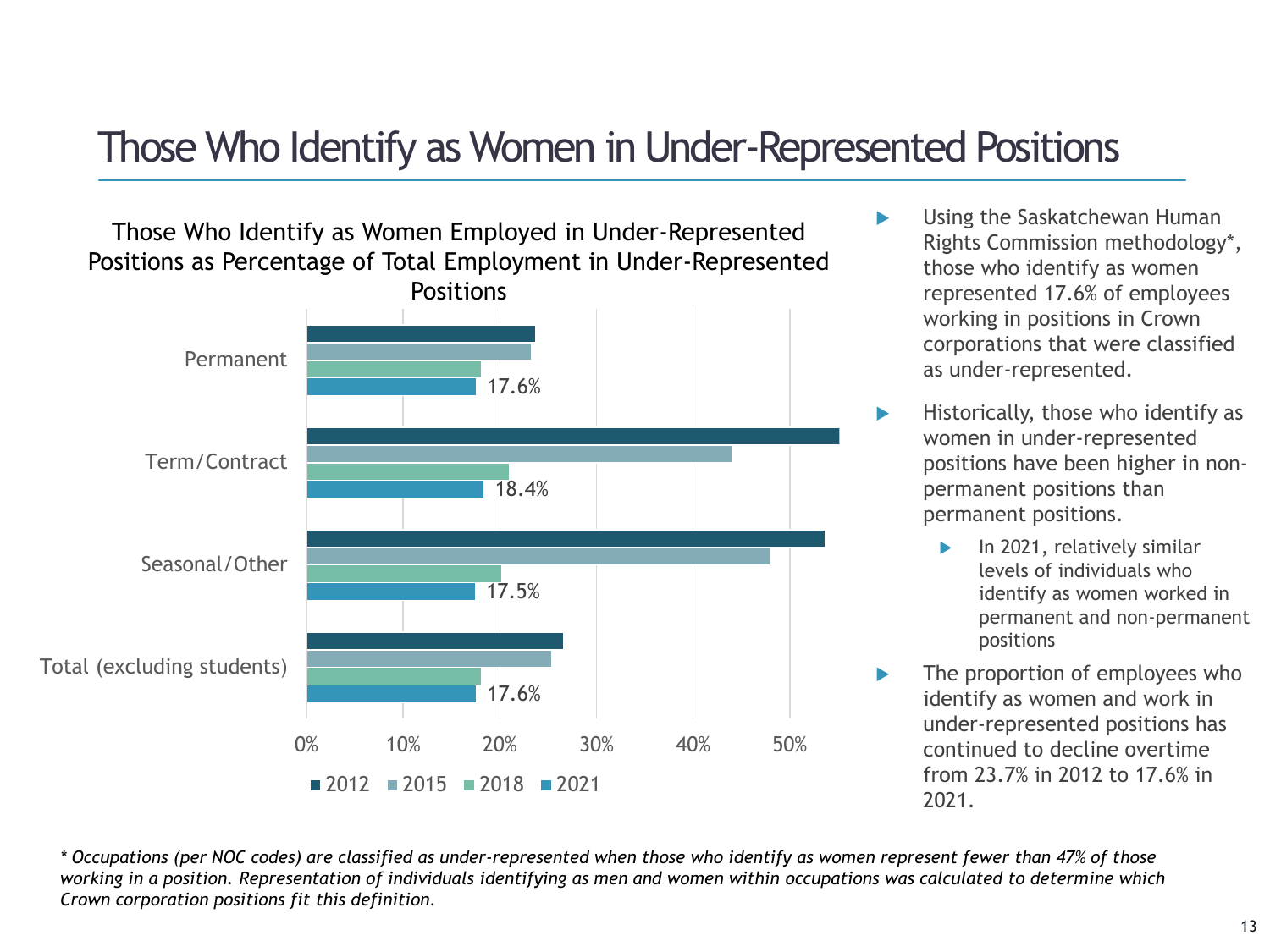# Those Who Identify as Women in Under-Represented Positions, by Crown Corporation

Those Who Identify as Women Employed in Under-Represented Positions as Percentage of Total Employment in Under-Represented Positions, Permanent Positions Only



- SaskTel employed the largest number of employees who identified as women working in under-represented positions, with 382 in 2021.
	- SaskPower was a close second with 325 employees who identified as women.
- In 2021, proportions of womenidentifying employees in underrepresented positions were highest at SGC.
- **Substantial increases in the** proportion of women-identifying employees in under-represented positions were reported by:
	- SGC: 18.2% in 2020 to 33.7% in 2021, and
	- SOCO: 2.3% in 2020 to 8.9% in 2021.
- ▶ CIC, SaskTel, SaskEnergy, SGI, and SaskWater remained relatively stable in the proportion of employees who identify as woman in underrepresented positions.

*\*NOC codes were not reported by SaskPower employees in 2018.*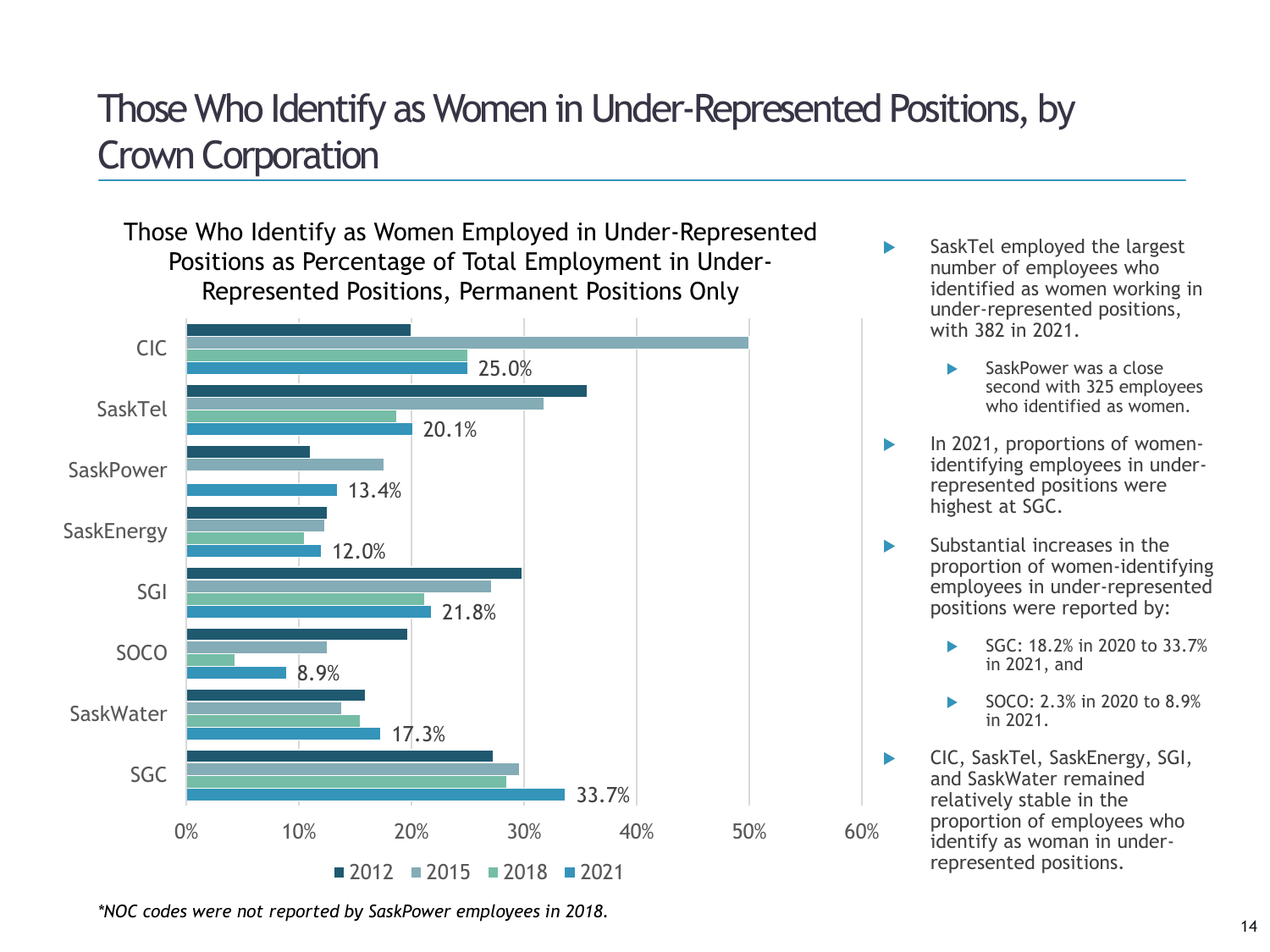### Under- and Over-Represented Positions at Crowns over Time

Percentage of Positions at Crown Corporations in which Women are Under-Represented and Over-Represented\*



- After a decrease in the proportion of positions in which those who identify as women are under-represented in 2020, this proportion increased in 2021 and is consistent with the upward trend previously observed.
- Consistent with a slight downward trend, the proportion of positions in which those who identify as women are overrepresented decreased in 2021.
- In 2021, out of 181 positions, 102 positions had less than 47.0% of employees identifying as women, and 65 positions had more than 53.0% of employees identifying as women.
	- 14 positions had equal representation of both male and female identifying employees.

*\* Occupations (per NOC codes) are classified as over-represented when those who identify as women represent more than 53.0% of those working in a position. Representation of individuals identifying as men and women within occupations was calculated to determine which Crown corporation positions fit this definition.*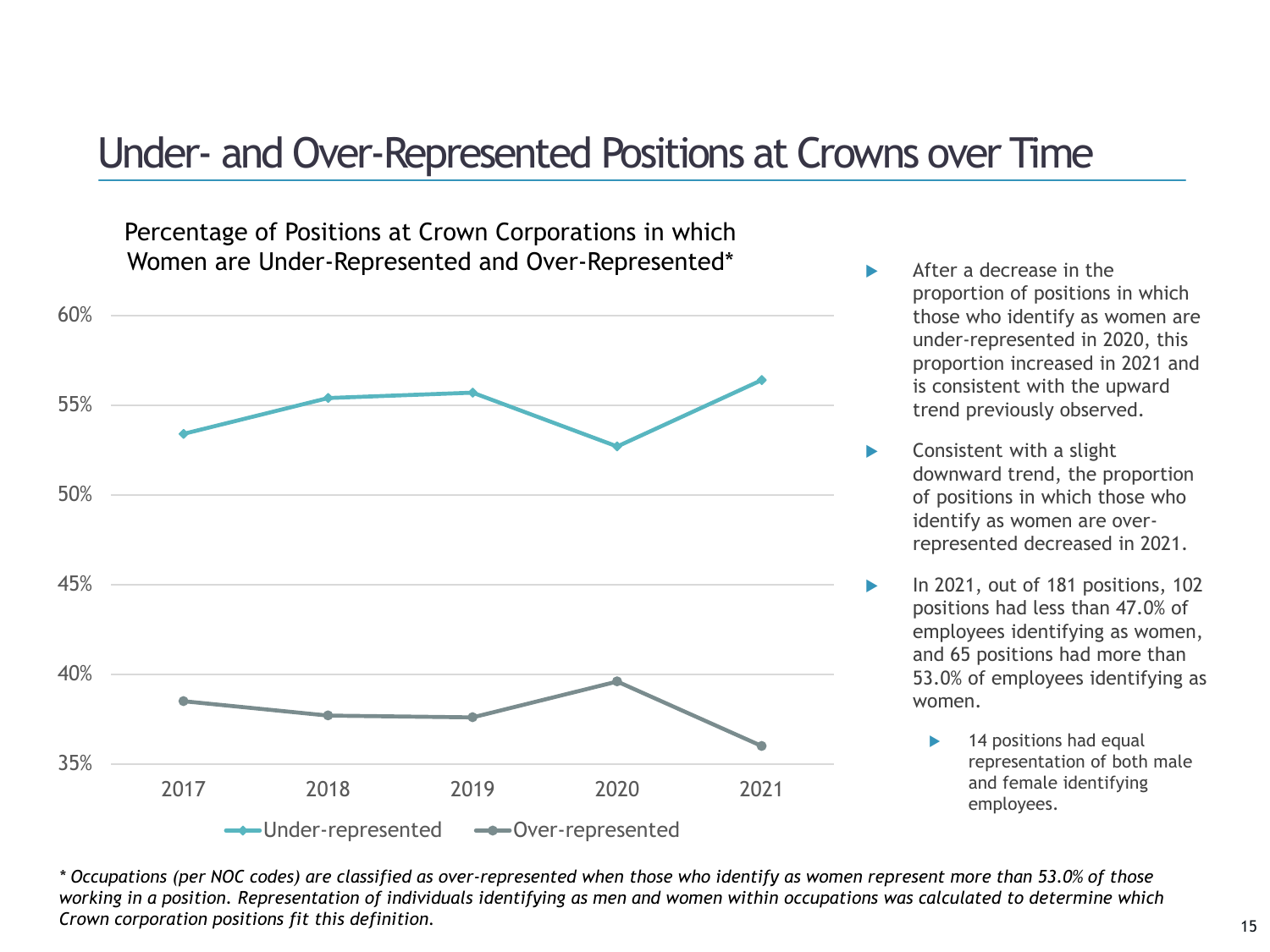# Category of Employment by Indigenous Identity



Per cent of Crown Corporation Staff Who Identify as Indigenous

- At the end of 2021, there were a total of 1,186 employees identified as Indigenous, a slight decline from previous years.
- ▶ The proportion of employees identifying as Indigenous in permanent positions has decreased slightly.
- **The proportion of employees** identifying as Indigenous in nonpermanent positions has declined.
- In 2021, 7.5% of students reported an Indigenous ancestry, a decline from previous years.
- **The Saskatchewan Human Rights** Commission in 2019 set goals of 14.0% for employees who identify as Indigenous province-wide.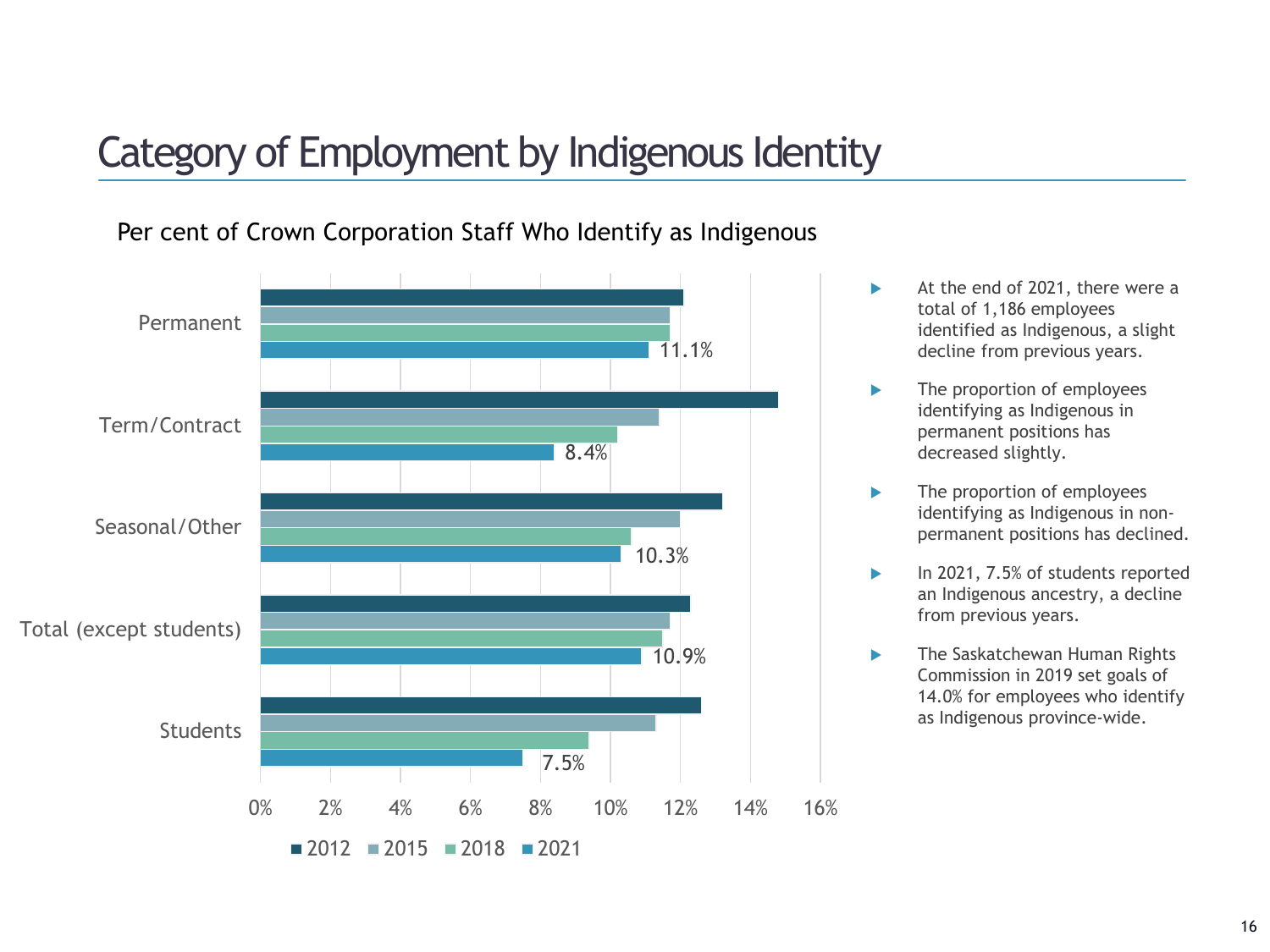# Indigenous Identity by Crown Corporation

#### Per cent of Crown Corporation Permanent Staff Who Identify as Indigenous



- $SGC$  has the highest proportion of employees reporting Indigenous ancestry (38.8%).
- **The proportion of** employees reporting Indigenous ancestry in SGI and CIC has been decreasing. SGI experienced a decrease of indigenous-identifying employees of 2.0% from 2012 to 2021, and CIC experienced a decrease of 5.5% from 2012 to 2021.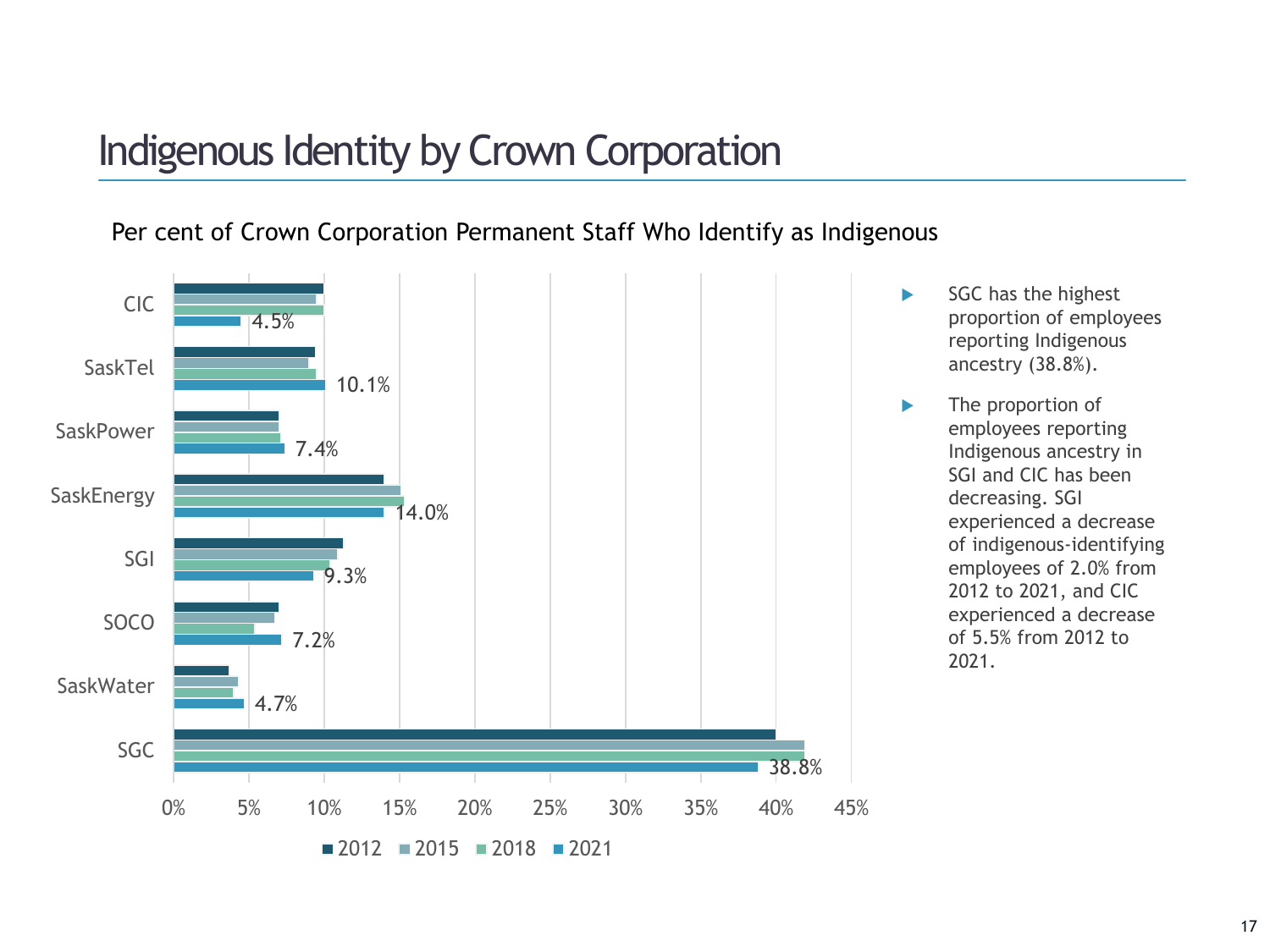### Comparison with Saskatchewan: Employment by Indigenous Identity

**Crown Corporations** (permanent and non-permanent as of Dec) **vis-à-vis Saskatchewan** (off-reserve only, annual averages)



- Although the Crown corporations fall short of Human Rights Commission equity goals (in 2019, 14.0%), the proportion of employees identifying as Indigenous in Crowns (10.9%) is slightly higher than other Saskatchewan employers (10.5%).
- While the proportion of Crown employees reporting an Indigenous ancestry has declined over time, there has been a slight increase in Indigenous employment in Saskatchewan provincewide. Since 2019, Indigenous employment in Saskatchewan has been increasing every year.
- $\blacktriangleright$  The gap in indigenous employment between Crowns and Saskatchewan employers is rapidly shrinking.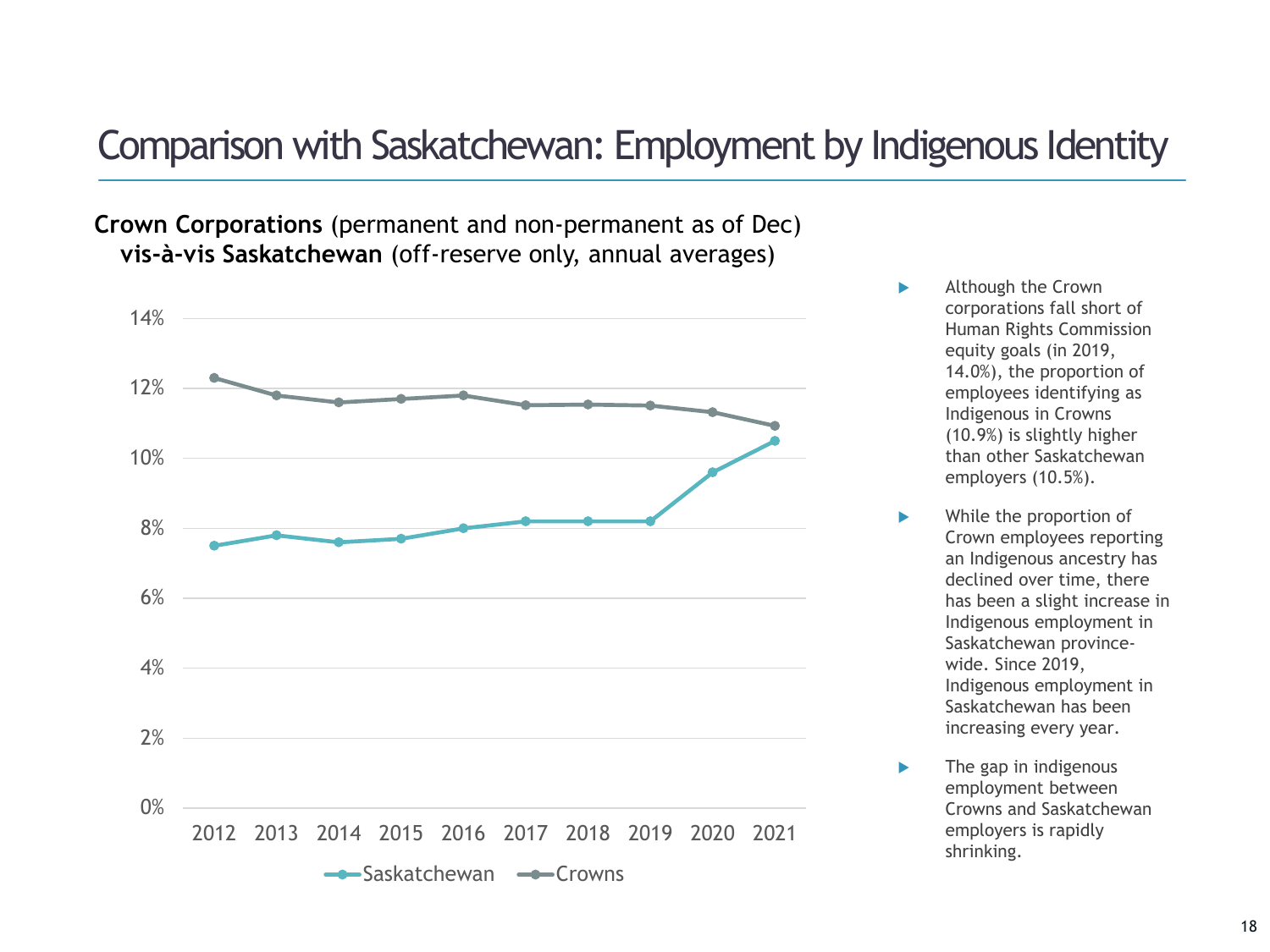# Membership in a Visible Minority Group

Per cent of Crown Corporation Staff who Identify as Members of a Visible Minority Group



- The proportion of permanent staff who identify as members of a visible minority group has steadily increased from 5.8% in 2012 to 12.6% in 2021.
- **DED** Upward trends in visible minority group membership also persist across all other employee groups.
	- **There has been a proportional** increase of individuals who identify with a visible minority group, by 12.1% to 13.3% across term, seasonal, and student positions.
- Based on workplace location, the Saskatchewan Human Rights 2019 goal for proportional representation of those who identify as visible minorities is 10.6% province-wide and 16.8% for employers in Regina/Saskatoon.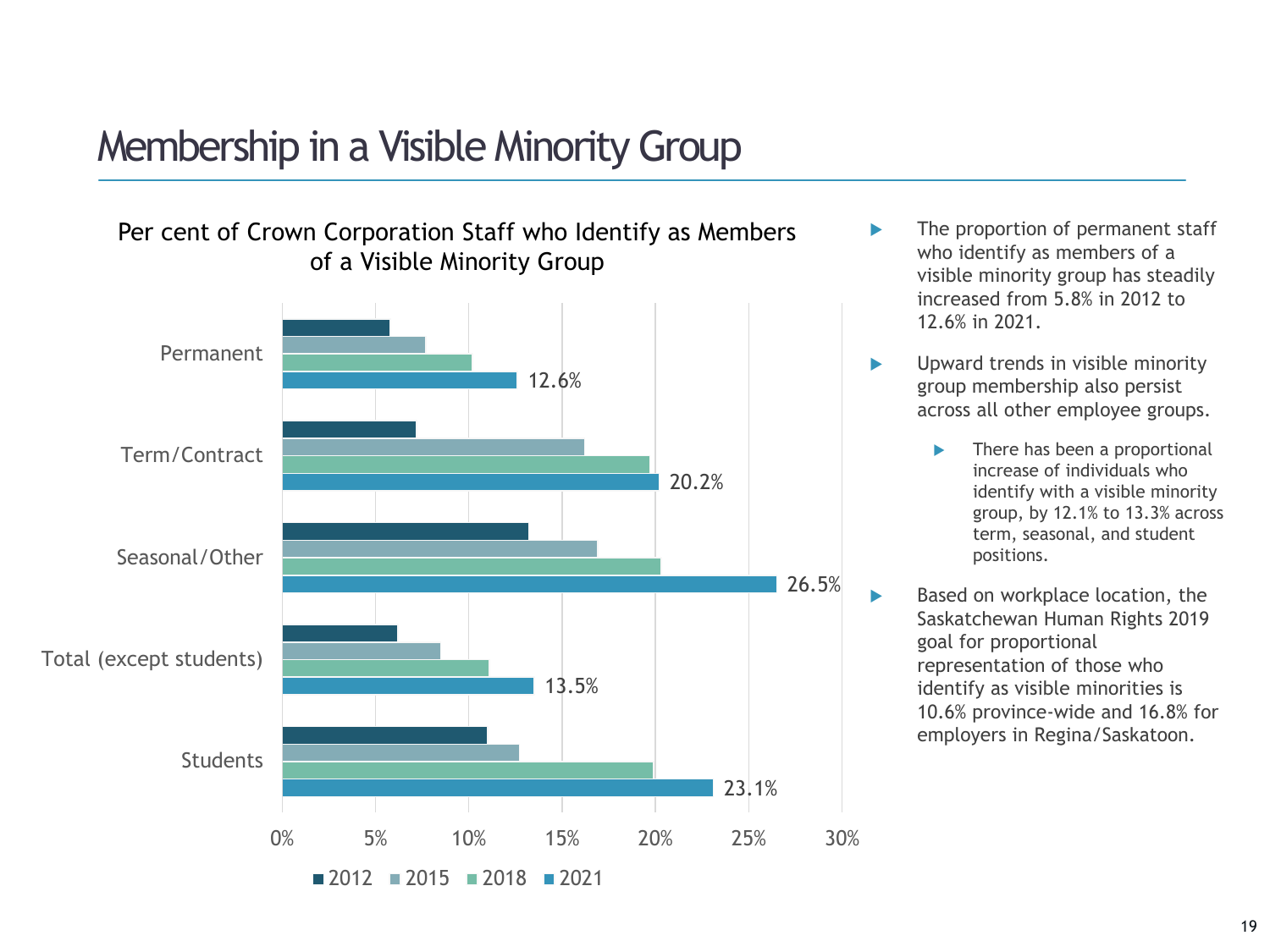# Visible Minority Membership by Crown Corporation

#### Per cent of Permanent Crown Corporation Staff who Identify as Members of a Visible Minority Group



- **There is an upward trend in** employing those who identify as members of visible minority groups, across most Crown corporations.
- Half of the Crown Corporations have met the 2019 Saskatchewan Human Rights goal of 10.6% province-wide representation of individuals who identify with a visible minority group.
	- SGC and SGI have also met the 2019 Saskatchewan Human Rights goal of 16.8% representation of individuals who identify with a visible minority group, within urban centers.
- $\blacktriangleright$  In contrast, there is, however, a downward trend in visible minority representation at SOCO.
	- At SOCO, there have not been any employees who identify as members of visible minority groups since 2019.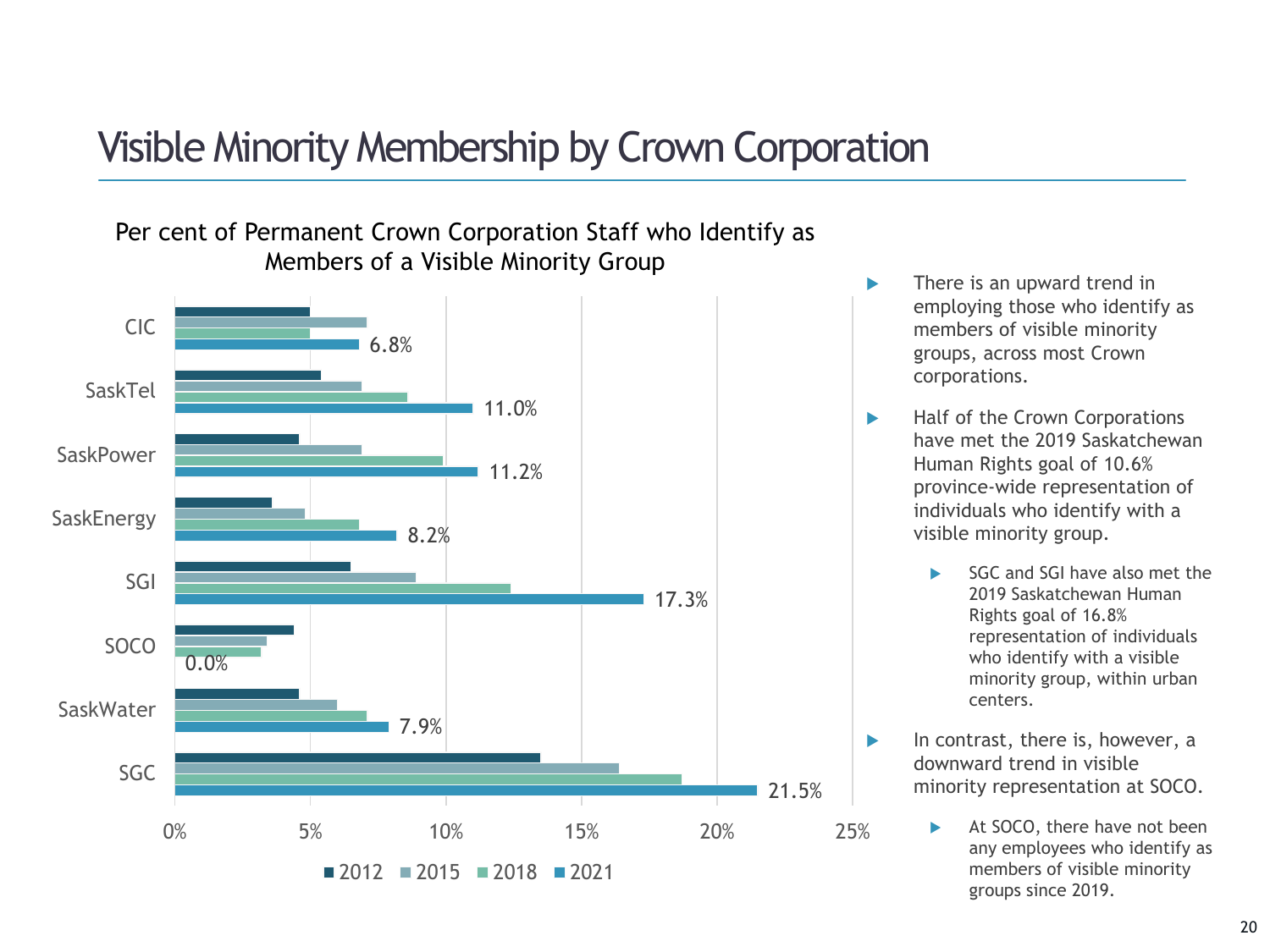# Category of Employment by Disability

#### Per cent of Crown Corporation Staff Who Report a Disability

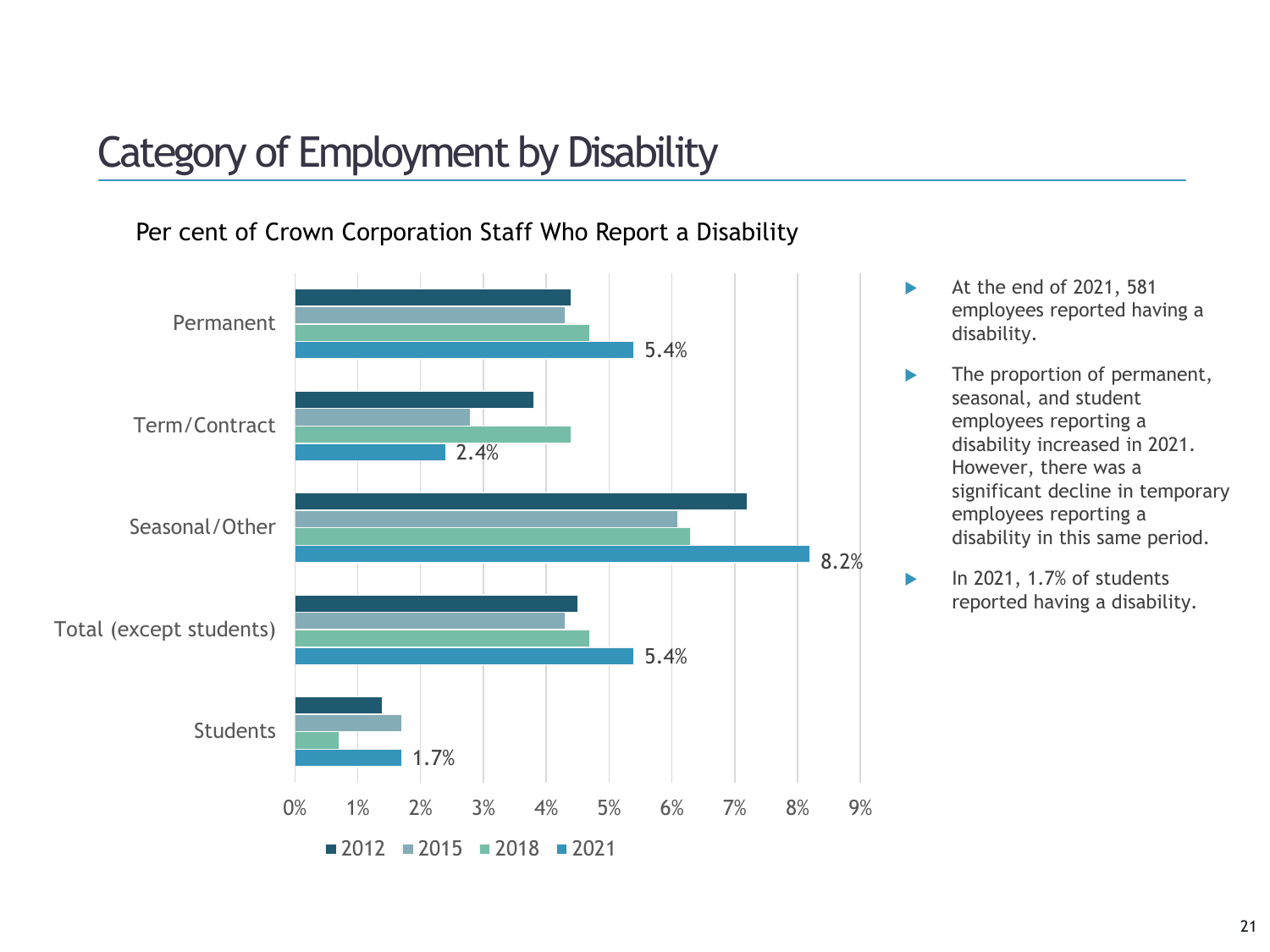# Employees Reporting a Disability, by Crown Corporation



- SGI and SaskTel have the highest proportion of employees reporting a disability in 2021.
- SaskTel's rates of employees reporting a disability have been increasing.
- Rates of employees reporting a disability have decreased at SaskWater, SaskEnergy, and SOCO.
- While rates of employees reporting a disability at CIC have been decreasing, CIC has reported no employees reporting a disability since 2015.
- **The Saskatchewan Human Rights** Commission has set a goal of 22.2% of employees provincewide reporting a disability in 2019.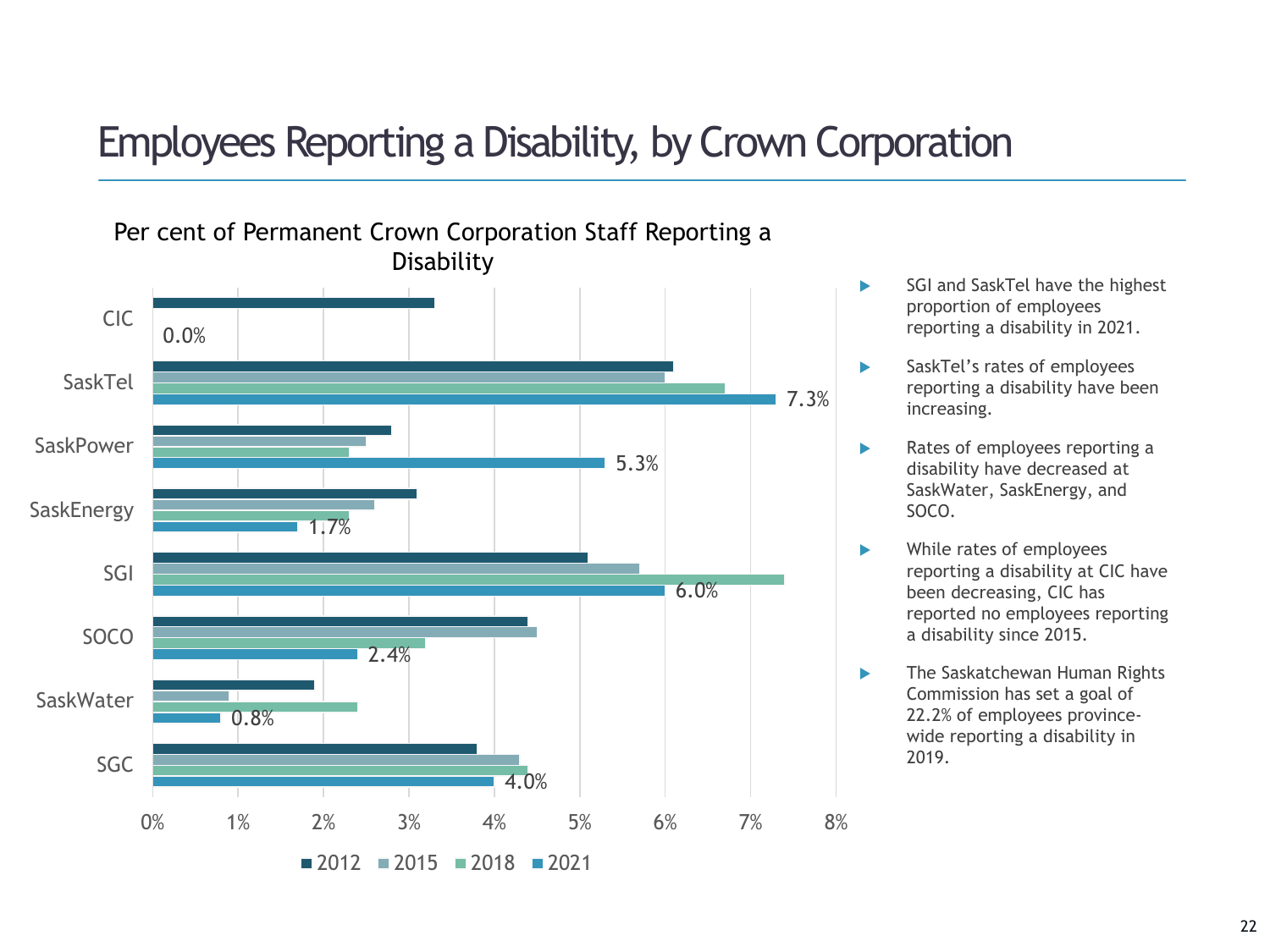# Summary of Diversity Measures for 2021

#### Per cent of Crown Corporation Staff in Target Diversity Groups, 2021



- $\blacktriangleright$  Those who identify as women represent one in six (17.6%) of employees in under-represented positions.
- **The proportion of permanent and** non-permanent staff in the Crown corporations who identified as Indigenous was 10.9% at the end of 2021.
- $\blacktriangleright$  At the same point in time, 13.5% were members of visible minority groups, and 5.4% reported having a disability.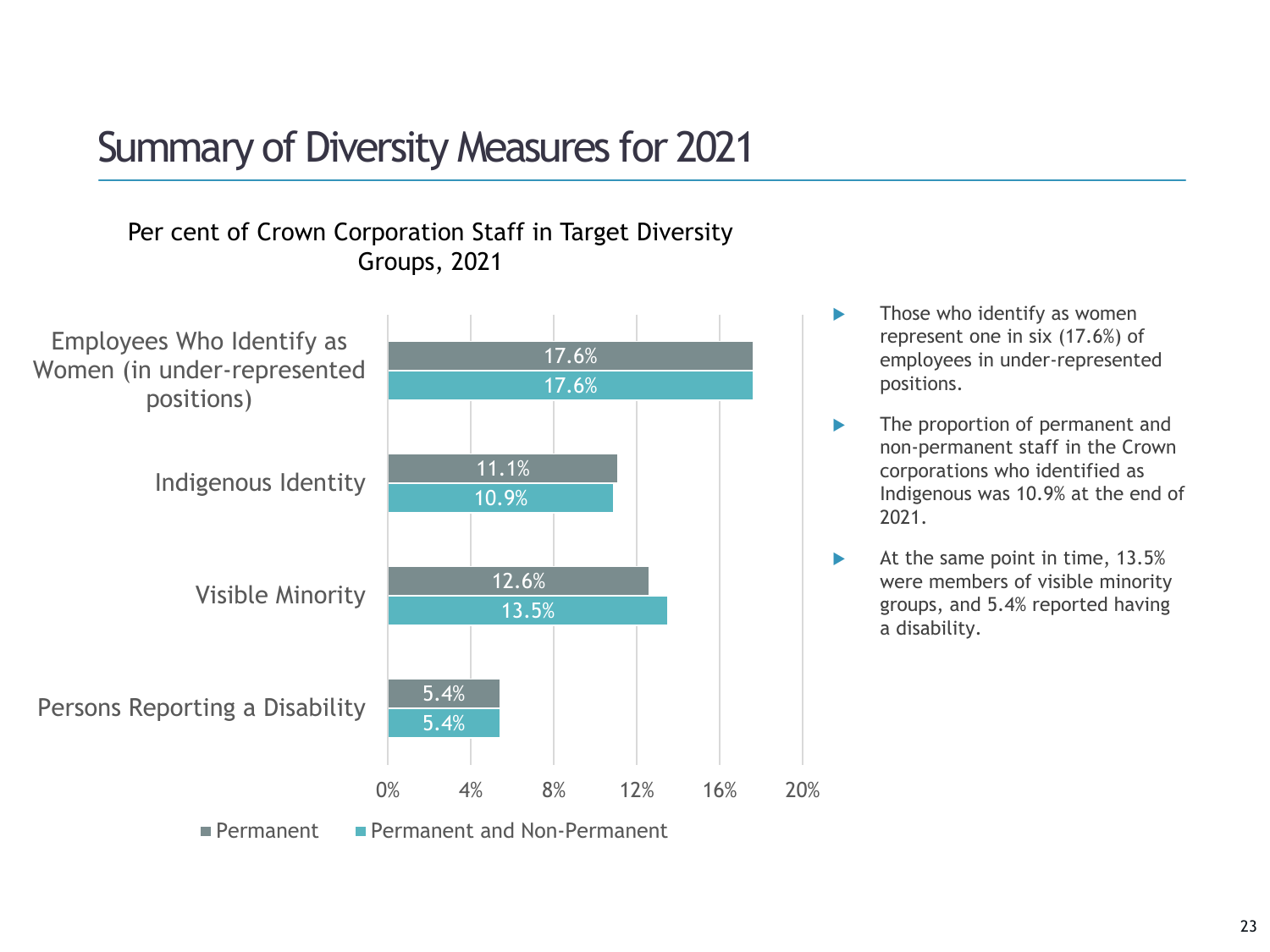# Changes in Diversity Measures Over Time

#### Change in Permanent and Non-Permanent Staff in Diversity Target Groups, 2012 and 2021



- **The proportion of employees** who identified as women in under-represented positions has declined from 2012 to 2021.
- $\blacktriangleright$  Indigenous identity has also decreased from 2012 to 2021.
- Employees with a reported disability have remained relatively stable.
- $\blacktriangleright$  In contrast, the number of members of a visible minority group has substantially increased over time, from 6.2% in 2012 to 13.5% in 2021.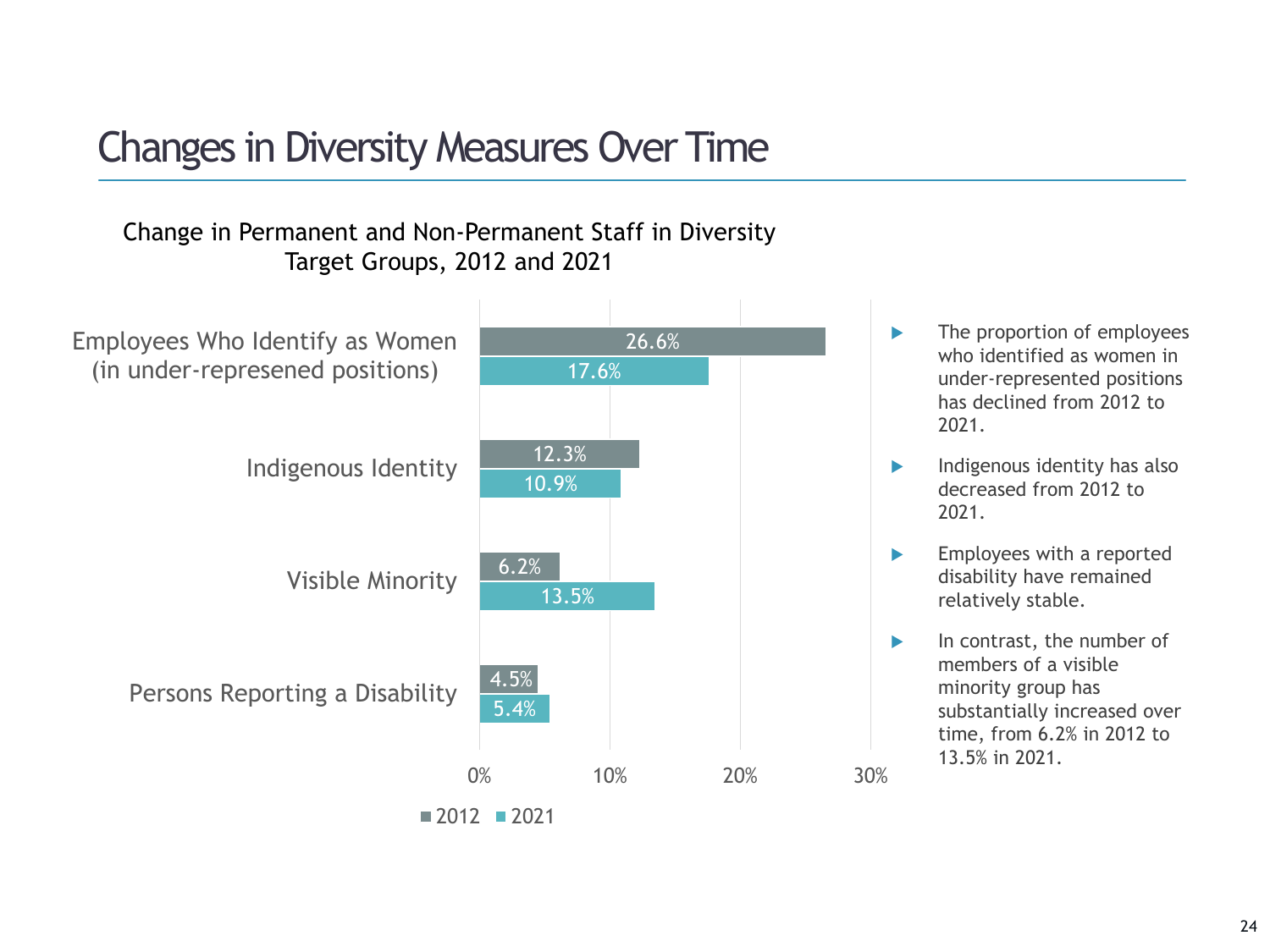# Age and Tenure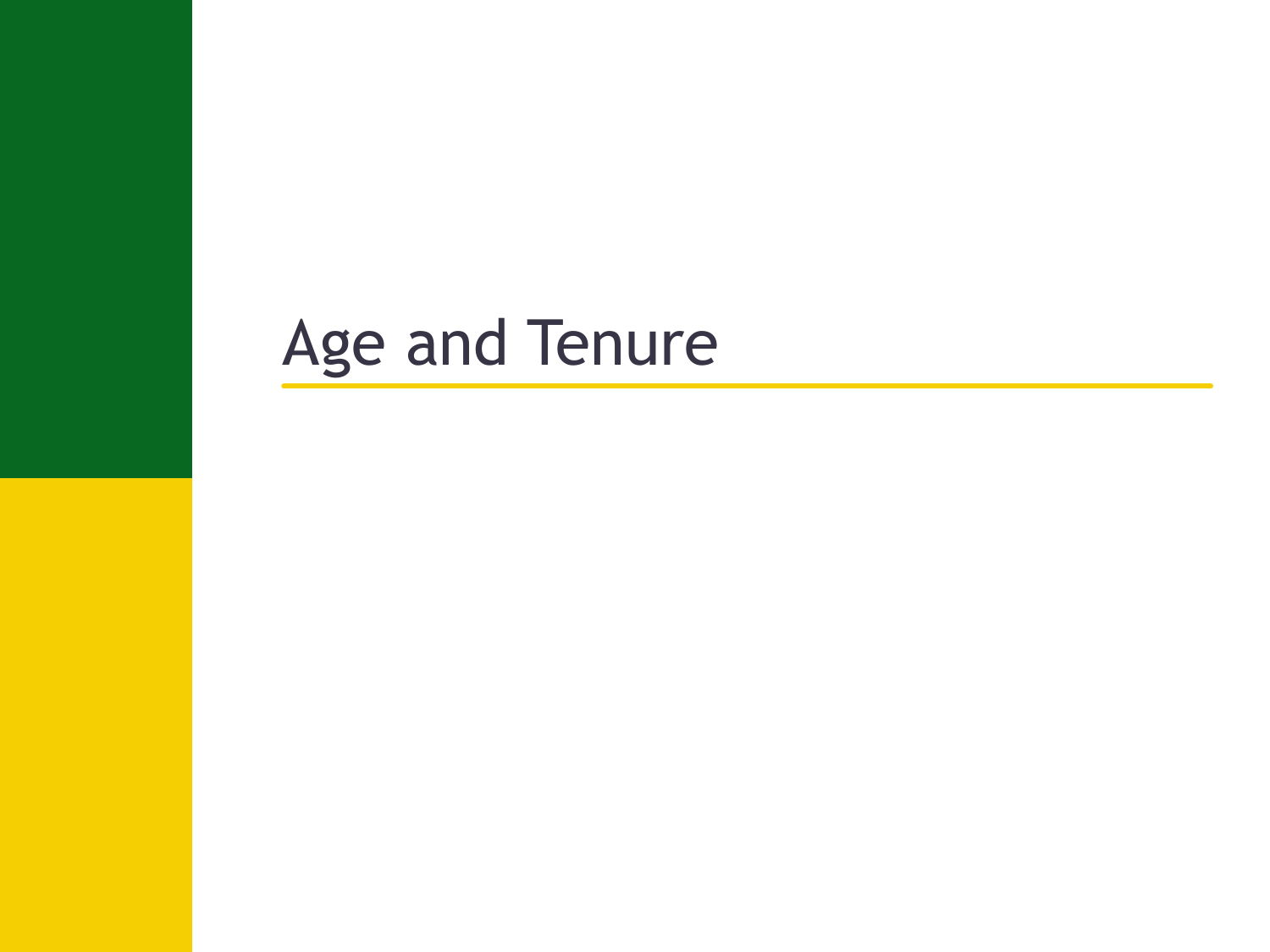### The "Bubble": Crown Employees by Age

Age of Permanent and Non-Permanent Crown Staff as of December 2021

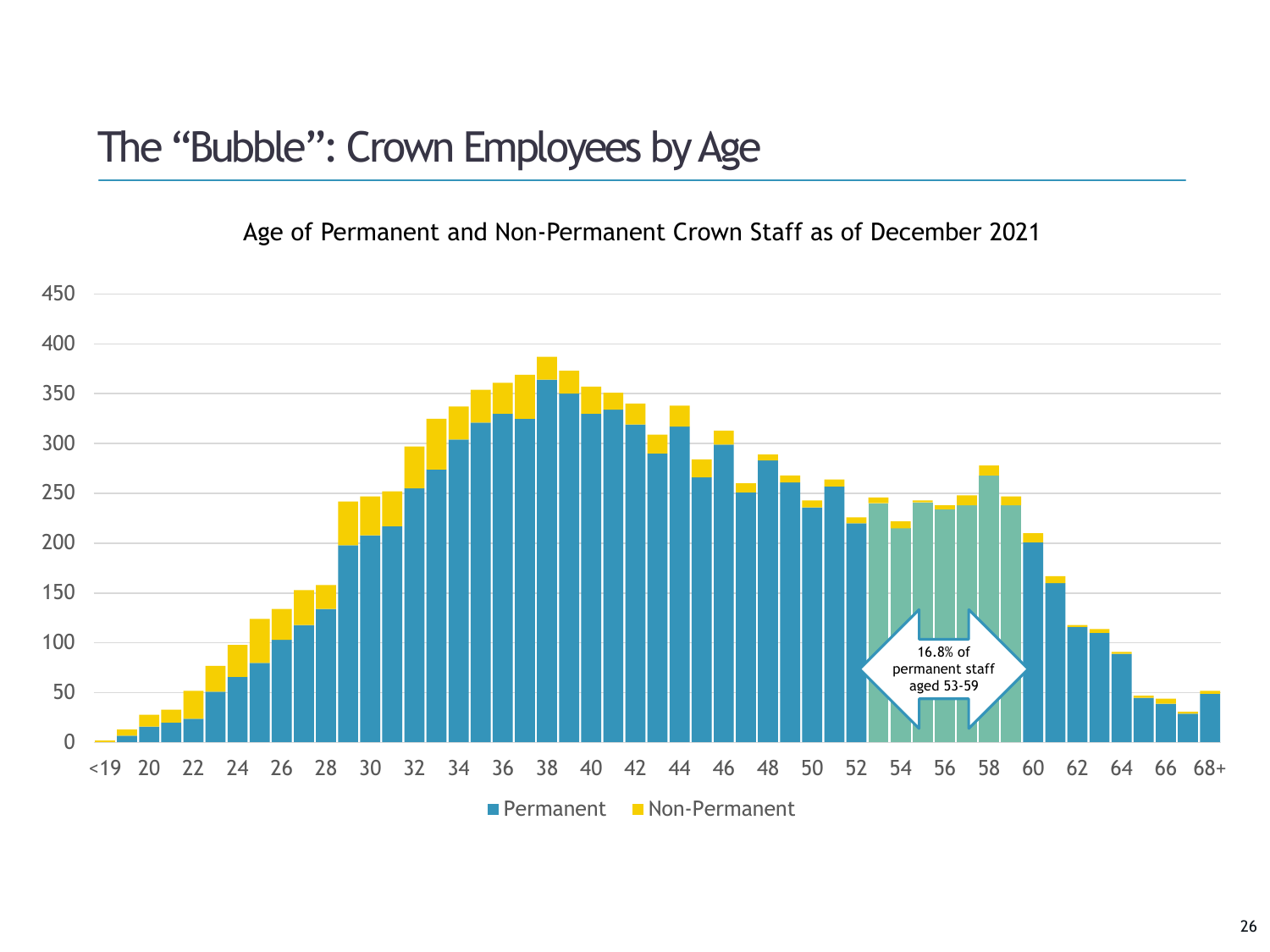### The Bubble Shifts

Changes in Age Distribution Over Time, Permanent Staff Only



- From 2007 to 2021, the peak in the age distribution has flattened. However, there is a slight increase in employees' peak age.
- Since 2007, there has been a decline in the proportion of employees in their forties and early fifties, and a slight increase in the proportion of employees in their late fifties.
- The number of permanent employees in their thirties is also increasing.
- In 2007, the most common age was 46. In 2021, the most common age was 38, although the distribution of ages was more even compared to 2007.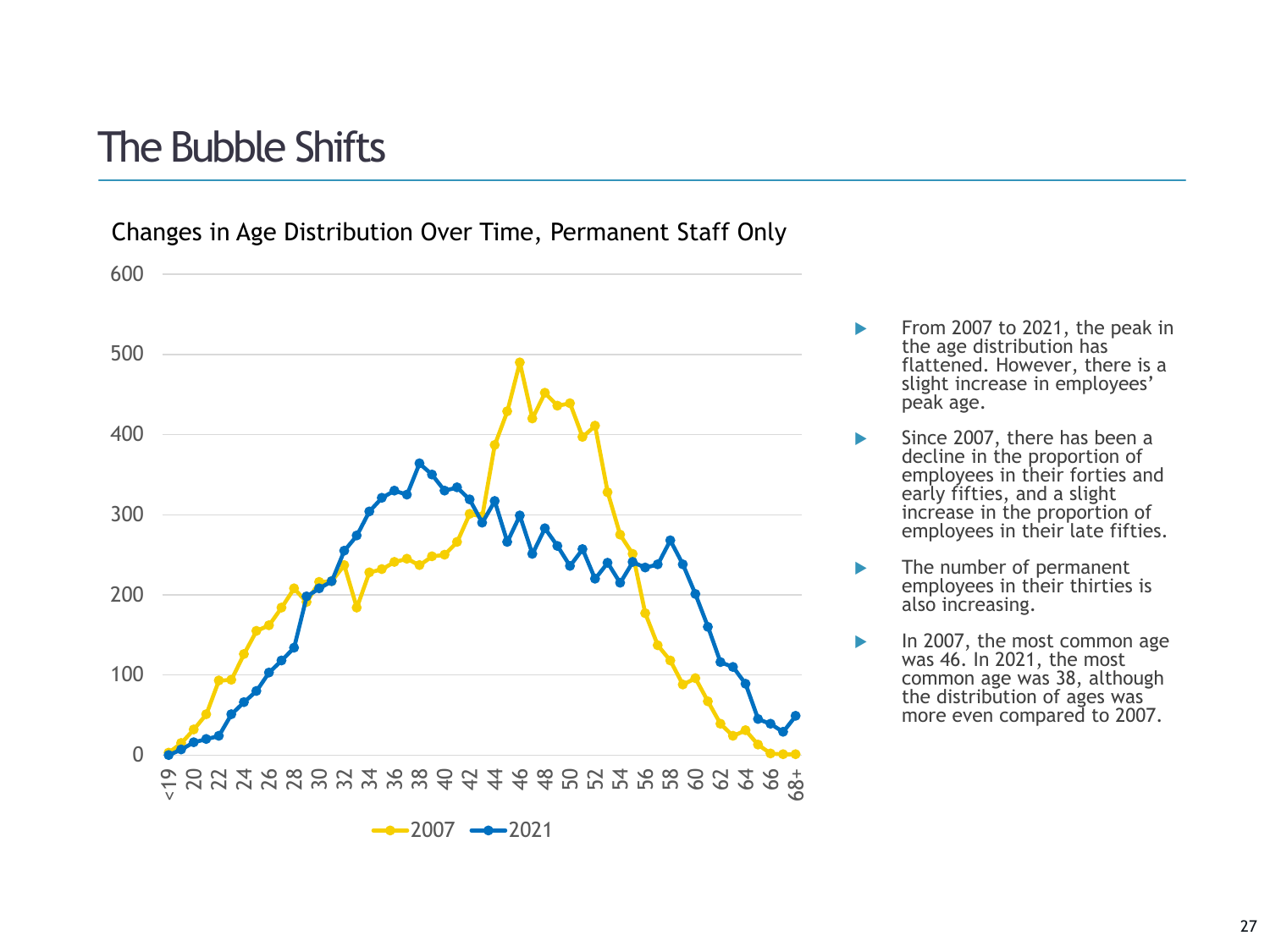### Effect of Crown Sector Human Resource Initiatives

Effect of Retirement and Non-Retirement Turnover, "Managing the Bubble" Initiatives, and New Hirings on the Ages of Permanent Crown Employees, 2021



- The chart shows the effect of changes in the age of permanent staff from 2007 to 2021, with the effect of natural aging removed.
- The differences between the lines at older age groups are largely the result of retirements.
- In younger age groups, differences are largely from hiring younger staff, noting that historically those in the younger group have relatively high turnover rates.
- The net effect of the changes over this period has been to "dampen" the peak which, without interventions, would have led to a very large number of staff in their early sixties.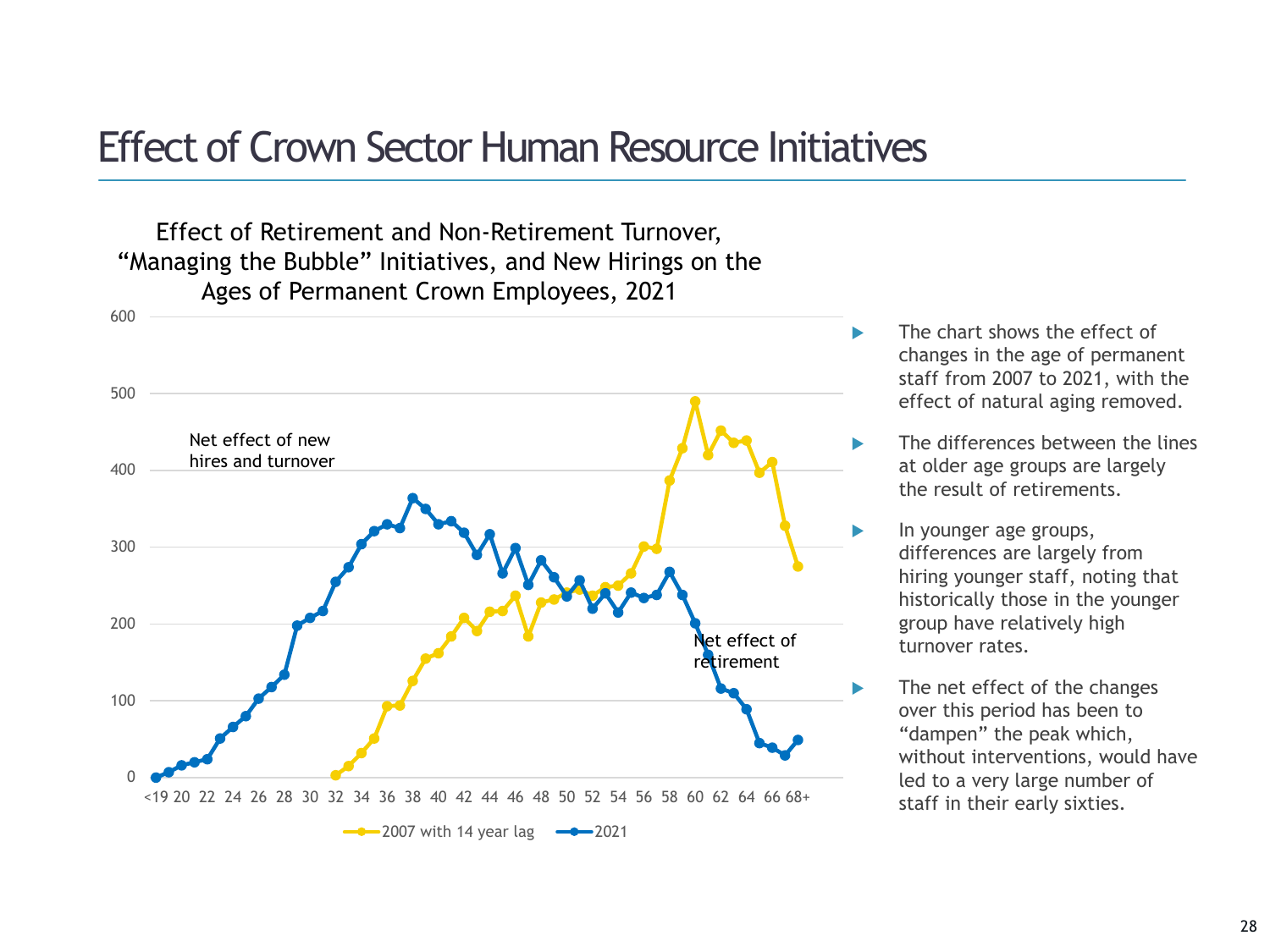### Potential Retirements



- $\blacktriangleright$  In 2021, the average retiring permanent Crown employee was 61.4 years of age (see page 64).
- The number of employees aged 55 to 59 declined in 2021.
- After a slight increase from 2018 to 2020, the number of employees aged 60 and more have started to slightly decline.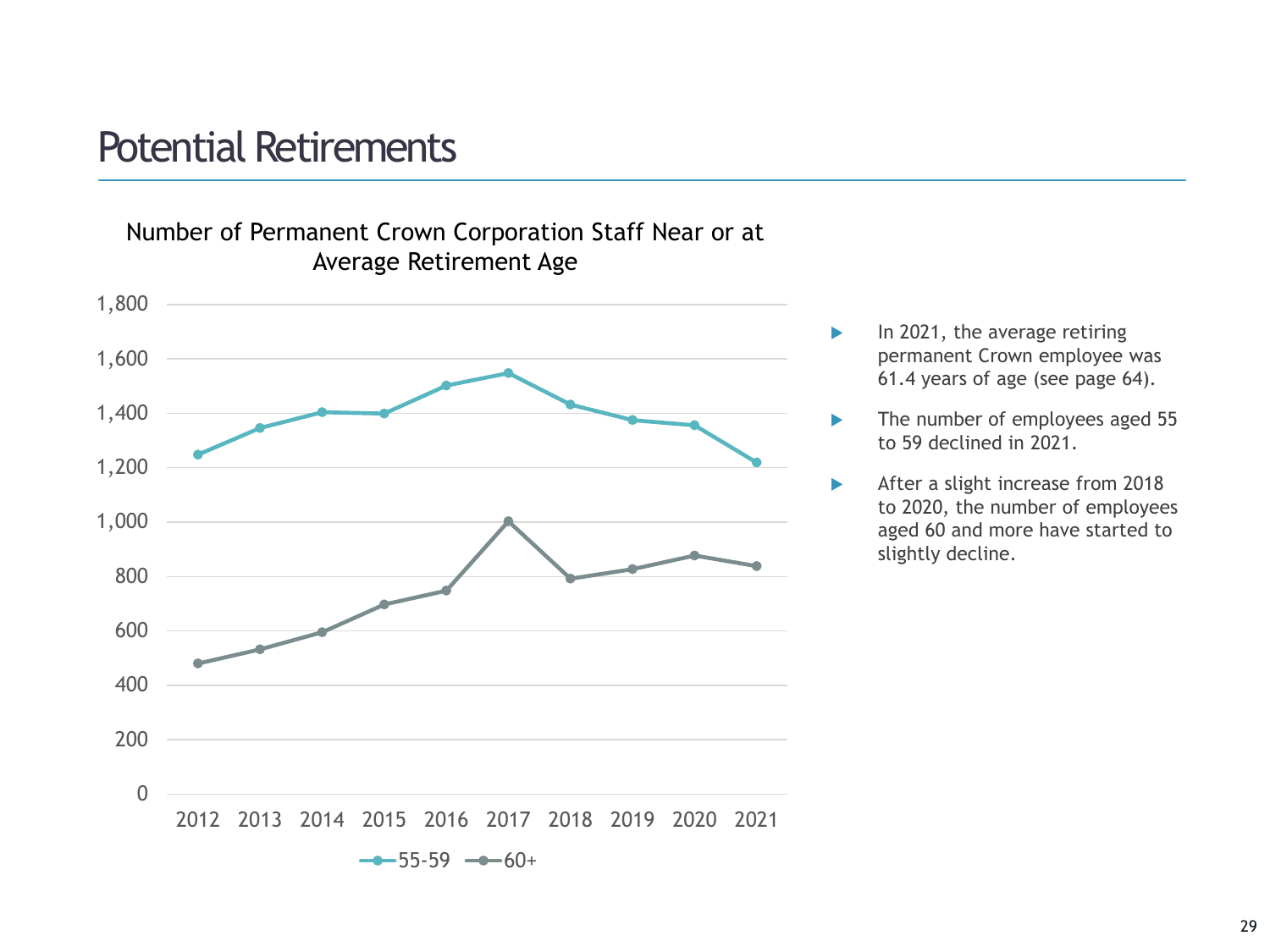### Changes in the Age of Crown Corporation Employees



Crown Corporation Employment by Age Group, Permanent Staff Only

- This graph shows another view of the changing age distribution of Crown corporation employees.
- The number of permanent staff, aged 30 to 49 increased slightly from 2012 to 2016. There was a slight downturn in 2017, followed by an increase into 2021.
	- Over the same period of time, the number of employees 50 years and older, grew steadily and then leveled off between 2014 and 2017. Since 2018, there has been a decline in employees in this age group.
	- The number of young people has declined from 2014 to 2017, in part because of hiring restraint. After a slight increase in 2018, the number of young people has decreased slightly into 2021.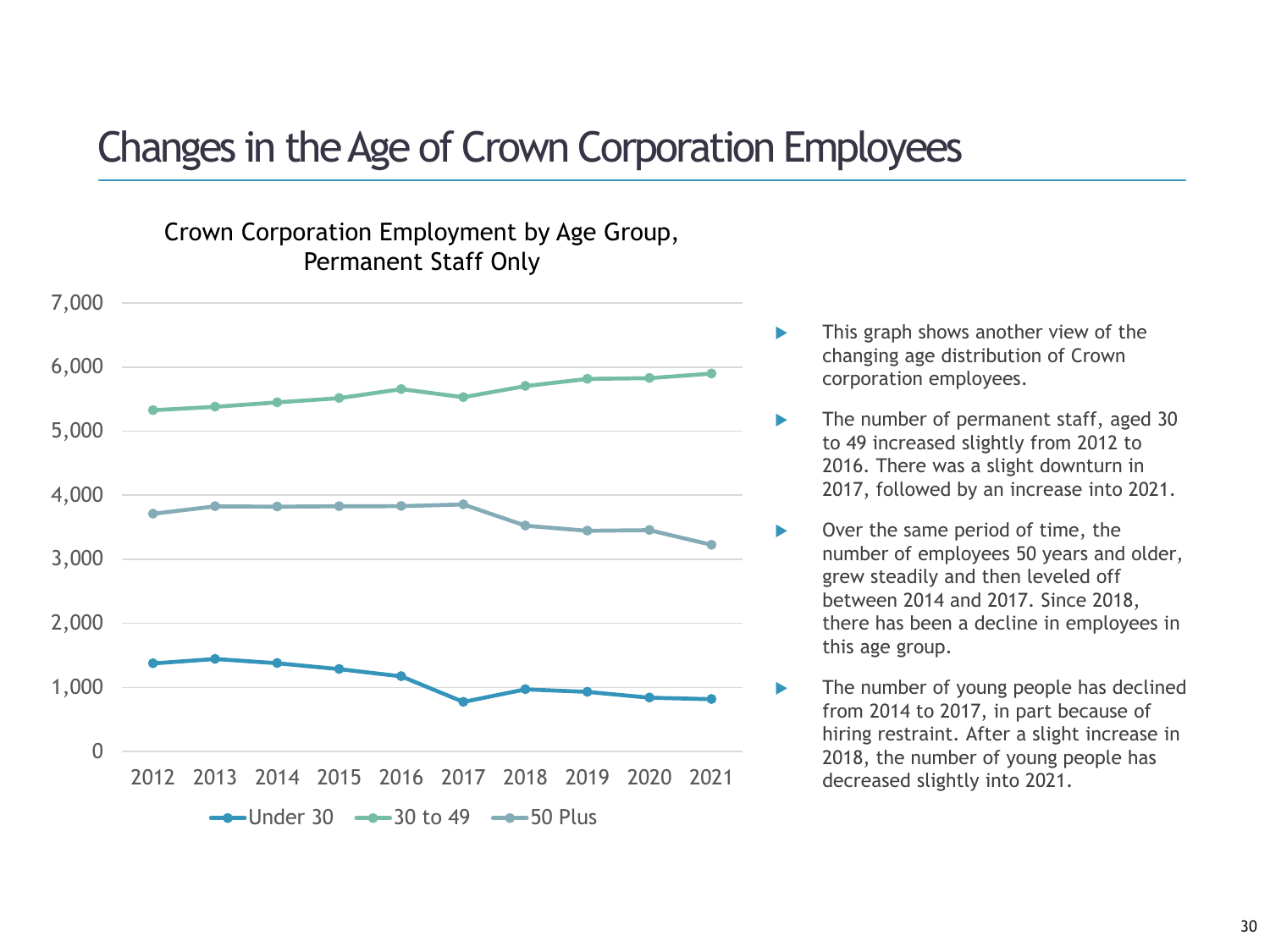# Age by Crown Corporation

Permanent Staff by Age Group and Crown Corporation



- **The proportion of permanent** staff who are 55 or older is highest for SOCO (30.1%), SaskTel (26.3%), and CIC (27.3%) employees.
- $\blacktriangleright$  The proportion of staff who are under 30 years of age is highest at SGC (12.1%) and SOCO (12.0%), and lowest at CIC (0.0%) and SaskTel (3.8%).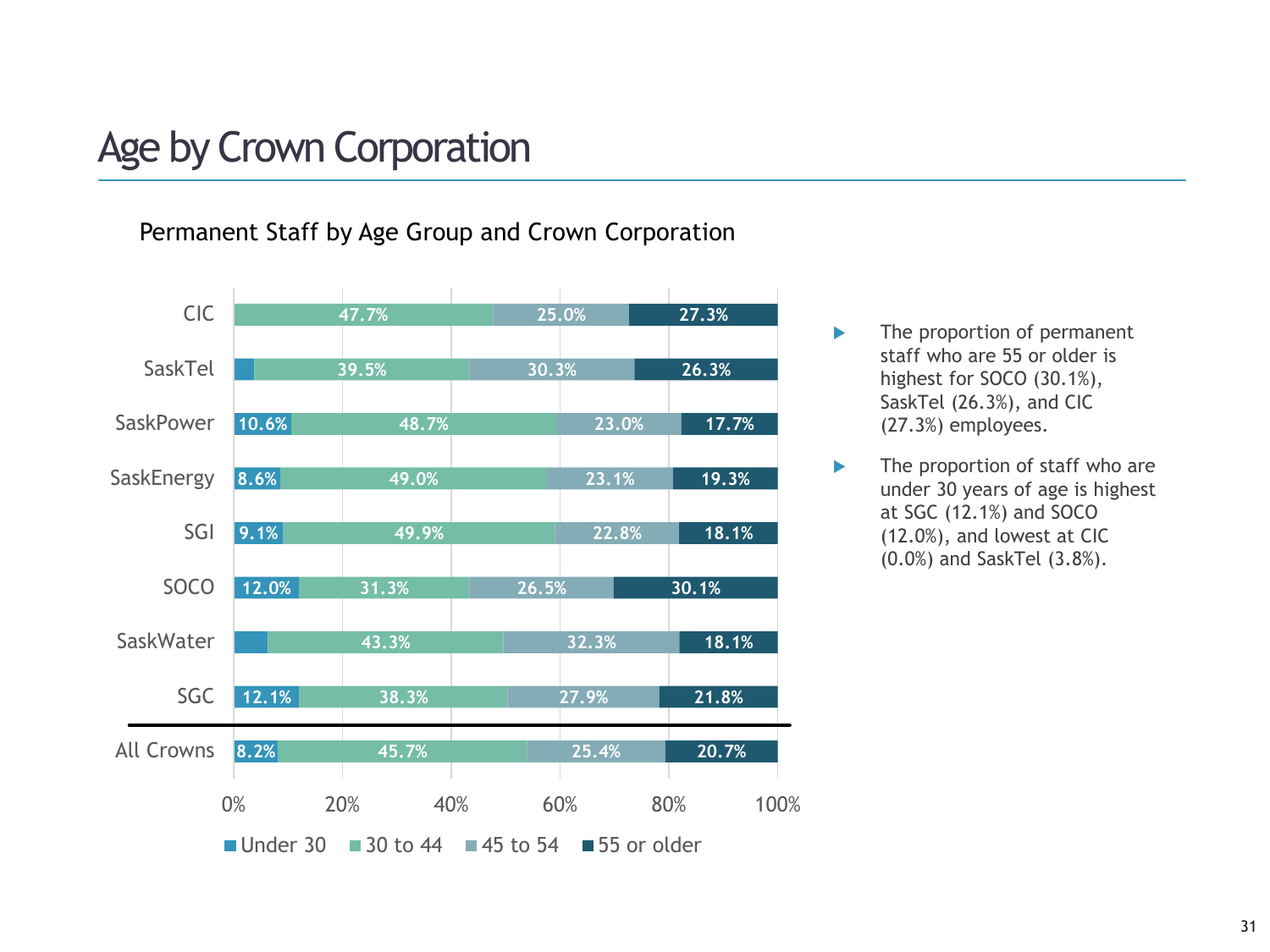## Employment by Age Group, Comparison with Saskatchewan

Crown Corporations (permanent and non-permanent as of December) compared to Saskatchewan (off-reserve only, annual averages)



- In 2021, the number of employees aged 55 or older saw a small decline, similar to the decline province-wide.
- While rates of employment of young people has been steadily decreasing at the Crowns, these rates have remained relatively stable province-wide.
- The Crowns employ significantly less young people when compared with Saskatchewan as a whole.
	- However, provincial figures will include a large number of students working part-time.

2012 2013 2014 2015 2016 2017 2018 2019 2020 2021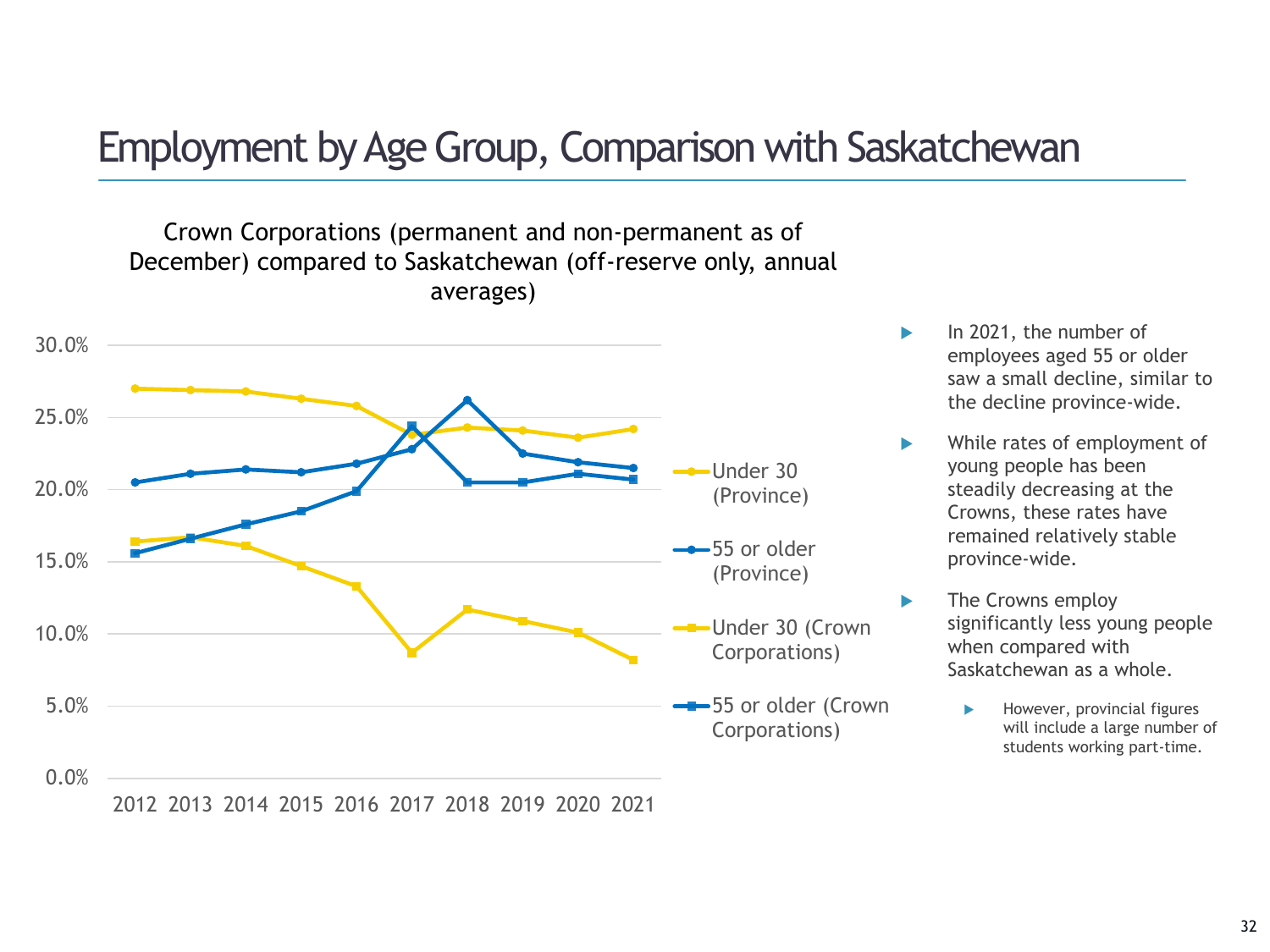### Tenure With Current Crown Corporation



- The average tenure among permanent staff continued to decline over time.
	- For example, 26.6% of permanent staff had been with their current Crown Corporation for at least 20 years in 2021.
	- **This compares with 29.9%** in 2012 and 27.8% in 2020.
	- In 2017 there was a large decrease in average tenure less than 5 years. This was followed by large spikes in 2018, suggesting increased hiring. Permanent staff with a tenure of less than 5 years has remained relatively stable since 2018.
	- Tenure of 5 to 9 years increased slightly in 2021, while tenure of 10 to 19 years decreased slightly, suggesting that many employees transitioned between tenure categories over the past few years.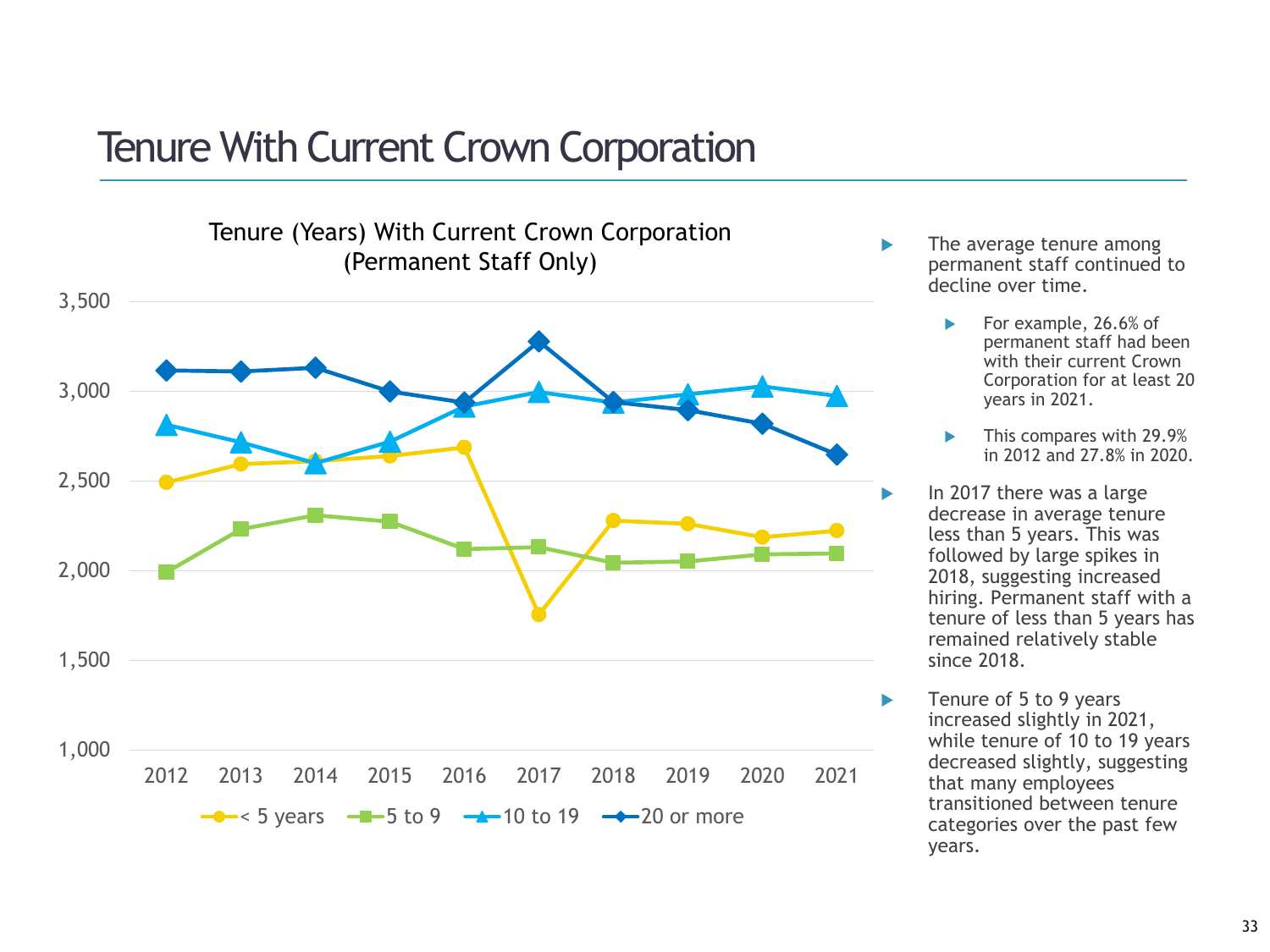# Tenure by Crown Corporation, 2021

#### Tenure (Years Working) at Current Crown Corporation, **Permanent Staff only, 2021 The Crown Corporations with**



- the highest proportions of new employees (fewer than 5 years tenure) were SGI (34.6%), CIC (34.1%), SaskEnergy (29.9%), and SGC (29.2%).
- **The Crown Corporations with** the highest proportion of employees with twenty or more years of tenure remained at SaskTel (42.2%) and SaskEnergy (25.9%).
- Several other Crown Corporations also had high retention rates:
	- ▶ 76.7% of SaskTel employees had been with the corporation for at least 10 years.
	- ► 62.7% of SOCO employees had been with the corporation for at least 10 years.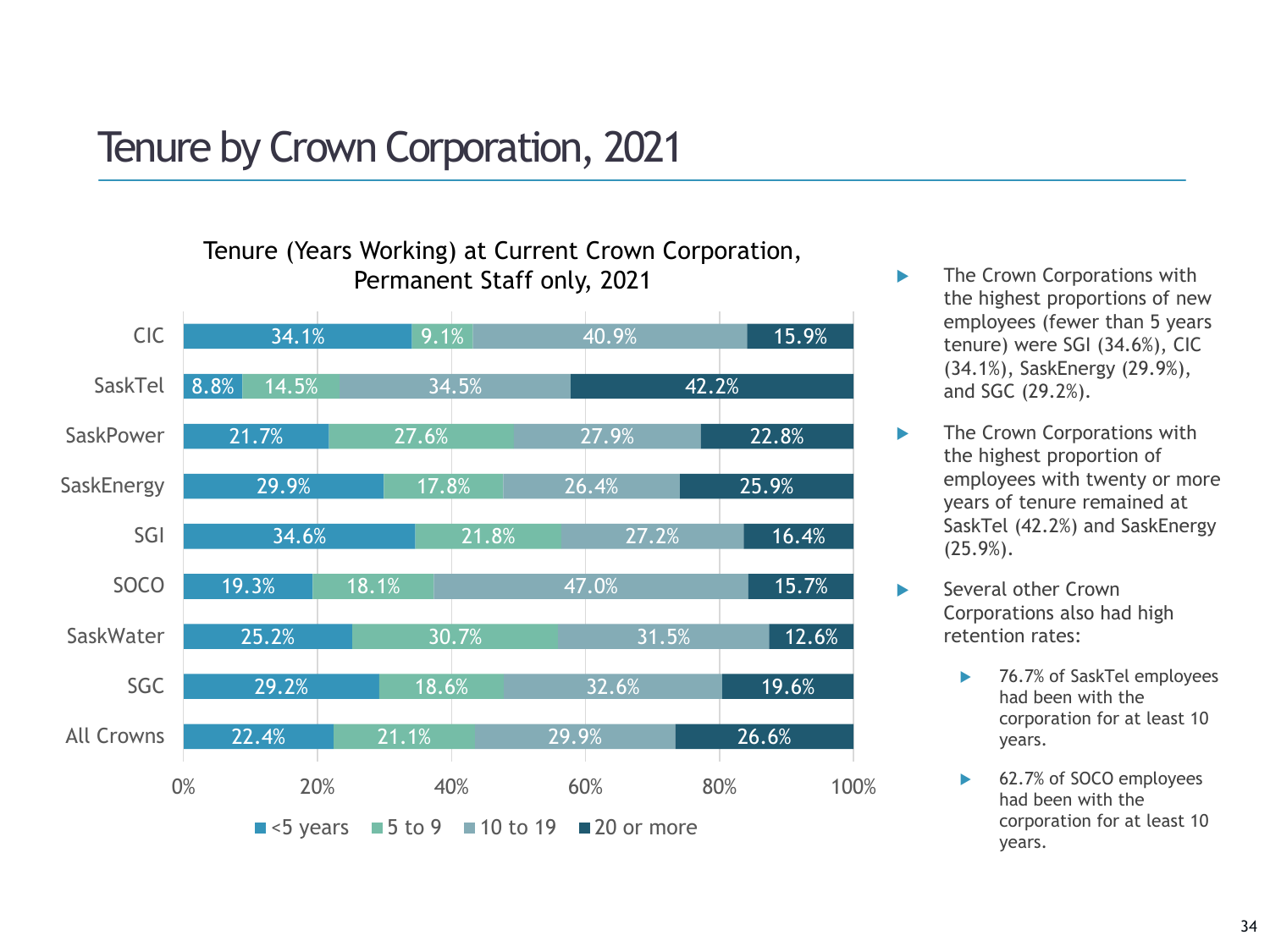### Employment by Tenure: Comparison with Saskatchewan

Crown Corporations (permanent and non-permanent as of December) Tenure Less Than 5 Years compared to Saskatchewan (off-reserve only, annual averages)



- The percentage of people who have been with their current employer for less than 5 years in Saskatchewan was 51.2% in 2021.
- Between 2020 and 2021, the percentage of Saskatchewan residents with a tenure of less than 5 years increased by 5.9%.
	- This coincides with economic growth efforts, and a 4.0% increase in the year-over-year employment in Saskatchewan<sup>1</sup>.
- In contrast, the percentage of people who have been with their current Crown corporation for less than 5 years was 26.5% in 2021.
- The proportions of employees in Crown Corporations who have been with their current employer for less than 5 years have remained relatively stable from 2019 to 2021.

<sup>1</sup> [https://www.saskatchewan.ca/government/news-and-media/2022/january/07/saskatchewan-leads-nation-in-job](https://www.saskatchewan.ca/government/news-and-media/2022/january/07/saskatchewan-leads-nation-in-job-growth-in-december)growth-in-december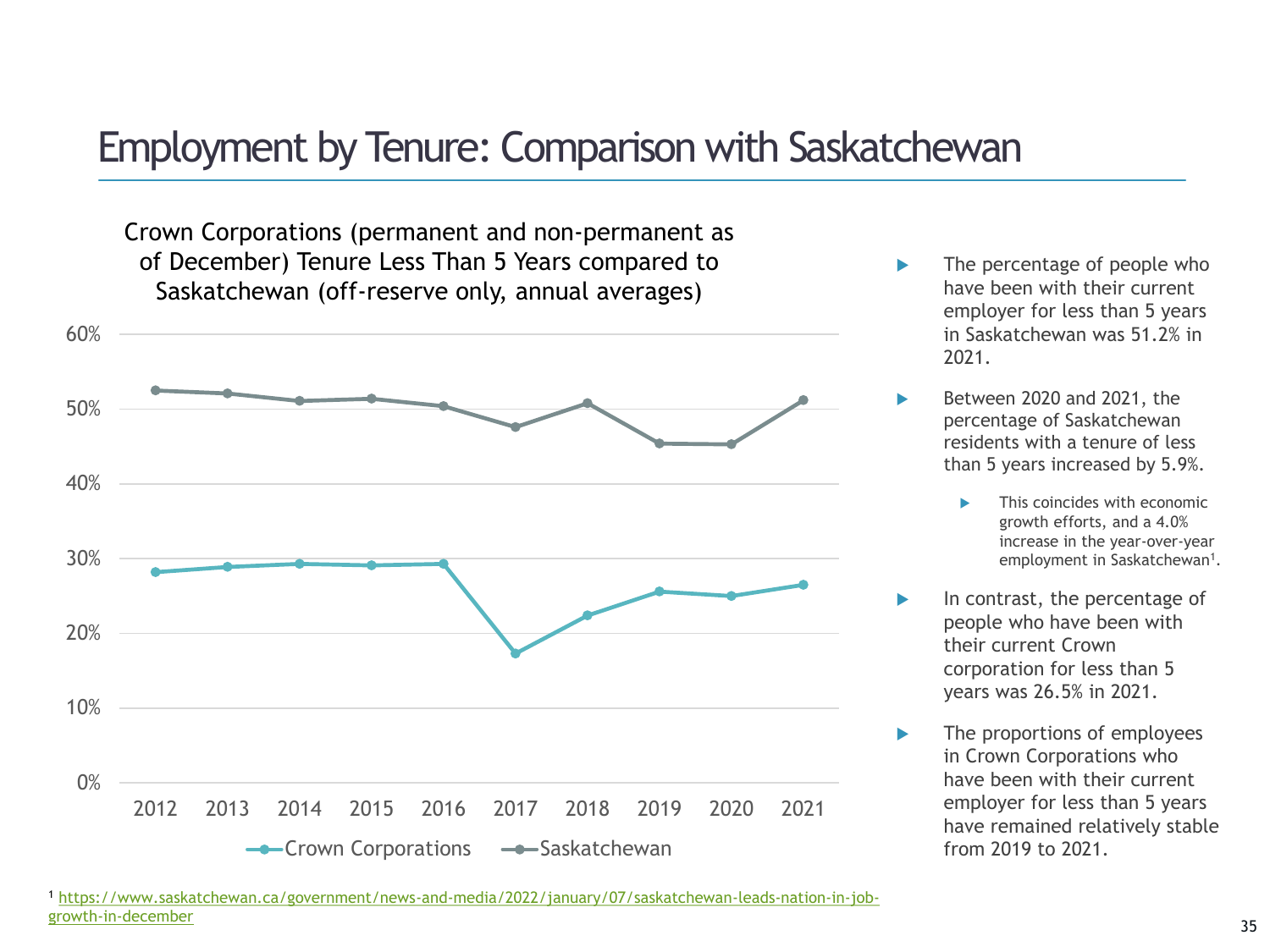# Characteristics of Positions

- Scope
- Location
- Occupation and Skill Level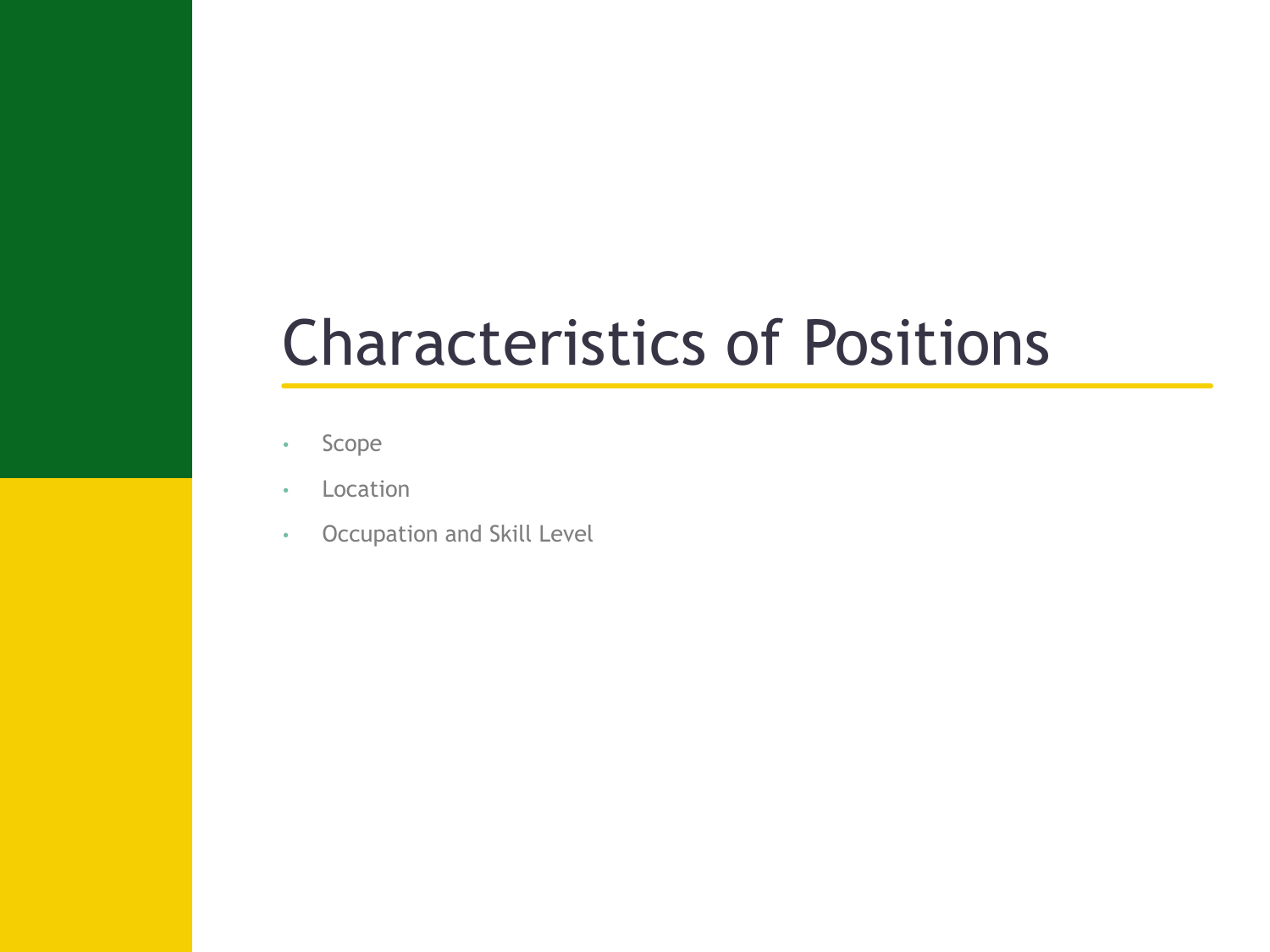## Union Membership

Union Membership among Permanent and Non-Permanent Employees, 2021



- $\blacktriangleright$  In 2021, 31.0% of employees were not covered by a collective agreement.
- $\blacktriangleright$  Six (6) unions represent employees in collective agreements.
- $\blacktriangleright$  UNIFOR (34.5%), COPE (15.2%), and IBEW (14.7%) represent the greatest proportion of employees covered by a collective agreement.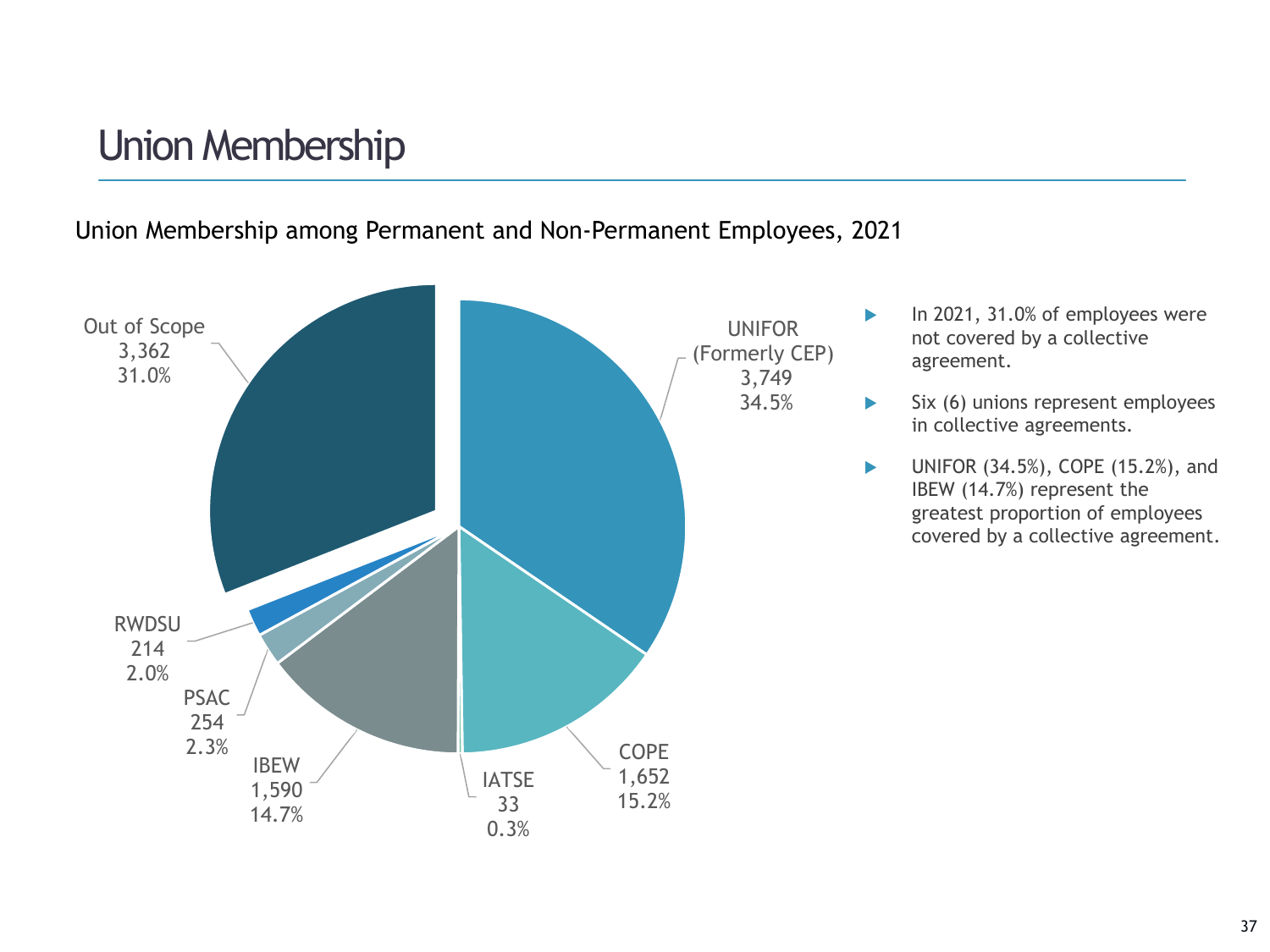## Trends in Union Membership

Trends in Union Membership (Permanent and Non-Permanent Staff)



- ▶ The proportion of employees who are members of unions has declined over the years.
- $\blacktriangleright$  In 2021, union employees represented 69.0% of staff compared with 76.0% in 2012.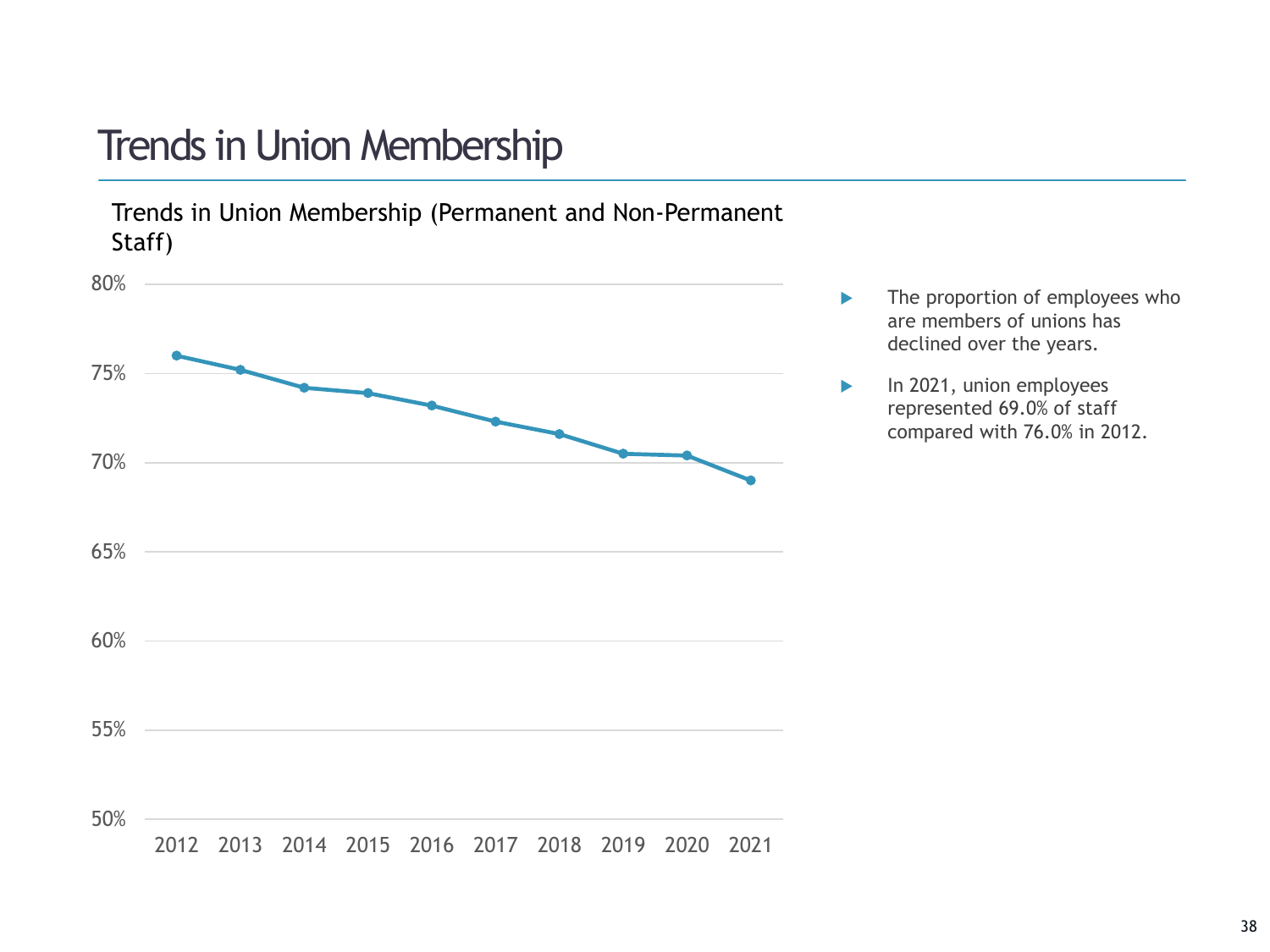# Union Membership by Crown

Per cent of Permanent and Non-Permanent Crown Staff who are Union Members



*<sup>\*</sup> CIC and SOCO are non-unionized Crown corporations.*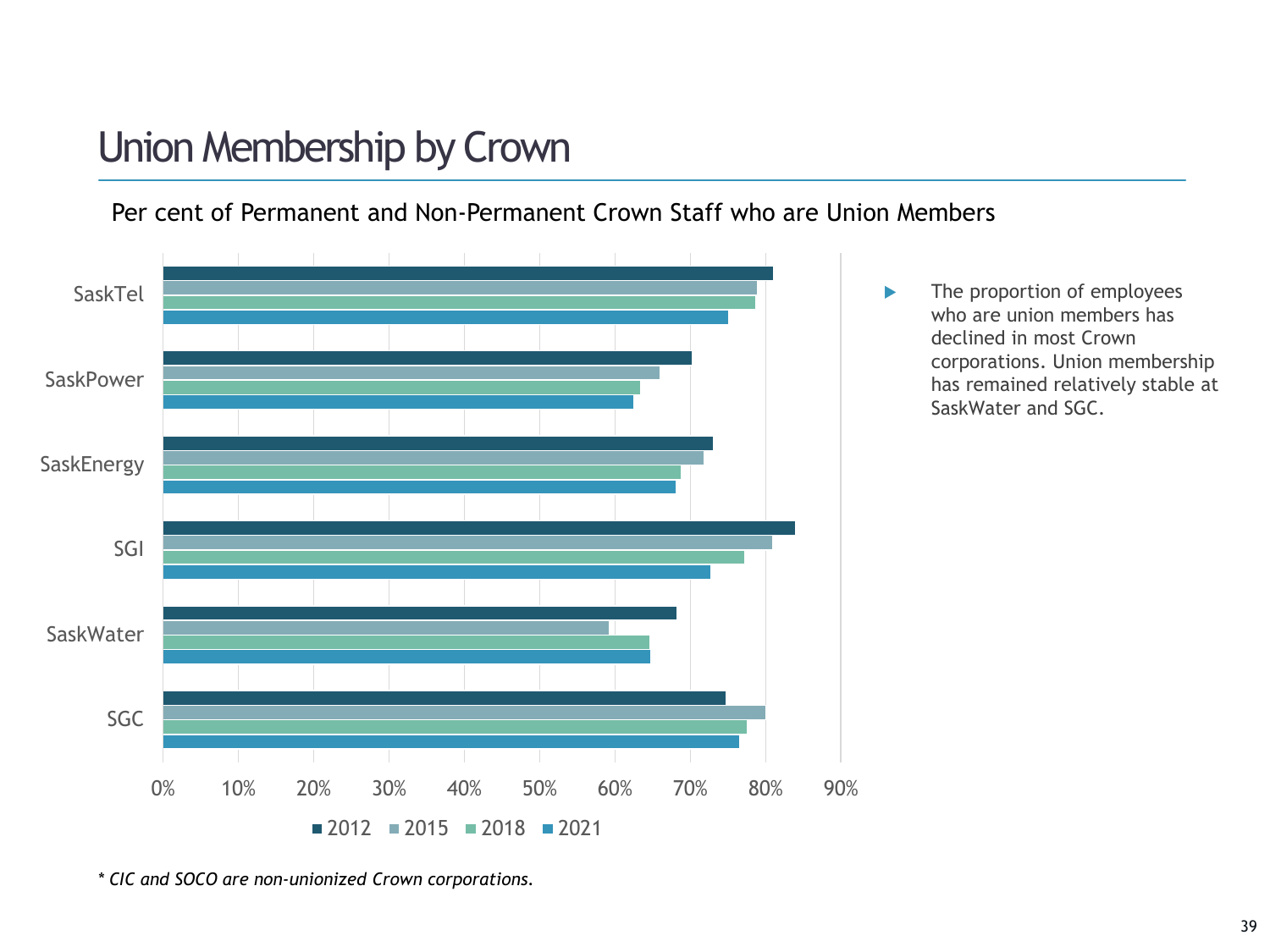### Employment by Union Membership: Comparison with Saskatchewan

**Employment by Union Membership in Crown Corporations** (permanent and non-permanent as of December) **compared to Saskatchewan** (off-reserve only, annual averages)



- **There has been a slight decline in** union membership in Crown corporations. After a slight increase between 2018 and 2020, union membership Saskatchewanwide decreased sharply in 2021.
- Union membership is much higher in the Crowns (69.0%) than in Saskatchewan at large (30.9%).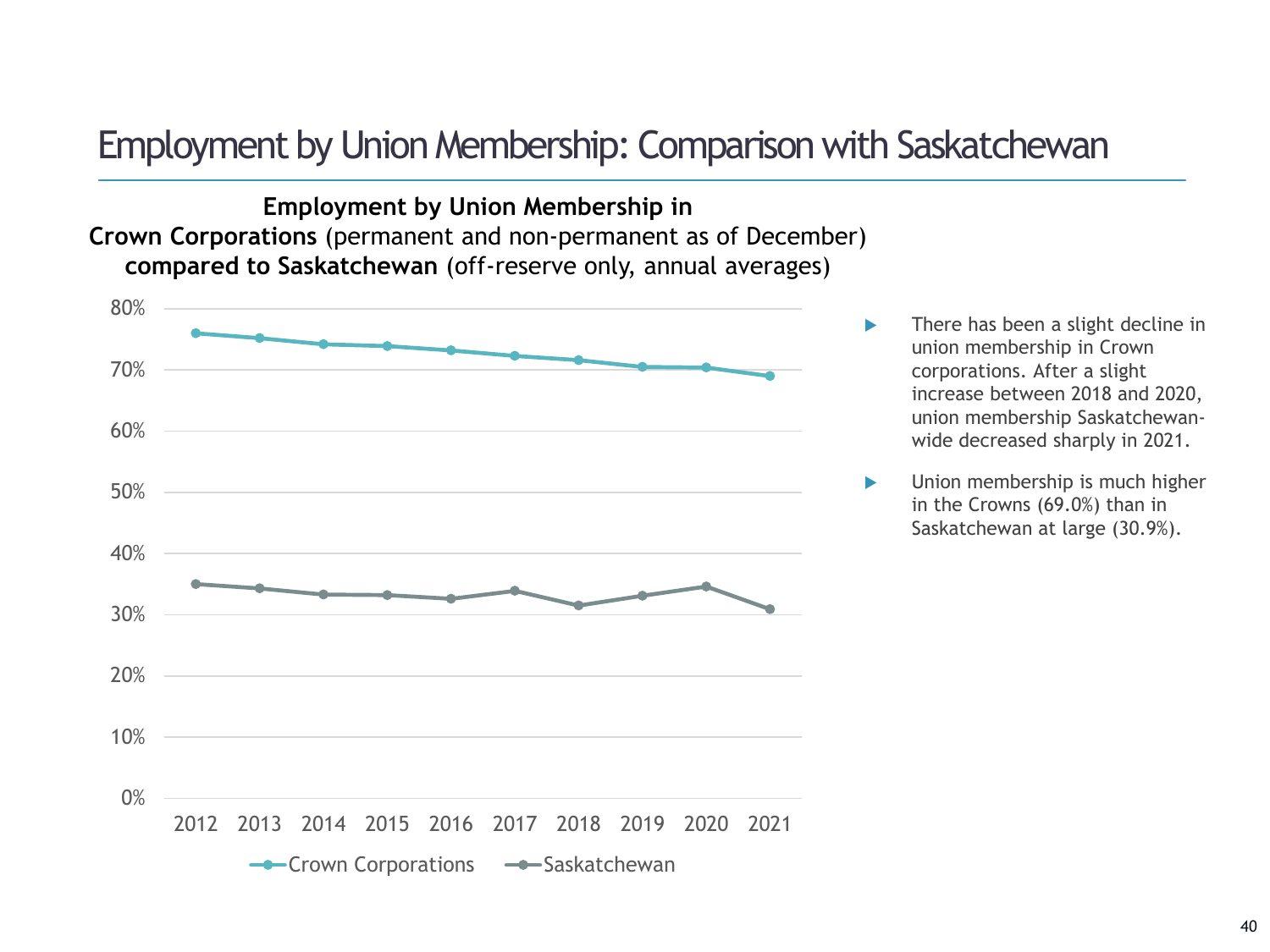## Workplace Location, 2021



#### Employment of Permanent and Non-Permanent Employees by Location, 2021

- $\blacktriangleright$  In 2021, 57.6% of Crown staff worked in Regina, while almost three quarters worked in either Regina or Saskatoon.
- $\blacktriangleright$  17.0% of staff worked in other cities in Saskatchewan (except northern Saskatchewan).
- ▶ 7.0% of Crown staff worked in northern Saskatchewan or in more rural parts of Saskatchewan.
- An additional 1.7% of Crown Staff are employed out of province.

\* Yorkton, Melville, Swift Current, Meadow Lake, Melfort, North Battleford, Weyburn, Lloydminster, Humboldt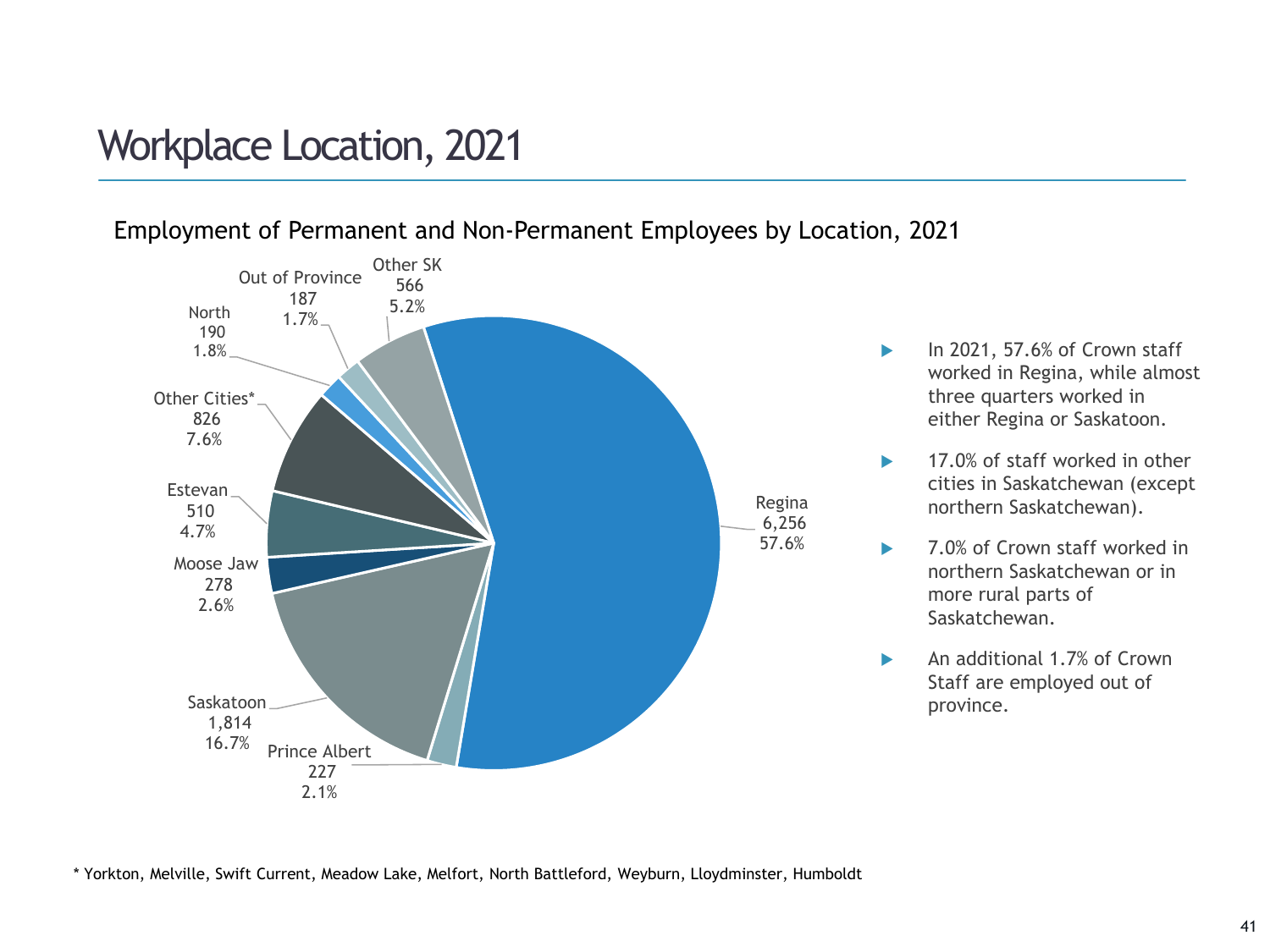## Workplace Location, Permanent and Non-Permanent Staff, 2021



l C



Forward Sortation Areas (FSAs) denote postal districts and were used to partition regions of Saskatchewan.

Since larger cities have multiple FSAs, all were weighted the same way. Similarly, rural areas that share FSAs were combined.



- This map shows the proportion of employees who work in different regions of Saskatchewan.
- Although Crown corporation employees work throughout the province, greater representation is seen in urban areas, and near major cities.
	- There is greater representation of Crown corporation employees in Southern Saskatchewan.
	- S0K is used in Saskatoon and in other communities (e.g., Asquith, Humboldt, and Unity). Excluding all Saskatoon employees, only 78 employees resided in this FSA region.

\*187 out-of-province employees were excluded; because of overlapping FSA codes, some employees were represented in multiple areas (e.g., Saskatoon represented in S0K, S7H, etc.)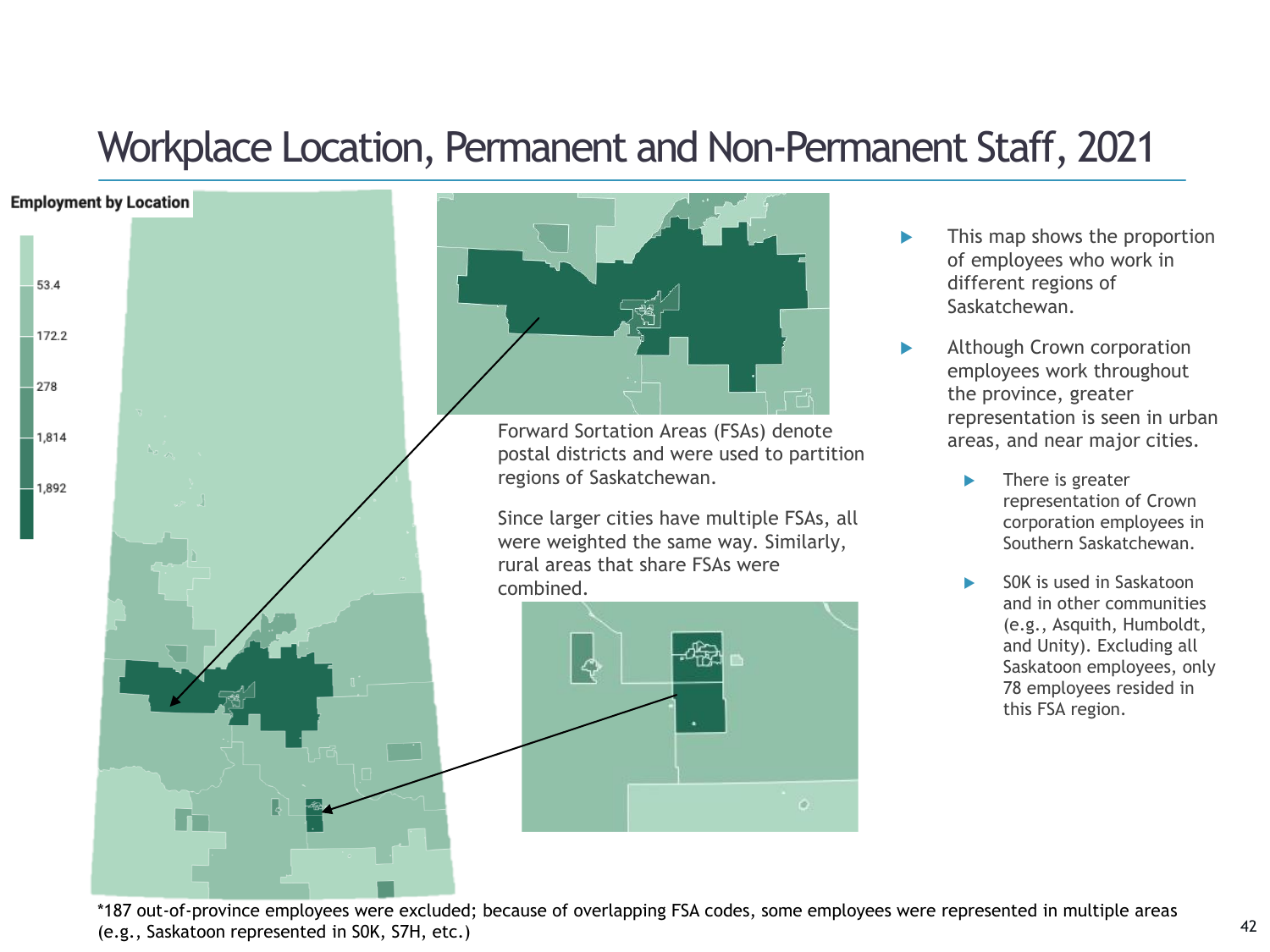### Workplace Location – Regina or Saskatoon

Percentage where the Place of Work is Regina or Saskatoon, Permanent and Non-Permanent Employees, 2021



- CIC and SOCO's employees work exclusively in Regina or Saskatoon. Most of the other Crowns have more than 75% of their staff working in Regina or Saskatoon, with the exception of SaskEnergy, SaskPower, and SaskWater.
- SaskWater's employees mostly work in Moose Jaw, where their headquarters is located. SaskPower has a large portion of employees working in Estevan and Coronach. SaskEnergy's employees are more spread out throughout the province.
- SGI employed the most out of province staff, with 181 employees (8.0%) residing out of province.
- **In 2021, 74.4% of Crown** employees worked in Regina or Saskatoon.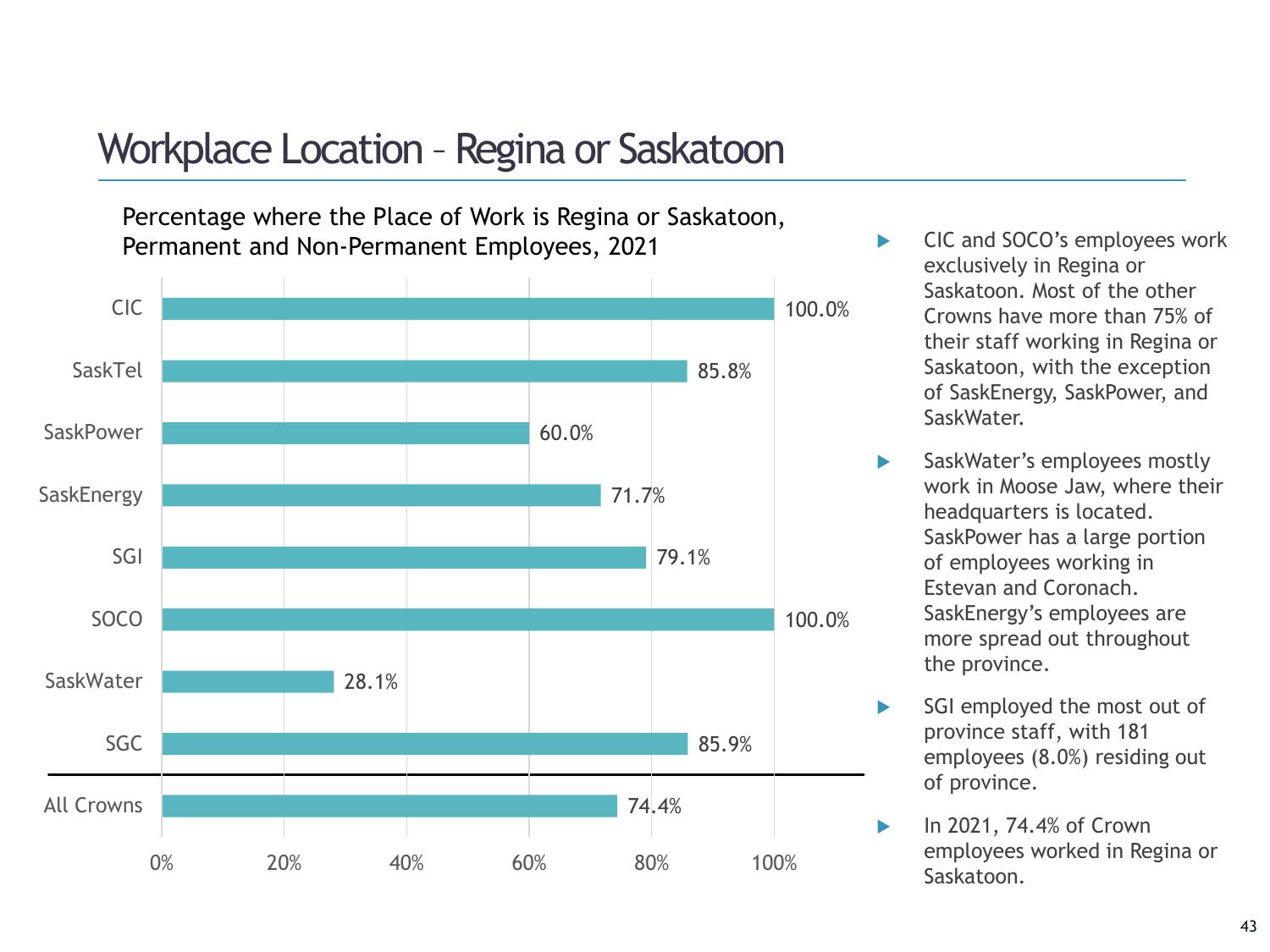# Sample Occupations by NOC Skill Level

| Skill Level         | <b>NOC</b> | <b>Occupation Title</b>                                     | Count |
|---------------------|------------|-------------------------------------------------------------|-------|
| Managerial          |            | 0012 Senior Government Managers and Officials               |       |
|                     |            | 0013 Senior Managers: financial, communications, and other  |       |
|                     |            | business services                                           |       |
|                     |            | 0015 Senior Managers: trade, broadcasting, and other        |       |
|                     |            | services, n.e.c.                                            |       |
|                     |            | 0111 Financial Managers                                     |       |
|                     |            | 0112 Human Resources Managers                               |       |
| A: Professional     |            | 1111 Financial Auditors and Accountants                     |       |
| (University         |            | 1112 Financial and Investment Analysts                      |       |
| Degree)             |            | 1114 Other Financial Officers                               |       |
|                     |            | 1121 Human Resource Professionals                           |       |
|                     |            | 1221 Administrative Officers                                |       |
|                     |            | 2132 Mechanical Engineers                                   |       |
|                     |            | 2133 Electrical and Electronics Engineers                   |       |
| <b>B: Technical</b> |            | 1211 Supervisors, General Office and Administrative Support |       |
| (post-sec) &        |            | Workers                                                     |       |
| Supervisory         |            | 1212 Supervisors, Finance and Insurance Office Workers      |       |
|                     |            | 1215 Supervisors, Supply Chain, Tracking and Scheduling,    |       |
|                     |            | <b>Coordination Occupations</b>                             |       |
|                     |            | 1224 Property Administrators                                |       |
|                     |            | 1241 Administrative Assistants                              |       |
|                     |            | 1242 Legal Administrative Assistants                        |       |
|                     |            | 1311 Accounting Technicians and Bookkeepers                 |       |
|                     |            | 1312 Insurance Adjusters and Claims Examiners               |       |
| C: Intermediate     |            | 1411 General Office Support Workers                         |       |
|                     |            | 1414 Receptionists                                          |       |
|                     |            | 1415 Personnel Clerks                                       |       |
|                     |            | 1431 Accounting and Related Clerks                          |       |
|                     |            | 1435 Collectors                                             |       |
| D: Labour &         |            | 6611 Cashiers                                               |       |
| Elemental           |            | 6622 Store Shelf Stockers, Clerks, and Order Fillers        |       |
|                     | 6721       | Support Occupations in Accommodation, Travel, and           |       |
|                     |            | Facilities Set-Up Services                                  |       |
|                     |            | 6731 Light Duty Cleaners                                    |       |
|                     |            | 6742 Other Service Support Occupations, n.e.c.              |       |

\* n.e.c. = not elsewhere classified

*NOC coding was done using the 2016 NOC skill levels, Version 1.3.*

- $\blacktriangleright$  Each of the permanent positions in the Crown corporations has been assigned a 4 digit National Occupational Classification (NOC) code for. purposes of analysis and comparison across the Crown corporations.
- $\triangleright$  NOC coding was done by the Crowns
- NOC coding enables a classification of occupations into four skill levels, and management.
	- Management occupations were not assigned a skill level.
	- Positions in skill level A typically require a university degree.
	- Positions in skill level B typically require a post-secondary certificate or diploma, or some specialized training. Supervisory positions are also classified as level B.
	- Positions in skill level C typically require a grade 12 certificate and some on-the-job training.
	- Positions in skill level D typically can be done with a short period of on-thejob training. High school completion is not required.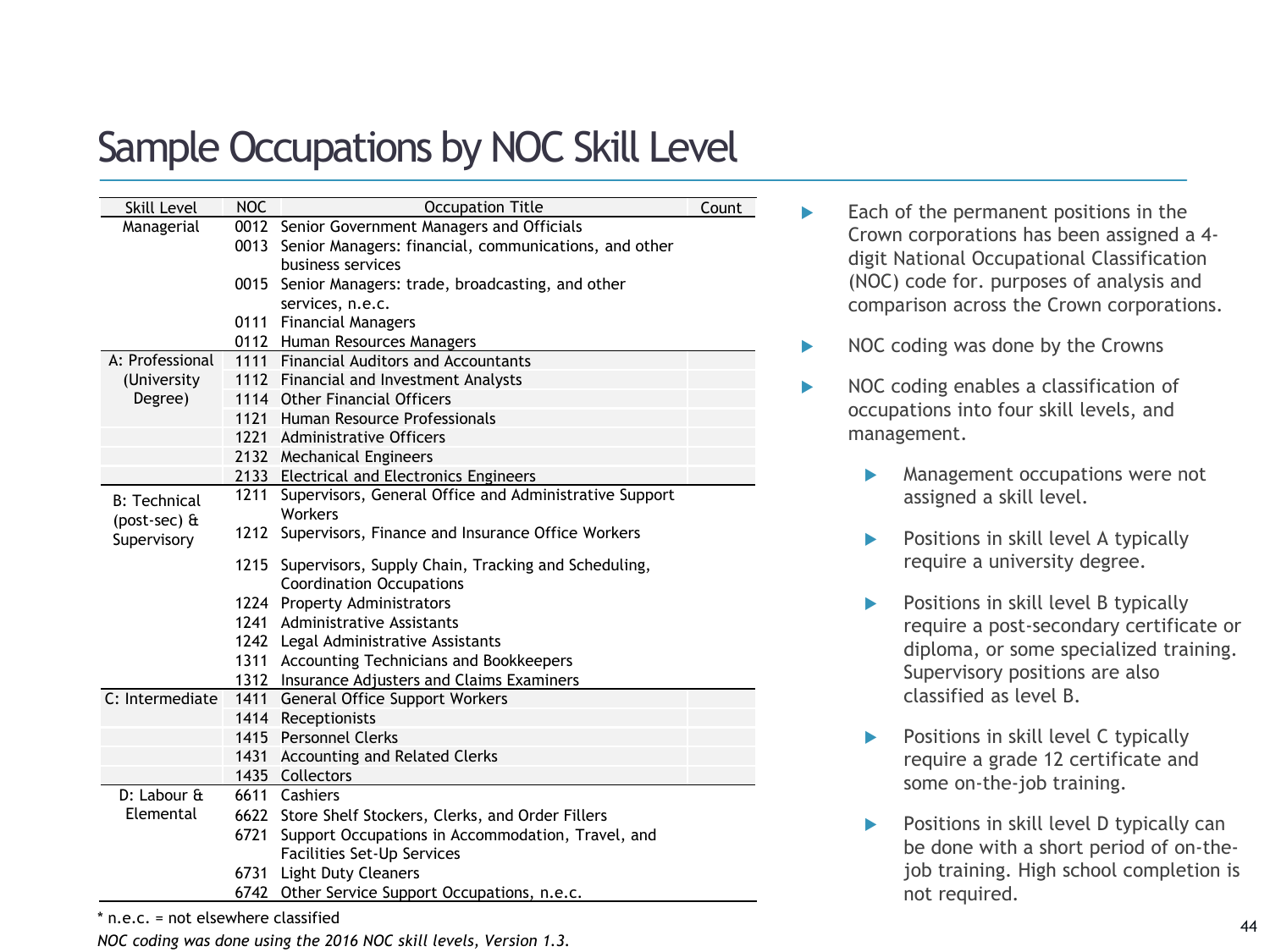## Occupation and Skill Level

### Permanent Crown Corporation Staff by Skill Level and **Occupation**



- Most (81.4%) Crown Corporation positions require some postsecondary education (managerial, professional, and technical and supervisory).
	- This has increased from 2012 when 72.3% of Crown Corporation positions required some post-secondary education.
- The proportion of managerial positions steadily increased from 2012 (10.9%) to 2021 (16.2%).
- ▶ Over time, there has been an increase in managerial staff and a decline in the number of intermediate staff.
- **Employment in the technical and** supervisory, and labour and elemental categories have remained relatively stable over time.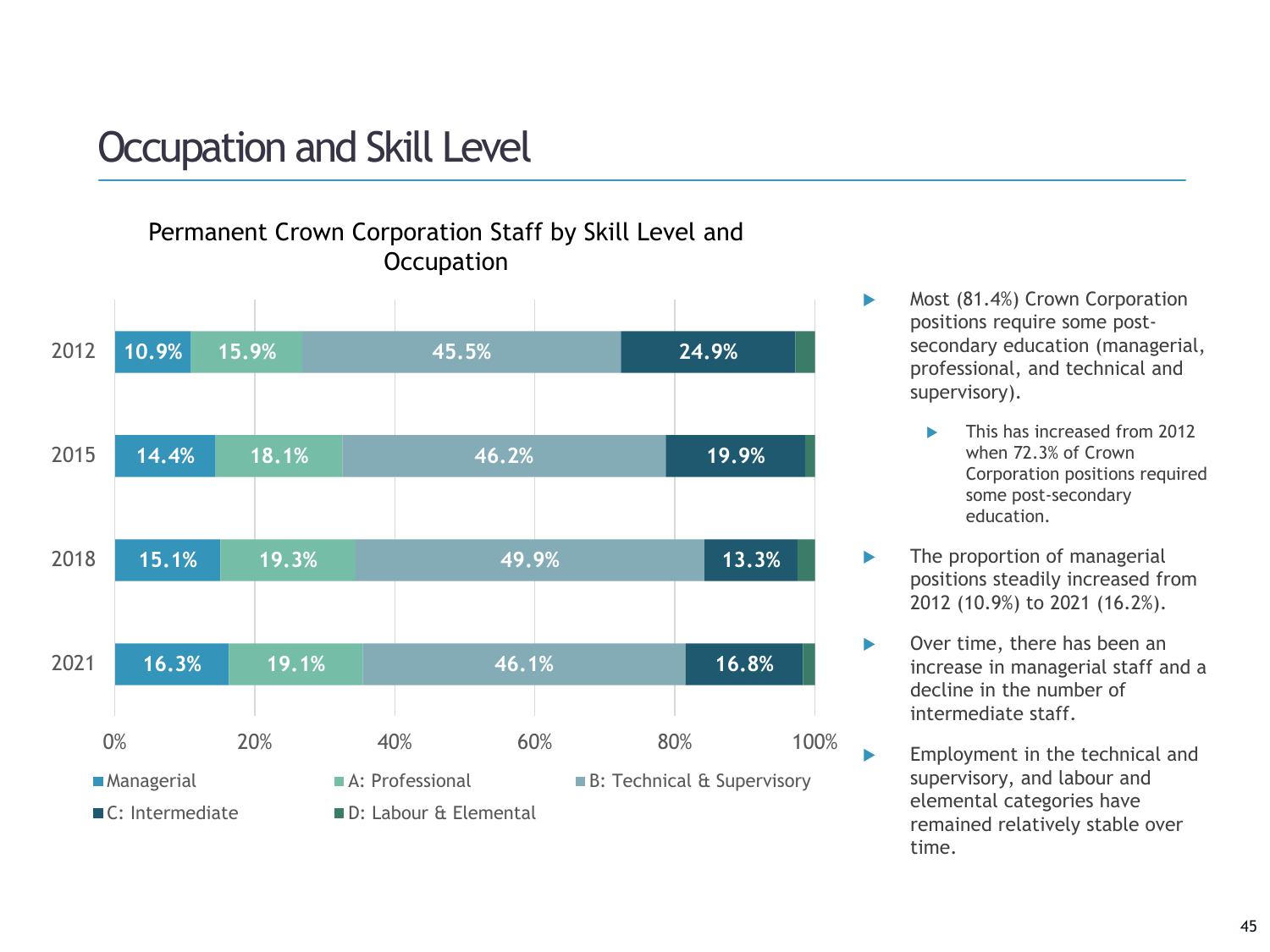# Skill Level and Occupation by Crown Corporation, 2021



**The Crown corporations with the** highest proportion of positions that require a university education (including managers) are:

- CIC: 65.9%
- SaskTel: 45.4%
- Fechnical and supervisory positions are most common at SaskWater (63.8%), SGI (52.0%), SOCO (48.1%), SaskTel (47.4%), and SaskPower (46.2%).
- $\triangleright$  SGC (15.1%) and SOCO (8.6%) are the only Crown corporations with a significant number of positions that normally require less than grade 12 education (labour and elemental positions).
	- In comparison, 0.0-0.2% of employees at CIC, SaskWater and SaskTel are labour and elemental positions.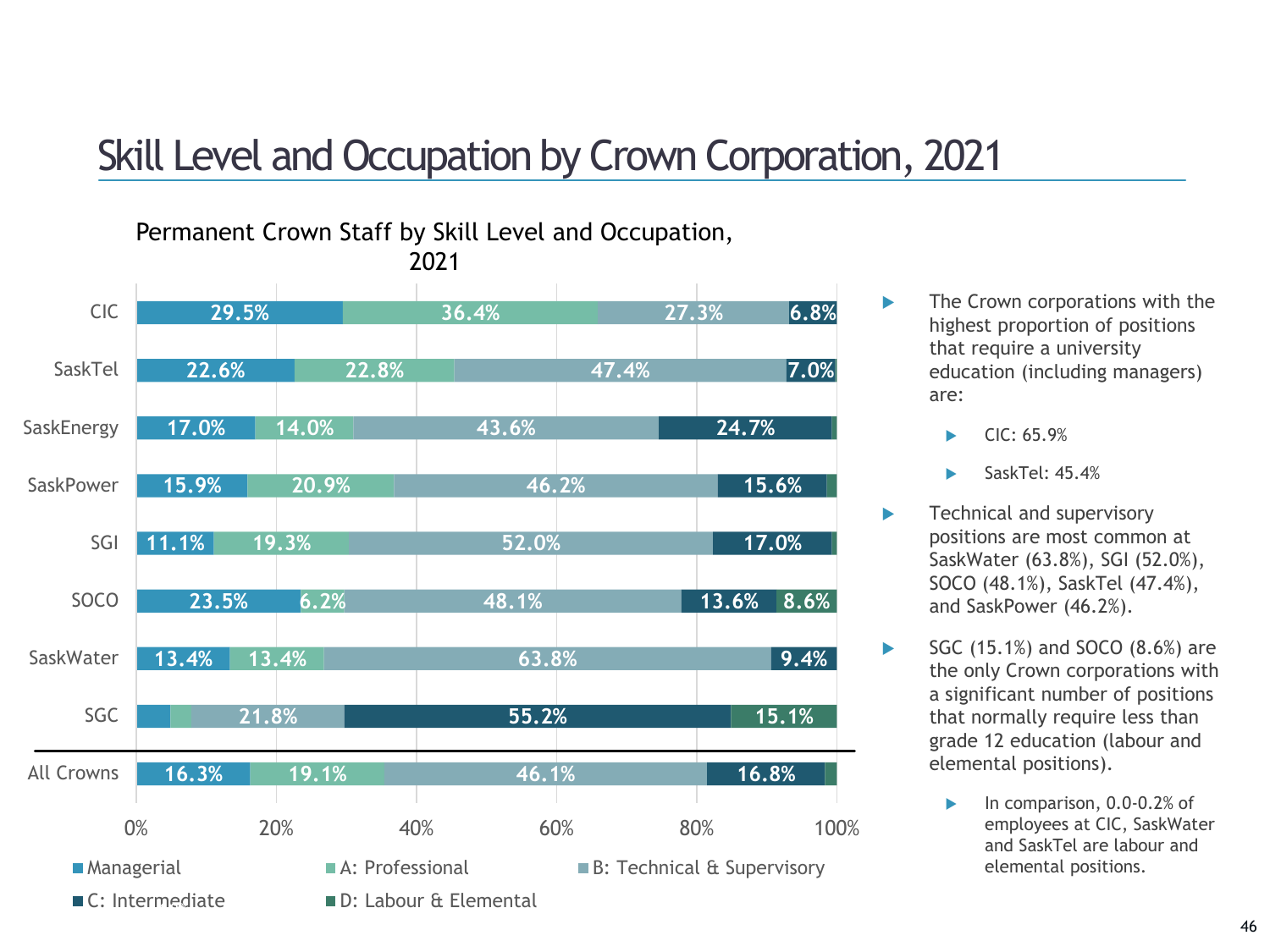# Age and Tenure by Skill Level, 2021

### Average Age and Tenure by NOC Skill Level for Permanent Employees, 2021



 The highest average ages and the longest tenures are among those employed in management positions.

**The shortest tenures were** observed for labour and elemental positions.

- $\blacktriangleright$  Professional and intermediate positions had the next shortest average tenures.
- **The youngest average ages were** observed for professional and technical and supervisory positions.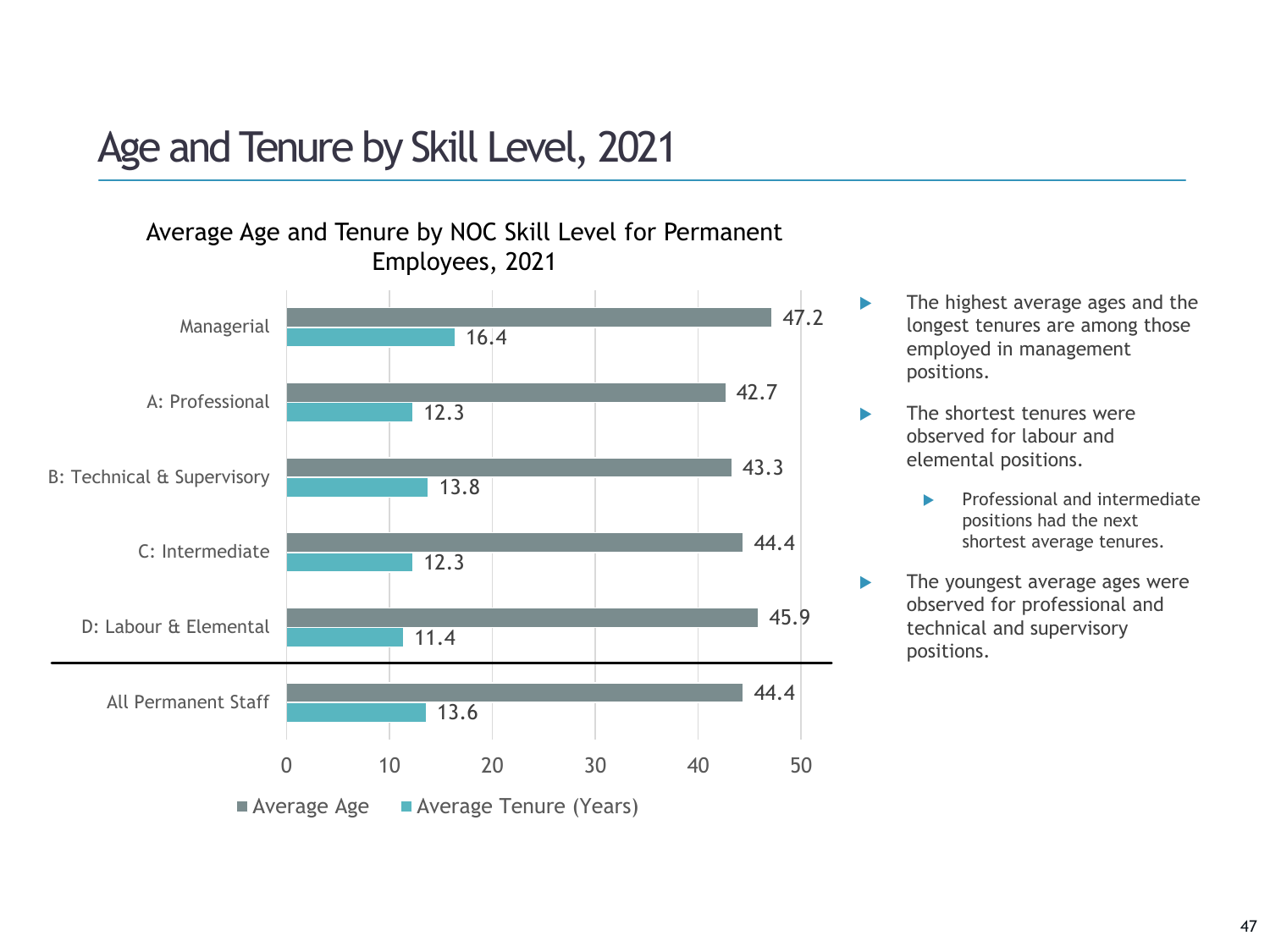# Skill Level by Gender



- in the Crown corporations are over-represented in occupations classified as intermediate (60.7%).
	- Those who identified as women in occupations classified as labour and elemental positions have declined since 2015 (58.7%); consequently, women are no longer represented equally in these positions (45.1%).
- $\blacktriangleright$  Those who identify as women were under-represented in all positions except for intermediate positions.
- **In 2019, the Saskatchewan** Human Rights Commission set a goal of 47% of employees at each skill level identifying as women.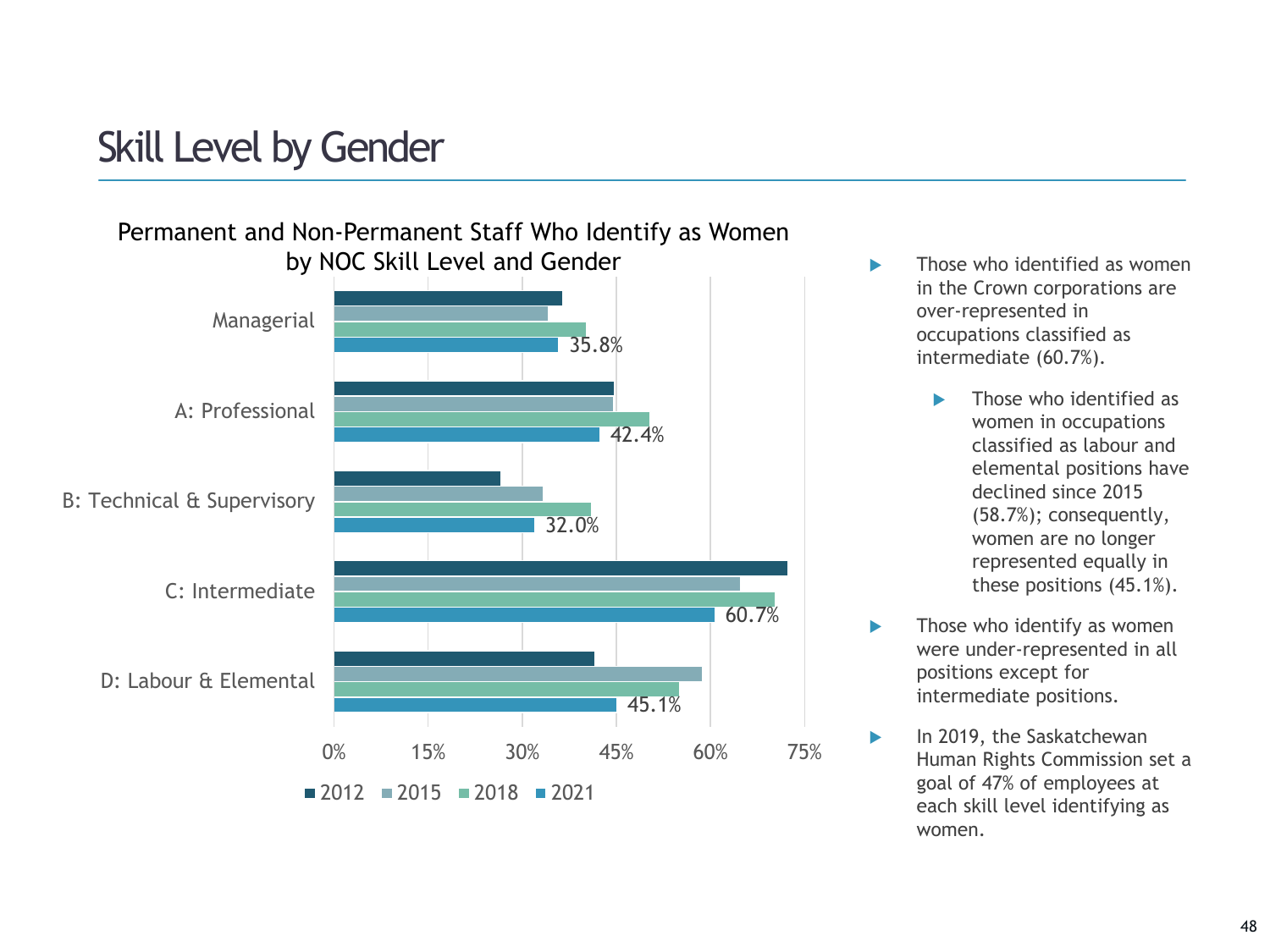## Skill Level by Indigenous Identity





- $\blacktriangleright$  Relative to the average, employees identifying as Indigenous are over-represented in occupations that are classified as intermediate and labour and elemental.
- Across positions requiring postsecondary education, the proportion of employees who identify as Indigenous has remained relatively stable since 2012.
- $\blacktriangleright$  Since 2018, the proportion of employees who identify as Indigenous in intermediate and labour and elemental positions has been on a downtrend.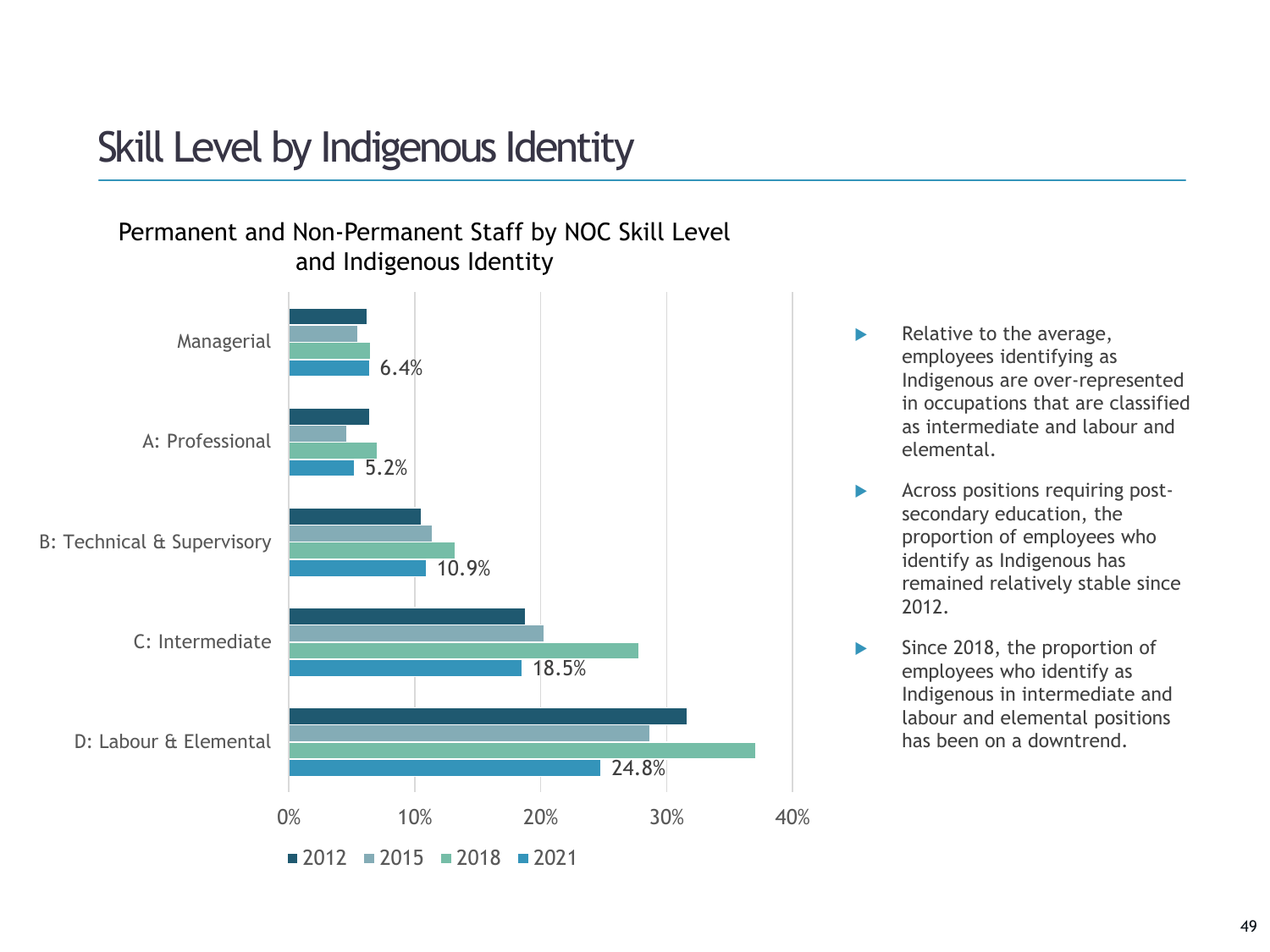## Skill Level by Indigenous Identity, 2021

### Skill Levels for Permanent and Non-Permanent Indigenous Staff in the Crowns, 2021



Most (78.1%) Indigenous identifying employees worked in intermediate or technical and supervisory

positions.

▶ Compared to all

employees, those

managerial and

identifying as Indigenous are underrepresented in

professional positions.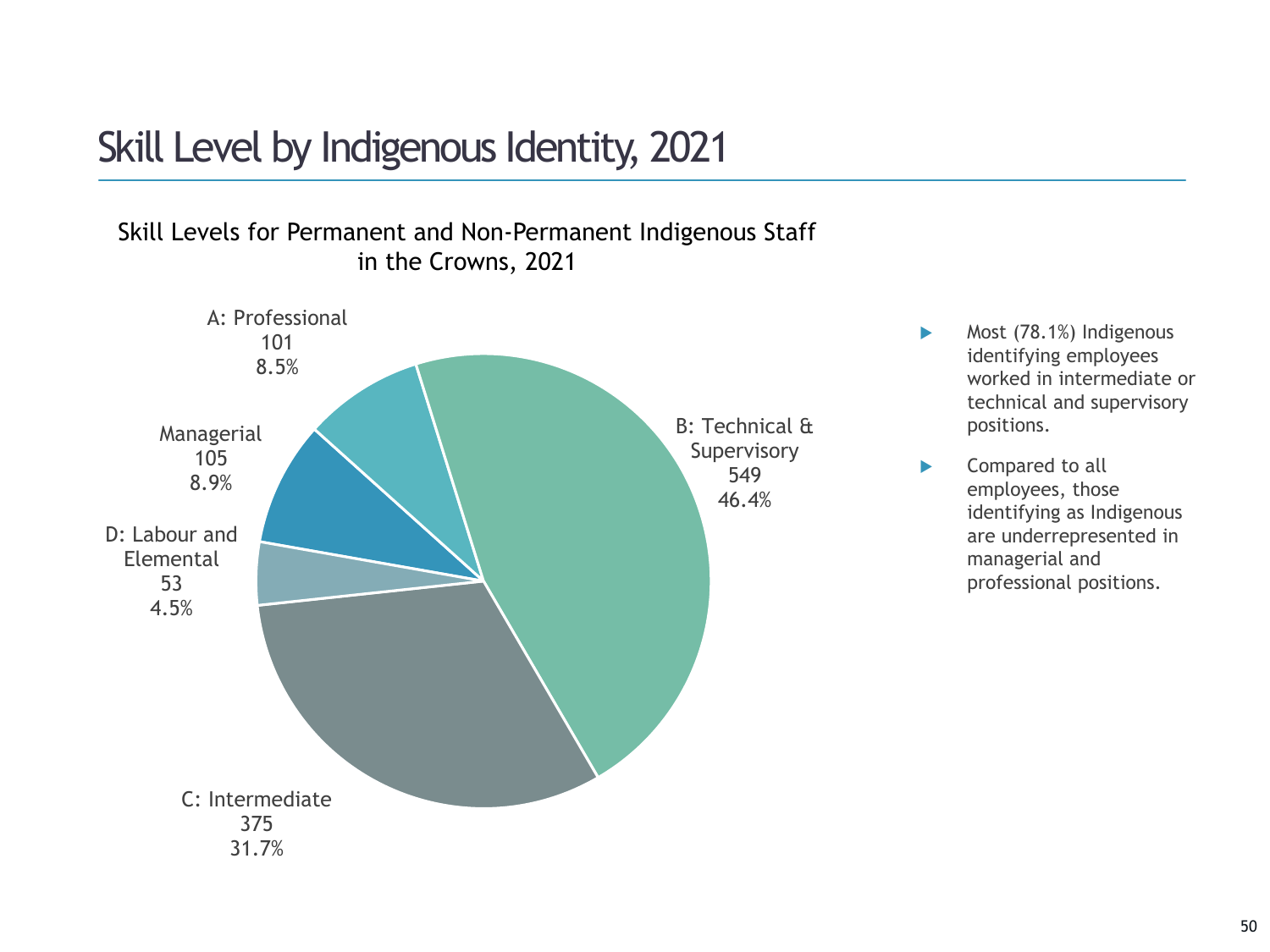# Skill Level by Membership in a Visible Minority Group

### Permanent and Non-Permanent Staff by Skill Level and Membership in a Visible Minority Group



- Since 2012, there have been increases in the proportion of Crown corporation employees who are members of a visible minority group in each of the skill groups.
- Since 2015 there has been some fluctuation in the proportion of employees who identify as visible minority members working in Labour and Elemental positions.
	- **There was a slight increase** from 10.4% in 2020 to 11.7% in 2021, but this is still down from the 14.0% reported in 2018.
- $\blacktriangleright$  Relative to the average, employees who identify as members of a visible minority group are over-represented in professional and intermediate occupations.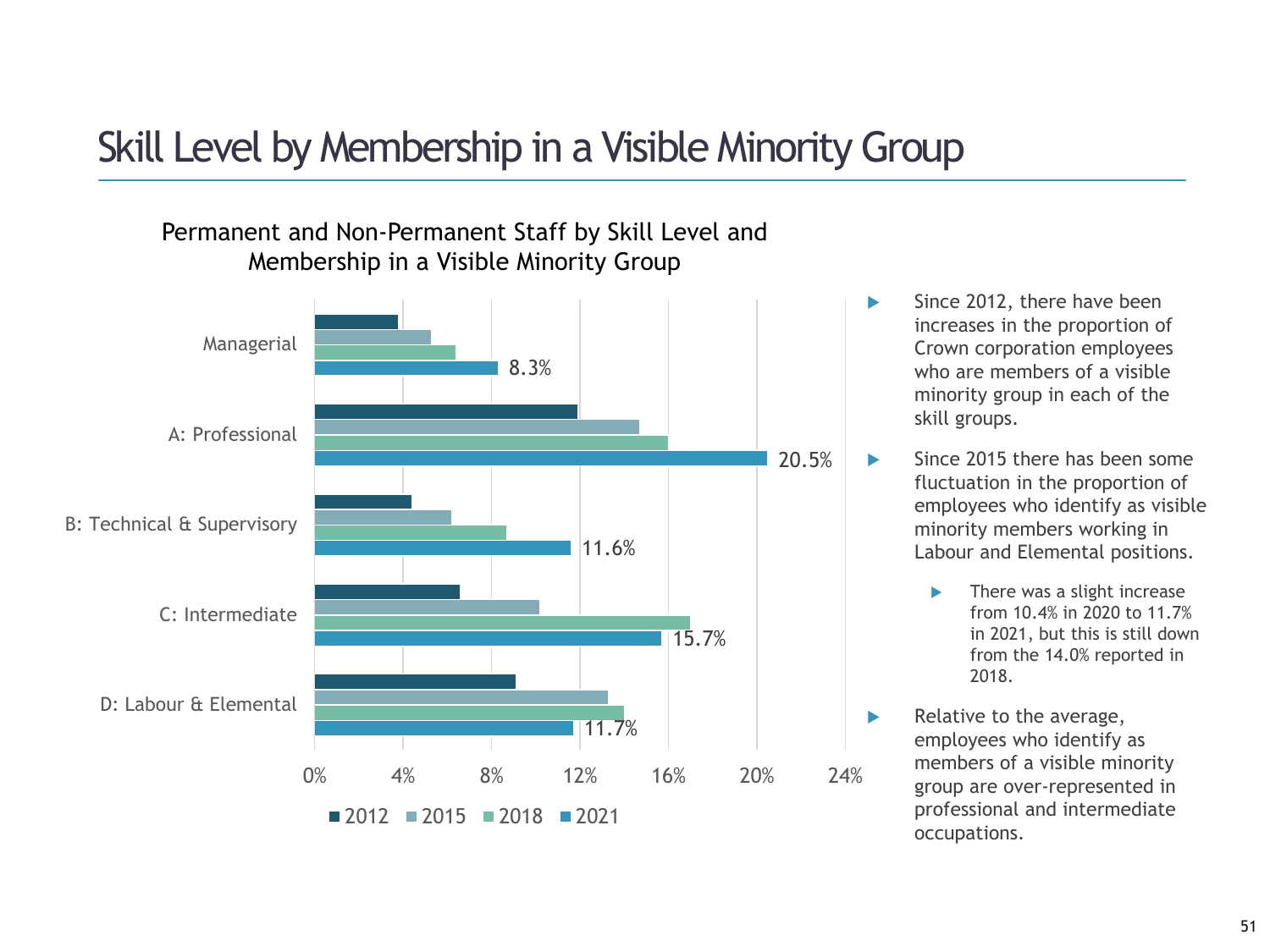## Employees Reporting a Disability, by Skill Level



Permanent and Non-Permanent Staff by NOC Skill Level and Disability

- The proportion of staff in each of the skill levels who report a disability was relatively stable prior to 2018.
- Since 2018, there has been more variation in Crown corporation employment of people who report a disability.
- Employment of people reporting a disability in managerial, professional, and labour and elemental positions is on an upward trend.
- The proportion of employees reporting a disability in intermediate positions has remained relatively stable over time.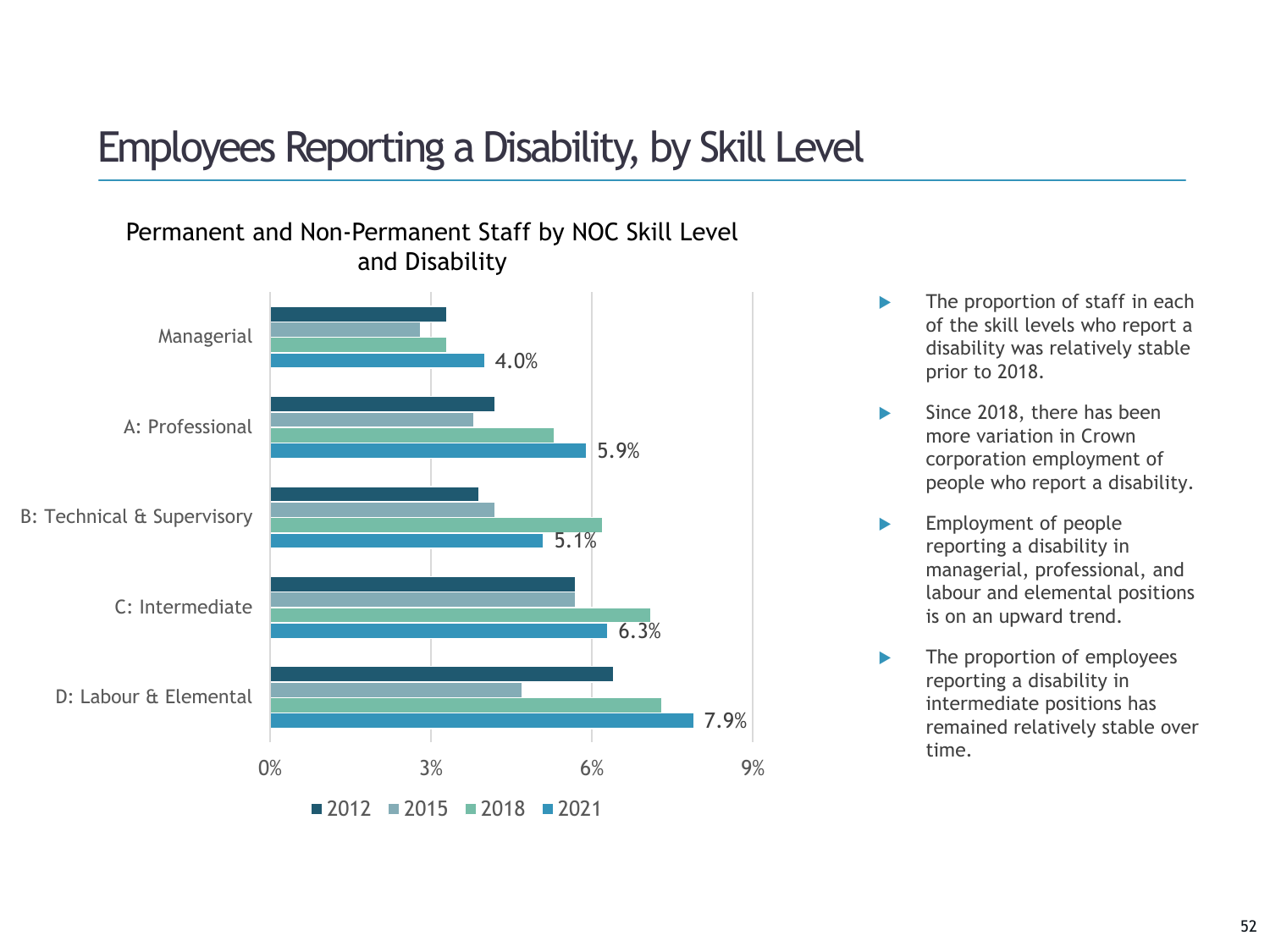## New Hires by Skill Level, 2021

New Hires (permanent only) by NOC Skill Level, 2021



- **Including managers, 38.1%** of new hires in 2021 were into positions requiring university education.
- ▶ 32.2% of new hires were for technical and supervisory positions.
	- This is down from 53.2% of new hires in 2020.
- ▶ Compared to 2020 there was an increase in the proportion of new hires for positions requiring a high school education (intermediate positions) from 11.5% to 27.2%
- ▶ Only 2.6% of new hires were for positions that required less than a grade 12 education (labour and elemental positions).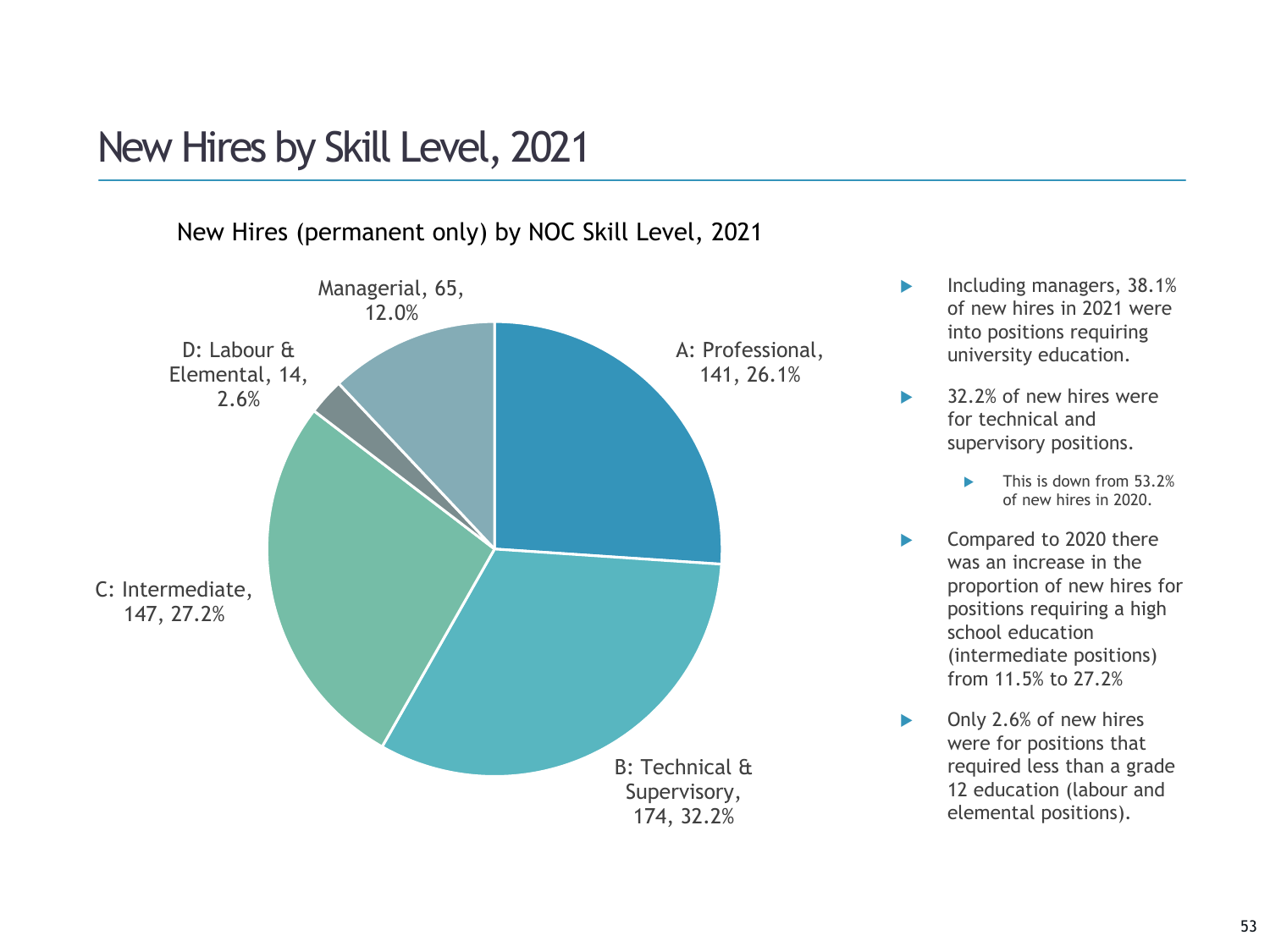# Retirement and Non-Retirement **Turnover**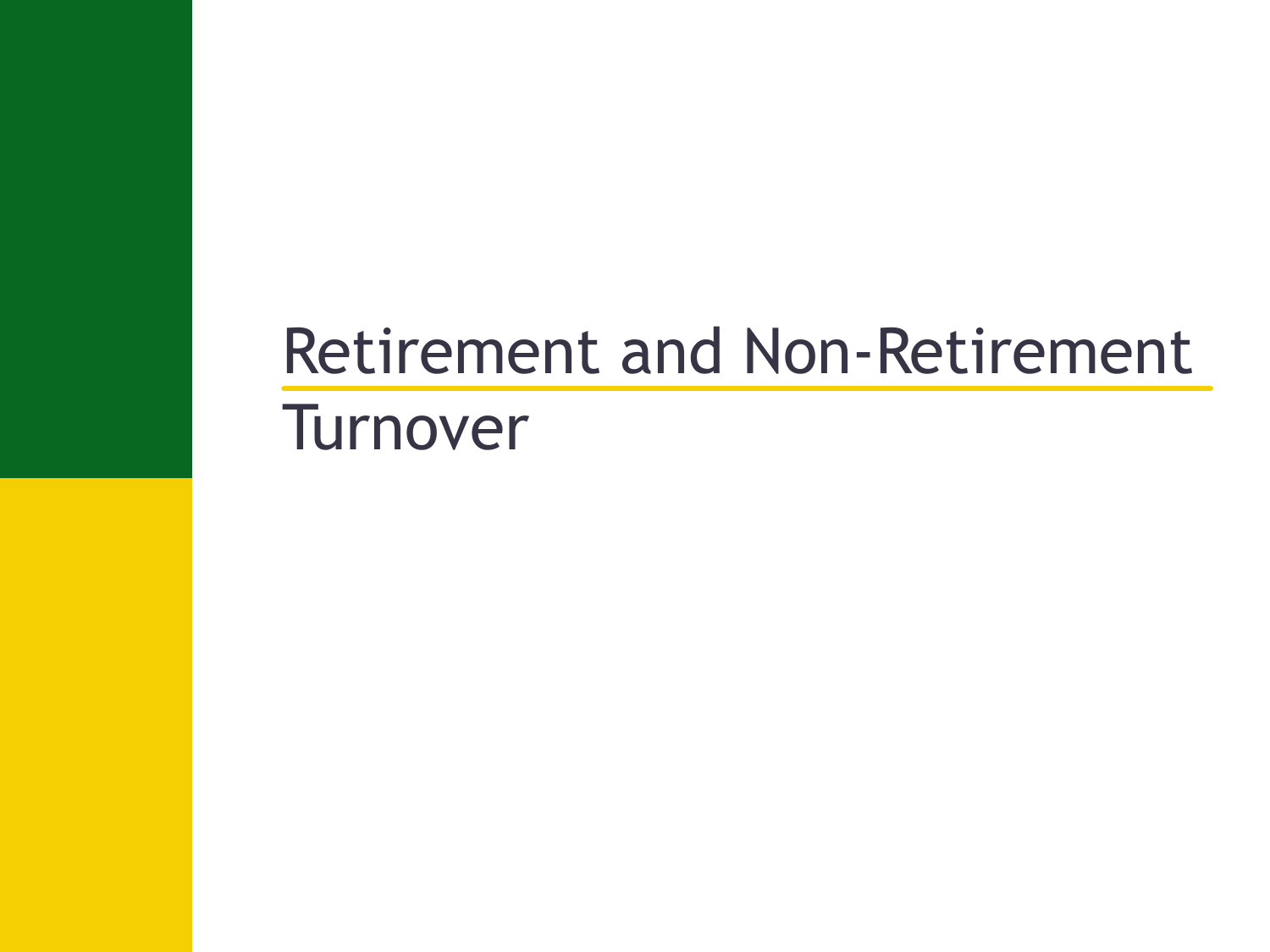### Number of Departures by Reason

|                                          |                            | 2007 | 2008 | 2009 | 2010        | 2011         | 2012         | 2013        | 2014 | 2015           | 2016 | 2017 | 2018         | 2019         | 2020         | 2021         |
|------------------------------------------|----------------------------|------|------|------|-------------|--------------|--------------|-------------|------|----------------|------|------|--------------|--------------|--------------|--------------|
|                                          | Take other employment      | 57   | 89   | 36   | 74          | 77           | 77           | 75          | 76   | 66             | 52   | 55   | 61           | 48           | 46           | 153          |
|                                          | Resignation                | 257  | 339  | 273  | 273         | 244          | 297          | 290         | 310  | 254            | 208  | 229  | 240          | 248          | 148          | 254          |
|                                          | Dismissal/Layoff           | 82   | 97   | 99   | 81          | 96           | 85           | 140         | 92   | 83             | 84   | 82   | 84           | 88           | 67           | 79           |
|                                          | <b>Personal Reasons</b>    | 17   | 31   | 11   | 11          | 13           | 11           | 9           | 19   | 16             | 12   | 7    | 16           | 16           | 6            | 24           |
| Reason for departure<br>(non-retirement) | Moved                      | 7    | 11   |      | 3           | 5            | 5            | 3           | 7    | $\overline{2}$ | 7    | 8    | 7            | 6            | 4            |              |
|                                          | Death                      | 13   | 14   | 19   | 16          | 17           | 13           | 18          | 18   | 20             | 14   | 8    | 16           | 19           | 22           | 25           |
|                                          | Other/Unknown              | 65   | 27   | 22   | 24          | 23           | 19           | 13          | 36   | 9              | 15   | 27   | 16           | 7            | 6            | 8            |
|                                          | Non-Retirement<br>subtotal | 498  | 608  | 467  | 482         | 453          | 507          | 548         | 558  | 450            | 392  | 416  | 440          | 432          | 299          | 546          |
|                                          | Retirement                 | 185  | 161  | 167  | 248         | 275          | 304          | 277         | 271  | 283            | 289  | 316  | 364          | 284          | 275          | 352          |
| Reason for departure<br>(retirement)     | Early Retirement           | 171  | 129  | 94   | $\mathbf 0$ | $\mathbf{0}$ | $\mathbf{0}$ | $\mathbf 0$ | 0    | $\mathbf{0}$   | 0    | 0    | $\mathbf{0}$ | $\mathbf{0}$ | $\mathbf{0}$ | $\mathbf{0}$ |
|                                          | Retirement subtotal        | 356  | 290  | 261  | 248         | 275          | 304          | 277         | 271  | 283            | 289  | 316  | 364          | 284          | 275          | 352          |
| <b>Grand Total</b>                       |                            | 854  | 898  | 728  | 730         | 750          | 811          | 825         | 829  | 733            | 681  | 732  | 804          | 716          | 574          | 898          |

Departures from permanent positions are captured in the database along with the characteristics of those who have left. Transfers are not included but moves from one Crown to another will register as a departure from one Crown and a new hire at the destination.

There is no specific reason given for the majority of non-retirement departures. Many of the reasons given are simply "resignation" or "job abandonment". Those who fail to meet their probationary qualifications are considered as hired and then dismissed.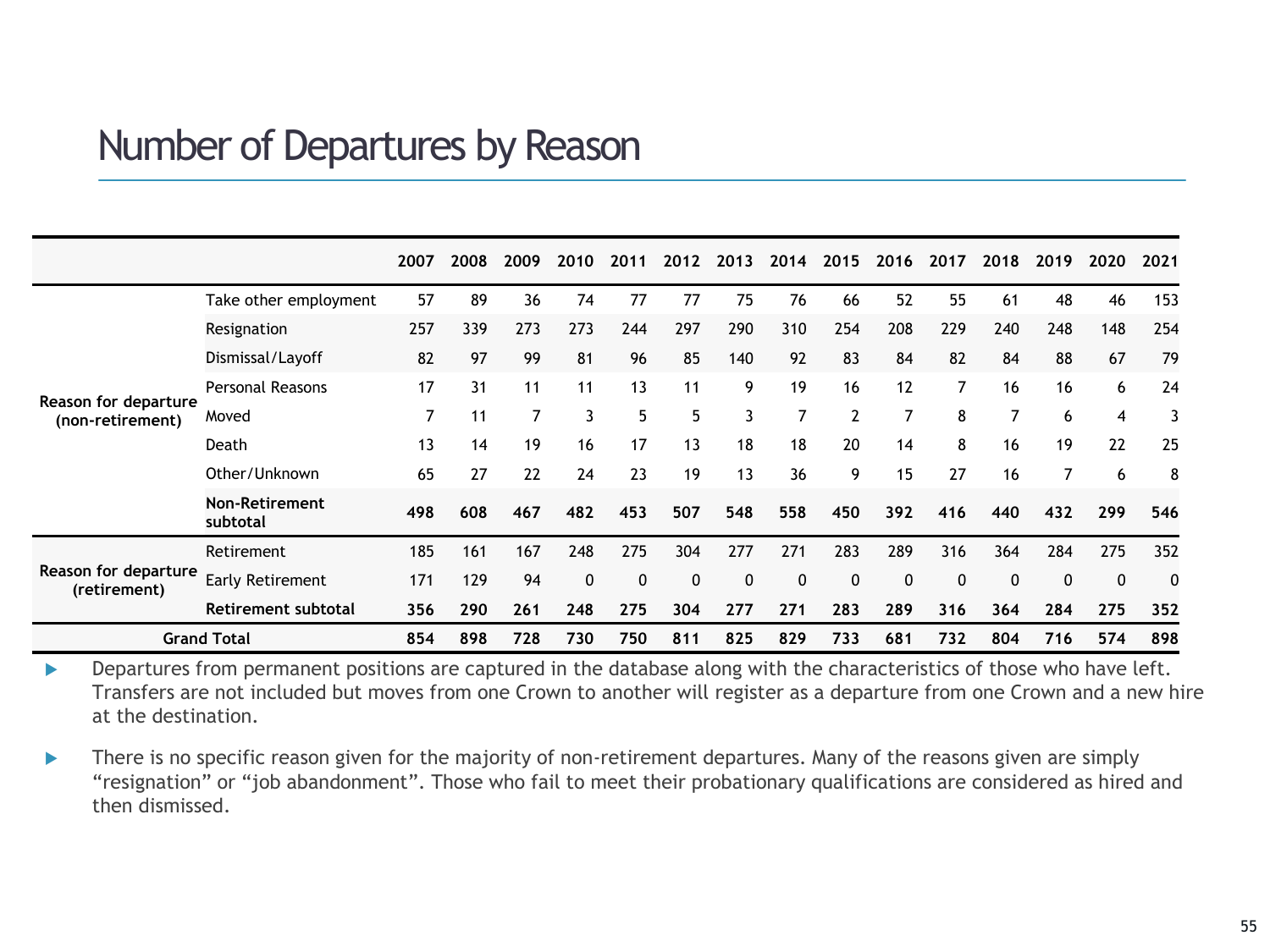# Crown Employee Departures over Time

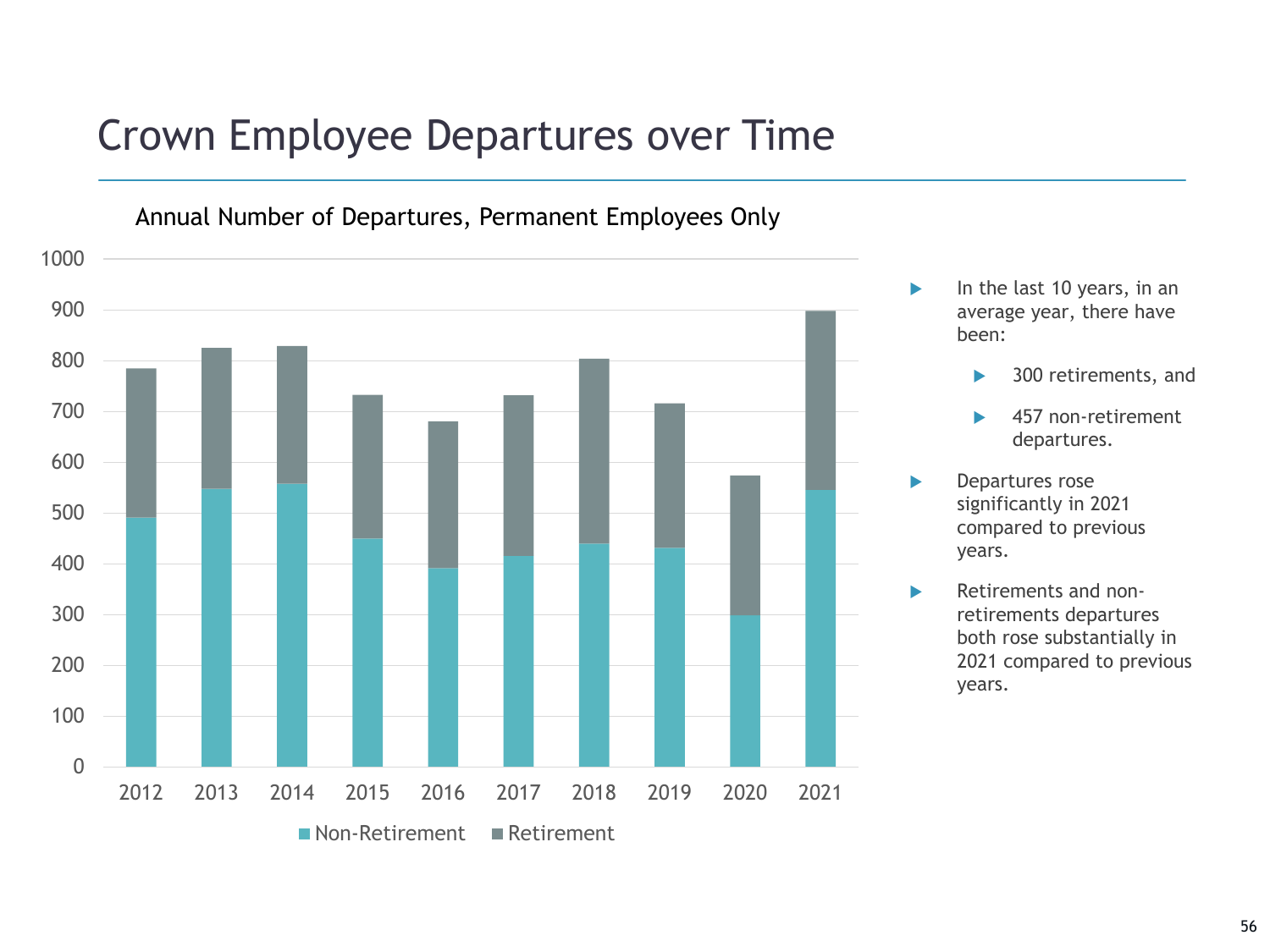# Departure Reasons



57

departures were retirements (39.2%).

did not leave their employment as a result of retirement did so because they resigned (28.3%), took other employment (17.0%), or were dismissed (8.8%).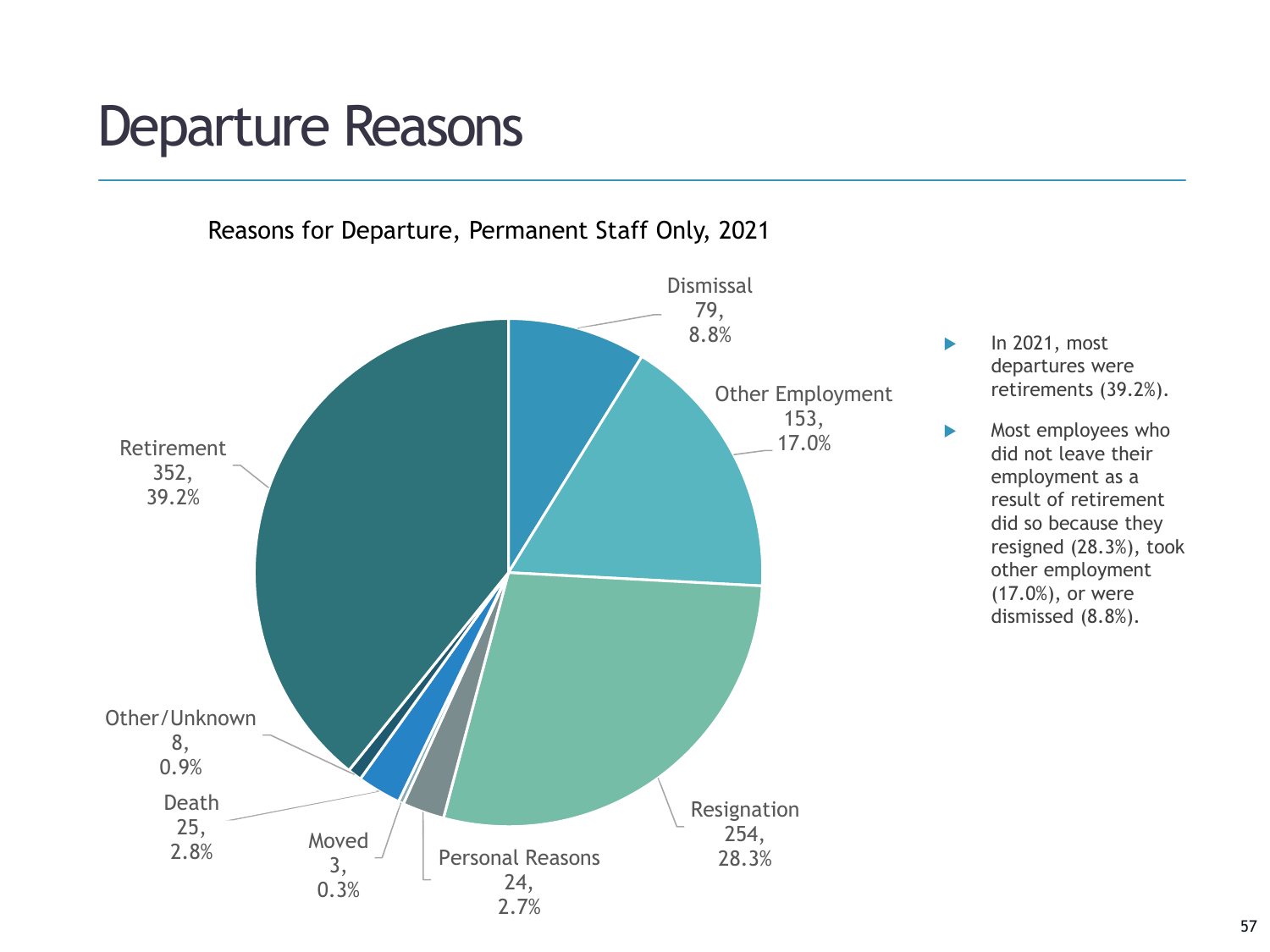## Turnover Rates by Crown, 2021

### Turnover Rates by Crown, 2021



- In 2021, retirement turnover rates at SaskTel were higher than at other Crowns.
- SGC had the highest overall turnover rate, followed by CIC. These high rates were due to higher non-retirement turnover rates.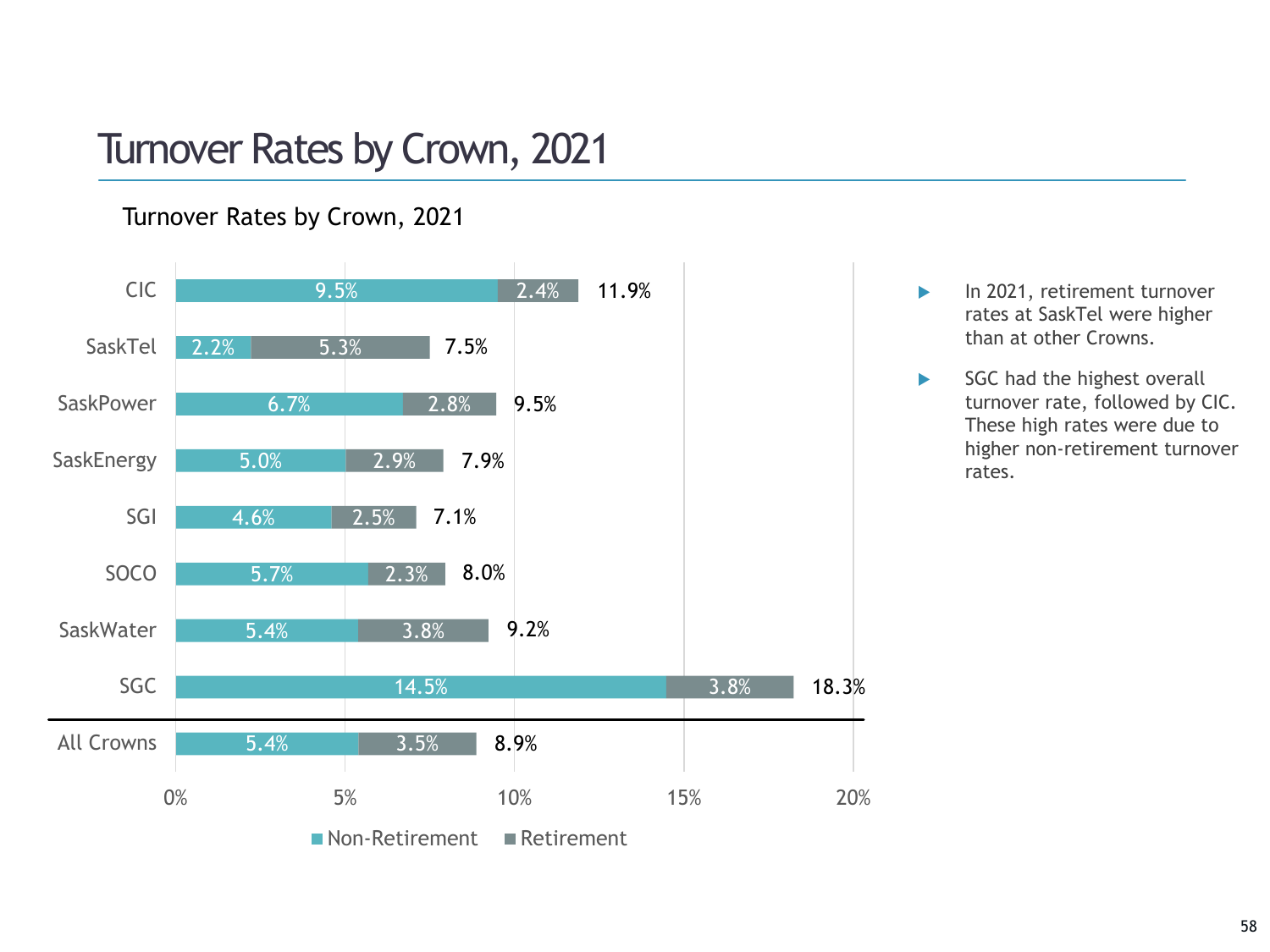# Turnover Rates by Crown Corporation

Changes in Retirement and Non-Retirement Turnover Rates by Crown Corporation



- **Turnover rates at CIC have** decreased, while rates have increased at SaskTel and SaskPower.
- **There is no consistent trend in** turnover rates at other Crowns.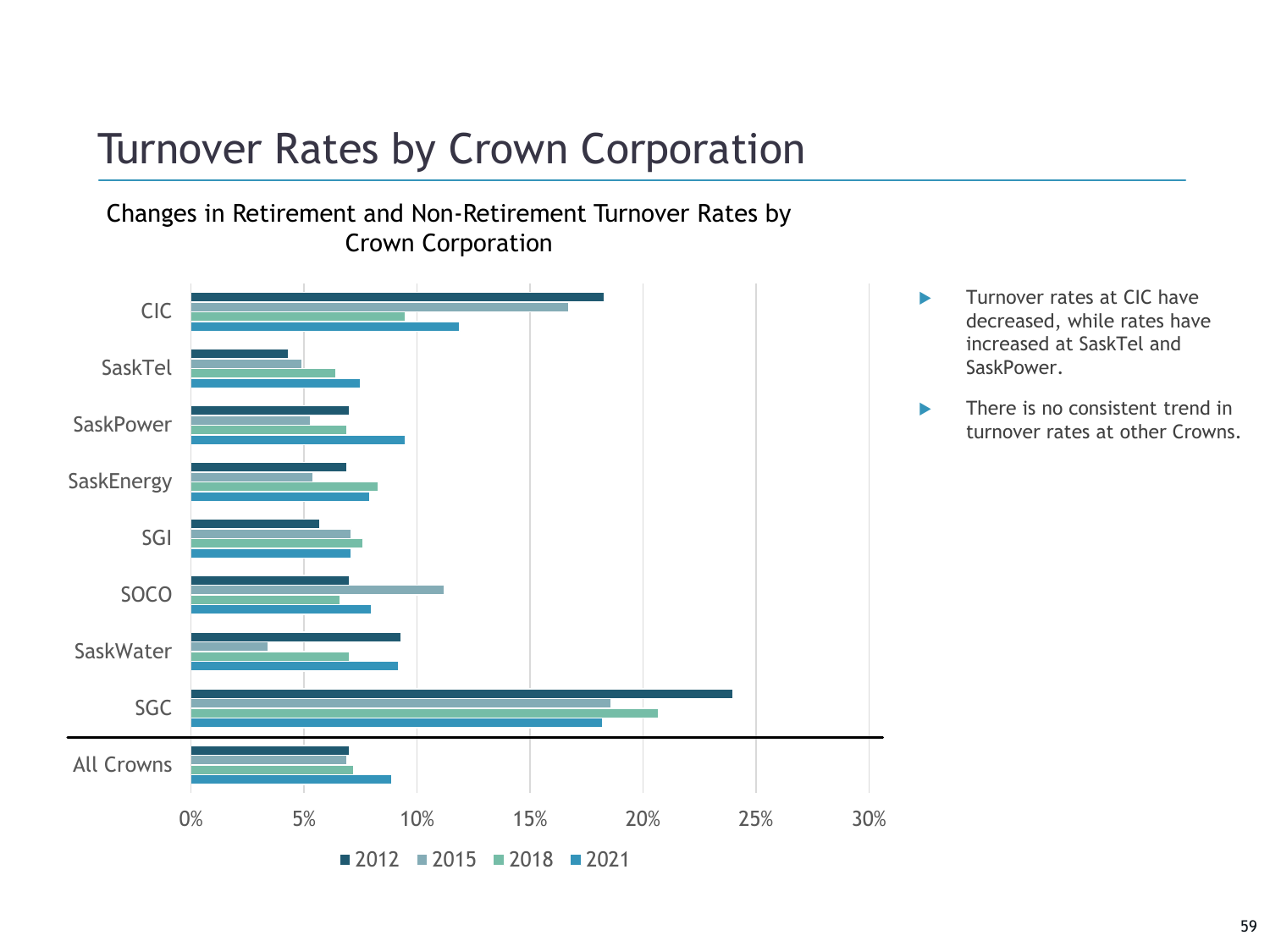## Turnover Rates of Permanent Staff by Gender



Turnover Rates by Gender

- $\blacktriangleright$  In 2021, those who identified as women had a similar turnover rate to those who identified as men.
- $\blacktriangleright$  Those who identified as women had a higher retirement and lower non-retirement turnover rate compared to those who identified as men.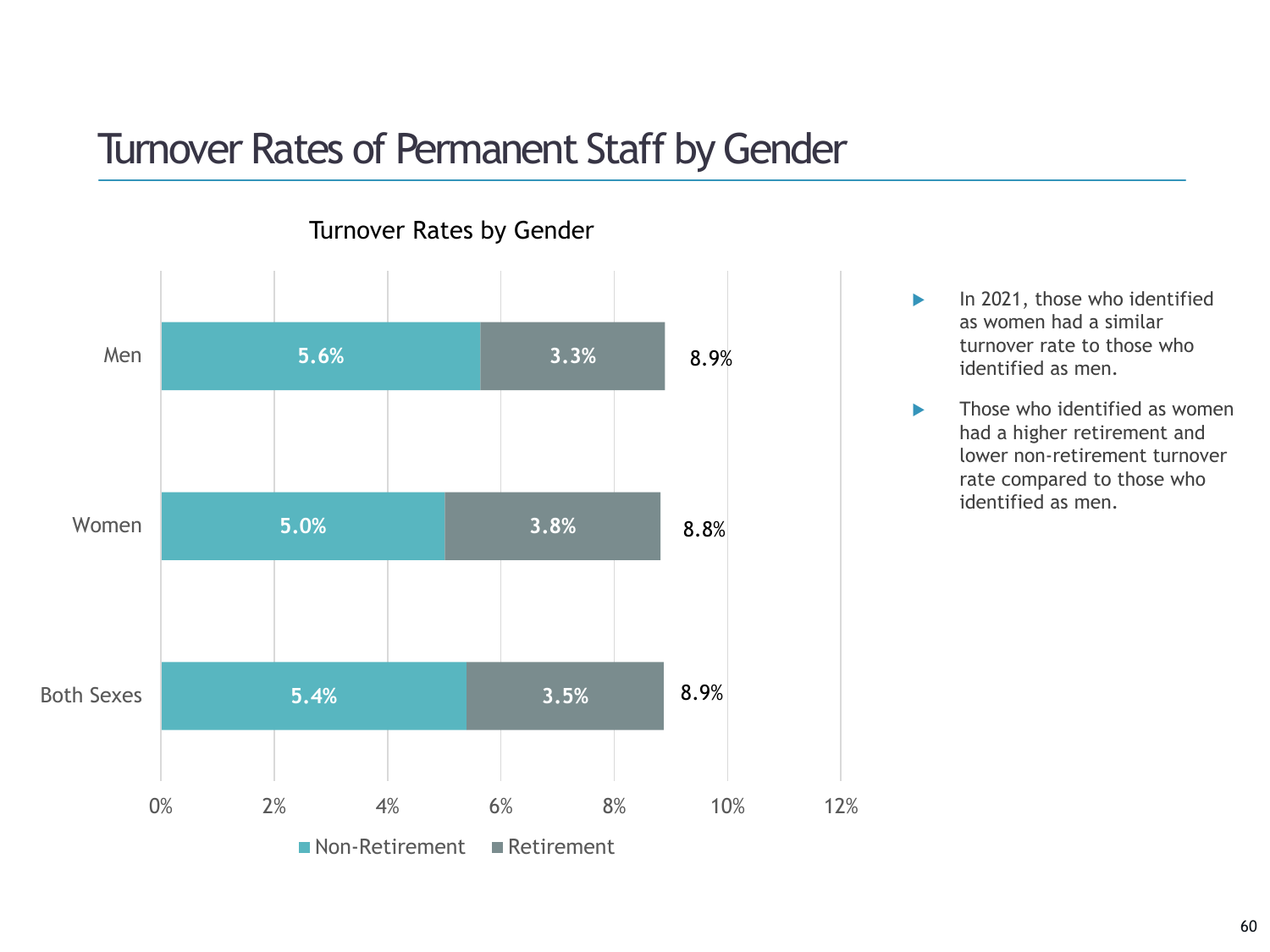### Turnover Rates of Permanent Staff by Age Group



#### Turnover Rates by Age Group

- In 2021, turnover rates (particularly retirement) were highest among those 55 years or older.
- Non-retirement turnover rates were highest among those under 30 years old.
- **Turnover rates were lowest in** employees aged 45 to 54.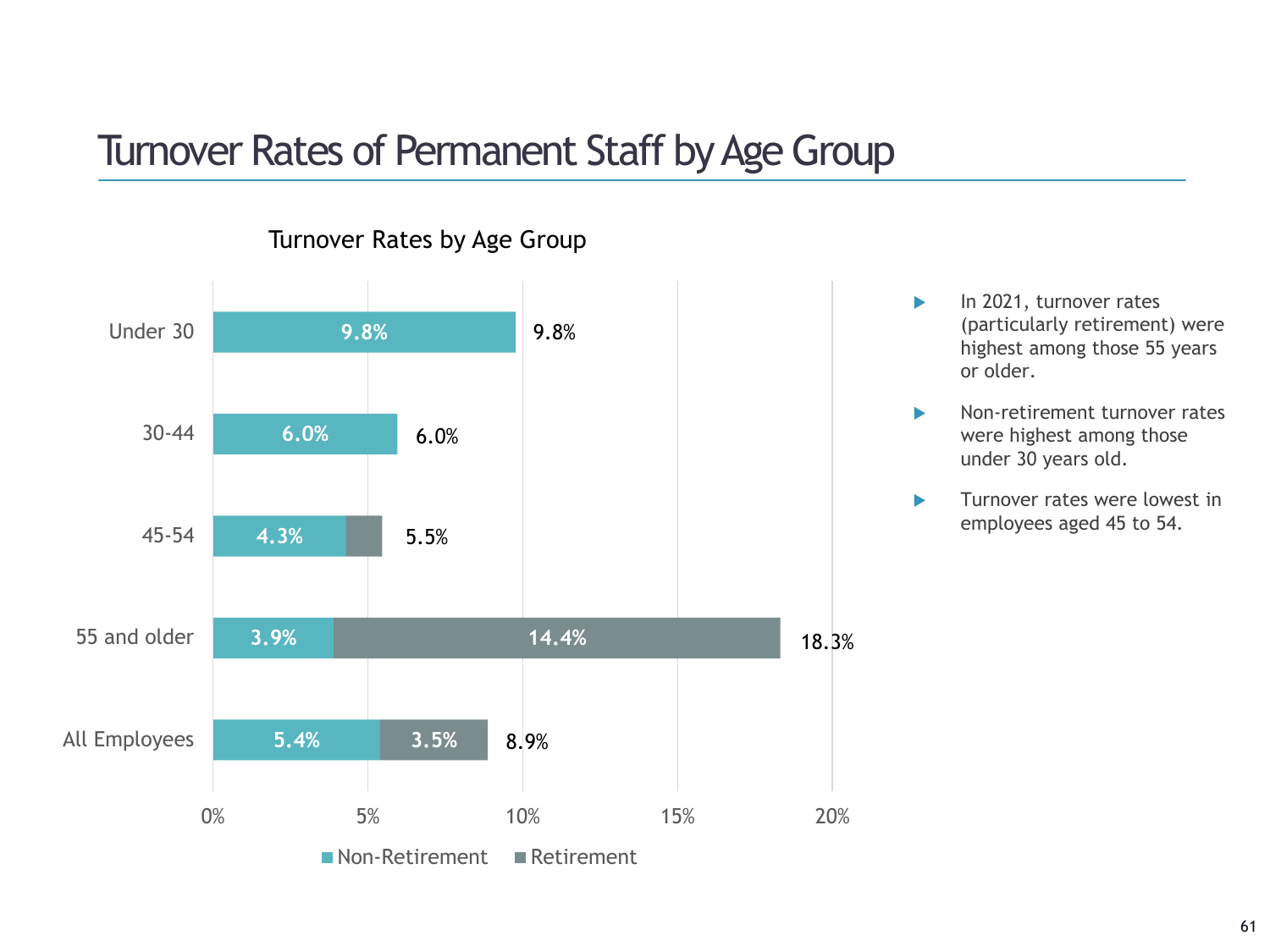### Turnover Rates of Permanent Employees by Diversity Groups

### Turnover Rates by Diversity Groups, 2021



- In 2021, turnover rates for those identifying as Indigenous or a visible minority and those reporting a disability were similar to employees overall.
- **Those identifying as Indigenous** and a visible minority had higher non-retirement turnover rates compared to the average.
- **Those reporting a disability had** a higher retirement rate compared to the average.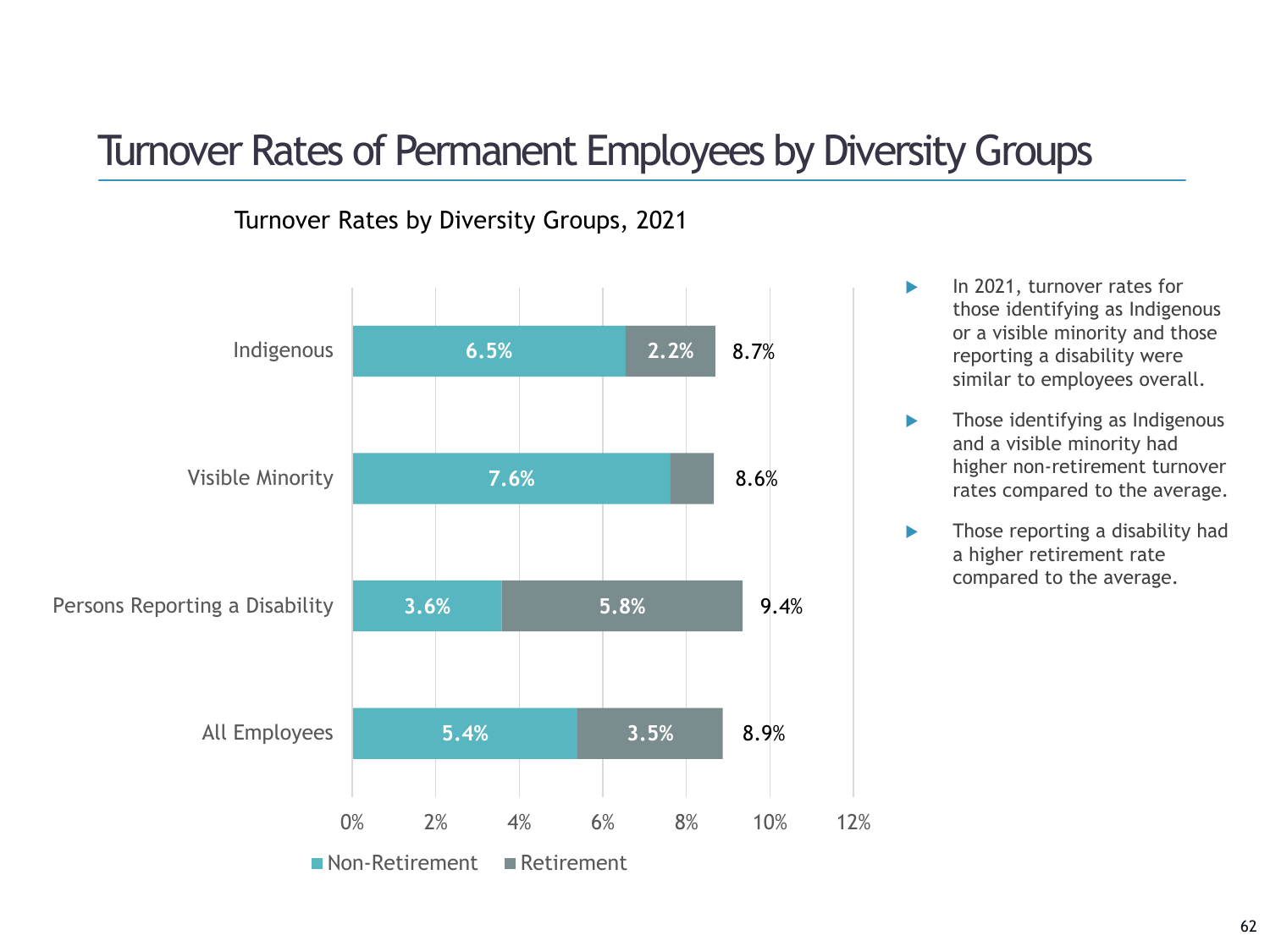### Turnover Rates for Permanent Staff by Tenure



Turnover Rates by Tenure, 2021

- In 2021, non-retirement turnover rates were highest for those who worked for less than 5 years.
- **Retirement turnover rates were** highest for those who had been employed for 20 years or more.
- ▶ Overall turnover rates were highest for those who had been employed for less than 5 years and for 20 years or more.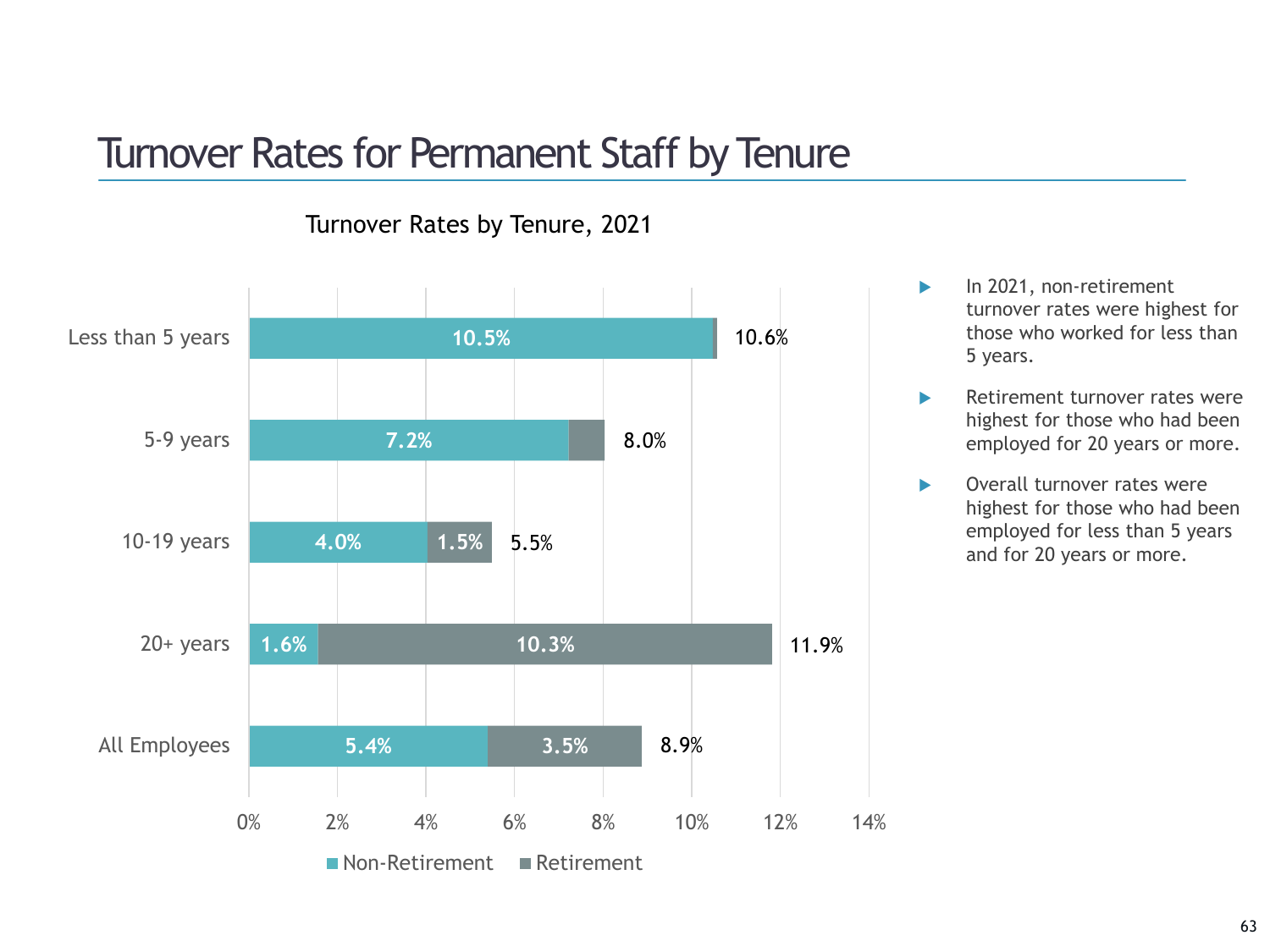### Turnover Rates for Permanent Staff by Union Membership

### Turnover Rates by Union Membership, 2021



- In 2021, overall turnover rates were lower for out of scope employees compared to the average.
- Non-retirement rates were similar across union membership, while retirement rates were higher in unionized employees compared to out of scope employees.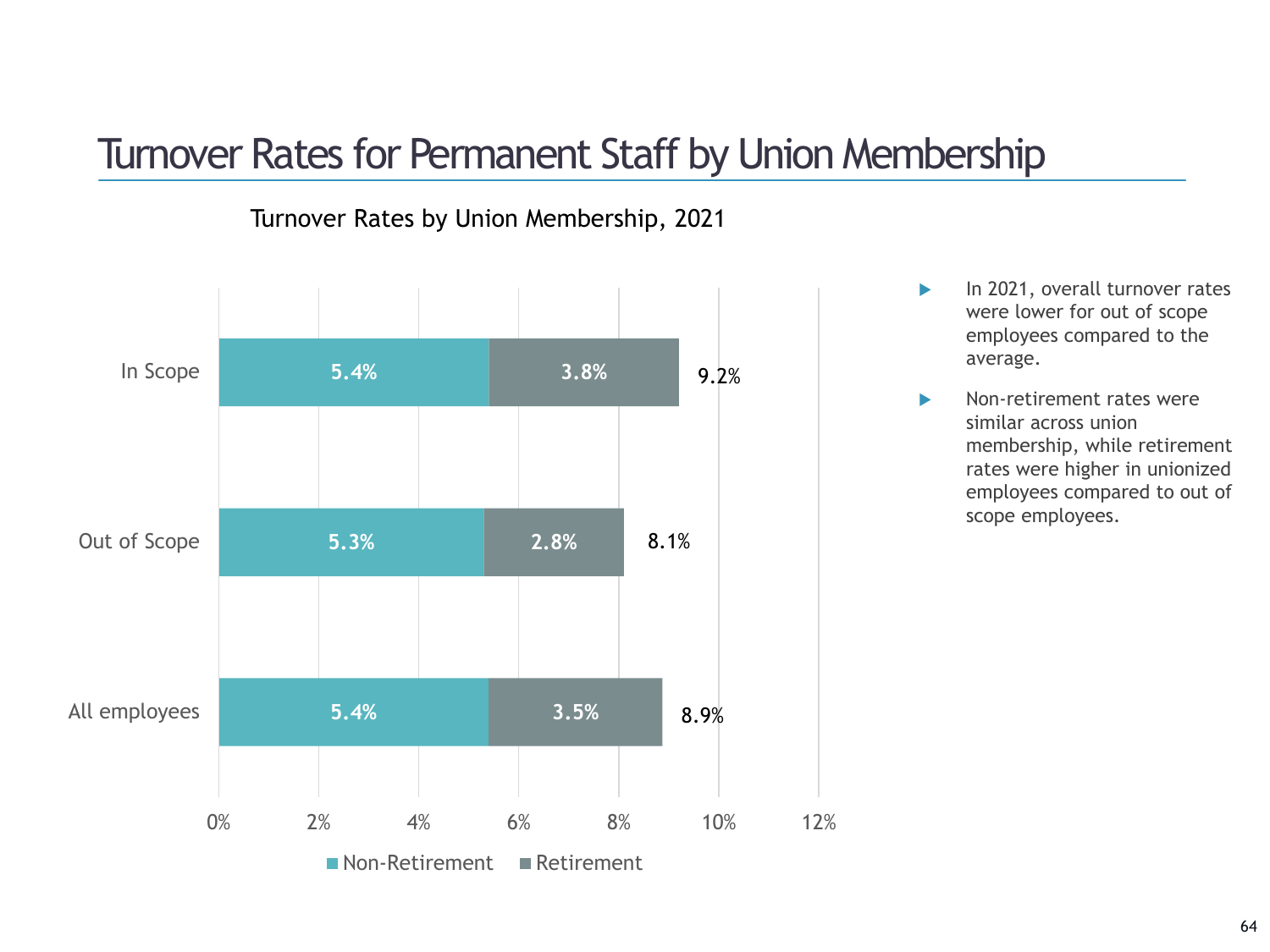### Retirement Age Trends



- Between 2003 and 2009, the average age of retirement declined from 61 to 57.
- Between 2010 and 2017, the average age at retirement steadily increased.
- Between 2017 and 2019, the average age at retirement steadily declined.
- After a slight increase, retirement age levelled off in 2021 at 61.4.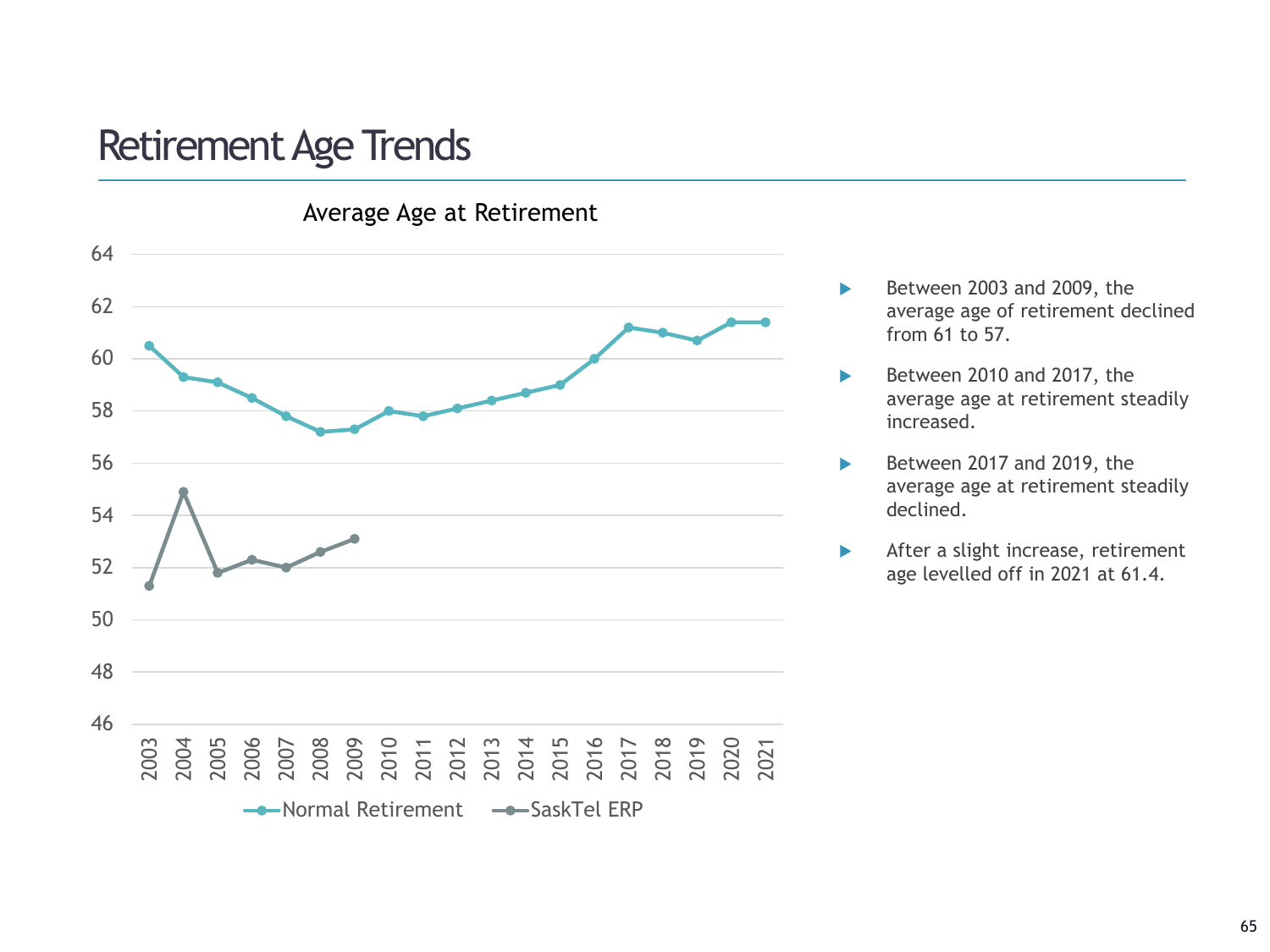### Retirement Age



Most employees who retired between 2019 and 2021 did so between the ages of 58 and 65. The most common ages at retirement were 60 and 65.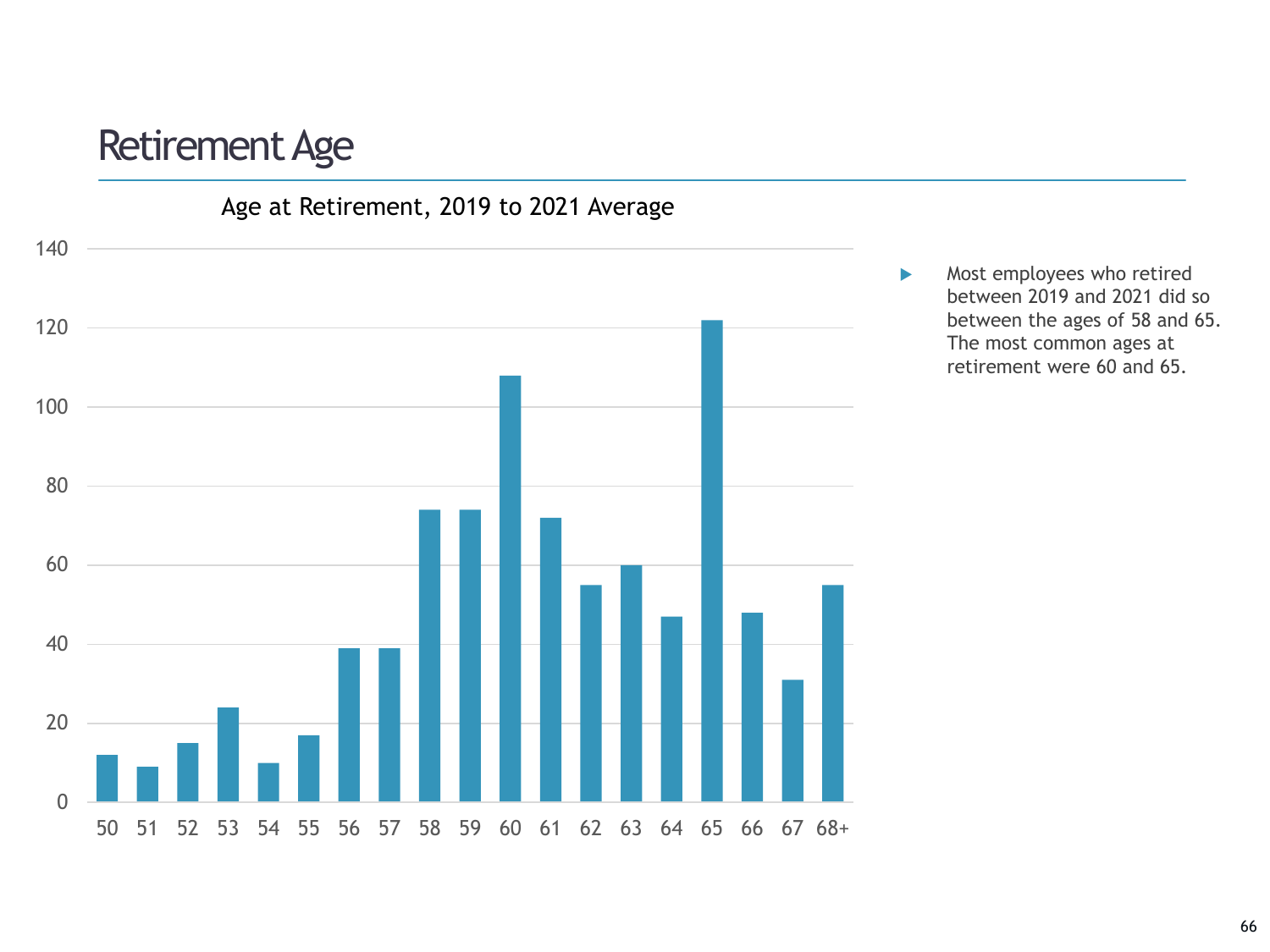# Comparison with Canada

Average Age at Retirement, public and private sector employees versus Crowns



- In recent years, retirement age in the private and public sectors has generally increased.
- Until 2017, the retirement age in the Crowns grew more quickly than in either the public or private sector.
- Between 2017 and 2019, the average age of retirement in the Crowns has started to decline, while it has continued to increase in the private and public sectors.
- After an increase in 2020, average age of retirement has levelled off in the Crowns and public sector. The average age of retirement in the private sector has continued to increase.
- The average age of retirement in the Crowns is still lower than the public and private sectors.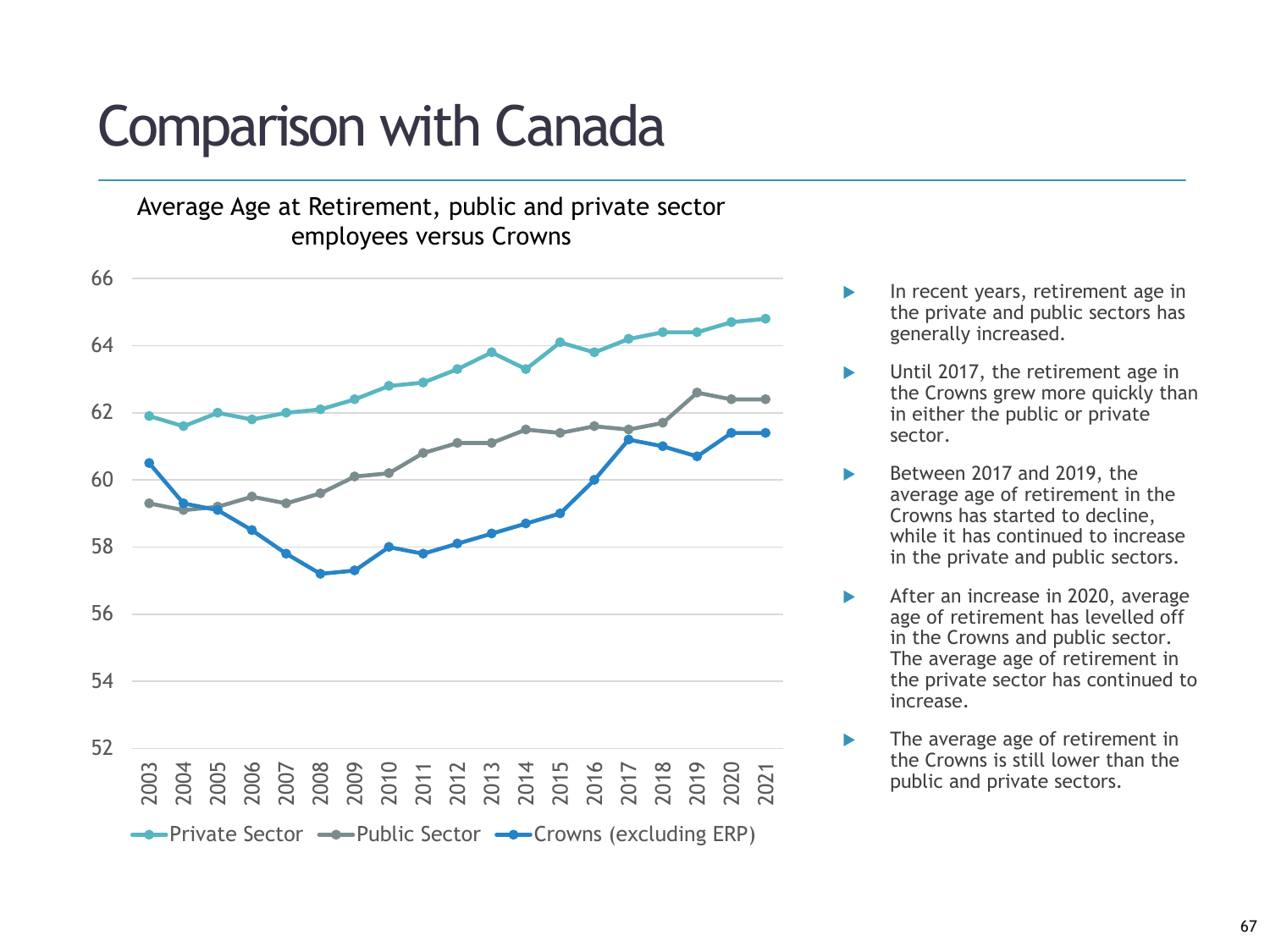Appendices

Data for Charts and Figures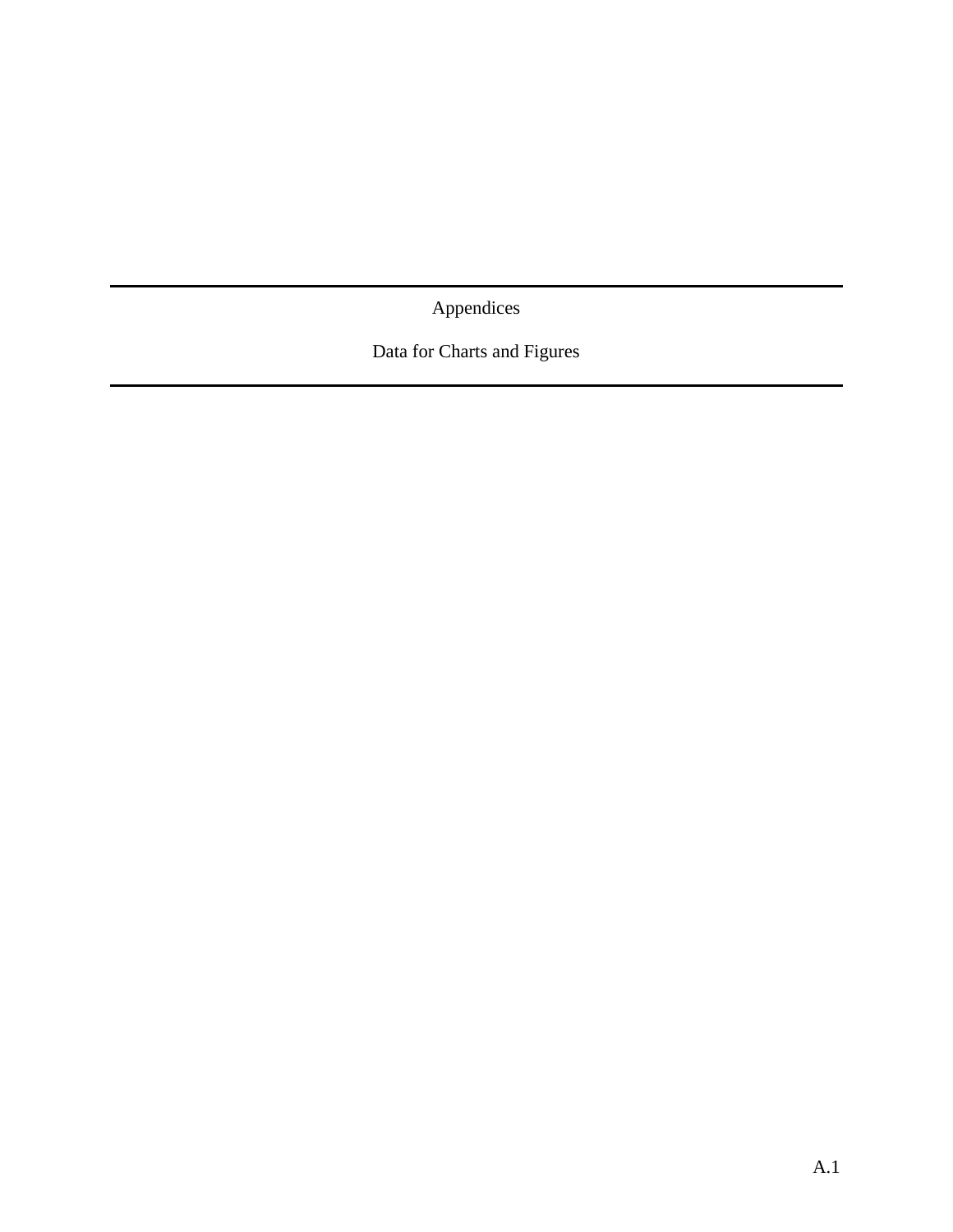### **Appendix A**

|                                                                        | 2003   | 2004   | 2005   | 2006   | 2007   | 2008   |
|------------------------------------------------------------------------|--------|--------|--------|--------|--------|--------|
| Permanent full time                                                    | 8,903  | 8,860  | 8,940  | 9,022  | 9,574  | 9,658  |
| Permanent part time                                                    | 499    | 479    | 419    | 421    | 894    | 901    |
| Contract/term                                                          | 530    | 525    | 560    | 583    | 575    | 636    |
| Seasonal/other                                                         | 426    | 400    | 404    | 495    | 735    | 681    |
| Total                                                                  | 10,358 | 10,264 | 10,323 | 10,521 | 11,778 | 11,876 |
| Coop and summer<br>students during the<br>course of the<br>school year | 515    | 461    | 477    | 485    | 478    | 488    |

Table 1. Staffing Categories and Class of Worker. (Page 3)

**Table 1.** Staffing Categories and Class of Worker (continued).

|                                                                        | 2009   | 2010   | 2011   | 2012   | 2013   | 2014   |
|------------------------------------------------------------------------|--------|--------|--------|--------|--------|--------|
| Permanent full time                                                    | 9,777  | 9,704  | 9,694  | 9,833  | 9,856  | 9,898  |
| Permanent part time                                                    | 844    | 786    | 825    | 869    | 795    | 751    |
| Contract/term                                                          | 620    | 582    | 603    | 538    | 537    | 638    |
| Seasonal/other                                                         | 605    | 687    | 537    | 517    | 535    | 491    |
| Total                                                                  | 11,846 | 11,759 | 11,659 | 11,757 | 11,723 | 11,778 |
| Coop and summer<br>students during the<br>course of the school<br>vear | 500    | 435    | 458    | 428    | 447    | 399    |

**Table 1.** Staffing Categories and Class of Worker (continued).

|                     | 2015  | 2016  | 2017  | 2018  | 2019  | 2020  | 2021  |
|---------------------|-------|-------|-------|-------|-------|-------|-------|
| Permanent full time | 9.985 | 9.936 | 9.533 | 9.540 | 9.569 | 9.668 | 9,411 |
| Permanent part time | 645   | 723   | 627   | 660   | 621   | 455   | 529   |
| Contract/term       | 431   | 458   | 439   | 432   | 454   | 437   | 536   |
| Seasonal/other      | 573   | 545   | 610   | 576   | 426   | 418   | 378   |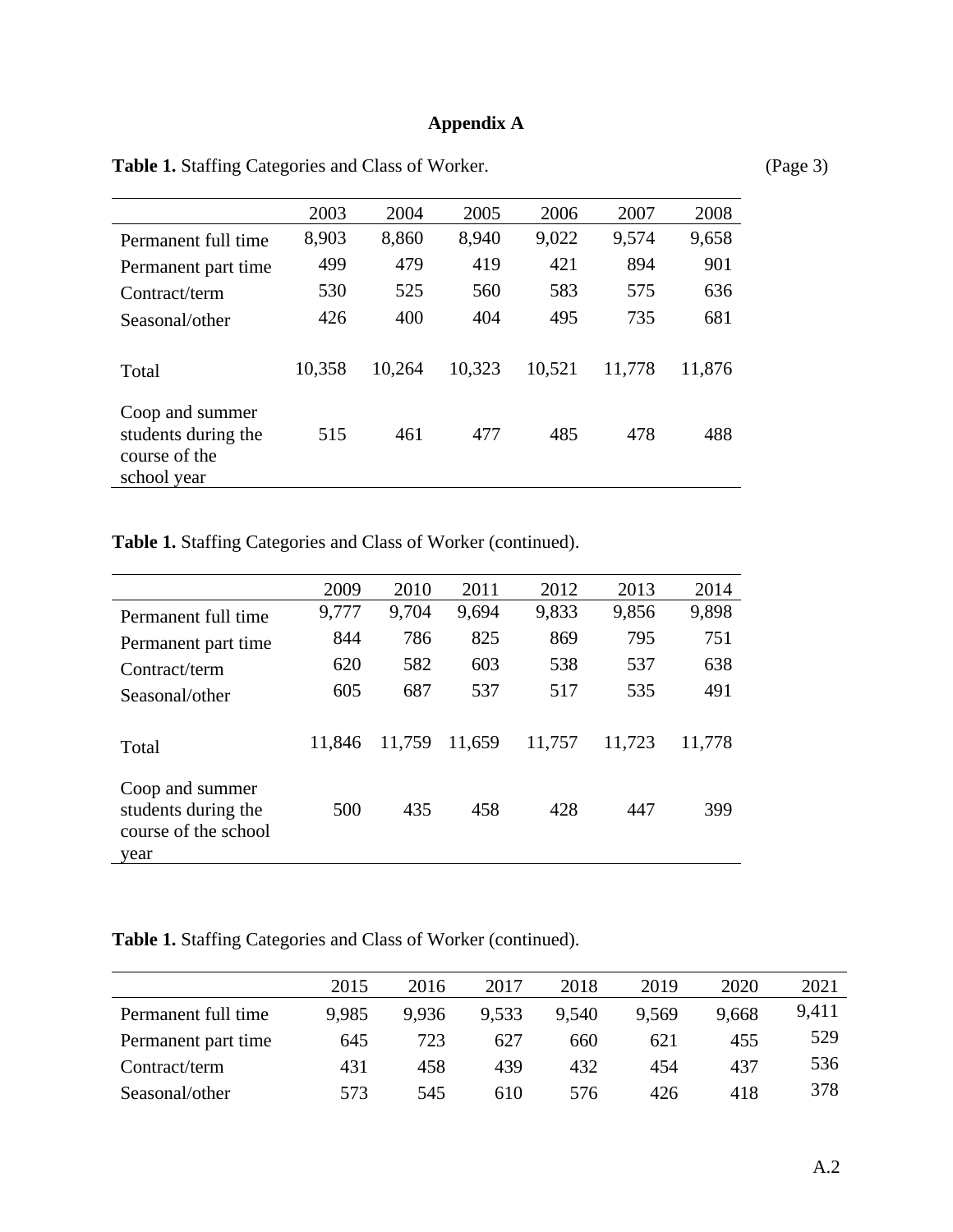| Total                                                                  | 11.634 | 11.662 | 11,209 | 11,208 | 11,070 | 10,978 | 10,854 |
|------------------------------------------------------------------------|--------|--------|--------|--------|--------|--------|--------|
| Coop and summer<br>students during the<br>course of the school<br>year | 355    | 358    | 320    | 307    | 316    | 166    | 295    |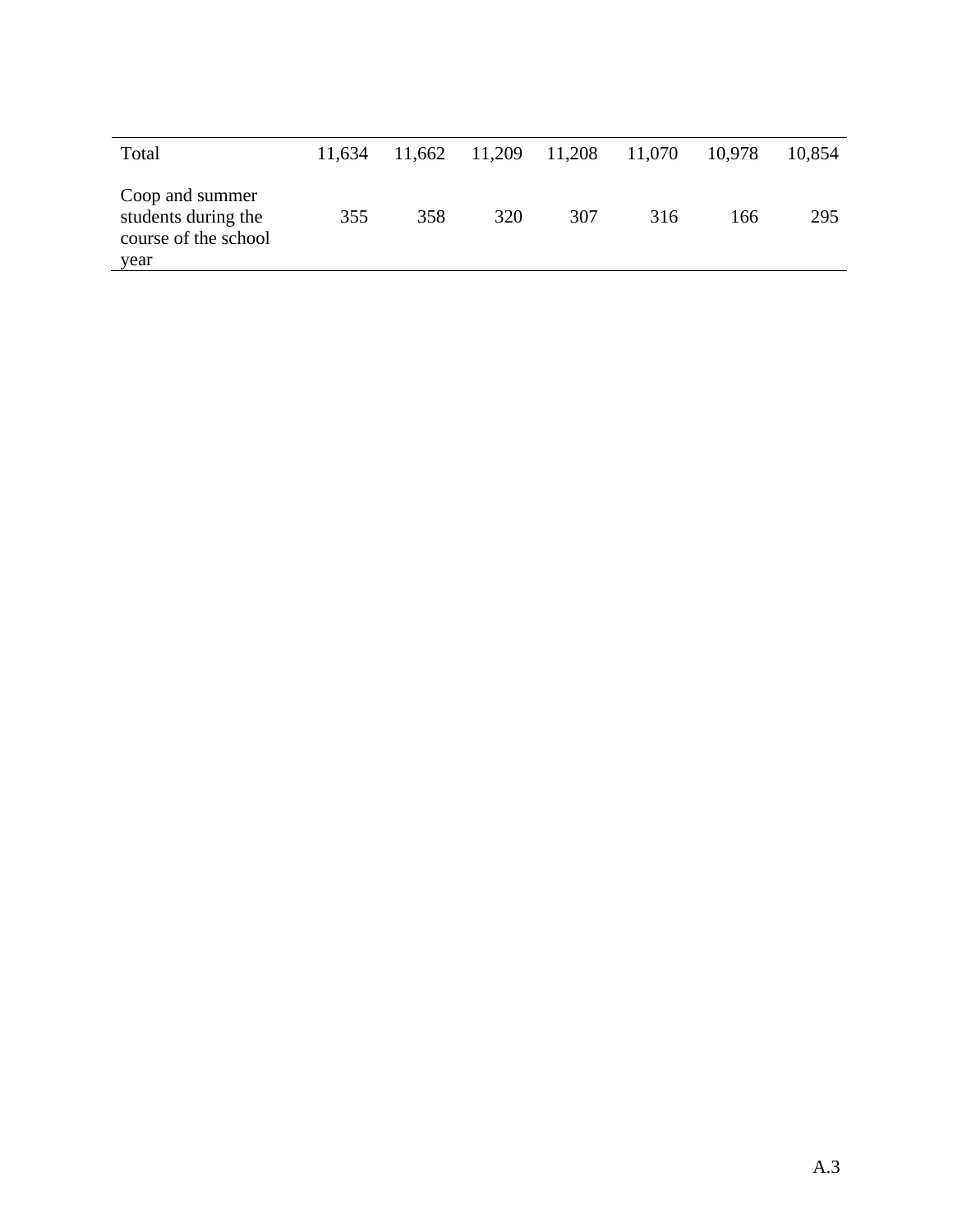### **Appendix B**

Table 2. Detailed Employment by Crown Corporation. (Pages 4-5)

|                  |               |           | 2003           | 2004             | 2005           | 2006           | 2007             | 2008           |
|------------------|---------------|-----------|----------------|------------------|----------------|----------------|------------------|----------------|
| <b>CIC</b>       | Permanent     | <b>FT</b> | 73             | 54               | 68             | 70             | 68               | 63             |
|                  |               | PT        | $\overline{0}$ | $\boldsymbol{0}$ | $\theta$       | $\overline{0}$ | $\boldsymbol{0}$ | $\overline{0}$ |
|                  | Non-permanent |           | $\overline{2}$ | $\boldsymbol{0}$ |                | 4              | 4                | $\overline{4}$ |
| SaskTel          | Permanent     | <b>FT</b> | 3,812          | 3,657            | 3,622          | 3,577          | 3,476            | 3,318          |
|                  |               | PT        | 89             | 90               | 38             | 49             | 102              | 104            |
|                  | Non-permanent |           | 569            | 562              | 622            | 747            | 726              | 752            |
| <b>SaskPower</b> | Permanent     | <b>FT</b> | 2,395          | 2,426            | 2,444          | 2,473          | 2,526            | 2,588          |
|                  |               | PT        | 142            | 144              | 137            | 134            | 127              | 136            |
|                  | Non-permanent |           | 145            | 153              | 118            | 110            | 132              | 132            |
| SaskEnergy       | Permanent     | <b>FT</b> | 818            | 815              | 823            | 861            | 895              | 937            |
|                  |               | PT        | 84             | 86               | 86             | 77             | 76               | 68             |
|                  | Non-permanent |           | 70             | 65               | 50             | 70             | 102              | 97             |
| SGI              | Permanent     | <b>FT</b> | 1,387          | 1,390            | 1,420          | 1,447          | 1,524            | 1,536          |
|                  |               | PT        | 115            | 114              | 113            | 116            | 113              | 107            |
|                  | Non-permanent |           | 75             | 77               | 106            | 125            | 148              | 187            |
| SaskWater        | Permanent     | <b>FT</b> | 67             | 68               | 80             | 82             | 83               | 85             |
|                  |               | PT        | $\overline{2}$ | $\overline{2}$   | $\overline{4}$ | $\overline{4}$ | $\overline{4}$   | 4              |
|                  | Non-permanent |           |                |                  | 9              | $\overline{0}$ | 5                | $\overline{3}$ |
| <b>SOCO</b>      | Permanent     | <b>FT</b> |                | 69               | 81             | 86             | 116              | 106            |
|                  |               | <b>PT</b> | .              | 1                | $\overline{2}$ | 3              | $\overline{2}$   | 5              |
|                  | Non-permanent |           | $\cdots$       | 4                | 3              | $\overline{2}$ | $\overline{2}$   | 3              |
| <b>ISC</b>       | Permanent     | <b>FT</b> | 165            | 195              | 208            | 229            | 243              | 257            |
|                  |               | PT        | 27             | $\overline{2}$   |                |                | $\overline{2}$   | 2              |
|                  | Non-permanent |           | 88             | 59               | 41             | 13             | 17               | 19             |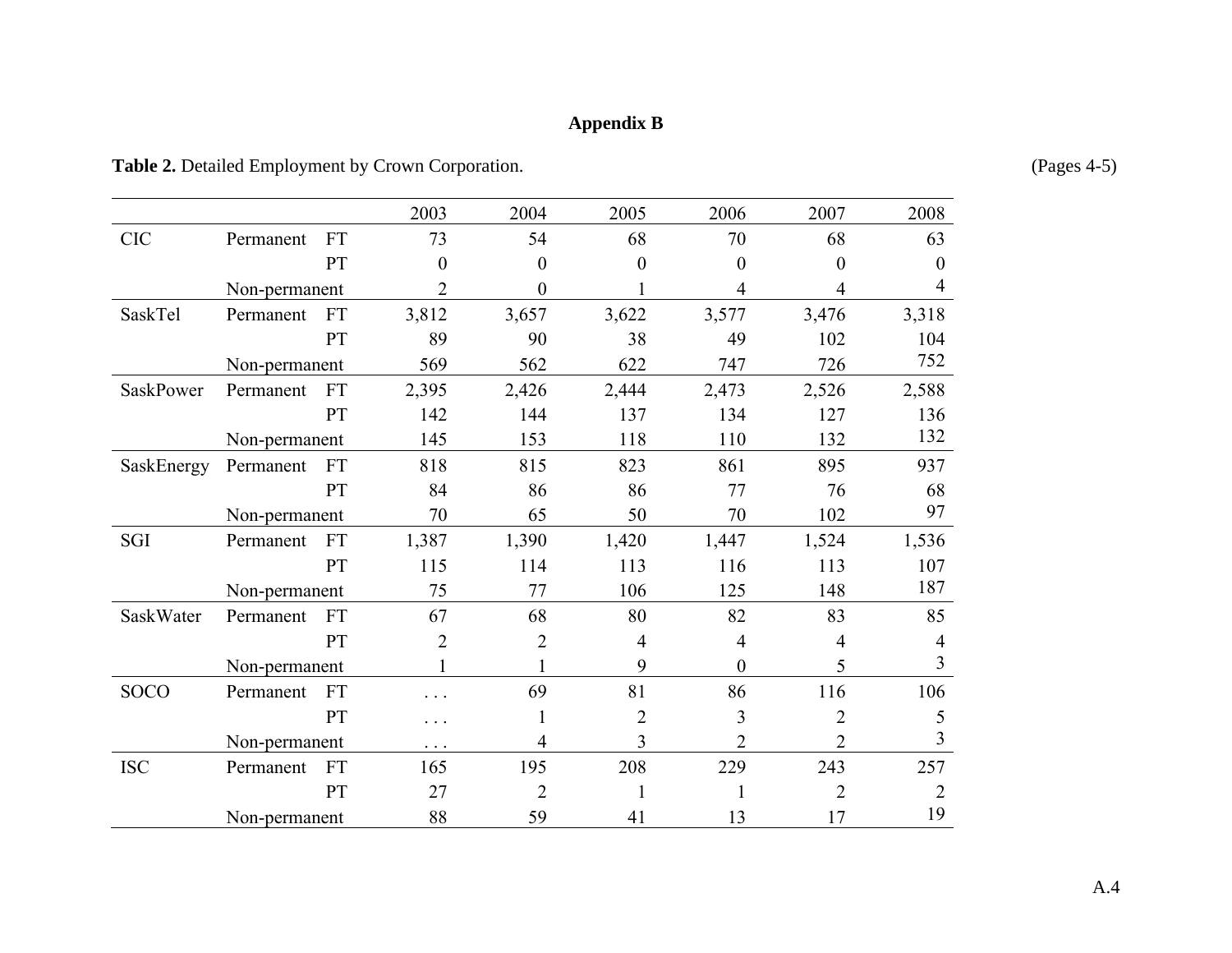| <b>STC</b> | Permanent FT      | 186      | 186      | 194      | 197      | 196 | 203            |
|------------|-------------------|----------|----------|----------|----------|-----|----------------|
|            | <b>PT</b>         | 40       | 40       | 38       | 37       | 35  | 29             |
|            | Non-permanent     |          |          | 14       |          |     | $\overline{4}$ |
| <b>SGC</b> | - FT<br>Permanent | $\cdots$ | $\cdots$ | $\cdots$ | $\cdots$ | 447 | 565            |
|            | <b>PT</b>         | $\cdots$ | $\cdots$ | $\cdots$ | $\cdots$ | 433 | 446            |
|            | Non-permanent     | $\cdots$ | $\cdots$ | $\cdots$ | $\cdots$ | 167 | 116            |

**Table 2.** Detailed Employment by Crown Corporation (continued).

|                  |               |           | 2009  | 2010  | 2011     | 2012           | 2013     | 2014     |
|------------------|---------------|-----------|-------|-------|----------|----------------|----------|----------|
| <b>CIC</b>       | Permanent     | <b>FT</b> | 69    | 65    | 65       | 60             | 52       | 48       |
|                  |               | PT        | 1     | 0     | $\theta$ | $\theta$       | $\theta$ | $\Omega$ |
|                  | Non-permanent |           | 2     | 2     | 5        | 2              |          |          |
| SaskTel          | Permanent     | <b>FT</b> | 3,226 | 3,192 | 3,136    | 3,139          | 3,208    | 3,157    |
|                  |               | PT        | 111   | 88    | 111      | 107            | 105      | 108      |
|                  | Non-permanent |           | 719   | 749   | 648      | 650            | 646      | 596      |
| <b>SaskPower</b> | Permanent     | <b>FT</b> | 2,692 | 2,762 | 2,739    | 2,897          | 3,056    | 3,143    |
|                  |               | PT        | 140   | 131   | 133      | 129            | 123      | 124      |
|                  | Non-permanent |           | 113   | 84    | 132      | 137            | 149      | 231      |
| SaskEnergy       | Permanent     | <b>FT</b> | 930   | 908   | 919      | 947            | 946      | 968      |
|                  |               | PT        | 73    | 68    | 75       | 81             | 102      | 96       |
|                  | Non-permanent |           | 84    | 91    | 78       | 40             | 49       | 41       |
| SGI              | Permanent     | <b>FT</b> | 1,573 | 1,572 | 1,591    | 1,618          | 1,740    | 1,761    |
|                  |               | PT        | 114   | 112   | 109      | 112            | 108      | 98       |
|                  | Non-permanent |           | 189   | 157   | 148      | 143            | 151      | 172      |
| SaskWater        | Permanent     | <b>FT</b> | 87    | 91    | 98       | 104            | 107      | 113      |
|                  |               | PT        | 3     | 4     | 3        | 4              | 3        | 2        |
|                  | Non-permanent |           | 4     | 4     |          | $\overline{2}$ |          | 6        |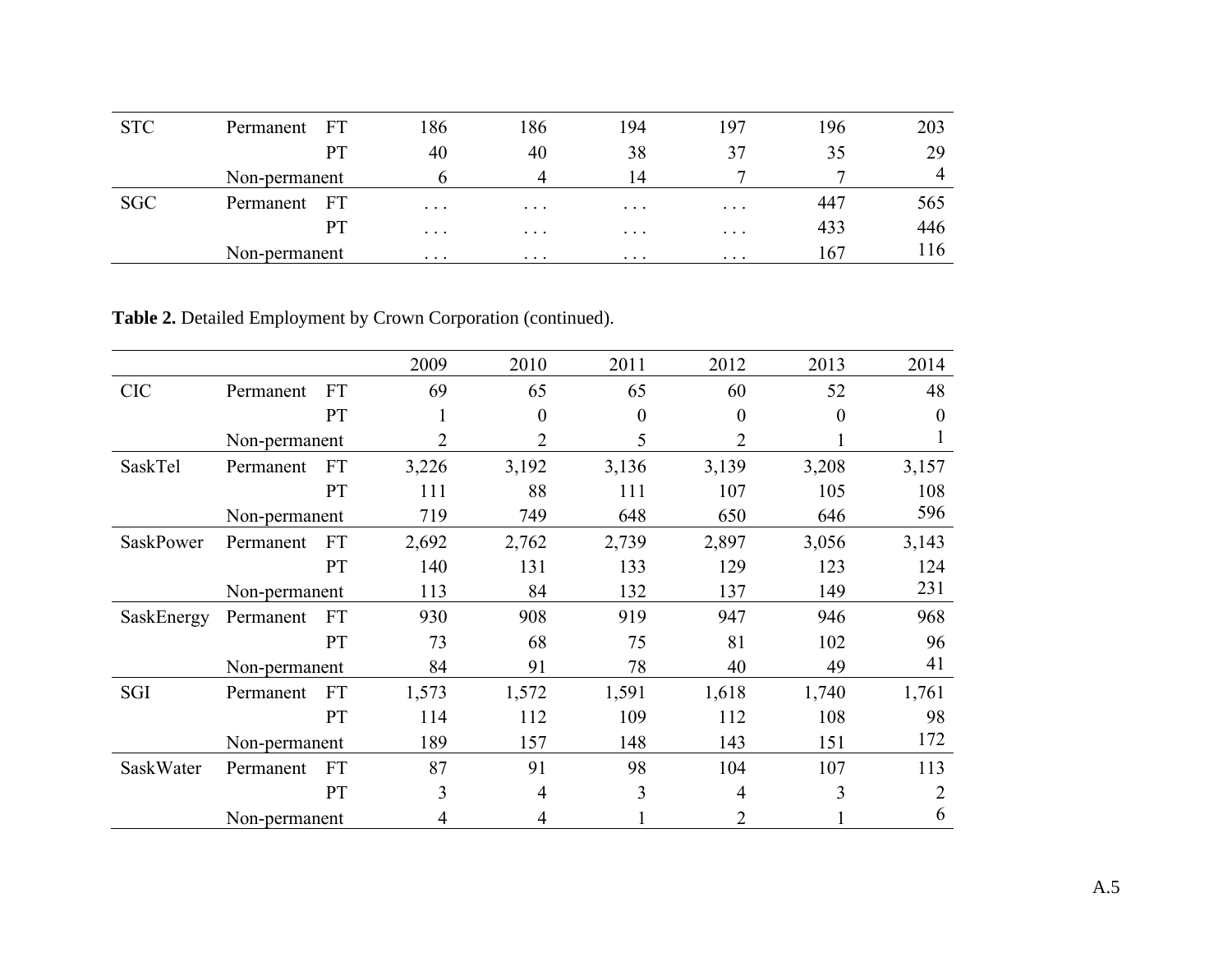| <b>SOCO</b> | <b>FT</b><br>Permanent | 110 | 115 | 111 | 112 | 105                     | 93       |
|-------------|------------------------|-----|-----|-----|-----|-------------------------|----------|
|             | PT                     | 4   | 3   | ↑   |     | 3                       | 4        |
|             | Non-permanent          | 0   |     |     |     | $\theta$                |          |
| <b>ISC</b>  | <b>FT</b><br>Permanent | 259 | 289 | 288 | 288 | $\cdot$ $\cdot$ $\cdot$ | .        |
|             | PT                     | າ   | 3   | C   |     | $\ddots$                | .        |
|             | Non-permanent          | 13  | 25  | 40  | 39  | $\ddotsc$               | $\cdots$ |
| <b>STC</b>  | <b>FT</b><br>Permanent | 200 | 192 | 190 | 194 | 204                     | 195      |
|             | PT                     | 34  | 37  | 34  | 32  | 36                      | 32       |
|             | Non-permanent          |     |     |     | 3   | $\theta$                |          |
| <b>SGC</b>  | <b>FT</b><br>Permanent | 631 | 518 | 557 | 474 | 438                     | 420      |
|             | PT                     | 362 | 340 | 356 | 400 | 315                     | 287      |
|             | Non-permanent          | 96  | 155 | 79  | 38  | 75                      | 76       |

**Table 2.** Detailed Employment by Crown Corporation (continued).

|                  |               |           | 2015             | 2016  | 2017             | 2018     | 2019     | 2020  | 2021  |
|------------------|---------------|-----------|------------------|-------|------------------|----------|----------|-------|-------|
| <b>CIC</b>       | Permanent     | <b>FT</b> | 42               | 43    | 42               | 40       | 43       | 41    | 43    |
|                  |               | PT        | $\boldsymbol{0}$ |       | $\boldsymbol{0}$ | $\theta$ | $\theta$ |       |       |
|                  | Non-permanent |           |                  |       | 3                |          |          |       |       |
| SaskTel          | Permanent     | <b>FT</b> | 3,112            | 3,065 | 3,020            | 2,849    | 2,768    | 2,705 | 2,653 |
|                  |               | PT        | 88               | 68    | 62               | 59       | 56       | 42    | 53    |
|                  | Non-permanent |           | 619              | 616   | 652              | 657      | 550      | 518   | 464   |
| <b>SaskPower</b> | Permanent     | <b>FT</b> | 3,154            | 3,258 | 3,162            | 3,201    | 3,181    | 3,179 | 3,097 |
|                  |               | PT        | 106              | 112   | 106              | 122      | 113      | 88    | 94    |
|                  | Non-permanent |           | 126              | 113   | 98               | 102      | 110      | 140   | 156   |
| SaskEnergy       | Permanent     | FT        | 1,023            | 936   | 923              | 937      | 995      | 1,007 | 1,012 |
|                  |               | PT        | 6                | 84    | 77               | 78       | 81       | 69    | 68    |
|                  | Non-permanent |           | 40               | 44    | 37               | 37       | 44       | 40    | 67    |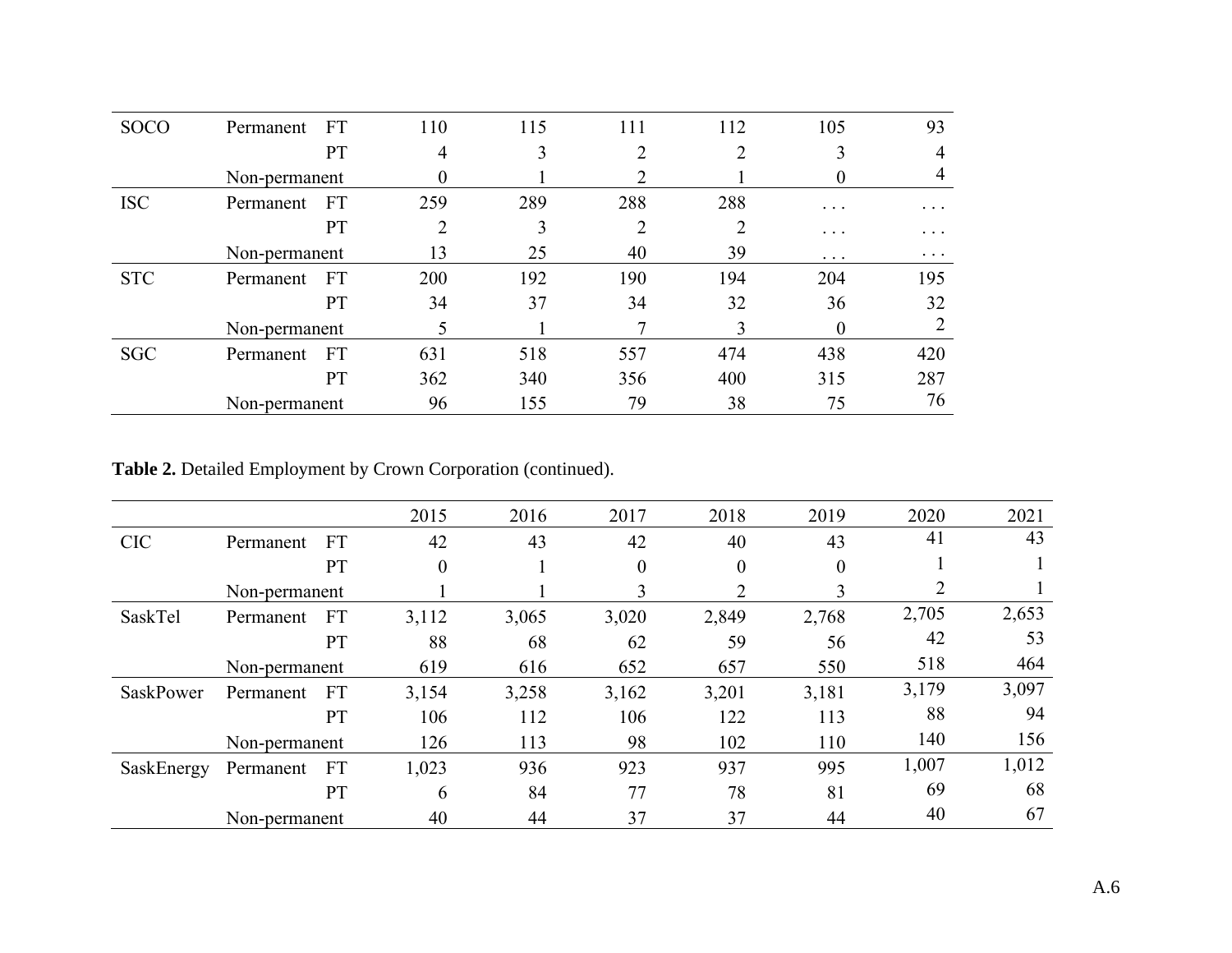| SGI         | Permanent     | <b>FT</b> | 1,809          | 1,803          | 1,777          | 1,860          | 1,969          | 1,997          | 2,038          |
|-------------|---------------|-----------|----------------|----------------|----------------|----------------|----------------|----------------|----------------|
|             |               | PT        | 99             | 108            | 115            | 110            | 93             | 85             | 75             |
|             | Non-permanent |           | 146            | 143            | 138            | 153            | 147            | 119            | 160            |
| SaskWater   | Permanent     | <b>FT</b> | 115            | 119            | 126            | 123            | 123            | 128            | 126            |
|             |               | PT        | $\overline{2}$ | $\overline{2}$ | $\overline{2}$ | $\overline{2}$ |                | $\overline{2}$ |                |
|             | Non-permanent |           | 8              | 6              |                | 2              |                |                |                |
| <b>SOCO</b> | Permanent     | <b>FT</b> | 87             | 93             | 90             | 91             | 84             | 86             | 81             |
|             |               | <b>PT</b> | $\overline{2}$ | $\bf{1}$       | $\bf{1}$       | $\overline{2}$ | $\overline{2}$ | $\overline{2}$ | $\overline{2}$ |
|             | Non-permanent |           | 4              | 4              | 3              | $\overline{4}$ | 2              | 2              | 7              |
| <b>ISC</b>  | Permanent     | <b>FT</b> | $\ddots$ .     | .              | $\cdots$       | $\cdots$       | $\cdots$       | $\ddots$ .     | $\cdots$       |
|             |               | PT        | $\cdots$       | $\cdots$       | $\cdots$       | $\cdots$       | $\cdots$       | $\cdots$       | .              |
|             | Non-permanent |           | $\cdots$       | $\cdots$       | $\cdots$       | $\cdots$       | $\cdots$       | $\ddots$       | $\cdots$       |
| <b>STC</b>  | Permanent     | <b>FT</b> | 182            | 178            | .              | $\cdots$       | $\ddotsc$      | $\cdots$       | $\cdots$       |
|             |               | PT        | 35             | 35             | .              | $\cdots$       | .              | $\ddots$       | $\cdots$       |
|             | Non-permanent |           | $\theta$       | $\theta$       | $\cdots$       | $\cdots$       | $\cdots$       | $\cdots$       | $\cdots$       |
| <b>SGC</b>  | Permanent     | <b>FT</b> | 461            | 441            | 393            | 439            | 406            | 525            | 361            |
|             |               | PT        | 307            | 312            | 264            | 287            | 275            | 166            | 235            |
|             | Non-permanent |           | 60             | 76             | 117            | 51             | 23             | 33             | 58             |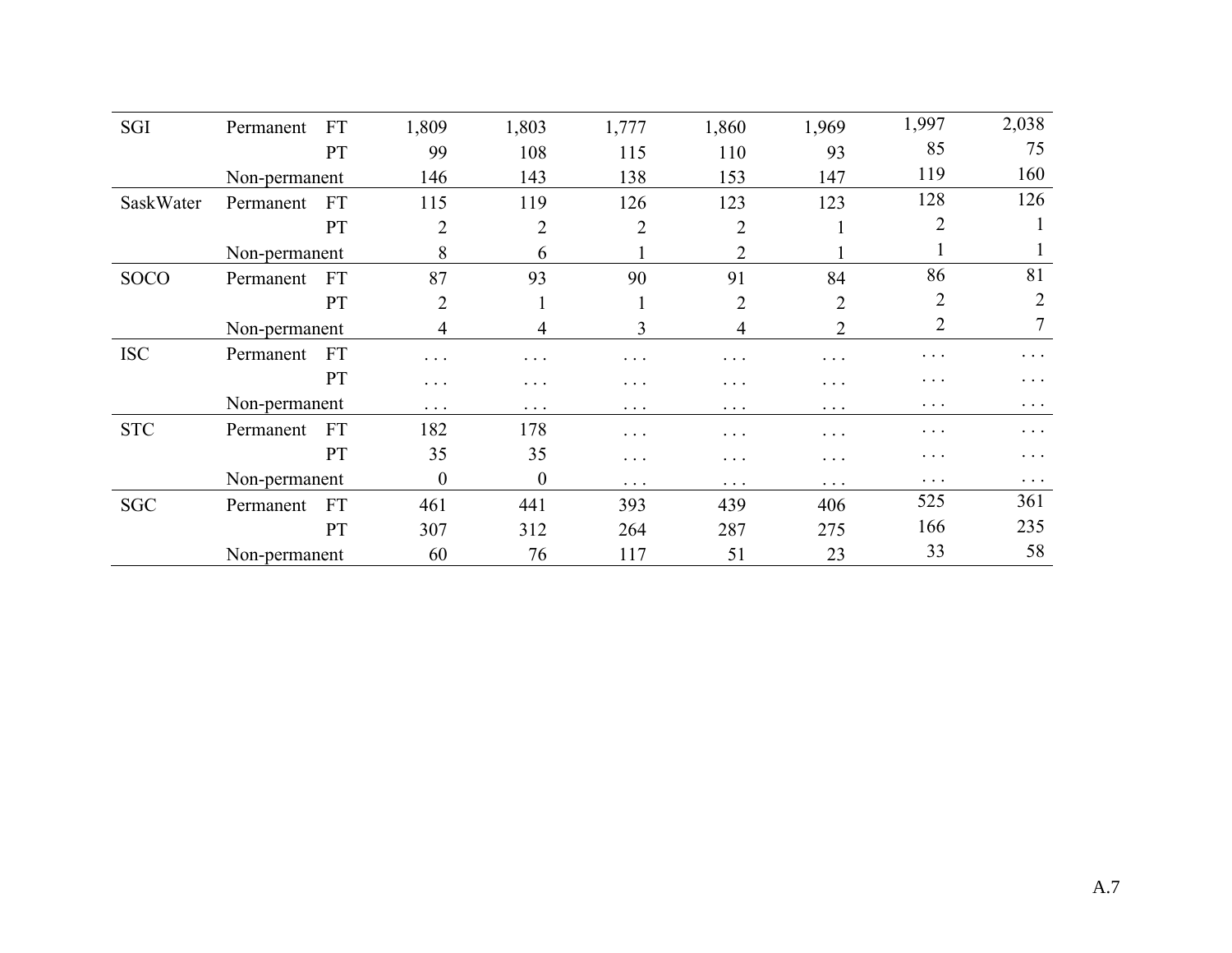# **Appendix C**

|             | Count  | Percent |
|-------------|--------|---------|
| <b>CIC</b>  | 45     | $0.4\%$ |
| SaskTel     | 3,170  | 29.2%   |
| SaskPower   | 3,347  | 30.8%   |
| SaskEnergy  | 1,147  | 10.6%   |
| SGI         | 2,273  | 20.9%   |
| <b>SOCO</b> | 90     | 0.8%    |
| SaskWater   | 128    | $1.2\%$ |
| <b>SGC</b>  | 654    | $6.0\%$ |
|             | 10,854 | 100.0%  |

Table 3. Total Staff in the Crown Corporations, 2021. (Page 6)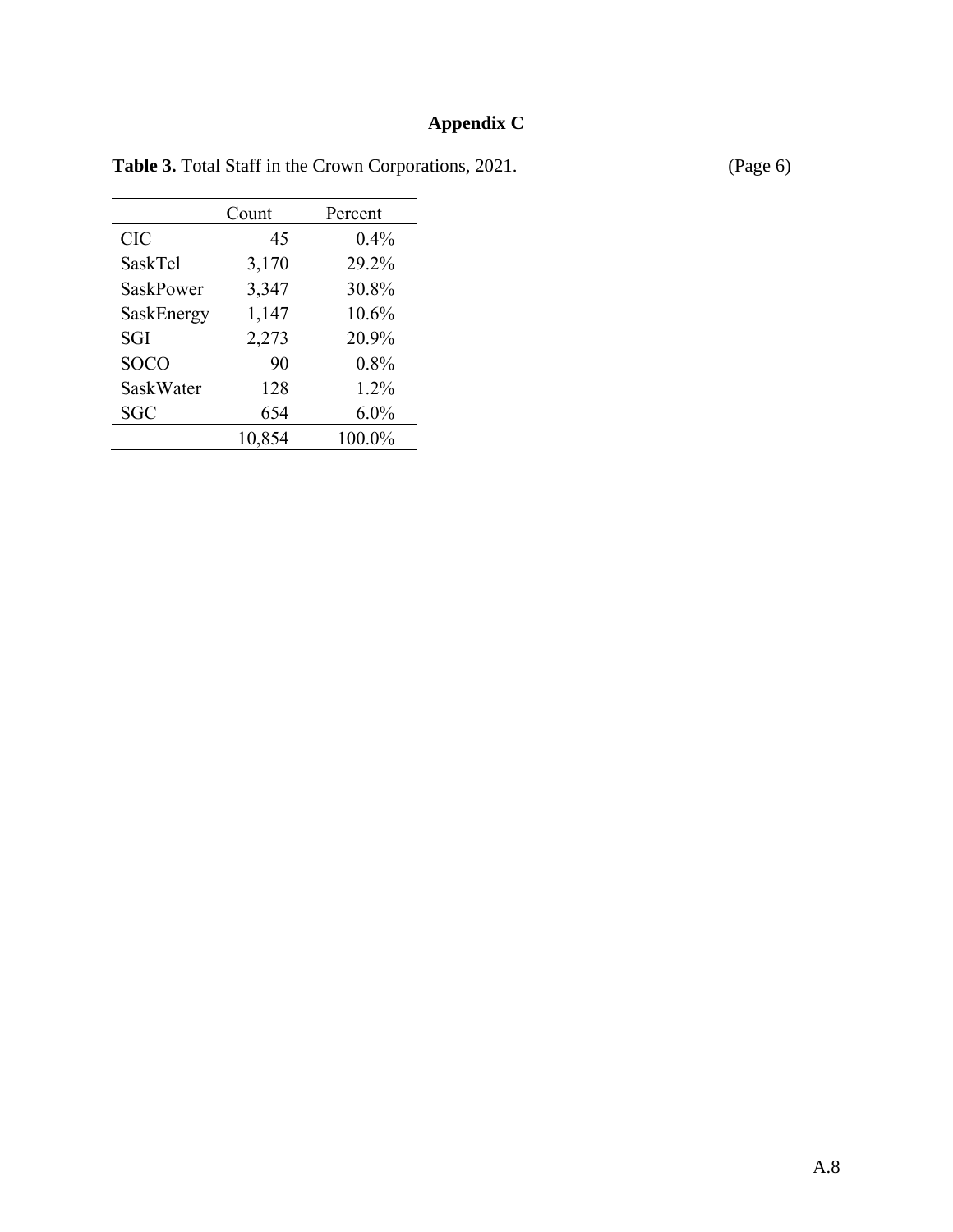# **Appendix D**

|      | Total  | Excluding SOCO, ISC, |
|------|--------|----------------------|
|      |        | SGC, STC             |
| 2002 | 10,537 | 10,034               |
| 2003 | 10,358 | 10,078               |
| 2004 | 10,264 | 9,934                |
| 2005 | 10,323 | 9,987                |
| 2006 | 10,521 | 10,187               |
| 2007 | 11,778 | 10,349               |
| 2008 | 11,876 | 10,357               |
| 2009 | 11,846 | 10,369               |
| 2010 | 11,759 | 10,310               |
| 2011 | 11,659 | 10,222               |
| 2012 | 11,757 | 10,401               |
| 2013 | 11,723 | 10,787               |
| 2014 | 11,778 | 10,894               |
| 2015 | 11,634 | 10,713               |
| 2016 | 11,662 | 10,735               |
| 2017 | 11,209 | 10,341               |
| 2018 | 11,208 | 10,334               |
| 2019 | 11,070 | 10,278               |
| 2020 | 10,978 | 10,164               |
| 2021 | 10,854 | 10,110               |

Table 4. Crown Corporation Employment Trends. (Page 7)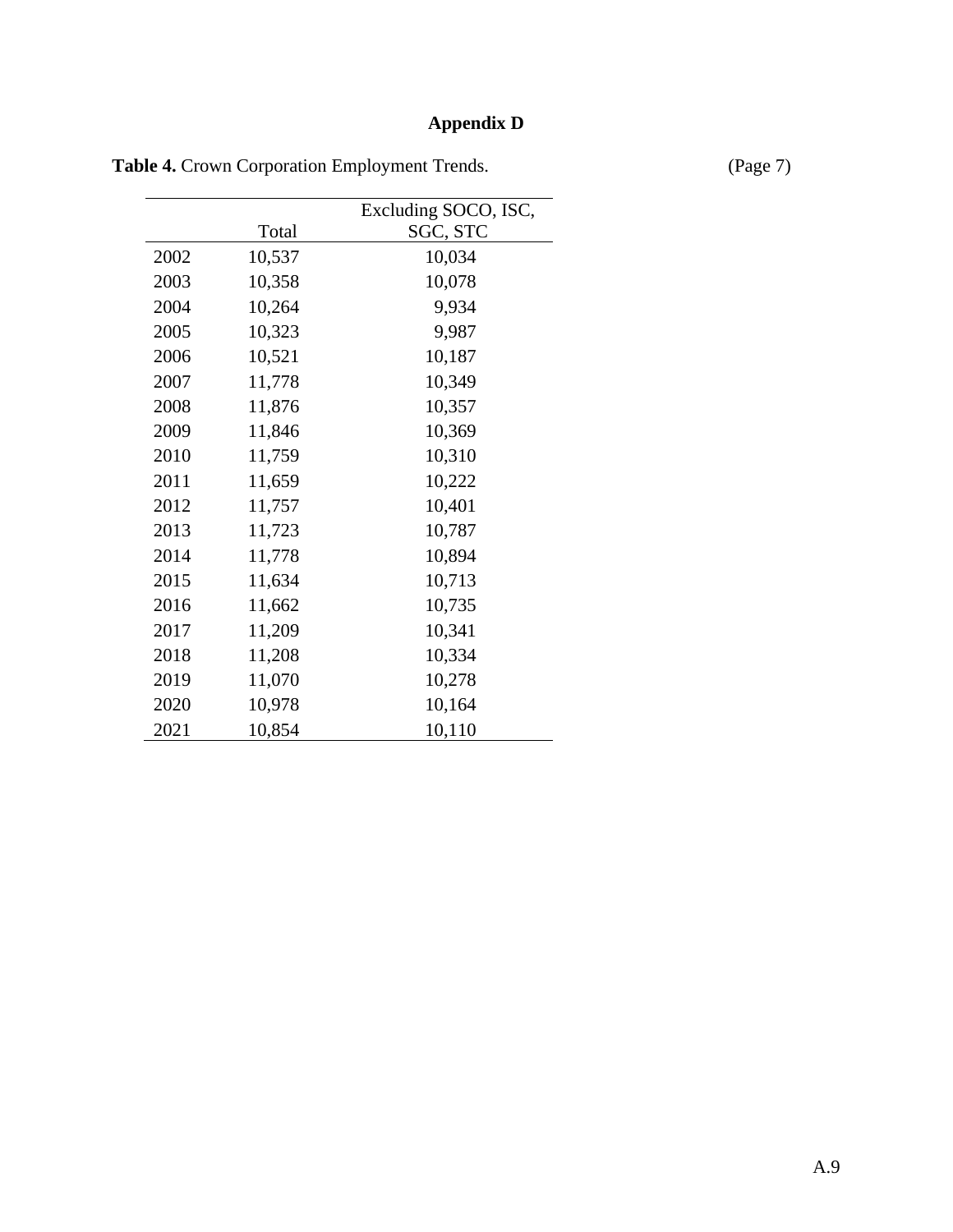## **Appendix E**

Table 5. Non-Permanent Staff. (Page 8)

|      | Non-Permanent |
|------|---------------|
| 2002 | 1,147         |
| 2003 | 956           |
| 2004 | 925           |
| 2005 | 964           |
| 2006 | 1,078         |
| 2007 | 1,310         |
| 2008 | 1,317         |
| 2009 | 1,225         |
| 2010 | 1,269         |
| 2011 | 1,140         |
| 2012 | 1,055         |
| 2013 | 1,072         |
| 2014 | 1,129         |
| 2015 | 1,004         |
| 2016 | 1,003         |
| 2017 | 1,049         |
| 2018 | 1,008         |
| 2019 | 880           |
| 2020 | 855           |
| 2021 | 914           |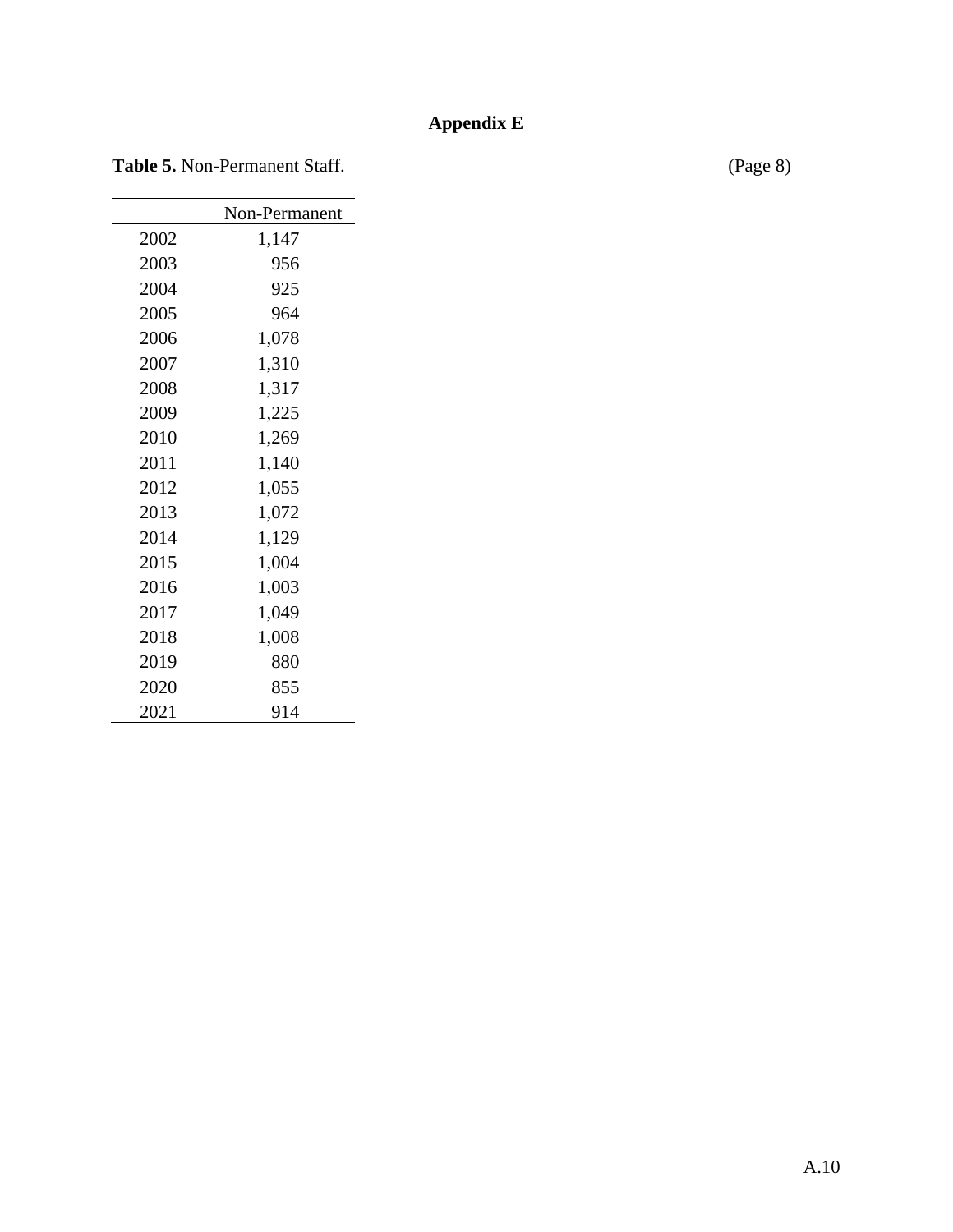# **Appendix F**

|      | Permanent | Term/Contract | Seasonal/Other | Total (except students) | <b>Students</b> |
|------|-----------|---------------|----------------|-------------------------|-----------------|
| 2012 | 41.8%     | 62.9%         | 57.1%          | 43.4%                   | 45.1%           |
| 2013 | 41.5%     | 60.1%         | 54.6%          | 42.9%                   | 45.6%           |
| 2014 | 41.4%     | 53.8%         | 54.8%          | 42.6%                   | 47.4%           |
| 2015 | 41.3%     | 53.8%         | 49.4%          | 42.1%                   | 42.0%           |
| 2016 | 40.9%     | 53.5%         | 47.7%          | 41.7%                   | 43.6%           |
| 2017 | 40.6%     | 51.8%         | 47.5%          | 41.4%                   | 38.8%           |
| 2018 | 40.7%     | 52.3%         | 45.6%          | 41.4%                   | 35.2%           |
| 2019 | 40.5%     | 48.9%         | 43.0%          | 41.0%                   | 38.0%           |
| 2020 | 40.2%     | 42.1%         | 44.7%          | 40.5%                   | 32.5%           |
| 2021 | 39.9%     | 41.8%         | 40.7%          | 40.0%                   | 33.2%           |

Table 6. Category of Employment for Employees Who Identify as Women (Page 10)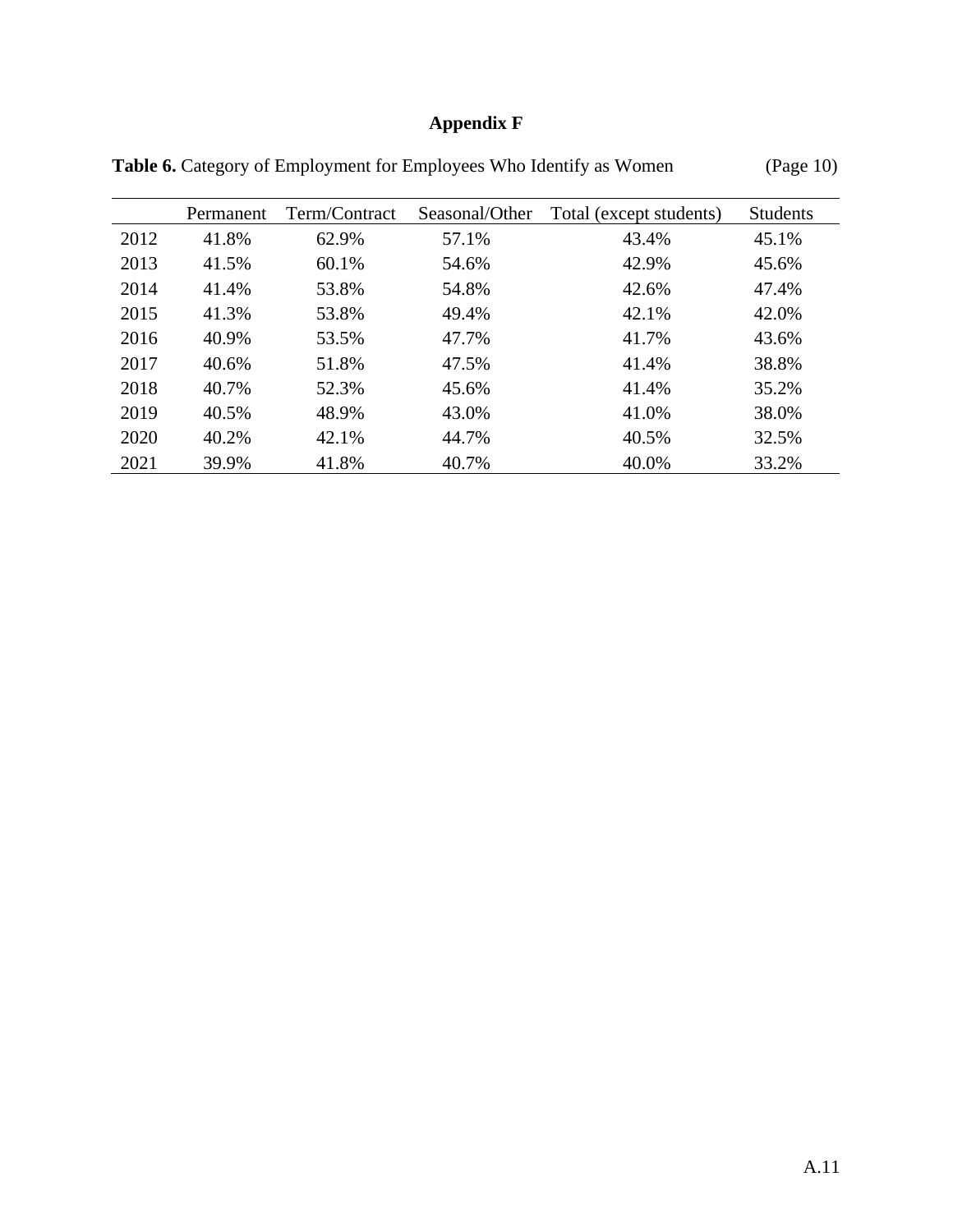# **Appendix G**

Table 7. Percent of Permanent Crown Corporation Staff Who Identify as Women. (Page 11)

| Page |  |
|------|--|
|      |  |
|      |  |

|      | <b>CIC</b> | SaskTel | SaskPower | SaskEnergy | SGI   | <b>SOCO</b> | SaskWater | <b>STC</b>              | <b>SGC</b> |
|------|------------|---------|-----------|------------|-------|-------------|-----------|-------------------------|------------|
| 2012 | 61.7%      | 42.6%   | 29.9%     | 39.7%      | 58.8% | 39.5%       | 25.0%     | 27.4%                   | 53.9%      |
| 2013 | 65.4%      | 41.6%   | 29.8%     | 40.5%      | 58.9% | 39.8%       | 25.5%     | 27.9%                   | 54.7%      |
| 2014 | 64.6%      | 41.7%   | 29.5%     | 40.5%      | 58.7% | 42.3%       | 25.2%     | 29.1%                   | 55.3%      |
| 2015 | 59.5%      | 41.3%   | 29.2%     | 39.9%      | 58.5% | 40.4%       | 24.8%     | 27.2%                   | 56.5%      |
| 2016 | 61.4%      | 40.7%   | 28.9%     | 40.1%      | 58.3% | 43.6%       | 24.0%     | 26.8%                   | 56.8%      |
| 2017 | 61.9%      | 40.4%   | 28.6%     | 39.1%      | 58.2% | 42.9%       | 25.8%     | $\cdots$                | 54.3%      |
| 2018 | 60.0%      | 39.9%   | 28.9%     | 39.3%      | 57.8% | 43.0%       | 24.0%     | $\cdot$ $\cdot$ $\cdot$ | 54.8%      |
| 2019 | 60.5%      | 39.9%   | 28.3%     | 38.4%      | 58.3% | 41.9%       | 21.8%     | $\cdots$                | 53.7%      |
| 2020 | 64.3%      | 39.4%   | 27.8%     | 36.8%      | 58.4% | 43.2%       | 25.4%     | $\cdot$ $\cdot$ $\cdot$ | 54.4%      |
| 2021 | 63.6%      | 38.7%   | 28.1%     | 37.0%      | 57.7% | 44.6%       | 26.0%     | $\cdots$                | 51.3%      |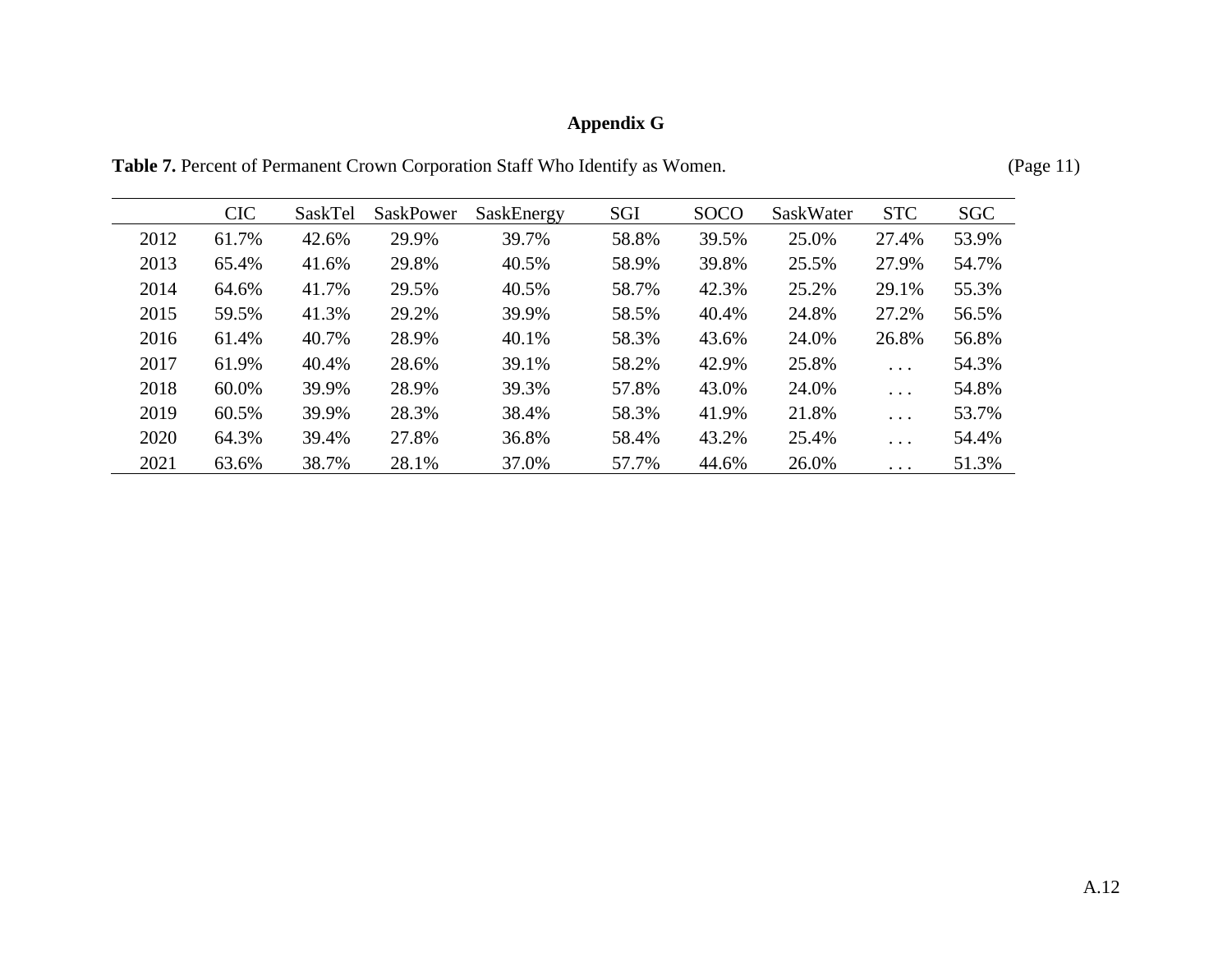## **Appendix H**

|  |  | Table 8. Comparison of the Percentage of Employees Who Identify as Women. (Page 12) |
|--|--|-------------------------------------------------------------------------------------|
|  |  |                                                                                     |

|      |              | Crown        |
|------|--------------|--------------|
|      | Saskatchewan | Corporations |
| 2012 | 48.7%        | 43.4%        |
| 2013 | 48.7%        | 42.9%        |
| 2014 | 48.7%        | 42.6%        |
| 2015 | 48.3%        | 42.1%        |
| 2016 | 48.7%        | 41.7%        |
| 2017 | 46.6%        | 41.4%        |
| 2018 | 47.7%        | 41.1%        |
| 2019 | 47.5%        | 41.0%        |
| 2020 | 46.0%        | 40.5%        |
| 2021 | 47.7%        | 40.0%        |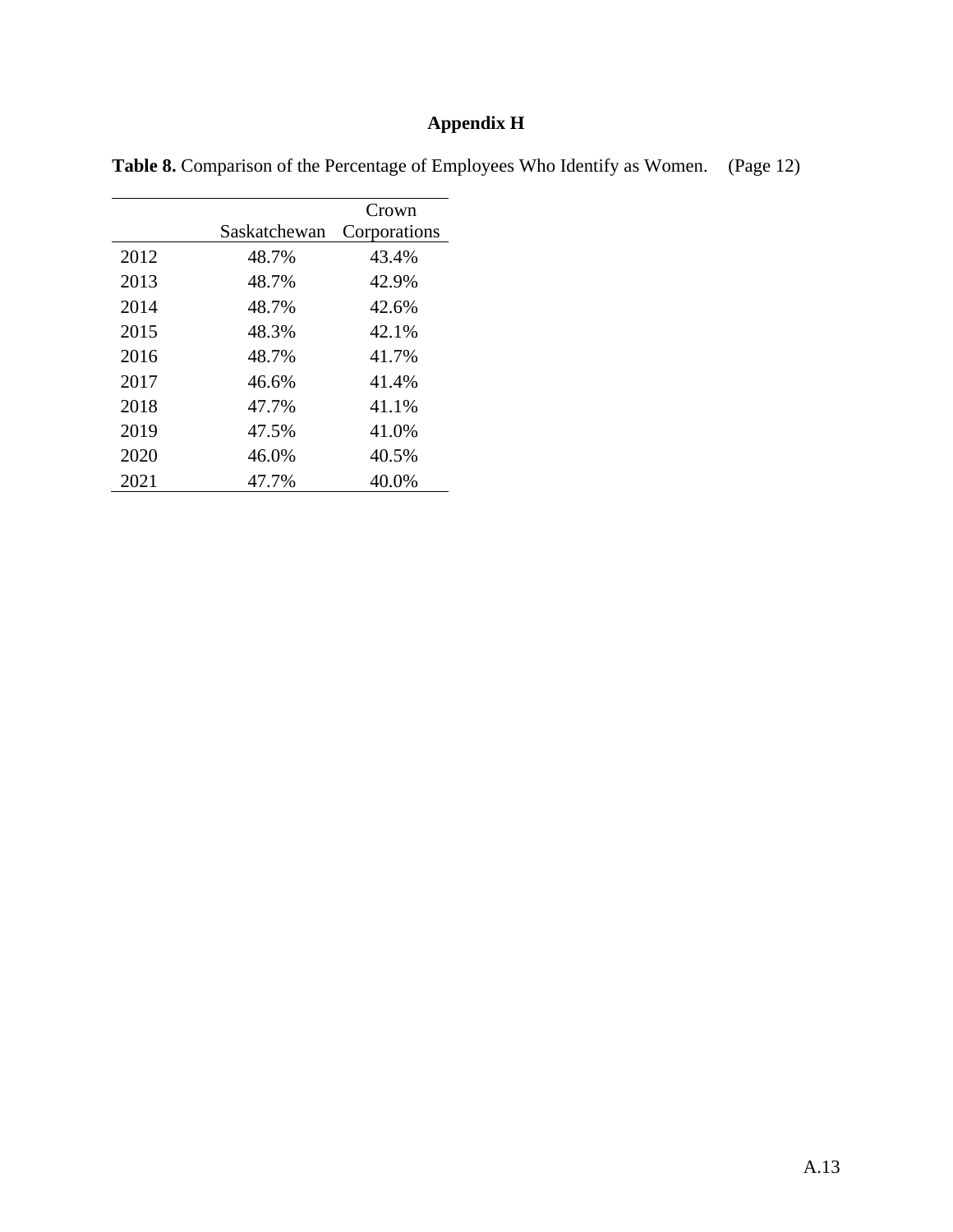## **Appendix I**

**Table 9.** Percentage of Employees Who Identify as Women in Under-Represented Positions.

(Page 13)

|      |           |               |                | Total                |
|------|-----------|---------------|----------------|----------------------|
|      | Permanent | Term/Contract | Seasonal/Other | (excluding students) |
| 2012 | 23.7%     | 56.1%         | 53.7%          | 26.6%                |
| 2013 | 24.4%     | 52.0%         | 52.7%          | 27.1%                |
| 2014 | 23.4%     | 38.3%         | 53.8%          | 25.8%                |
| 2015 | 23.3%     | 44.0%         | 48.0%          | 25.4%                |
| 2016 | 22.8%     | 48.2%         | 45.8%          | 24.9%                |
| 2017 | 23.2%     | 21.2%         | 20.0%          | 19.0%                |
| 2018 | 18.1%     | 21.0%         | 20.2%          | 18.1%                |
| 2019 | 17.6%     | 24.5%         | 14.8%          | 17.7%                |
| 2020 | 16.8%     | 17.8%         | 17.2%          | 16.9%                |
| 2021 | 17.6%     | 18.4%         | 17.5%          | 17.6%                |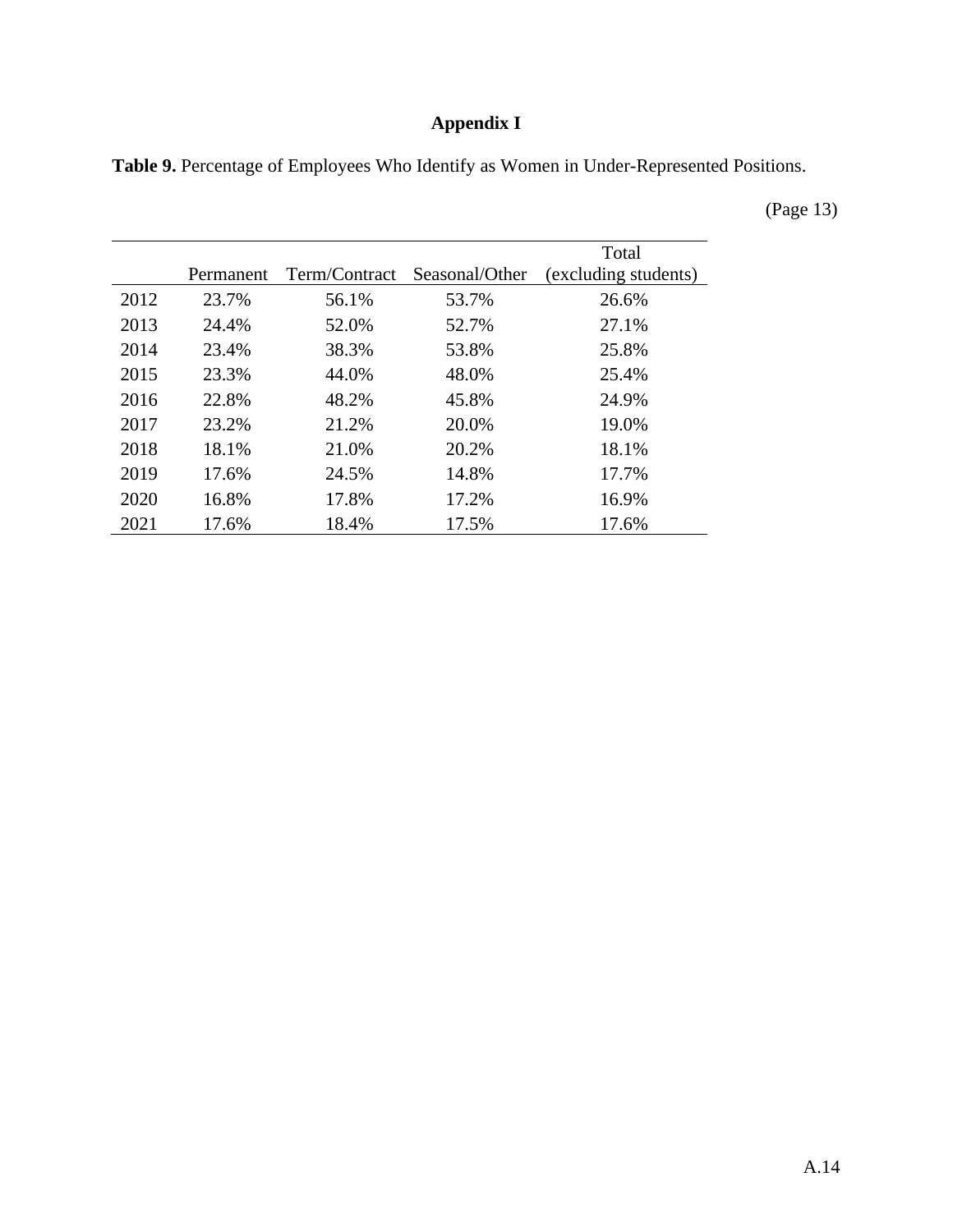## **Appendix J**

**Table 10.** Percentage of Employees Who Identify as Women in Underrepresented Positions, by Crown Corporation. (Page 14)

|      | <b>CIC</b> | SaskTel | <b>SaskPower</b>        | SaskEnergy | <b>SGI</b> | <b>SOCO</b> | SaskWater | <b>STC</b> | <b>SGC</b> |
|------|------------|---------|-------------------------|------------|------------|-------------|-----------|------------|------------|
| 2012 | 20.0%      | 35.6%   | 11.0%                   | 12.5%      | 29.8%      | 19.7%       | 15.9%     | 13.8%      | 27.3%      |
| 2013 | 20.0%      | 35.2%   | 15.8%                   | 13.0%      | 28.5%      | 20.8%       | 13.8%     | 13.4%      | 26.4%      |
| 2014 | 50.0%      | 32.3%   | 17.7%                   | 11.6%      | 27.9%      | 14.3%       | 13.3%     | 11.8%      | 27.1%      |
| 2015 | 50.0%      | 31.8%   | 17.6%                   | 12.3%      | 27.1%      | 12.5%       | 13.8%     | 11.0%      | 29.6%      |
| 2016 | 55.6%      | 30.7%   | 18.0%                   | 12.7%      | 25.6%      | 14.0%       | 15.0%     | 11.9%      | 30.2%      |
| 2017 | 33.3%      | 18.9%   | $\cdots$                | 10.8%      | 25.1%      | 4.8%        | 16.2%     | $\ddots$   | 28.0%      |
| 2018 | 25.0%      | 18.7%   | $\cdot$ $\cdot$ $\cdot$ | 10.5%      | 21.2%      | 4.3%        | 15.5%     | $\ddots$   | 28.5%      |
| 2019 | 20.0%      | 20.6%   | 13.1%                   | 12.2%      | 21.8%      | 2.3%        | 13.5%     | $\ddots$   | 36.3%      |
| 2020 | 33.3%      | 21.0%   | 12.9%                   | 12.3%      | 22.0%      | 2.3%        | 16.8%     | $\ddots$   | 18.2%      |
| 2021 | 25.0%      | 20.1%   | 13.4%                   | 12.0%      | 21.8%      | 8.9%        | 17.3%     | $\ddots$   | 33.7%      |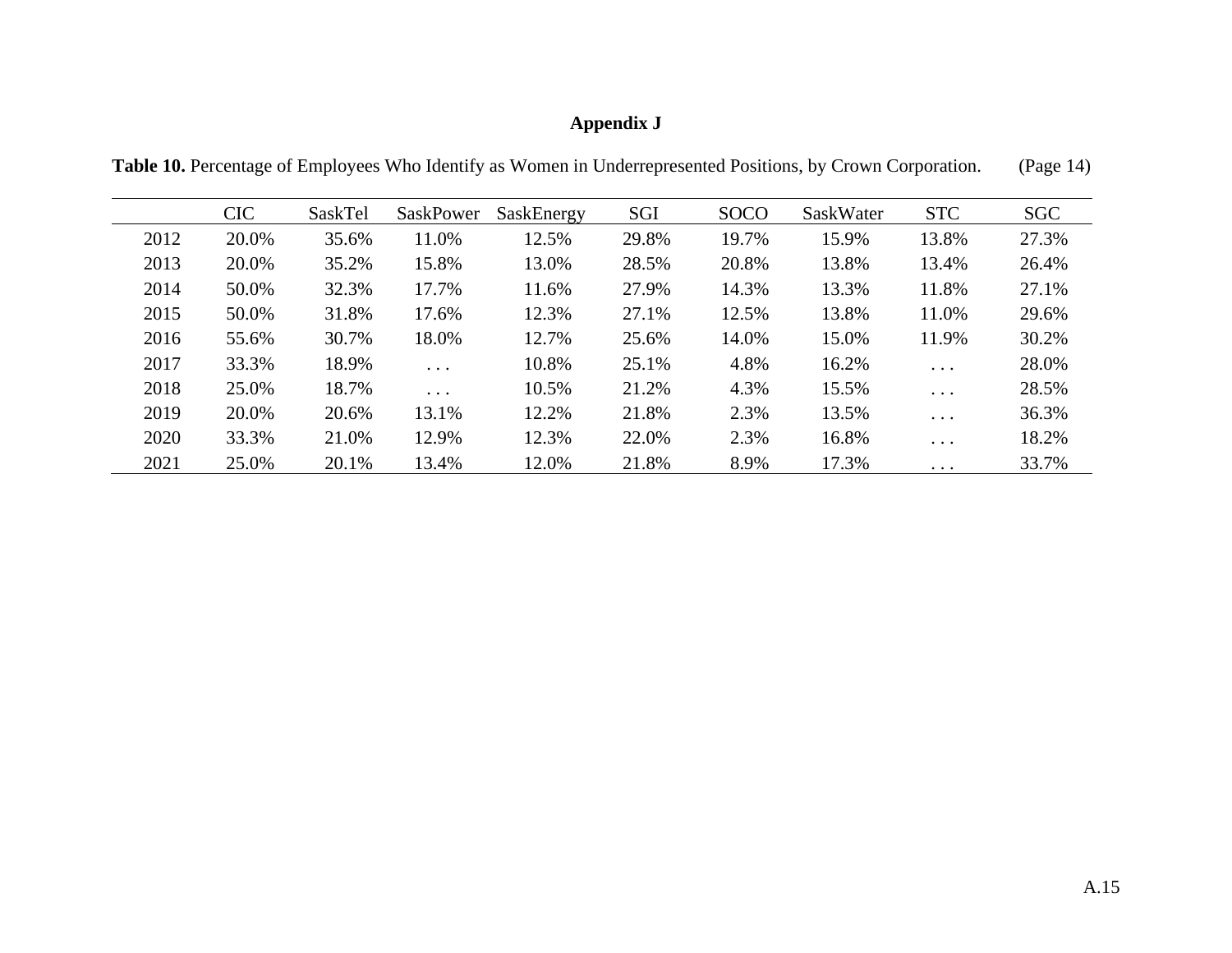## **Appendix K**

**Table 11.** Percentage of positions at Crown corporations in which women are under-represented

and over-represented. (Page 15)

|      | Under-represented | Over-represented |
|------|-------------------|------------------|
| 2017 | 53.4%             | 38.5%            |
| 2018 | 55.4%             | 37.7%            |
| 2019 | 55.7%             | 37.6%            |
| 2020 | 52.7%             | 39.6%            |
| 2021 | 56.4%             | 36.0%            |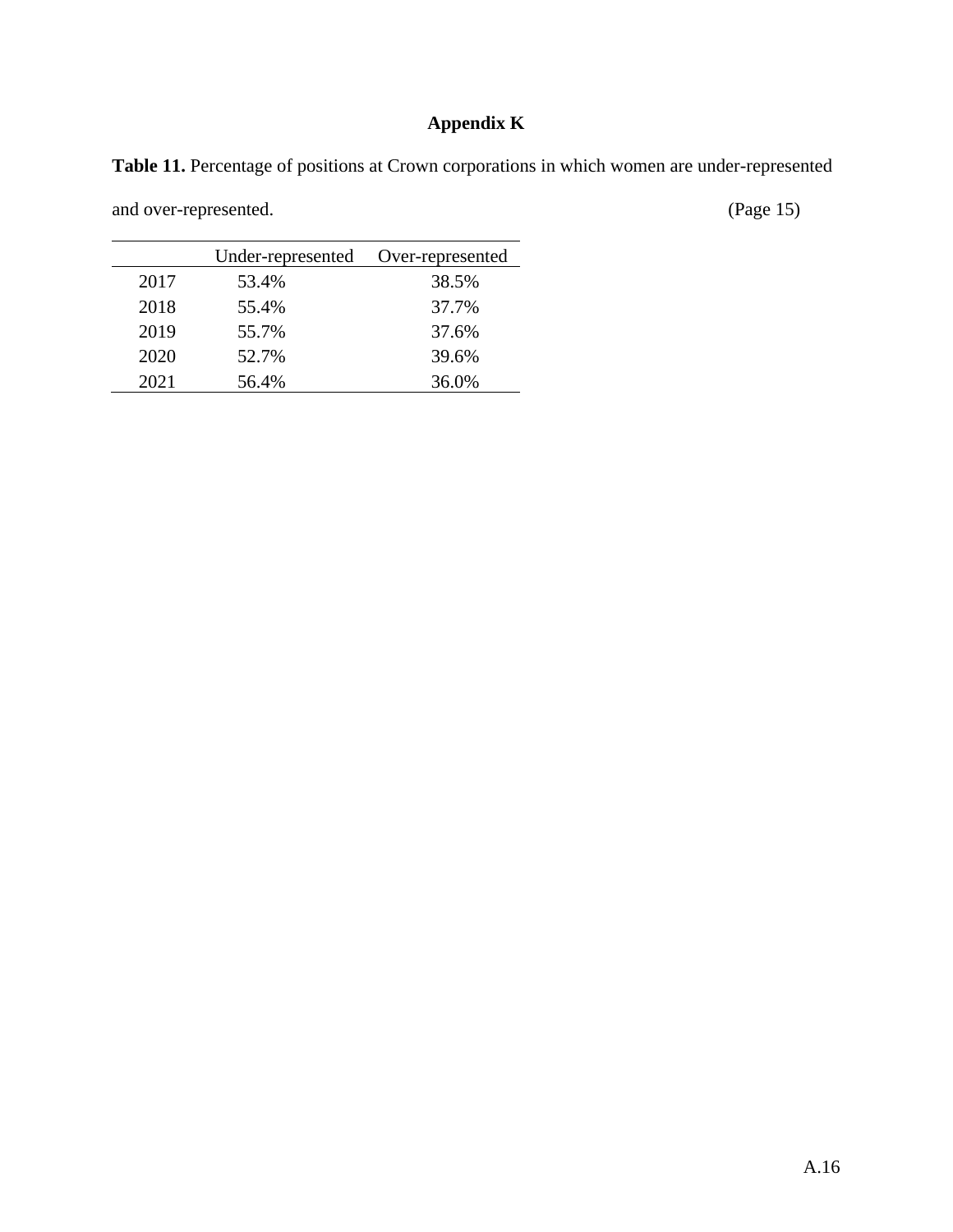# **Appendix L**

|      | Permanent | Term/Contract | Seasonal/Other | Total (except students) | <b>Students</b> |
|------|-----------|---------------|----------------|-------------------------|-----------------|
| 2012 | 12.1%     | 14.8%         | 13.2%          | 12.3%                   | 12.6%           |
| 2013 | 11.5%     | 15.3%         | 13.3%          | 11.8%                   | 13.2%           |
| 2014 | 11.3%     | 15.5%         | 12.4%          | 11.6%                   | 16.0%           |
| 2015 | 11.7%     | 11.4%         | 12.0%          | 11.7%                   | 11.3%           |
| 2016 | 11.6%     | 14.6%         | 12.5%          | 11.8%                   | 10.6%           |
| 2017 | 11.5%     | 10.3%         | 13.5%          | 11.5%                   | 10.0%           |
| 2018 | 11.7%     | 10.2%         | 10.6%          | 11.5%                   | 9.4%            |
| 2019 | 11.5%     | 12.1%         | 10.8%          | 11.5%                   | 9.2%            |
| 2020 | 11.5%     | 8.9%          | 10.0%          | 11.3%                   | 3.6%            |
| 2021 | 11.1%     | 8.4%          | 10.3%          | 10.9%                   | 7.5%            |

Table 12. Percentage of Employees Who Identify as Indigenous. (Page 16)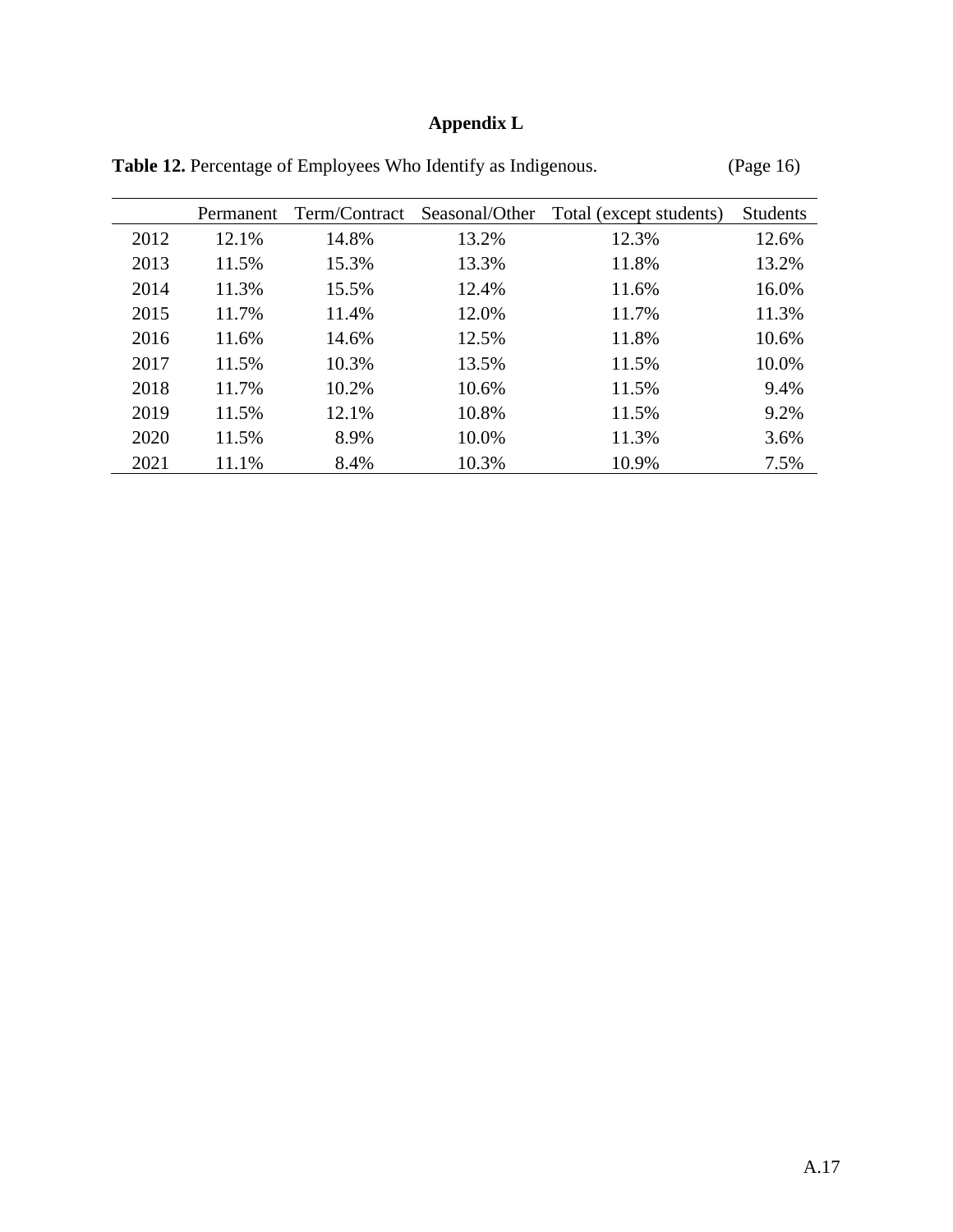## **Appendix M**

|      | <b>CIC</b> | SaskTel | <b>SaskPower</b> | SaskEnergy | SGI   | <b>SOCO</b> | SaskWater | <b>STC</b> | <b>SGC</b> |
|------|------------|---------|------------------|------------|-------|-------------|-----------|------------|------------|
| 2012 | 10.0%      | 9.4%    | 7.0%             | 14.0%      | 11.3% | 7.0%        | 3.7%      | 15.5%      | 40.0%      |
| 2013 | 7.7%       | 9.2%    | 6.6%             | 14.6%      | 10.7% | 6.5%        | 3.6%      | 14.2%      | 41.4%      |
| 2014 | 8.3%       | 9.2%    | 6.7%             | 14.9%      | 10.9% | 7.2%        | 4.3%      | 12.3%      | 39.9%      |
| 2015 | 9.5%       | 9.0%    | 7.0%             | 15.1%      | 10.9% | 6.7%        | 4.3%      | 12.9%      | 41.9%      |
| 2016 | 9.1%       | 9.2%    | 7.1%             | 15.1%      | 10.8% | 6.4%        | 4.1%      | 11.7%      | 41.7%      |
| 2017 | 9.5%       | 9.2%    | 7.0%             | 15.6%      | 10.8% | 6.6%        | 4.7%      | $\cdots$   | 41.4%      |
| 2018 | 10.0%      | 9.5%    | 7.1%             | 15.3%      | 10.4% | 5.4%        | 4.0%      | $\cdots$   | 41.9%      |
| 2019 | 9.3%       | 9.7%    | 7.3%             | 14.6%      | 10.0% | 5.8%        | 4.8%      | $\cdots$   | 41.4%      |
| 2020 | 7.1%       | 10.2%   | 7.1%             | 13.9%      | 9.9%  | 5.7%        | 4.6%      | $\cdots$   | 40.2%      |
| 2021 | 4.5%       | 10.1%   | 7.4%             | 14.0%      | 9.3%  | 7.2%        | 4.7%      | $\cdots$   | 38.8%      |

Table 13. Percentage of Permanent Employees Who Identify as Indigenous, by Crown Corporation. (Page 17)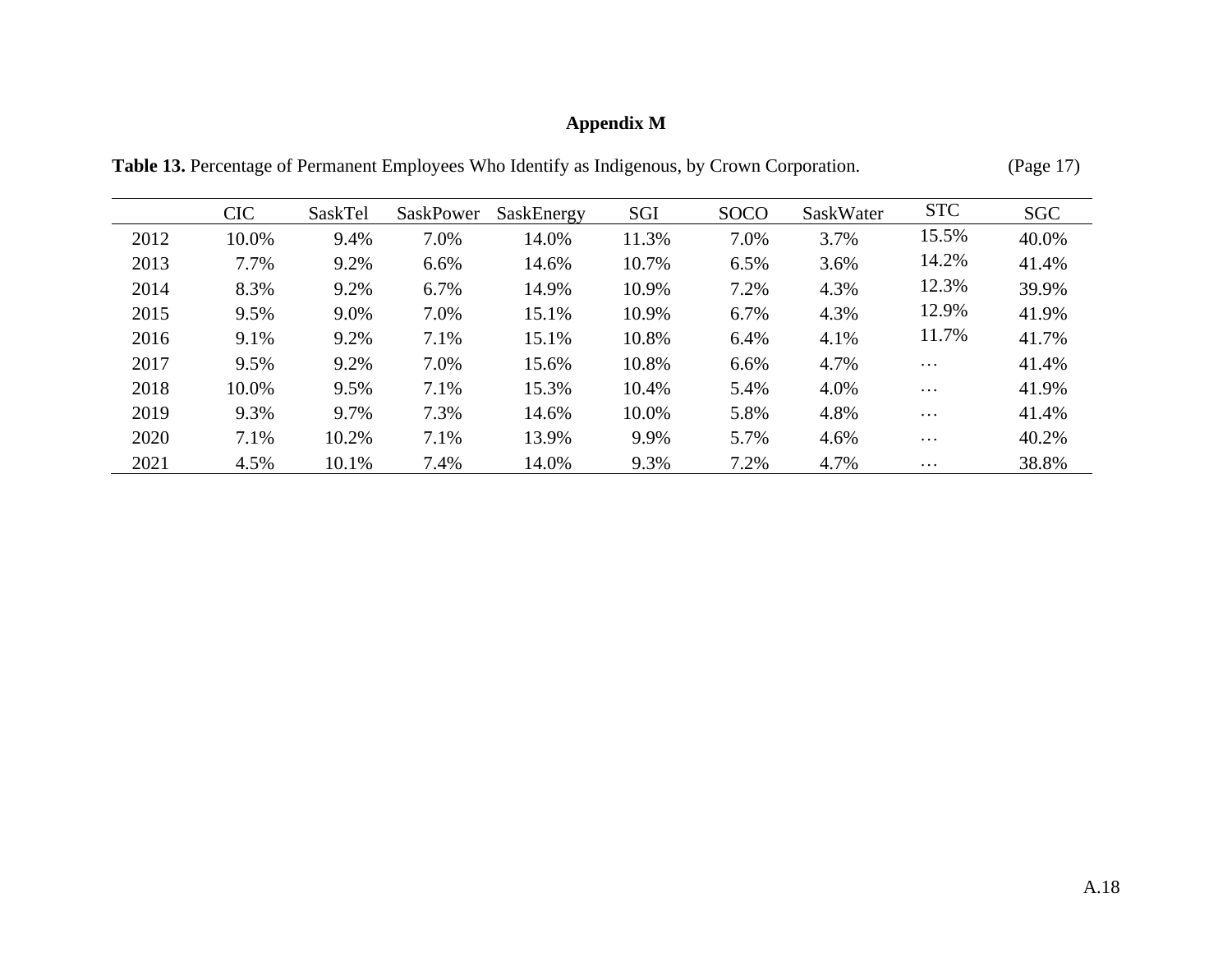## **Appendix N**

| Table 14. Comparison of the Percentage of Employees Who Identify as Indigenous. (Page 18) |  |  |  |
|-------------------------------------------------------------------------------------------|--|--|--|
|                                                                                           |  |  |  |

|      | Saskatchewan | <b>Crown Corporations</b> |
|------|--------------|---------------------------|
| 2012 | 7.5%         | 12.3%                     |
| 2013 | 7.8%         | 11.8%                     |
| 2014 | 7.6%         | 11.6%                     |
| 2015 | 7.7%         | 11.7%                     |
| 2016 | 8.0%         | 11.8%                     |
| 2017 | 8.2%         | 11.5%                     |
| 2018 | 8.2%         | 11.5%                     |
| 2019 | 8.2%         | 11.5%                     |
| 2020 | 9.6%         | 11.3%                     |
| 2021 | 10.5%        | 10.9%                     |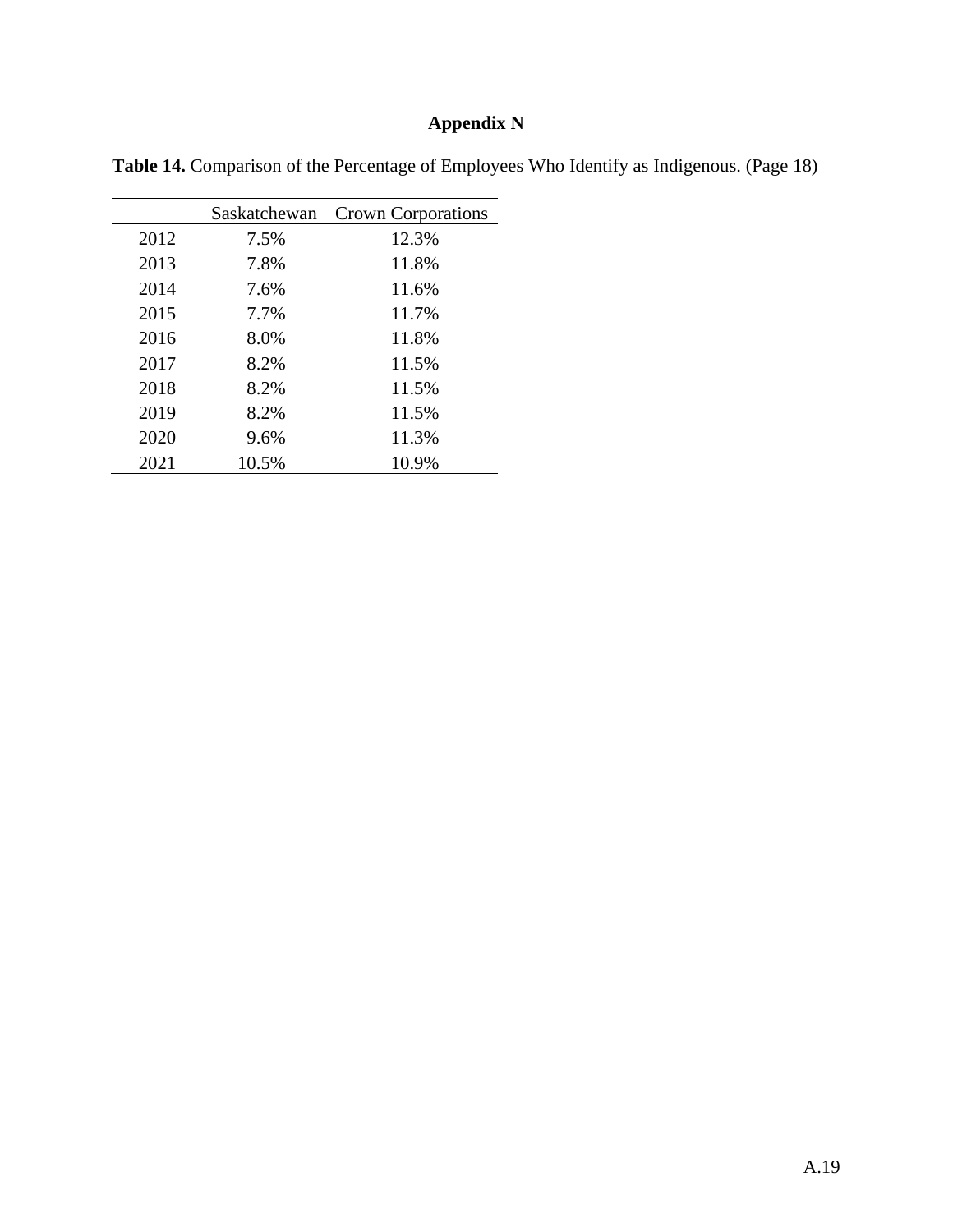# **Appendix O**

**Table 15.** Percentage of Employees Who Identify as a Member of a Visible Minority Group.

|      | Permanent | Term/Contract | Seasonal/Other | Total (except students) | <b>Students</b> |
|------|-----------|---------------|----------------|-------------------------|-----------------|
| 2012 | 5.8%      | 7.2%          | 13.2%          | 6.2%                    | 11.0%           |
| 2013 | 6.8%      | 9.5%          | 15.7%          | 7.3%                    | 13.2%           |
| 2014 | 7.2%      | 13.9%         | 15.9%          | 7.9%                    | 13.3%           |
| 2015 | 7.7%      | 16.2%         | 16.9%          | 8.5%                    | 12.7%           |
| 2016 | 8.5%      | 17.9%         | 19.4%          | 9.4%                    | 11.7%           |
| 2017 | 9.1%      | 19.2%         | 20.7%          | 10.1%                   | 14.7%           |
| 2018 | 10.2%     | 19.7%         | 20.3%          | 11.1%                   | 19.9%           |
| 2019 | 11.0%     | 20.9%         | 21.1%          | 11.8%                   | 19.9%           |
| 2020 | 11.4%     | 17.8%         | 24.4%          | 12.2%                   | 16.9%           |
| 2021 | 12.6%     | 20.2%         | 26.5%          | 13.5%                   | 23.1%           |

(Page 19)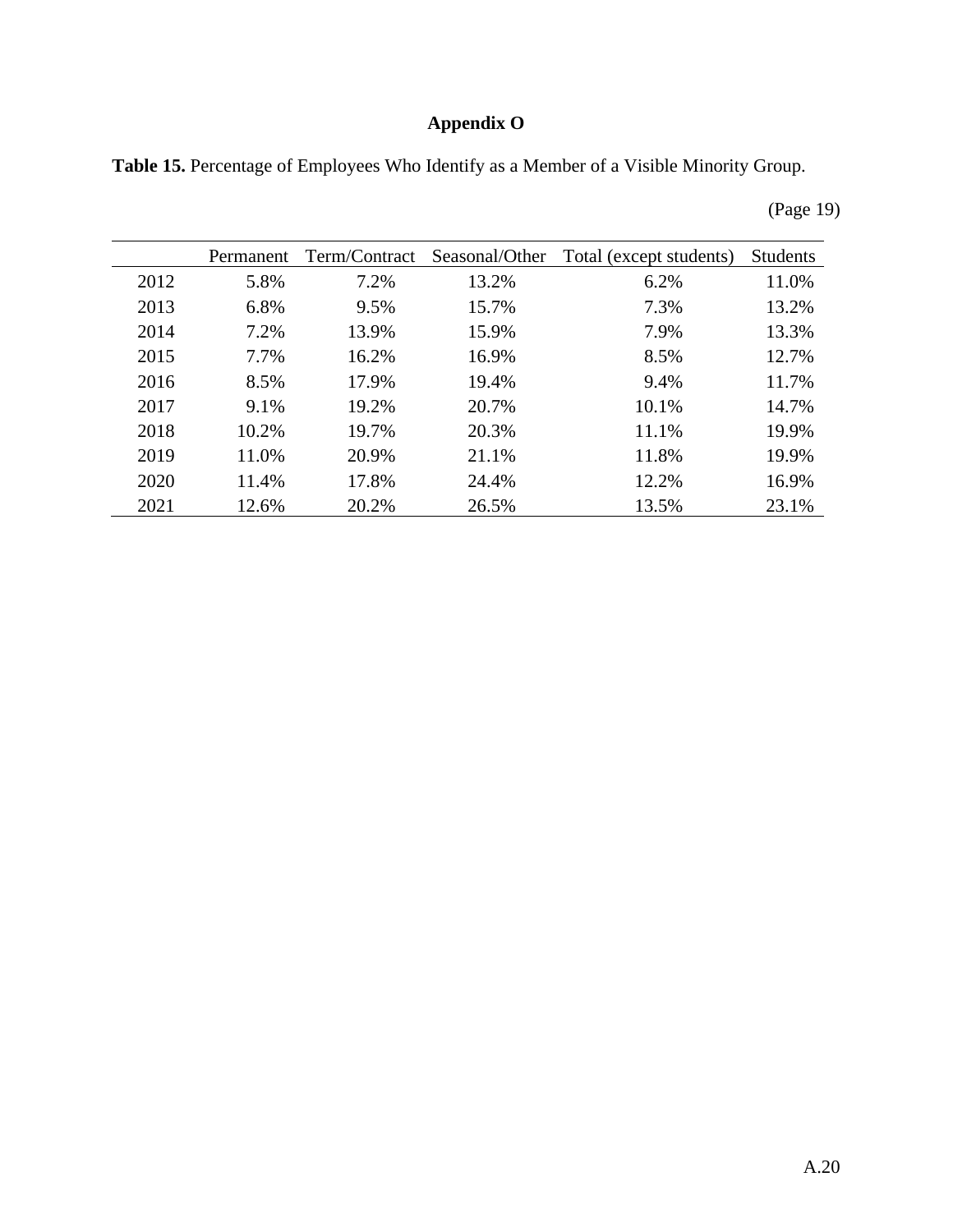## **Appendix P**

**Table 16.** Percentage of Permanent Employees Who Identify as a Member of a Visible Minority Group, by Crown Corporation.

| (Page 20) |
|-----------|
|           |

|      | <b>CIC</b> | SaskTel | <b>SaskPower</b> | SaskEnergy | SGI   | <b>SOCO</b> | SaskWater | <b>STC</b>             | <b>SGC</b> |
|------|------------|---------|------------------|------------|-------|-------------|-----------|------------------------|------------|
| 2012 | 5.0%       | 5.4%    | 4.6%             | 3.6%       | 6.5%  | 4.4%        | 4.6%      | 4.4%                   | 13.5%      |
| 2013 | 5.8%       | 6.3%    | 6.0%             | 4.0%       | 7.4%  | 4.6%        | 5.5%      | 4.6%                   | 15.5%      |
| 2014 | 6.3%       | 6.5%    | 6.5%             | 4.3%       | 7.9%  | 4.1%        | 5.2%      | 7.0%                   | 17.1%      |
| 2015 | 7.1%       | 6.9%    | 6.9%             | 4.8%       | 8.9%  | 3.4%        | 6.0%      | 8.8%                   | 16.4%      |
| 2016 | 7.1%       | 6.9%    | 6.9%             | 4.8%       | 8.9%  | 3.4%        | $6.0\%$   | 8.8%                   | 16.4%      |
| 2017 | 4.8%       | 8.3%    | 8.8%             | 5.5%       | 10.7% | 3.3%        | 6.2%      | $\cdots$               | 17.2%      |
| 2018 | 5.0%       | 8.6%    | 9.9%             | 6.8%       | 12.4% | 3.2%        | 7.1%      | $\cdots$               | 18.7%      |
| 2019 | 4.7%       | 9.0%    | 10.6%            | 7.8%       | 14.3% | 1.2%        | 5.6%      | $\cdots$               | 19.7%      |
| 2020 | 4.8%       | 9.6%    | 10.5%            | 7.3%       | 15.4% | $0.0\%$     | 7.7%      | $\cdots$               | 19.7%      |
| 2021 | 6.8%       | 11.0%   | 11.2%            | 8.2%       | 17.3% | $0.0\%$     | 7.9%      | $\ddot{\phantom{0}}$ . | 21.5%      |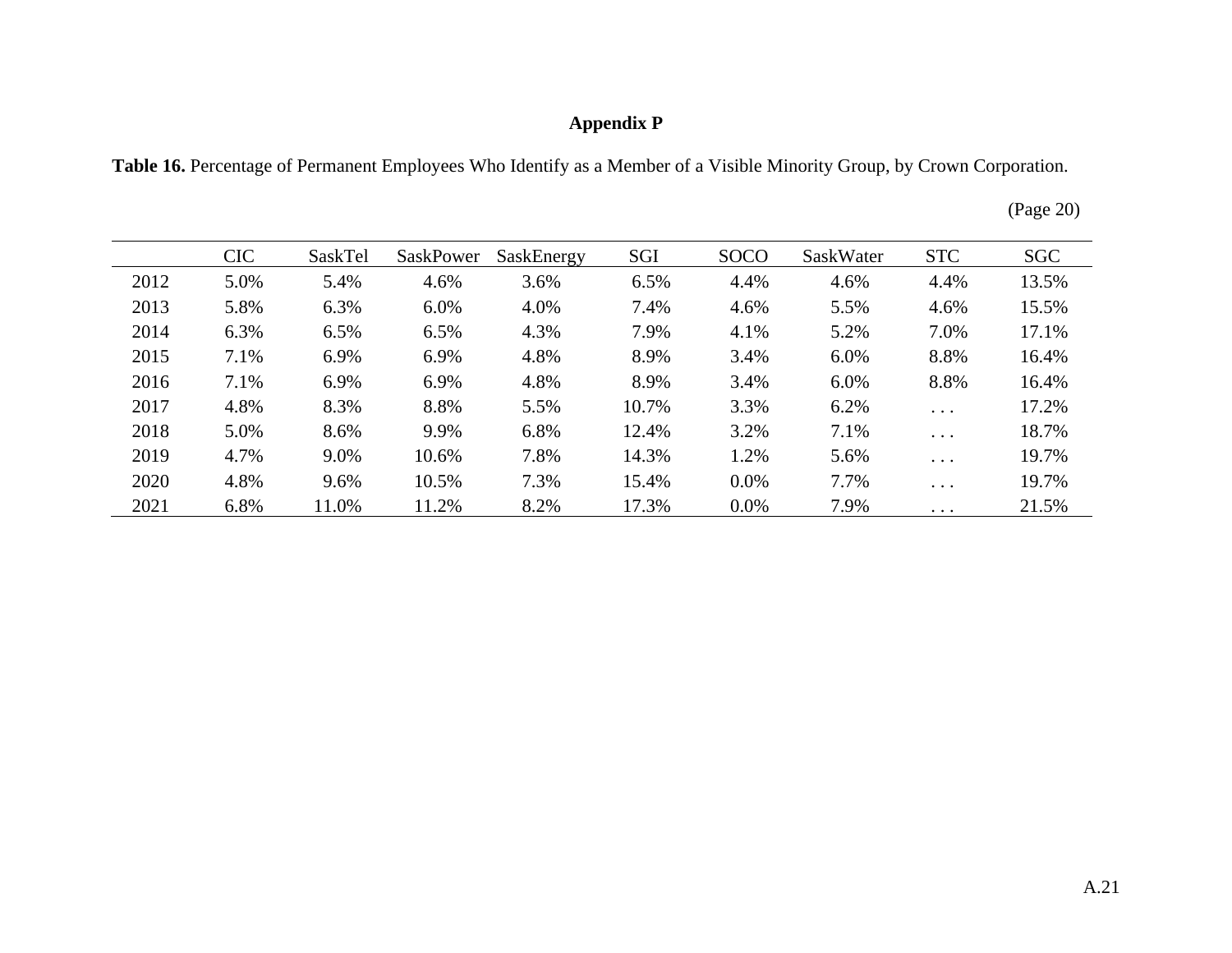# **Appendix Q**

|      |           |               |                | Total             |                 |
|------|-----------|---------------|----------------|-------------------|-----------------|
|      | Permanent | Term/Contract | Seasonal/Other | (except Students) | <b>Students</b> |
| 2012 | 4.4%      | 3.8%          | 7.2%           | 4.5%              | 1.4%            |
| 2013 | 4.5%      | 4.1%          | 7.5%           | 4.7%              | 1.8%            |
| 2014 | 4.4%      | 3.3%          | 6.1%           | 4.4%              | 1.3%            |
| 2015 | 4.3%      | 2.8%          | 6.1%           | 4.3%              | 1.7%            |
| 2016 | 4.3%      | 3.1%          | 6.8%           | 4.4%              | 2.2%            |
| 2017 | 4.5%      | 3.9%          | 5.9%           | 4.6%              | 1.3%            |
| 2018 | 4.7%      | 4.4%          | 6.3%           | 4.7%              | 0.7%            |
| 2019 | 4.8%      | 4.0%          | 6.1%           | 4.8%              | 2.5%            |
| 2020 | 5.0%      | 1.8%          | 5.5%           | 4.9%              | 1.8%            |
| 2021 | 5.4%      | 2.4%          | 8.2%           | 5.4%              | 1.7%            |

Table 17. Percentage of Employees Reporting a Disability. (Page 21)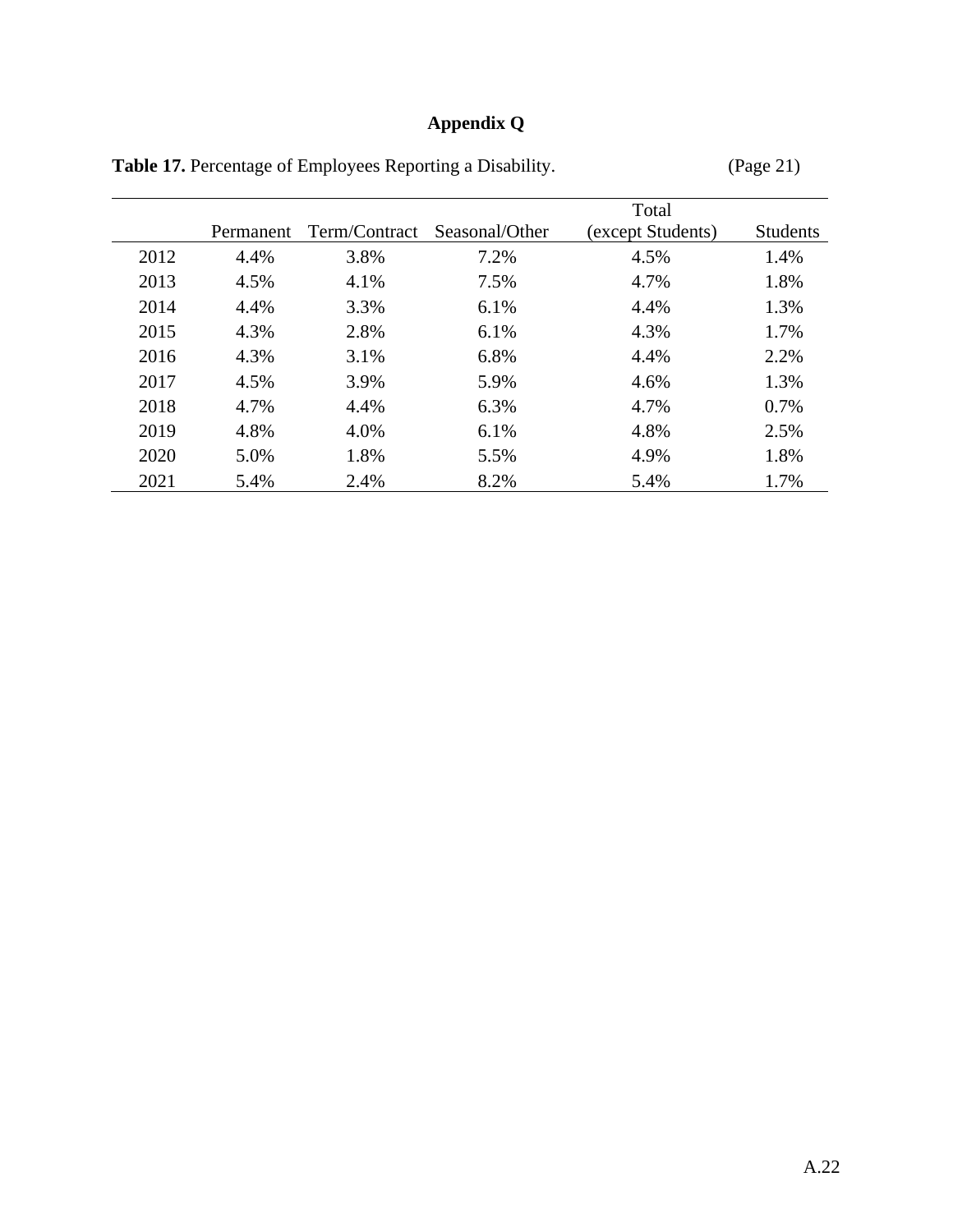# **Appendix R**

|      | <b>CIC</b> | SaskTel | SaskPower | SaskEnergy | SGI  | <b>SOCO</b> | SaskWater | <b>STC</b> | <b>SGC</b> |
|------|------------|---------|-----------|------------|------|-------------|-----------|------------|------------|
| 2012 | 3.3%       | 6.1%    | 2.8%      | 3.1%       | 5.1% | 4.4%        | 1.9%      | 4.0%       | 3.8%       |
| 2013 | 1.9%       | 6.3%    | 2.7%      | 2.9%       | 6.4% | 4.6%        | 0.9%      | 3.8%       | 3.3%       |
| 2014 | 2.1%       | 6.4%    | 2.4%      | 2.6%       | 6.0% | 5.2%        | 0.9%      | 4.0%       | 3.0%       |
| 2015 | $0.0\%$    | $6.0\%$ | 2.5%      | 2.6%       | 5.7% | 4.5%        | 0.9%      | 4.6%       | 4.3%       |
| 2016 | $0.0\%$    | 6.2%    | 2.6%      | 2.5%       | 5.5% | 4.3%        | 0.8%      | 4.7%       | 4.8%       |
| 2017 | $0.0\%$    | 6.3%    | 2.4%      | 2.5%       | 6.9% | 3.3%        | 2.3%      | $\ddots$   | 4.6%       |
| 2018 | 0.0%       | 6.7%    | 2.3%      | 2.3%       | 7.4% | 3.2%        | 2.4%      | $\ddots$ . | 4.4%       |
| 2019 | 0.0%       | 7.0%    | 2.6%      | 1.8%       | 7.2% | 2.3%        | 2.4%      | $\ddots$   | 4.4%       |
| 2020 | $0.0\%$    | 7.2%    | 2.5%      | 1.8%       | 8.2% | 2.3%        | 1.5%      | $\ddots$   | 4.5%       |
| 2021 | $0.0\%$    | 7.3%    | 5.3%      | 1.7%       | 6.0% | 2.4%        | 0.8%      | $\cdots$   | 4.0%       |

**Table 18.** Percentage of Permanent Employees Reporting a Disability, by Crown Corporation. (Page 22)

A.23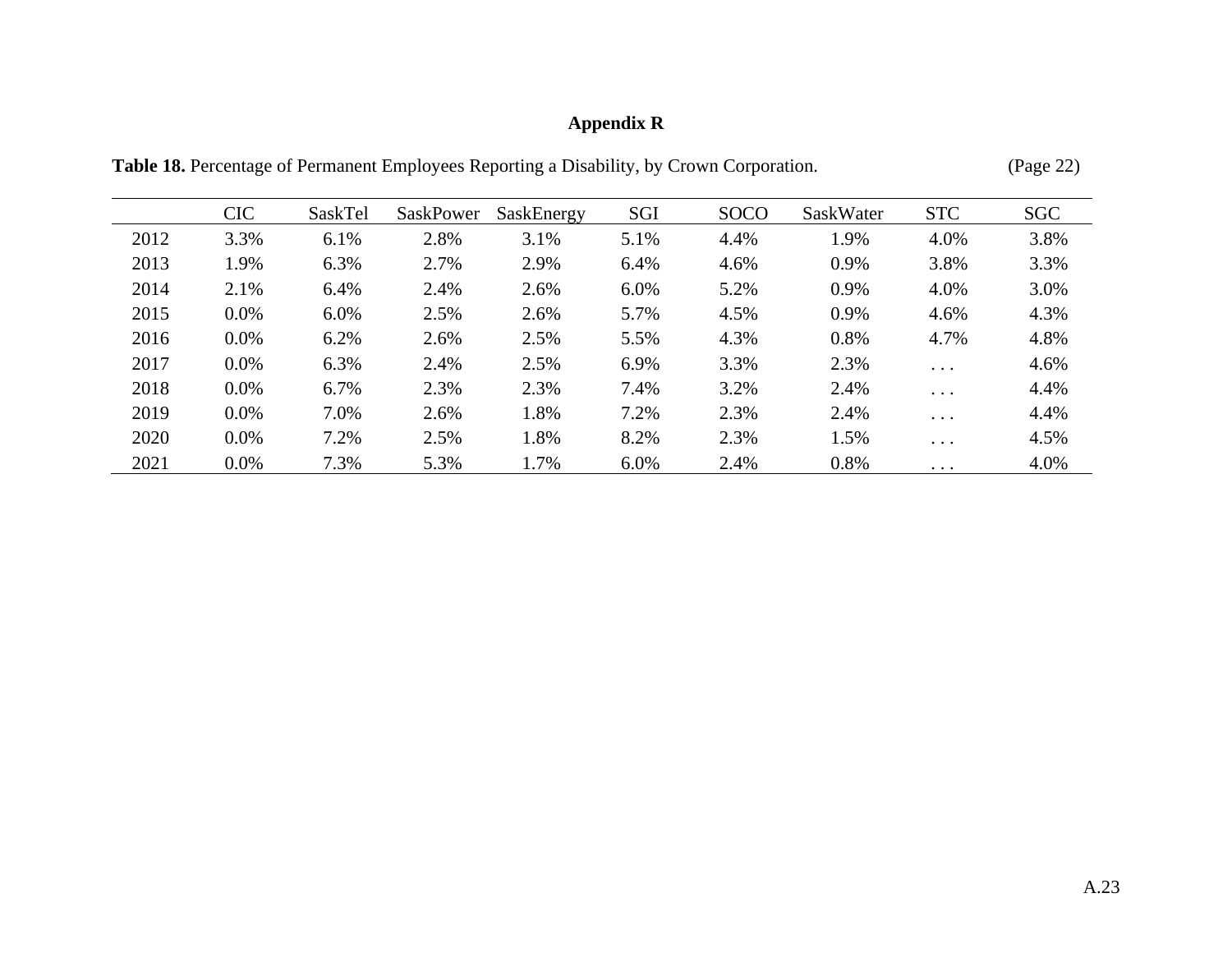### **Appendix S**

|               | $-0.70$               |            |          |            |
|---------------|-----------------------|------------|----------|------------|
|               | Women in under-       | Indigenous | Visible  | With a     |
|               | represented positions | Identity   | Minority | Disability |
| Permanent     | 17.6%                 | 11.1%      | 12.6%    | 5.4%       |
| Permanent and |                       |            |          |            |
| Non-Permanent | 17.6%                 | 10.9%      | 13.5%    | 5.4%       |

Table 19. Summary of Diversity Measures, 2021. (Page 23)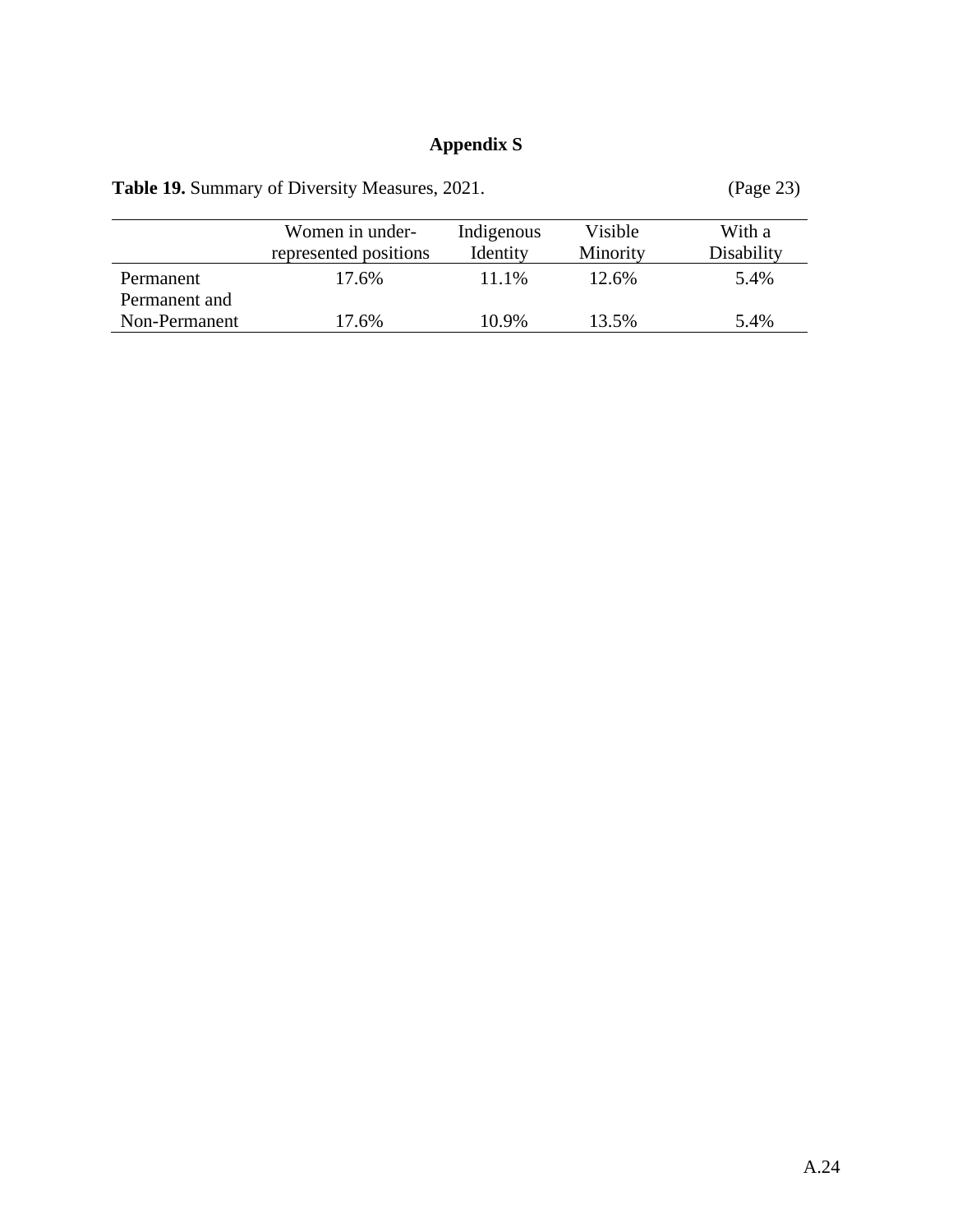# **Appendix T**

|      | Women in under-<br>represented positions | Indigenous<br>identity | Visible<br>minority | With a<br>disability |
|------|------------------------------------------|------------------------|---------------------|----------------------|
| 2012 | 26.6%                                    | 12.3%                  | $6.2\%$             | 4.5%                 |
| 2021 | 17.6%                                    | 10.9%                  | 13.5%               | 5.4%                 |

Table 20. Changes in Diversity over Time, 2021. (Page 24)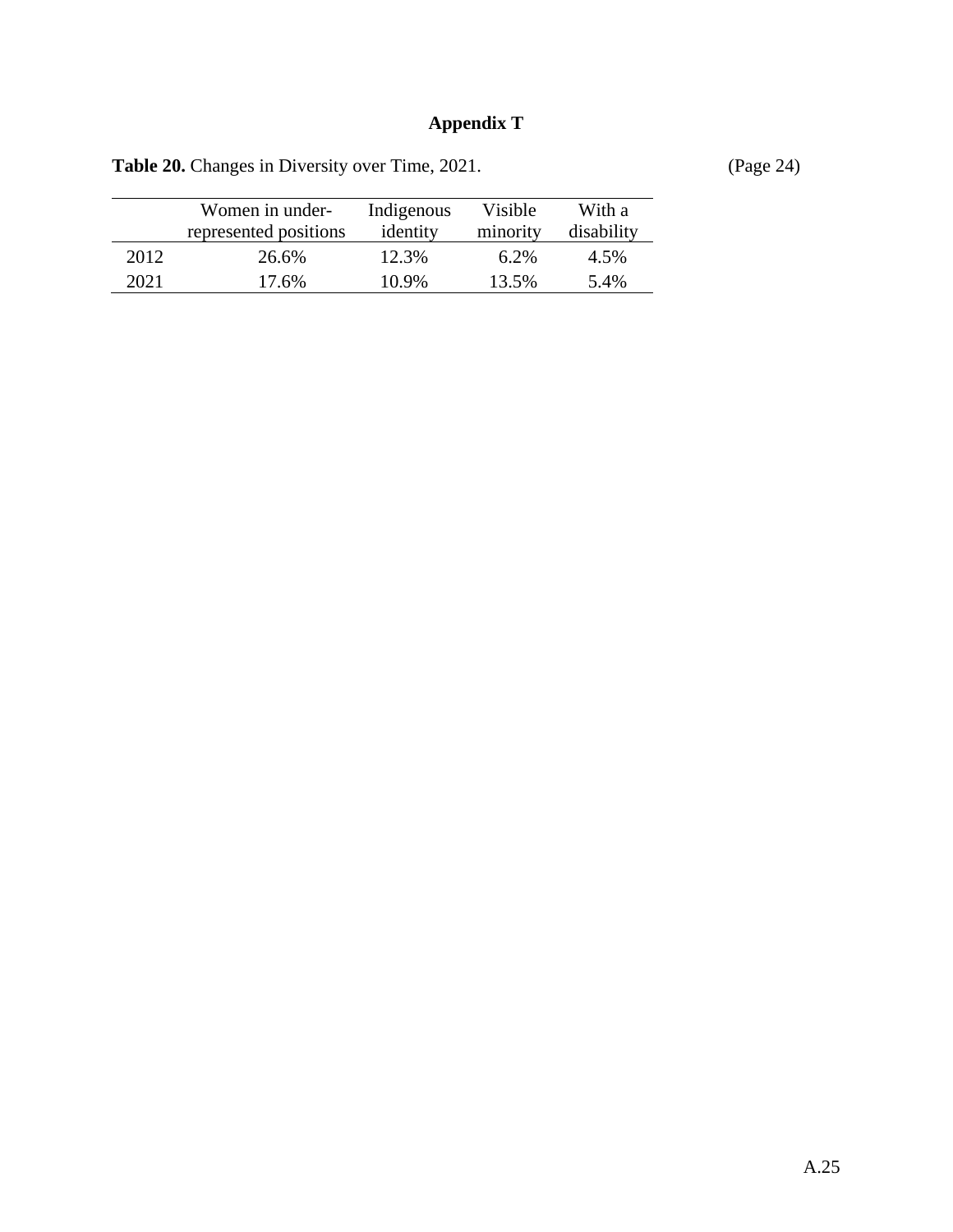# **Appendix U**

|        | Permanent        | Non-Permanent |
|--------|------------------|---------------|
| $<$ 19 | $\boldsymbol{0}$ | 2             |
| 19     | 7                | 6             |
| 20     | 16               | 12            |
| 21     | 20               | 13            |
| 22     | 24               | 28            |
| 23     | 51               | 26            |
| 24     | 66               | 32            |
| 25     | 80               | 44            |
| 26     | 103              | 31            |
| 27     | 118              | 35            |
| 28     | 134              | 24            |
| 29     | 198              | 44            |
| 30     | 208              | 39            |
| 31     | 217              | 35            |
| 32     | 255              | 42            |
| 33     | 274              | 51            |
| 34     | 304              | 33            |
| 35     | 321              | 33            |
| 36     | 330              | 31            |
| 37     | 325              | 44            |
| 38     | 364              | 23            |
| 39     | 350              | 23            |
| 40     | 330              | 27            |
| 41     | 334              | 17            |
| 42     | 319              | 21            |
| 43     | 290              | 19            |
| 44     | 317              | 21            |
| 45     | 266              | 18            |
| 46     | 299              | 14            |
| 47     | 251              | 9             |
| 48     | 283              | 6             |
| 49     | 261              | 7             |
| 50     | 236              | 7             |
| 51     | 257              | 7             |
| 52     | 220              | 6             |

Table 21. Age of Permanent and Non-Permanent Crown Corporation Employees. (Page 26)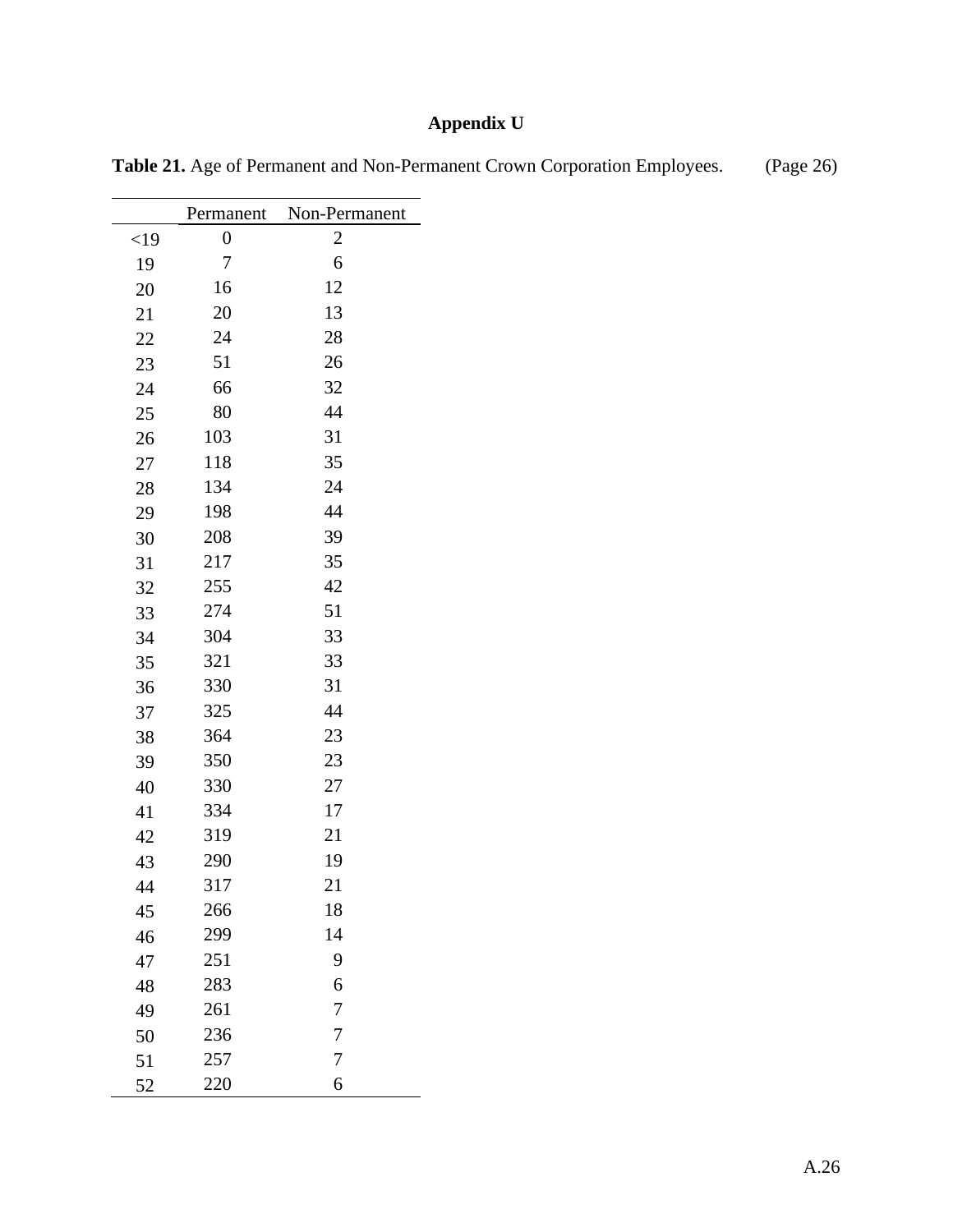|       | Permanent | Non-Permanent  |
|-------|-----------|----------------|
| 53    | 240       | 6              |
| 54    | 215       | 7              |
| 55    | 241       | $\overline{2}$ |
| 56    | 234       | $\overline{4}$ |
| 57    | 238       | 10             |
| 58    | 268       | 10             |
| 59    | 238       | 9              |
| 60    | 201       | 9              |
| 61    | 160       | 7              |
| 62    | 116       | $\overline{2}$ |
| 63    | 110       | $\overline{4}$ |
| 64    | 89        | $\overline{2}$ |
| 65    | 45        | $\overline{2}$ |
| 66    | 39        | 5              |
| 67    | 29        | $\overline{2}$ |
| $68+$ | 49        | 3              |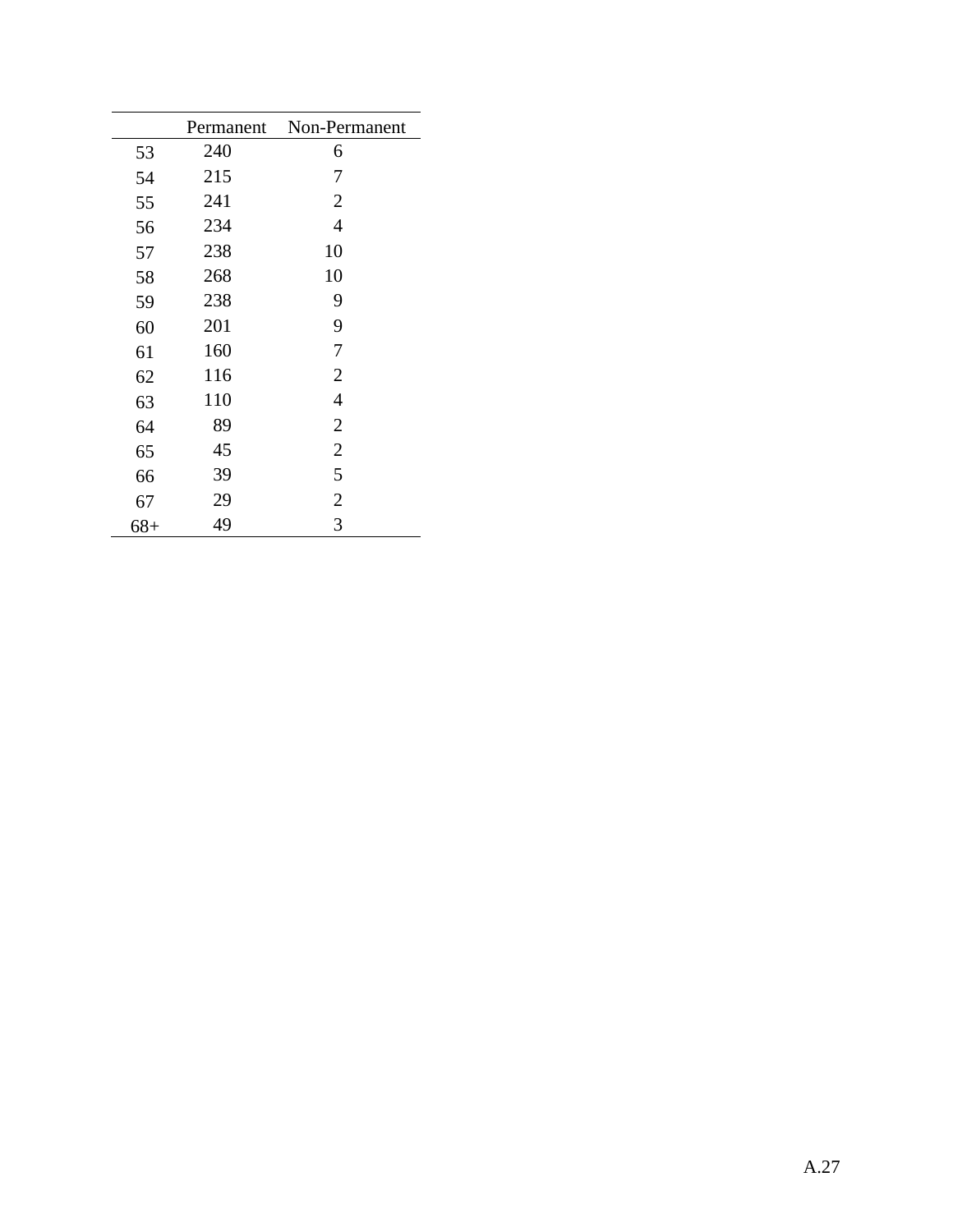# **Appendix V**

|        | 2007 | 2021             |
|--------|------|------------------|
| $<$ 19 | 3    | $\boldsymbol{0}$ |
| 19     | 15   | 7                |
| 20     | 32   | 16               |
| 21     | 51   | 20               |
| 22     | 93   | 24               |
| 23     | 94   | 51               |
| 24     | 126  | 66               |
| 25     | 155  | 80               |
| 26     | 162  | 103              |
| 27     | 184  | 118              |
| 28     | 208  | 134              |
| 29     | 191  | 198              |
| 30     | 216  | 208              |
| 31     | 217  | 217              |
| 32     | 237  | 255              |
| 33     | 184  | 274              |
| 34     | 228  | 304              |
| 35     | 232  | 321              |
| 36     | 241  | 330              |
| 37     | 245  | 325              |
| 38     | 237  | 364              |
| 39     | 248  | 350              |
| 40     | 250  | 330              |
| 41     | 266  | 334              |
| 42     | 301  | 319              |
| 43     | 298  | 290              |
| 44     | 387  | 317              |
| 45     | 429  | 266              |
| 46     | 490  | 299              |
| 47     | 420  | 251              |
| 48     | 452  | 283              |
| 49     | 436  | 261              |
| 50     | 439  | 236              |
| 51     | 397  | 257              |
| 52     | 411  | 220              |

Table 22. Changes in Age Distribution Over Time. (Page 27)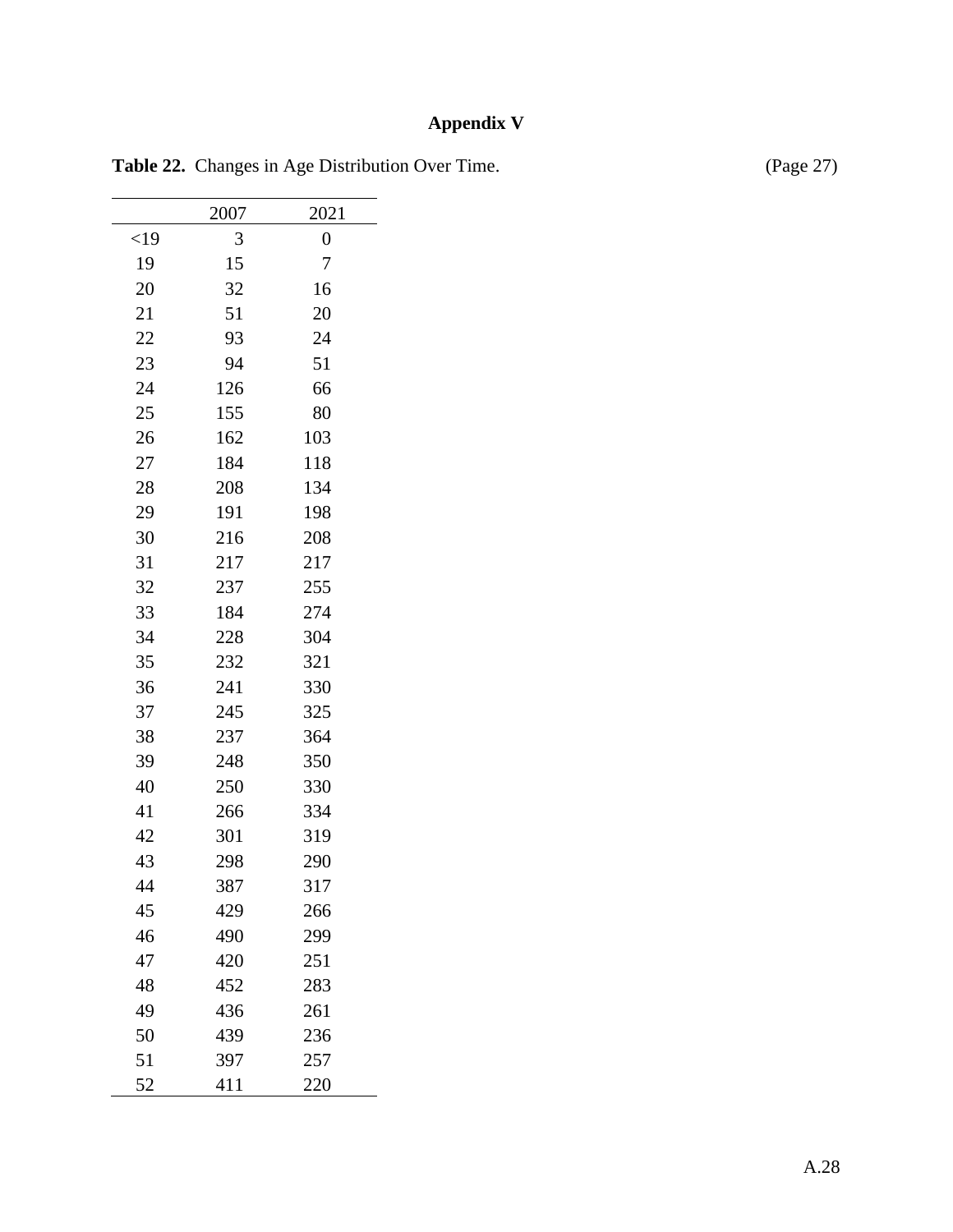|       | 2007           | 2021 |
|-------|----------------|------|
| 53    | 328            | 240  |
| 54    | 275            | 215  |
| 55    | 251            | 241  |
| 56    | 177            | 234  |
| 57    | 137            | 238  |
| 58    | 118            | 268  |
| 59    | 88             | 238  |
| 60    | 96             | 201  |
| 61    | 67             | 160  |
| 62    | 39             | 116  |
| 63    | 24             | 110  |
| 64    | 31             | 89   |
| 65    | 13             | 45   |
| 66    | $\overline{2}$ | 39   |
| 67    | $\mathbf{1}$   | 29   |
| $68+$ | $\mathbf{1}$   | 49   |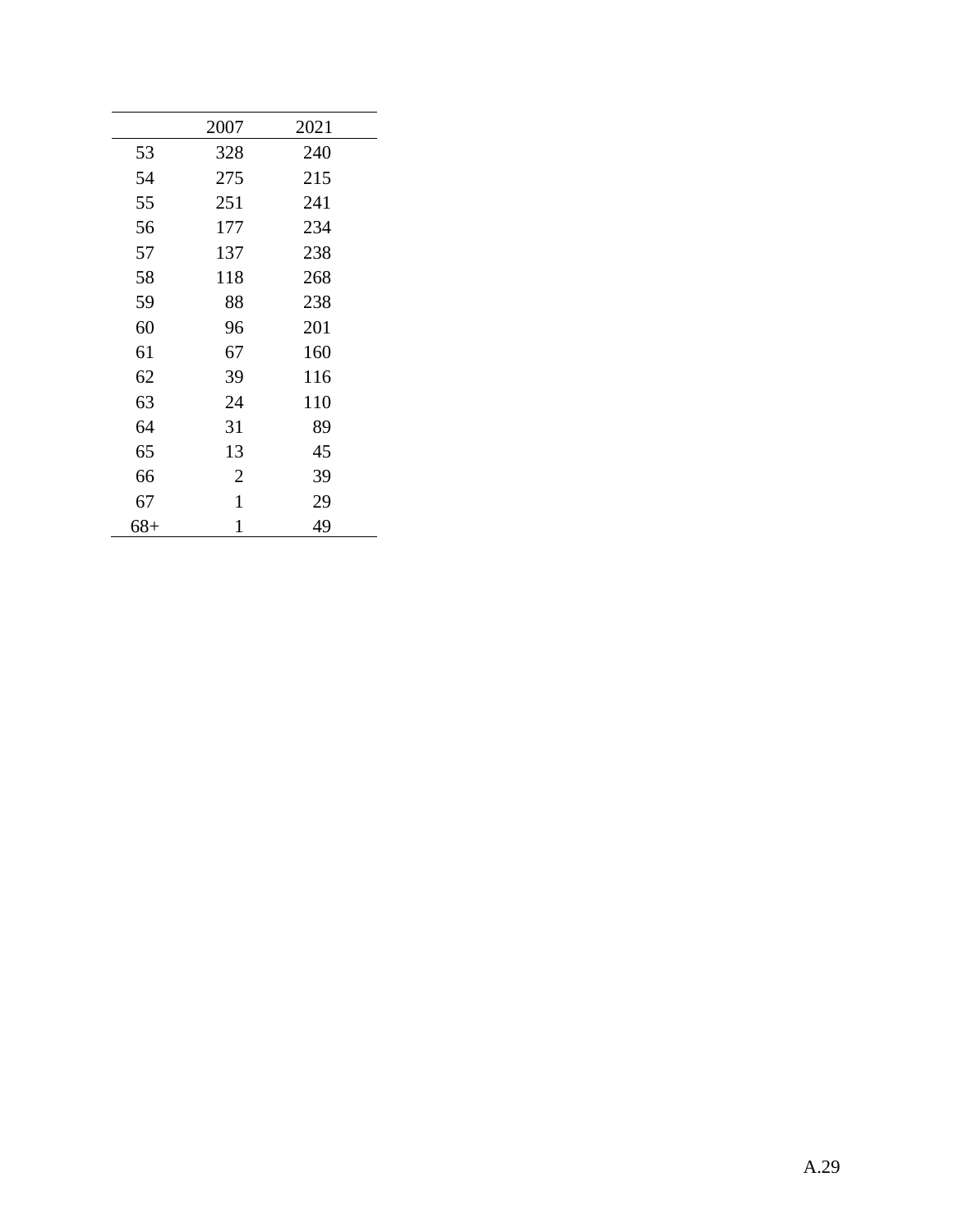## **Appendix W**

| Table 23. Effect of Crown Corporation Human Resource Initiatives on Age of Employees. |  |  |
|---------------------------------------------------------------------------------------|--|--|
|---------------------------------------------------------------------------------------|--|--|

|        | 2007 with 14-year lag | 2021             |
|--------|-----------------------|------------------|
| $<$ 19 |                       | $\boldsymbol{0}$ |
| 19     |                       | 7                |
| 20     |                       | 16               |
| 21     |                       | 20               |
| 22     |                       | 24               |
| 23     |                       | 51               |
| 24     |                       | 66               |
| 25     |                       | 80               |
| 26     |                       | 103              |
| 27     |                       | 118              |
| 28     |                       | 134              |
| 29     |                       | 198              |
| 30     |                       | 208              |
| 31     |                       | 217              |
| 32     | 3                     | 255              |
| 33     | 15                    | 274              |
| 34     | 32                    | 304              |
| 35     | 51                    | 321              |
| 36     | 93                    | 330              |
| 37     | 94                    | 325              |
| 38     | 126                   | 364              |
| 39     | 155                   | 350              |
| 40     | 162                   | 330              |
| 41     | 184                   | 334              |
| 42     | 208                   | 319              |
| 43     | 191                   | 290              |
| 44     | 216                   | 317              |
| 45     | 217                   | 266              |
| 46     | 237                   | 299              |
| 47     | 184                   | 251              |
| 48     | 228                   | 283              |
| 49     | 232                   | 261              |
| 50     | 241                   | 236              |
| 51     | 245                   | 257              |
| 52     | 237                   | 220              |

(Page 28)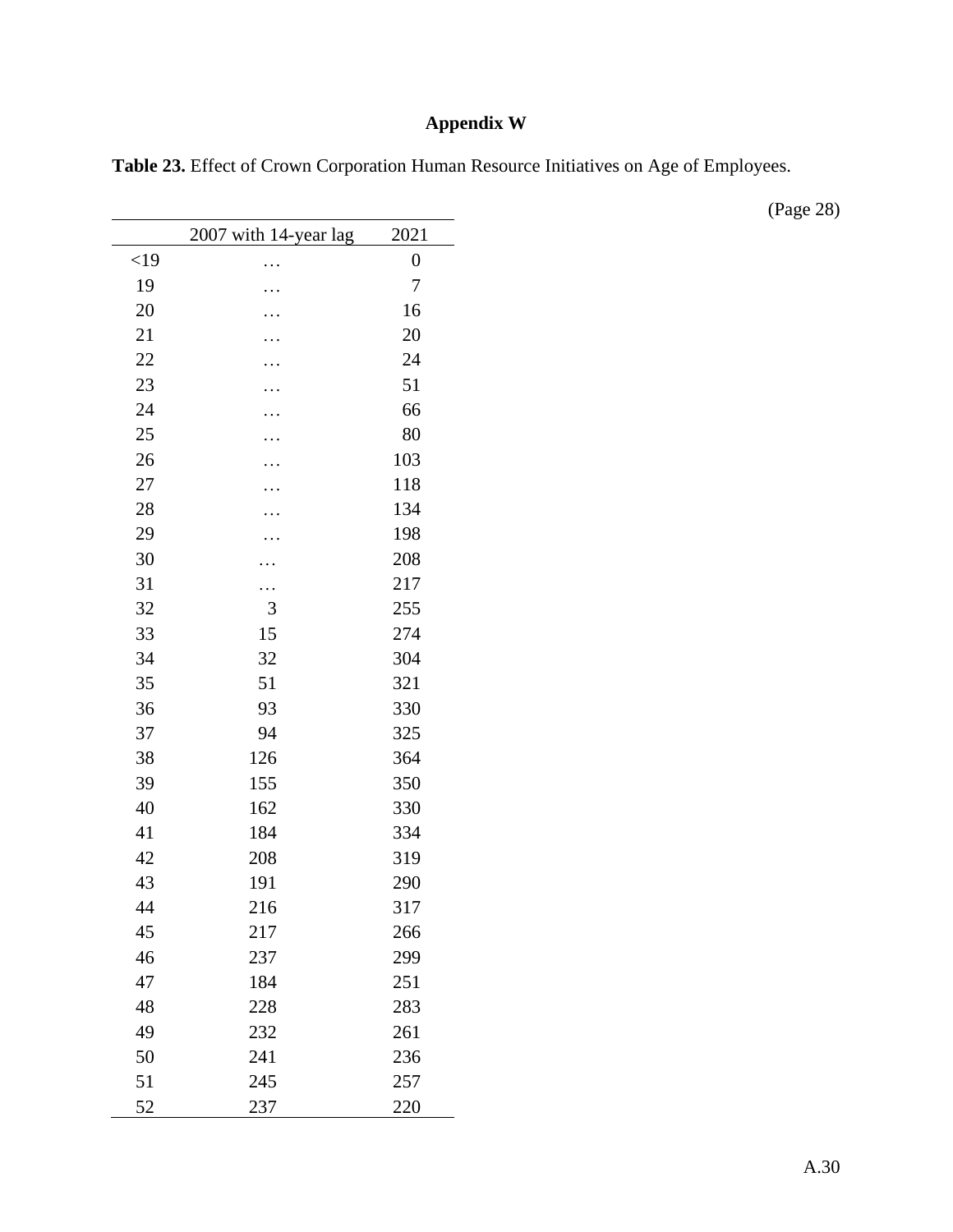|       | 2007 with 14-year lag | 2021 |
|-------|-----------------------|------|
| 53    | 248                   | 240  |
| 54    | 250                   | 215  |
| 55    | 266                   | 241  |
| 56    | 301                   | 234  |
| 57    | 298                   | 238  |
| 58    | 387                   | 268  |
| 59    | 429                   | 238  |
| 60    | 490                   | 201  |
| 61    | 420                   | 160  |
| 62    | 452                   | 116  |
| 63    | 436                   | 110  |
| 64    | 439                   | 89   |
| 65    | 397                   | 45   |
| 66    | 411                   | 39   |
| 67    | 328                   | 29   |
| $68+$ | 275                   | 49   |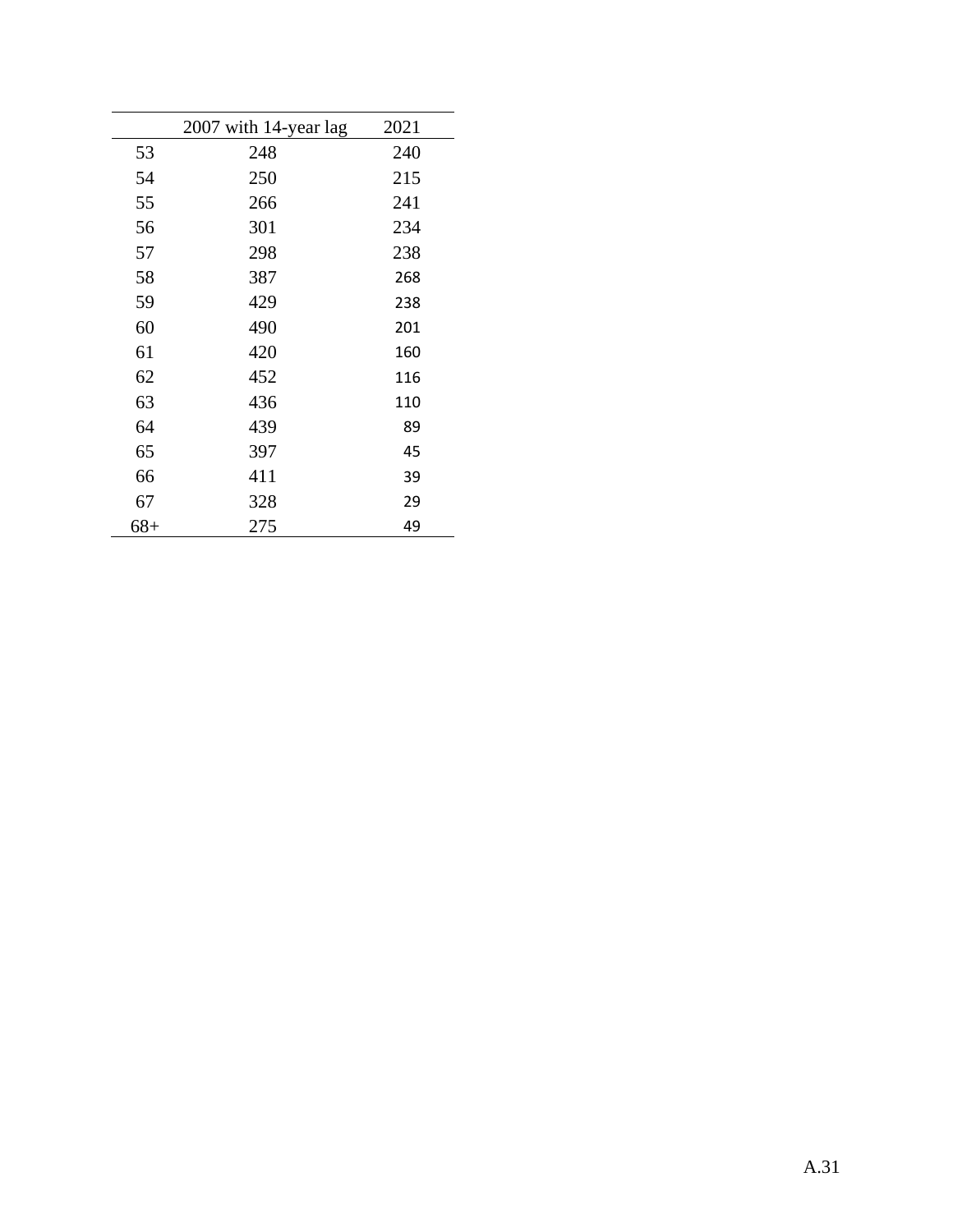# **Appendix X**

|      | 55 to 59 | $60+$ |
|------|----------|-------|
| 2012 | 1,248    | 480   |
| 2013 | 1,346    | 532   |
| 2014 | 1,404    | 595   |
| 2015 | 1,399    | 697   |
| 2016 | 1,502    | 748   |
| 2017 | 1,548    | 1,003 |
| 2018 | 1,432    | 792   |
| 2019 | 1,375    | 827   |
| 2020 | 1,356    | 877   |
| 2021 | 1,219    | 838   |

**Table 24.** Number of Permanent Employees Approaching Retirement. (Page 29)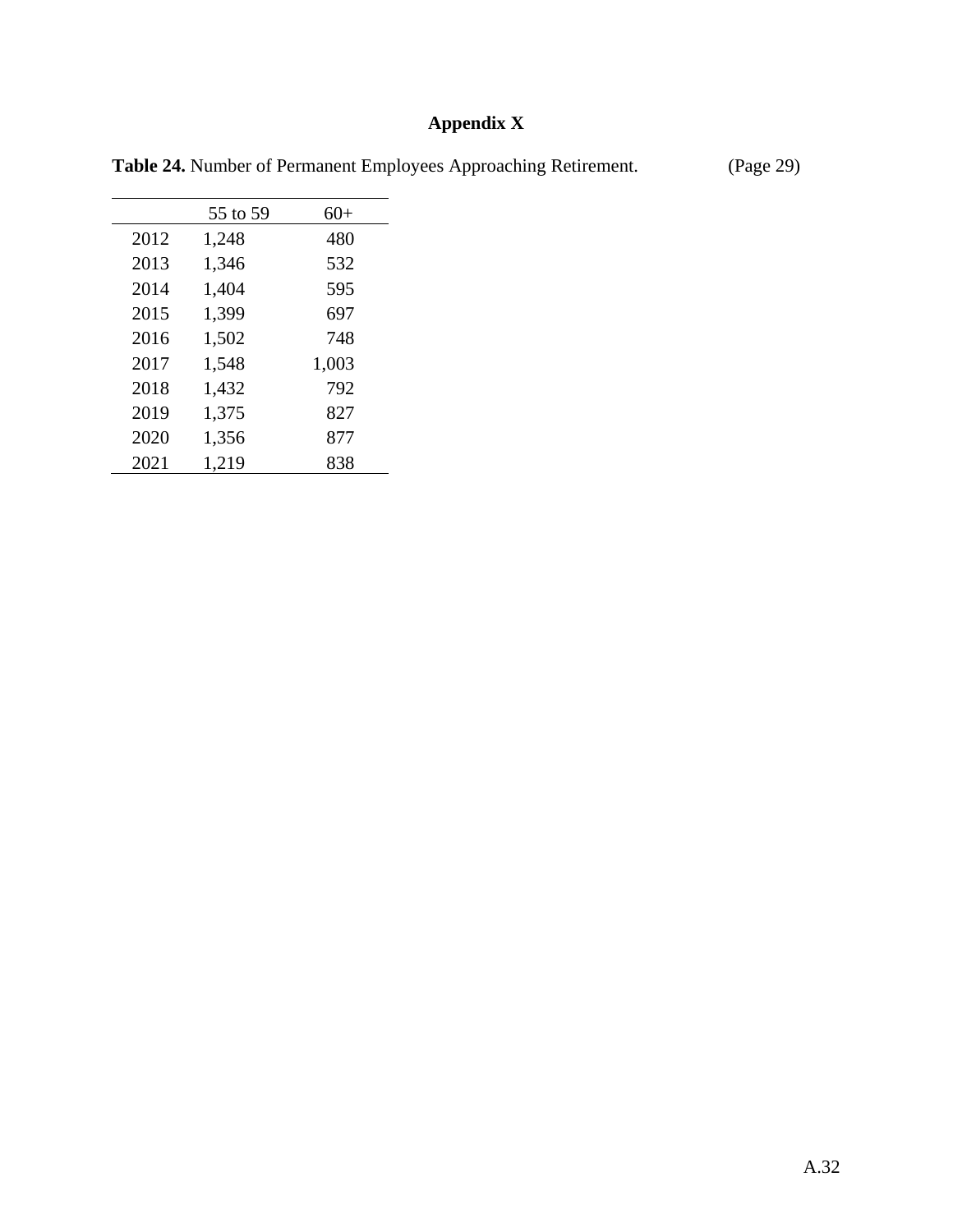# **Appendix Y**

Under 30 30 to 49 50 Plus 1,375 5,327 3,710 1,444 5,380 3,827 1,378 5,449 3,822 1,286 5,516 3,828 1,174 5,655 3,830 773 5,530 3,856 971 5,704 3,525 930 5,815 3,445 840 5,828 3,455 817 5,898 3,225

Table 25. Changes in the Age of Crown Corporation Employees. (Page 30)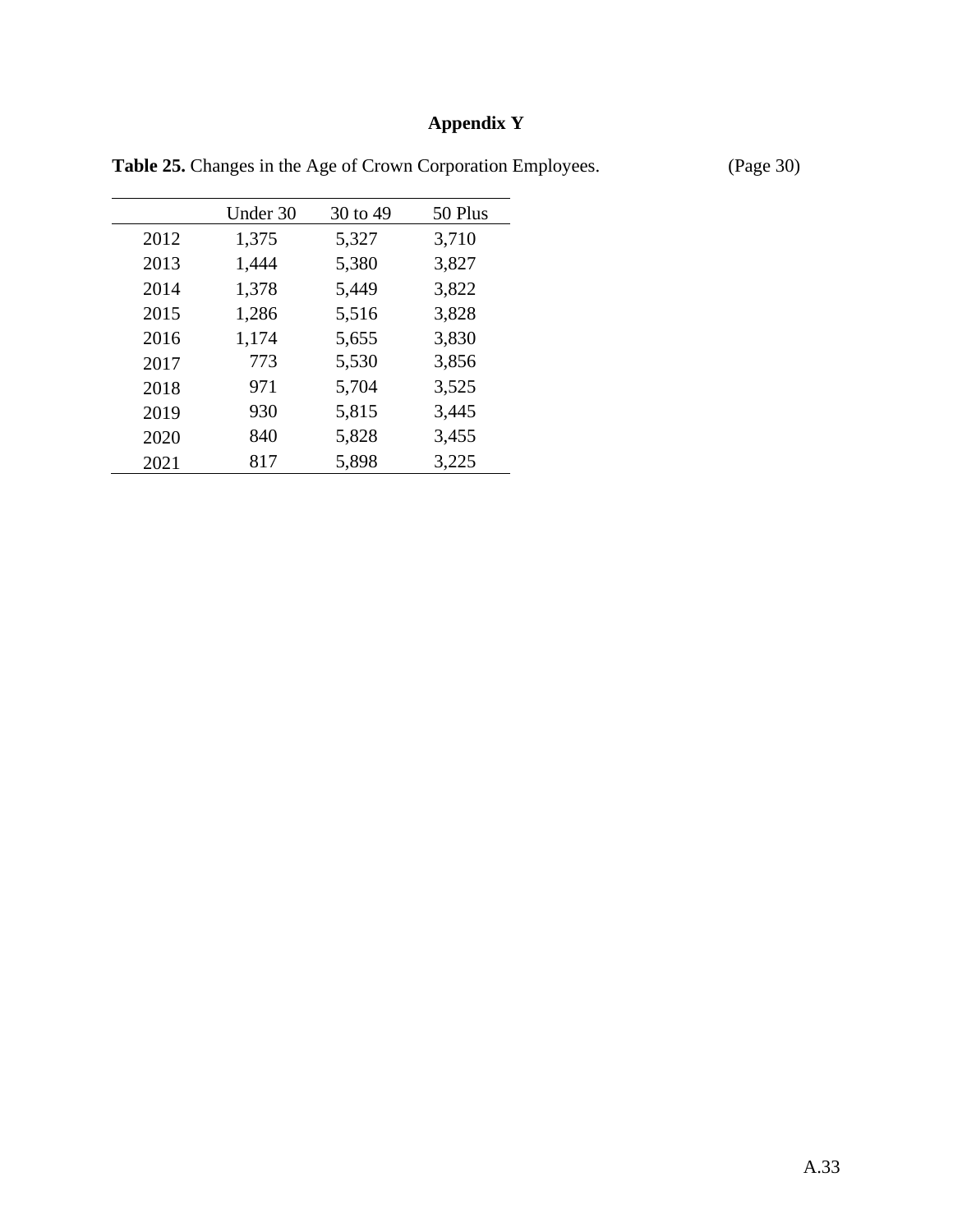# **Appendix Z**

|              | Under 30 | 30 to 44 | 45 to 54 | 55 or older |
|--------------|----------|----------|----------|-------------|
| <b>CIC</b>   | 0.0%     | 47.7%    | 25.0%    | 27.3%       |
| SaskTel      | 3.8%     | 39.5%    | 30.3%    | 26.3%       |
| SaskPower    | 10.6%    | 48.7%    | 23.0%    | 17.7%       |
| SaskEnergy   | 8.6%     | 49.0%    | 23.1%    | 19.3%       |
| SGI          | 9.1%     | 49.9%    | 22.8%    | 18.1%       |
| <b>SOCO</b>  | 12.0%    | 31.3%    | 26.5%    | 30.1%       |
| SaskWater    | 6.3%     | 43.3%    | 32.3%    | 18.1%       |
| <b>SGC</b>   | 12.1%    | 38.3%    | 27.9%    | 21.8%       |
| All Crown    |          |          |          |             |
| Corporations | 8.2%     | 45.7%    | 25.4%    | 20.7%       |

Table 26. Age of Permanent Employees by Crown Corporation, 2021. (Page 31)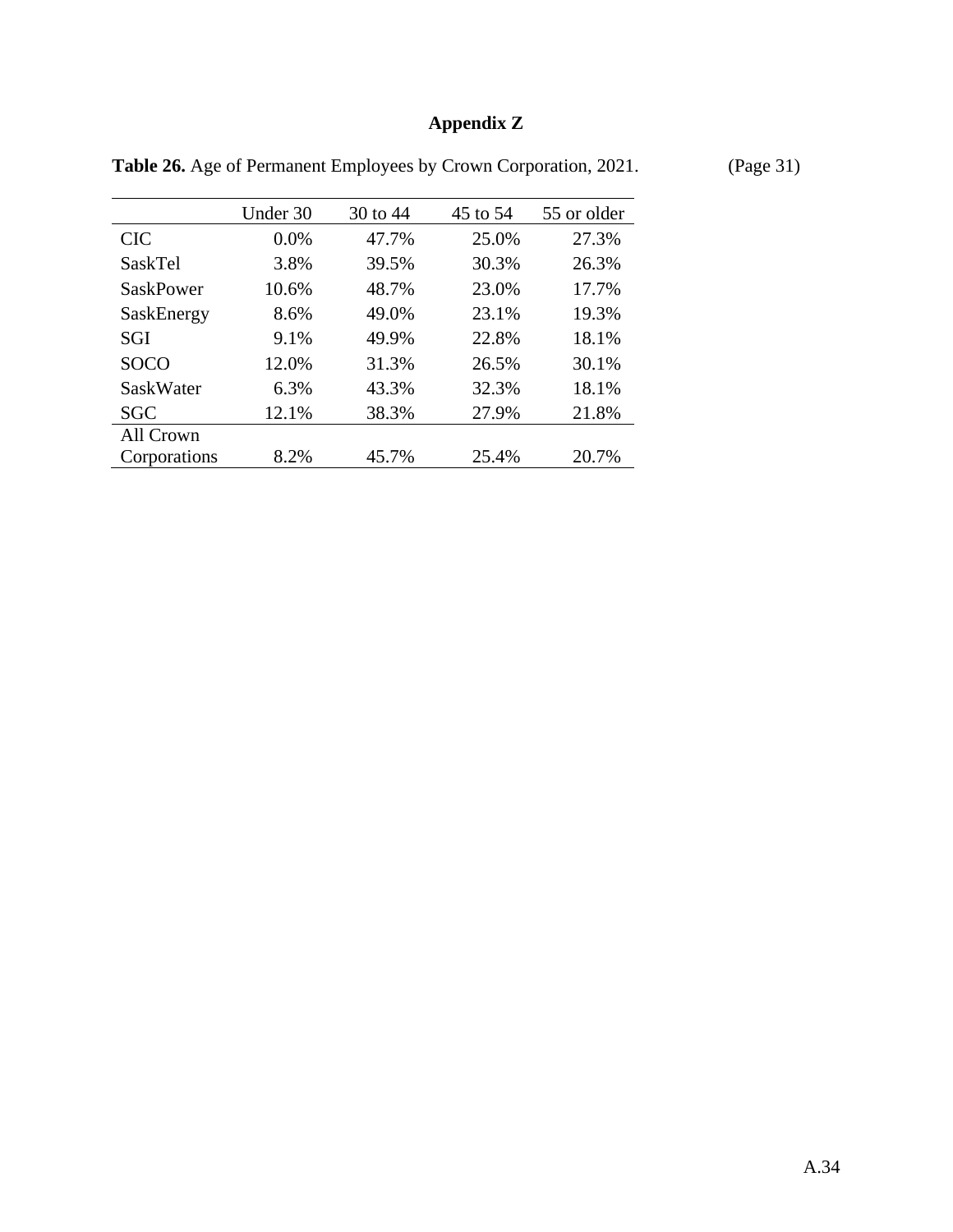# **Appendix AA**

|      | Province of Saskatchewan |             |          | <b>Crown Corporations</b> |
|------|--------------------------|-------------|----------|---------------------------|
|      | Under 30                 | 55 or older | Under 30 | 55 or older               |
| 2012 | 27.0%                    | 20.5%       | 16.4%    | 15.6%                     |
| 2013 | 26.9%                    | 21.1%       | 16.7%    | 16.6%                     |
| 2014 | 26.8%                    | 21.4%       | 16.1%    | 17.6%                     |
| 2015 | 26.3%                    | 21.2%       | 14.7%    | 18.5%                     |
| 2016 | 25.8%                    | 21.8%       | 13.3%    | 19.9%                     |
| 2017 | 23.8%                    | 22.8%       | 8.7%     | 24.4%                     |
| 2018 | 24.3%                    | 26.2%       | 11.7%    | 20.5%                     |
| 2019 | 24.1%                    | 22.5%       | 10.9%    | 20.5%                     |
| 2020 | 23.6%                    | 21.9%       | 10.1%    | 21.1%                     |
| 2021 | 24.2%                    | 21.5%       | 8.2%     | 20.7%                     |

Table 27. Comparison of Percentage of Employees by Age Group. (Page 32)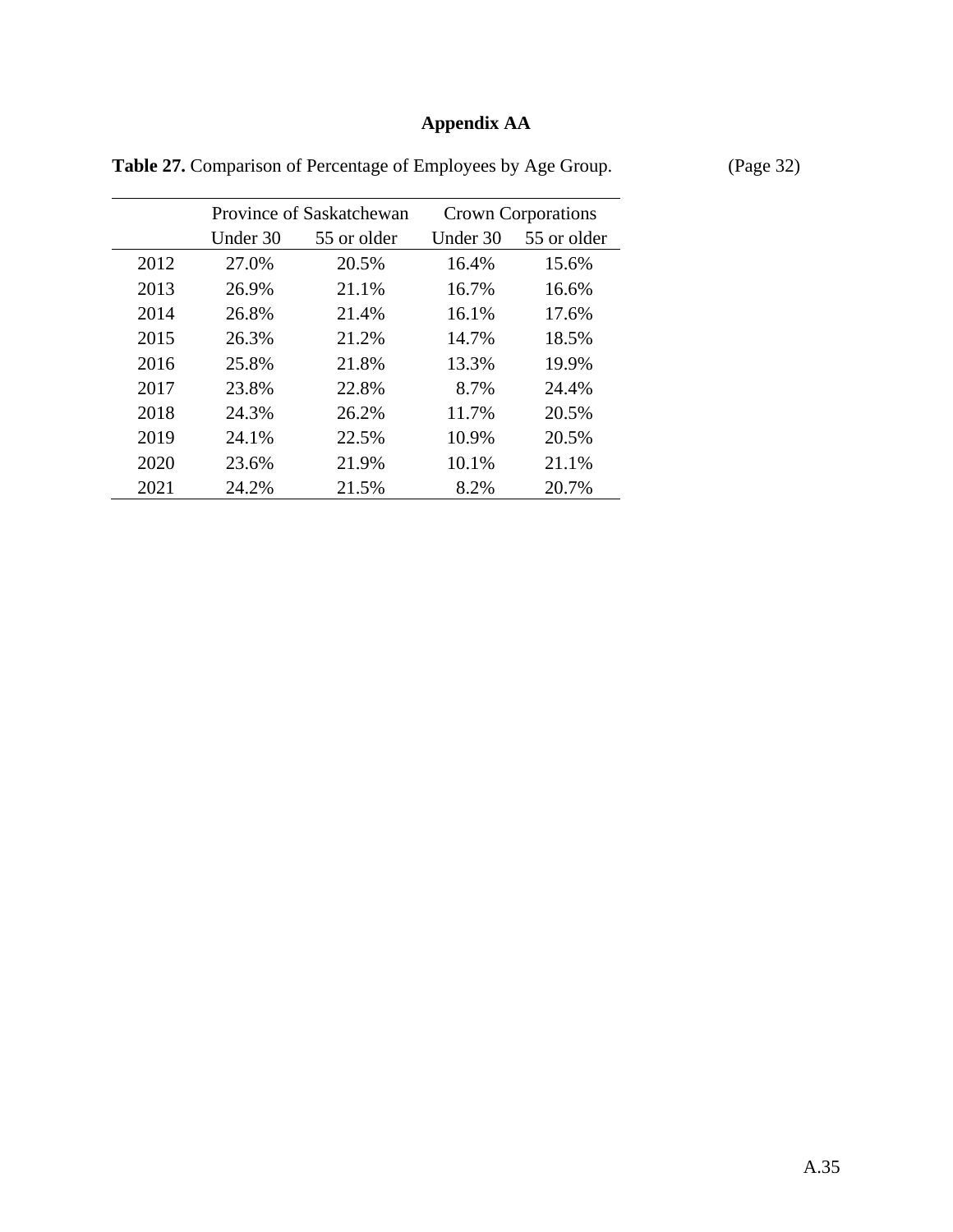#### **Appendix AB**

 $<$  5 years 5 to 9 10 to 19 20 or more 2,492 1,991 2,813 3,116 2,594 2,231 2,716 3,110 2,610 2,309 2,599 3,131 2,639 2,273 2,719 2,999 2,687 2,120 2,915 2,937 1,755 2,131 2,996 3,278 2,279 2,044 2,937 2,940 2,261 2,051 2,983 2,895 2,186 2,091 3,027 2,819 2,223 2,096 2,974 2,647

Table 28. Tenure Within Current Crown Corporation. (Page 33)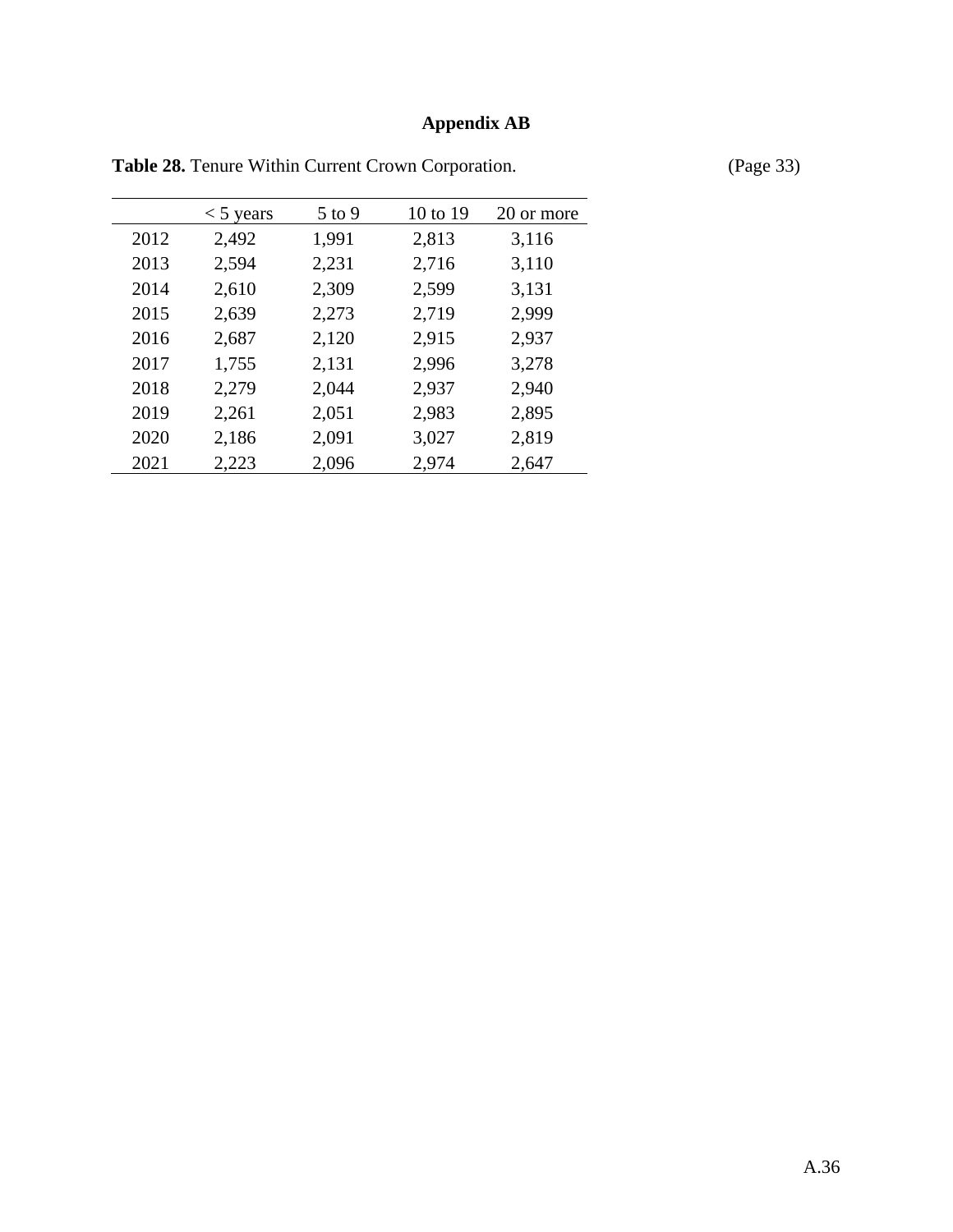# **Appendix AC**

|                  | $<$ 5 years | $5$ to 9 | 10 to 19 | 20 or more |
|------------------|-------------|----------|----------|------------|
| <b>CIC</b>       | 34.1%       | 9.1%     | 40.9%    | 15.9%      |
| SaskTel          | 8.8%        | 14.5%    | 34.5%    | 42.2%      |
| <b>SaskPower</b> | 21.7%       | 27.6%    | 27.9%    | 22.8%      |
| SaskEnergy       | 29.9%       | 17.8%    | 26.4%    | 25.9%      |
| SGI              | 34.6%       | 21.8%    | 27.2%    | 16.4%      |
| <b>SOCO</b>      | 19.3%       | 18.1%    | 47.0%    | 15.7%      |
| SaskWater        | 25.2%       | 30.7%    | 31.5%    | 12.6%      |
| <b>SGC</b>       | 29.2%       | 18.6%    | 32.6%    | 19.6%      |
| All Crowns       | 22.4%       | 21.1%    | 29.9%    | 26.6%      |

**Table 29.** Tenure with Current Crown Corporation by Crown Corporation, 2021. (Page 34)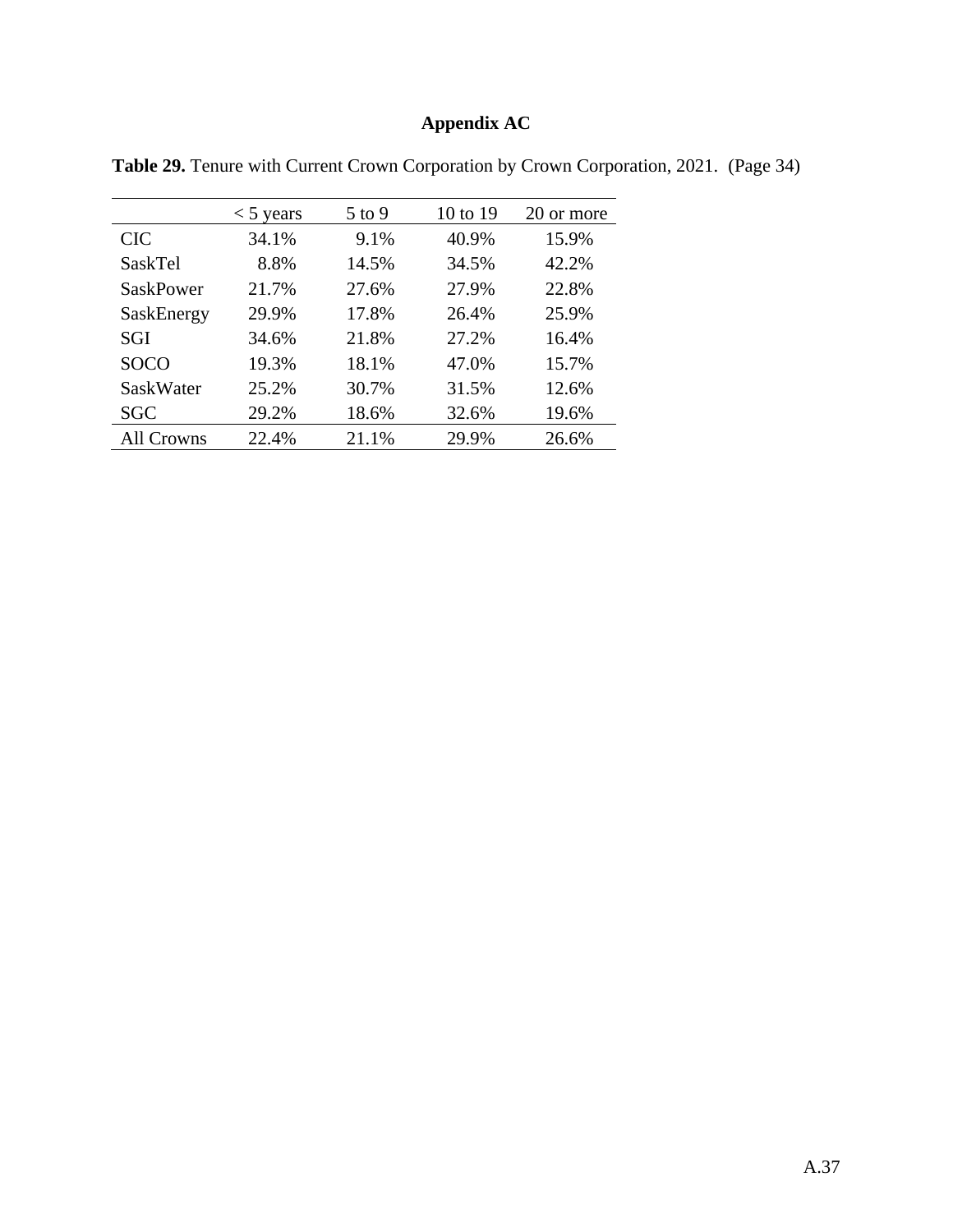## **Appendix AD**

|      | <b>Crown Corporations</b> | Saskatchewan |
|------|---------------------------|--------------|
| 2012 | 28.2%                     | 52.5%        |
| 2013 | 28.9%                     | 52.1%        |
| 2014 | 29.3%                     | 51.1%        |
| 2015 | 29.1%                     | 51.4%        |
| 2016 | 29.3%                     | 50.4%        |
| 2017 | 17.3%                     | 47.6%        |
| 2018 | 22.4%                     | 50.8%        |
| 2019 | 25.6%                     | 45.4%        |
| 2020 | 25.0%                     | 45.3%        |
| 2021 | 26.5%                     | 51.2%        |

Table 30. Comparison of Employee Tenure. (Page 35)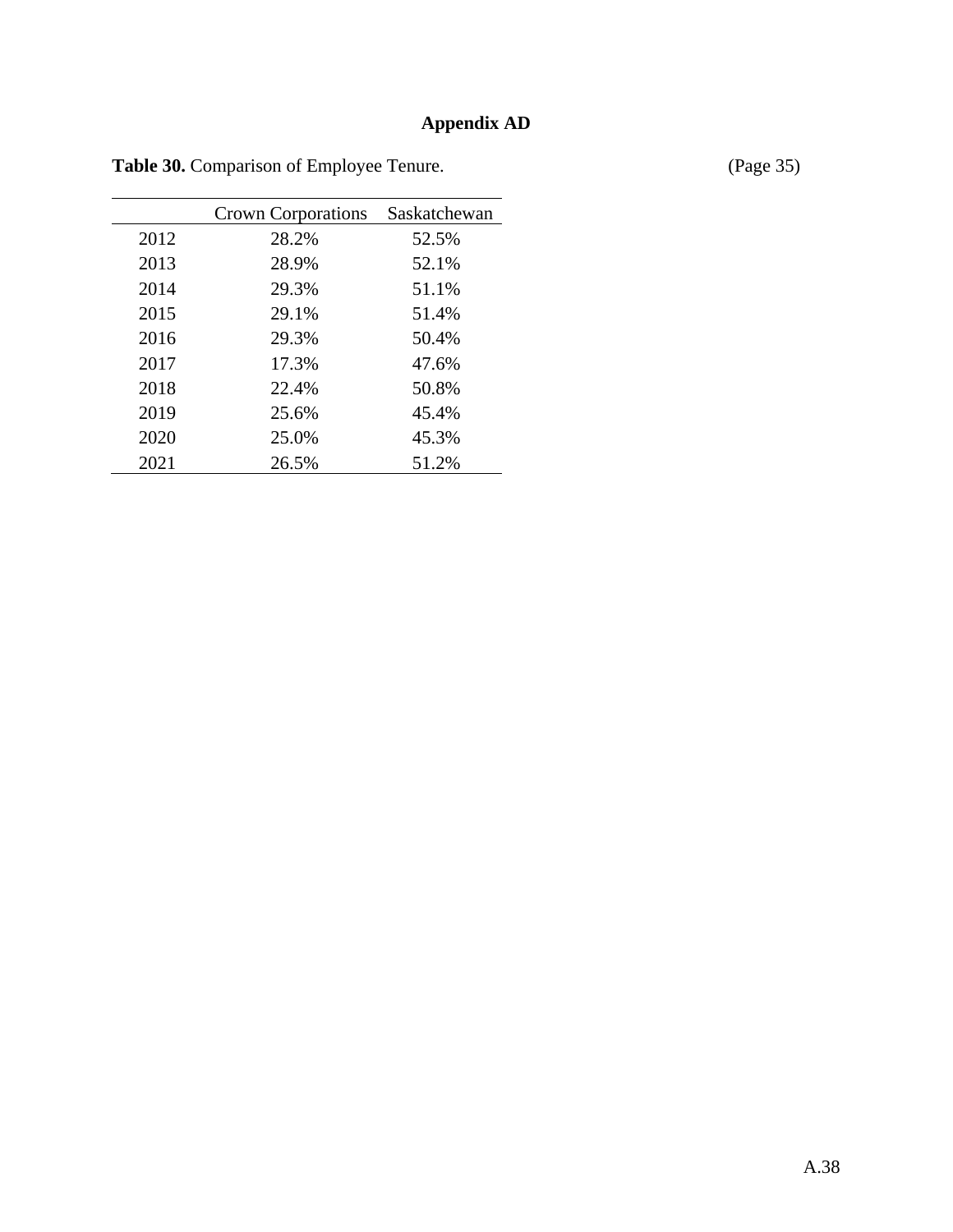## **Appendix AE**

Table 31. Union Membership, 2021. (Page 37)

|                              | Count  | Percent |
|------------------------------|--------|---------|
| <b>UNIFOR</b> (formerly CEP) | 3,749  | 34.5%   |
| <b>COPE</b>                  | 1,652  | 15.2%   |
| <b>IATSE</b>                 | 33     | 0.3%    |
| <b>IBEW</b>                  | 1,590  | 14.7%   |
| <b>PSAC</b>                  | 254    | 2.3%    |
| <b>RWDSU</b>                 | 214    | 2.0%    |
| Out of Scope                 | 3,362  | 31.0%   |
| Total                        | 10.854 | 100.0%  |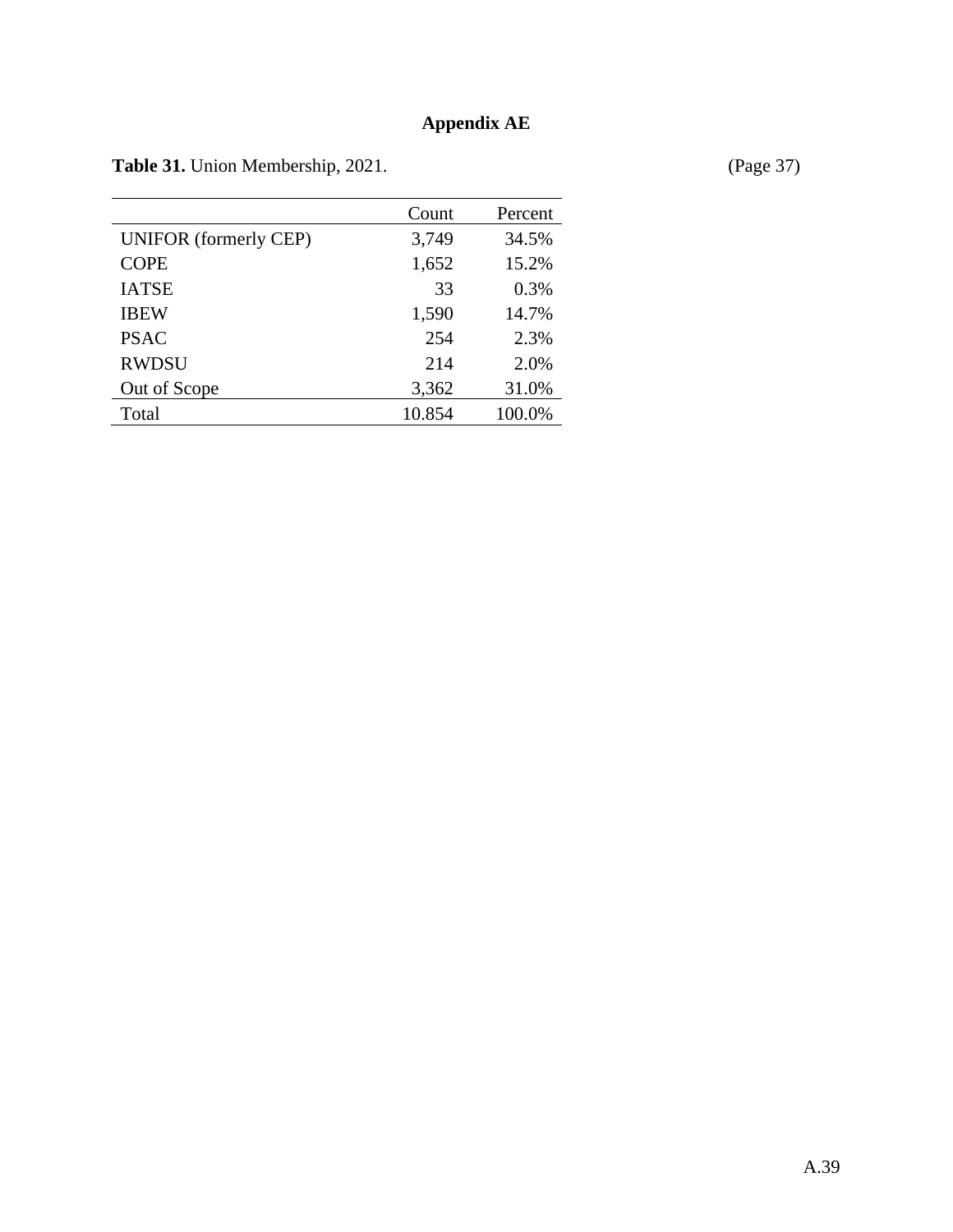## **Appendix AF**

Table 32. Trends in Union Membership. (Page 38)

|      | % In Scope |
|------|------------|
| 2012 | 76.0%      |
| 2013 | 75.2%      |
| 2014 | 74.2%      |
| 2015 | 73.9%      |
| 2016 | 73.2%      |
| 2017 | 72.3%      |
| 2018 | 71.6%      |
| 2019 | 70.5%      |
| 2020 | 70.4%      |
| 2021 | 69.0%      |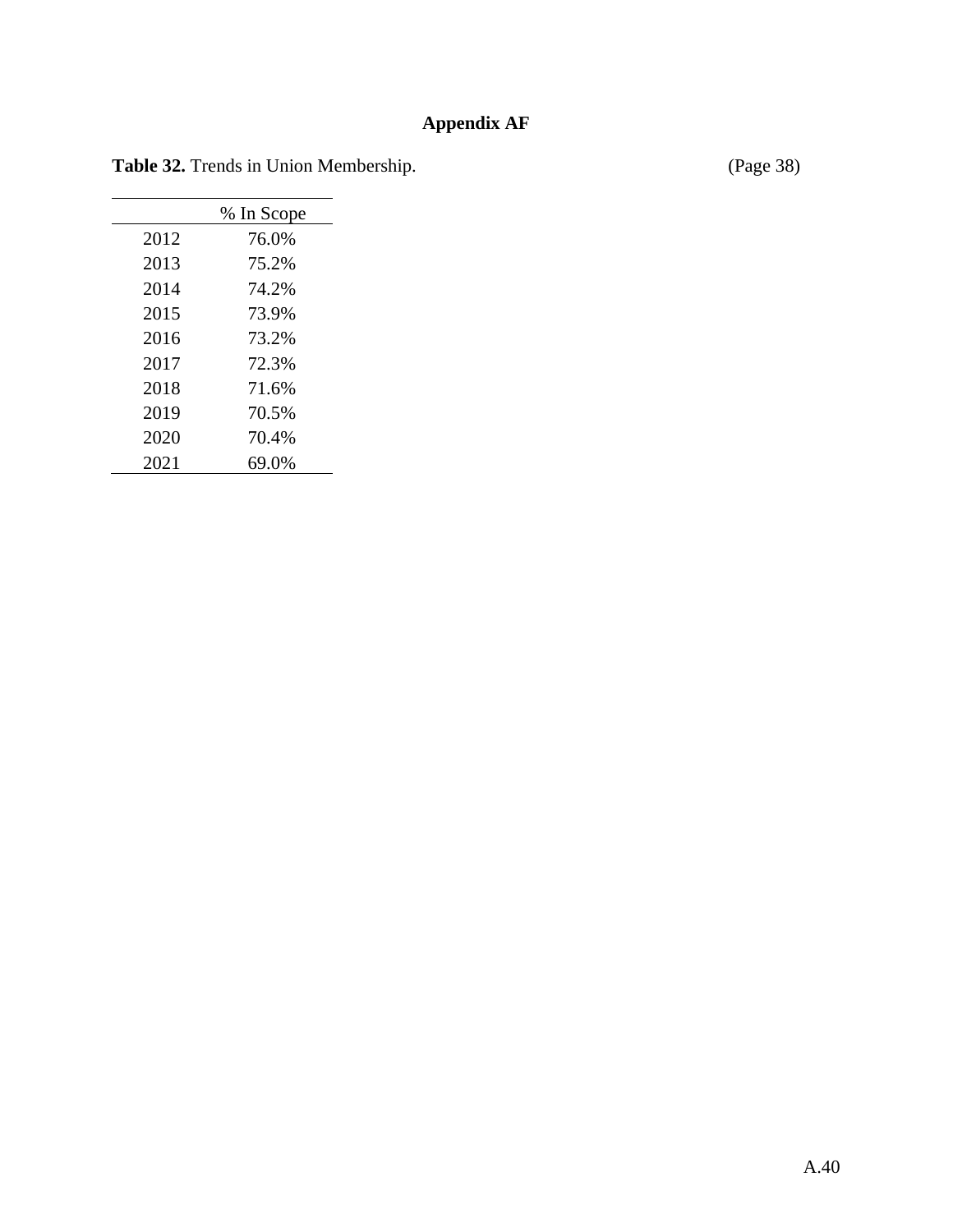# **Appendix AG**

Table 33. Union Membership by Crown Corporation. (Page 39)

|      | <b>CIC</b> | SaskTel | SaskPower | SaskEnergy | SGI   | <b>SOCO</b> | SaskWater | <b>SGC</b> | <b>STC</b> |
|------|------------|---------|-----------|------------|-------|-------------|-----------|------------|------------|
| 2012 | 0.0%       | 81.1%   | 70.3%     | 73.1%      | 84.0% | 0.0%        | 68.2%     | 74.8%      | 83.0%      |
| 2013 | 0.0%       | 80.2%   | 68.4%     | 72.8%      | 82.3% | $0.0\%$     | 62.2%     | 79.8%      | 80.8%      |
| 2014 | $0.0\%$    | 79.2%   | 67.5%     | 71.6%      | 81.8% | 0.0%        | 59.5%     | 78.4%      | 81.2%      |
| 2015 | $0.0\%$    | 78.9%   | 66.0%     | 71.8%      | 81.0% | $0.0\%$     | 59.2%     | 80.1%      | 81.6%      |
| 2016 | $0.0\%$    | 78.7%   | 65.2%     | 71.2%      | 80.0% | $0.0\%$     | 63.8%     | 78.8%      | 82.2%      |
| 2017 | 0.0%       | 78.4%   | 64.3%     | 70.7%      | 78.6% | 0.0%        | 65.1%     | 78.2%      | $\cdots$   |
| 2018 | $0.0\%$    | 78.7%   | 63.4%     | 68.8%      | 77.2% | 0.0%        | 64.6%     | 77.6%      | $\cdots$   |
| 2019 | $0.0\%$    | 77.2%   | 63.7%     | 67.2%      | 75.5% | $0.0\%$     | 64.8%     | 75.3%      | $\cdots$   |
| 2020 | $0.0\%$    | 76.7%   | 63.7%     | 67.7%      | 75.1% | $0.0\%$     | 64.9%     | 77.5%      | $\cdots$   |
| 2021 | $0.0\%$    | 75.1%   | 62.5%     | 68.1%      | 72.7% | $0.0\%$     | 64.8%     | 76.6%      |            |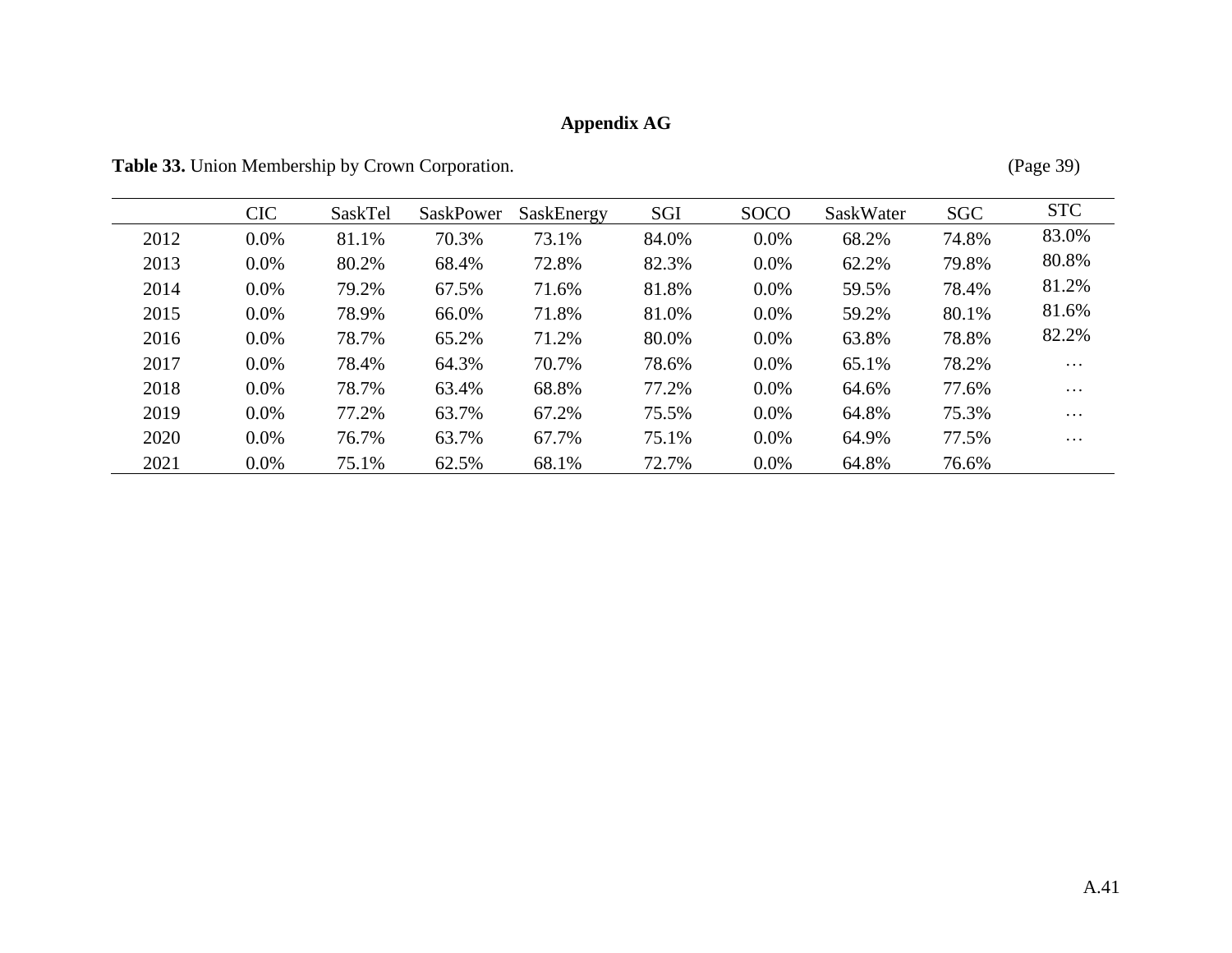## **Appendix AH**

|      | Saskatchewan | <b>Crown Corporations</b> |
|------|--------------|---------------------------|
| 2012 | 35.0%        | 76.0%                     |
| 2013 | 34.3%        | 75.2%                     |
| 2014 | 33.3%        | 74.2%                     |
| 2015 | 33.2%        | 73.9%                     |
| 2016 | 32.6%        | 73.2%                     |
| 2017 | 33.9%        | 72.3%                     |
| 2018 | 31.5%        | 71.6%                     |
| 2019 | 33.1%        | 70.5%                     |
| 2020 | 34.6%        | 70.4%                     |
| 2021 | 30.9%        | 69.0%                     |

Table 34. Comparison of Union Membership. (Page 40)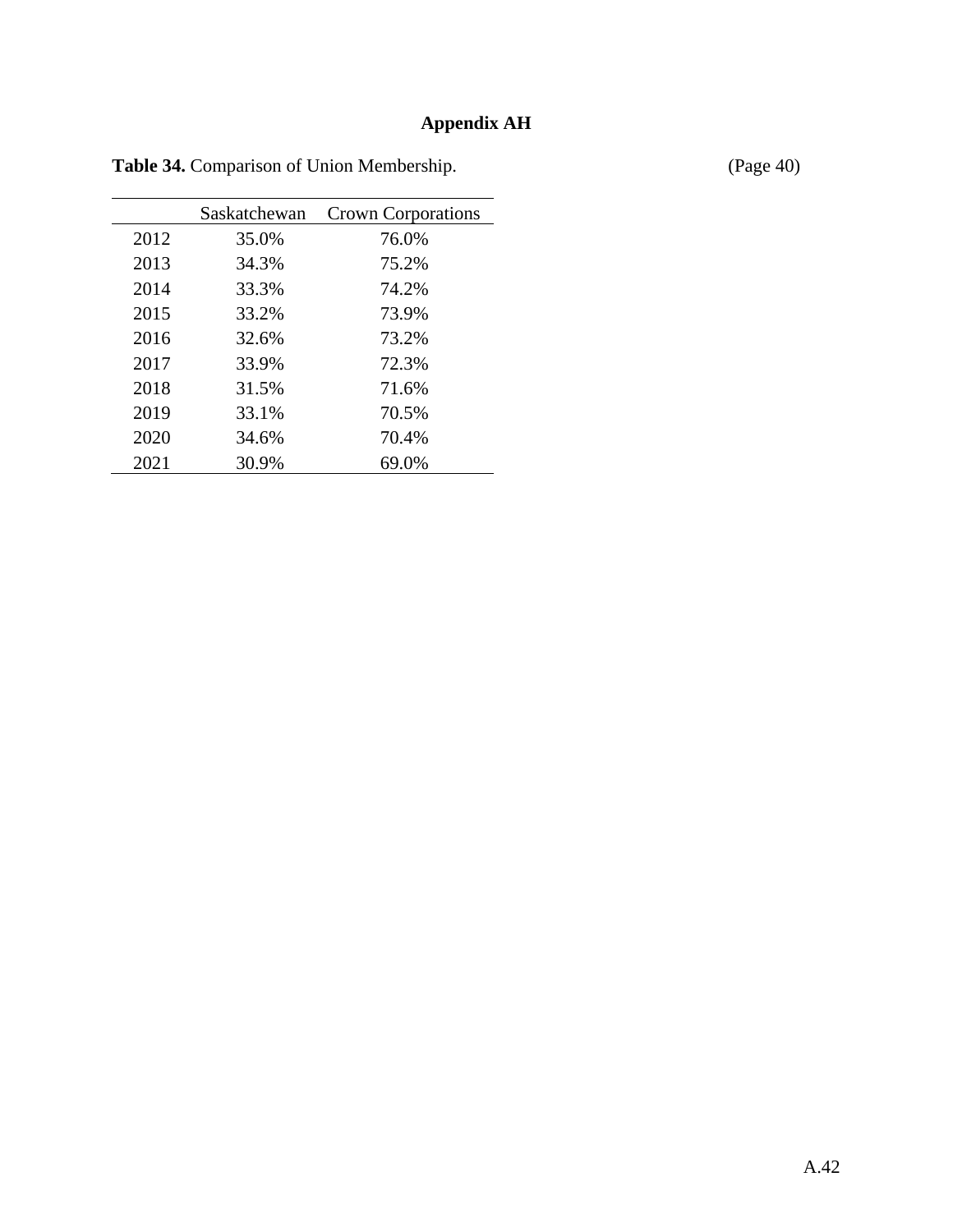|                           | Count  | Percent |
|---------------------------|--------|---------|
| Regina                    | 6,256  | 57.6%   |
| Saskatoon                 | 1,814  | 16.7%   |
| Prince Albert             | 227    | 2.1%    |
| Moose Jaw                 | 278    | 2.6%    |
| Estevan                   | 510    | 4.7%    |
| <b>Other Cities</b>       | 826    | 7.6%    |
| North                     | 190    | 1.8%    |
| Out of Province           | 187    | 1.7%    |
| <b>Other Saskatchewan</b> | 566    | 5.2%    |
| Total                     | 10,854 | 100.0%  |

Table 35. Workplace Location, 2021. (Page 41)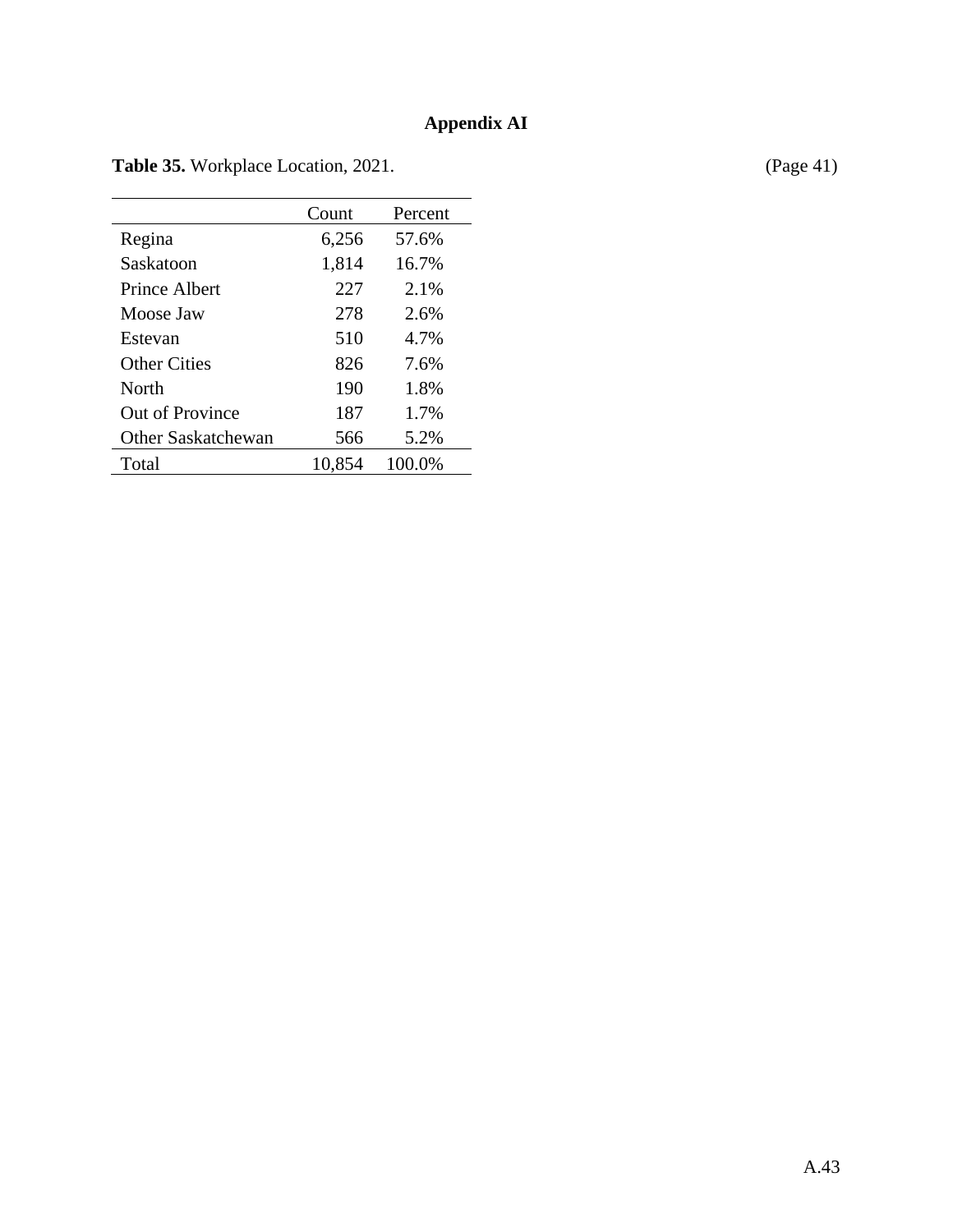## **Appendix AJ**

|  |  |  | <b>Table 36.</b> Workplace Location by Crown Corporation, 2021. |  | (Page 43) |
|--|--|--|-----------------------------------------------------------------|--|-----------|
|--|--|--|-----------------------------------------------------------------|--|-----------|

|                  | In Regina or Saskatoon |
|------------------|------------------------|
| <b>CIC</b>       | 100.0%                 |
| SaskTel          | 85.8%                  |
| <b>SaskPower</b> | 60.0%                  |
| SaskEnergy       | 71.7%                  |
| <b>SGI</b>       | 79.1%                  |
| <b>SOCO</b>      | 100.0%                 |
| <b>SaskWater</b> | 28.1%                  |
| <b>SGC</b>       | 85.9%                  |
| All Crowns       | 74.4%                  |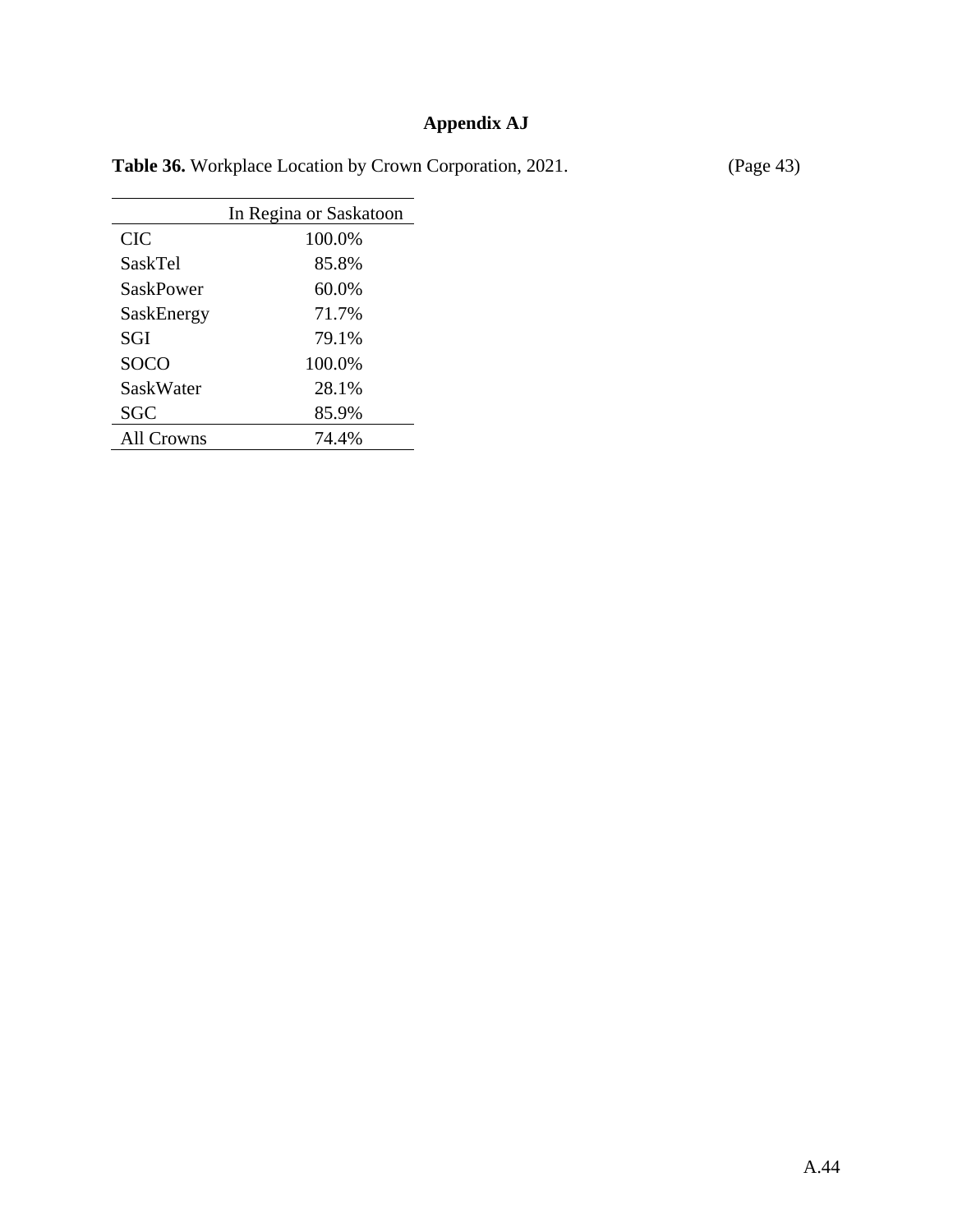# **Appendix AK**

Table 37. Occupation and Skill Level of Employees. (Page 45)

|      | Managerial | A: Professional | $B$ : Technical $\&$<br>Supervisory | C: Intermediate | $D:$ Labour $&$<br>Elemental |
|------|------------|-----------------|-------------------------------------|-----------------|------------------------------|
| 2012 | 10.9%      | 15.9%           | 45.5%                               | 24.9%           | 2.8%                         |
| 2013 | 11.2%      | 17.2%           | 44.4%                               | 24.3%           | 2.9%                         |
| 2014 | 14.4%      | 17.9%           | 46.4%                               | 20.0%           | 1.3%                         |
| 2015 | 14.4%      | 18.1%           | 46.2%                               | 19.9%           | 1.4%                         |
| 2016 | 14.4%      | 18.1%           | 46.2%                               | 20.0%           | 1.2%                         |
| 2017 | 15.4%      | 18.7%           | 50.1%                               | 13.3%           | 2.5%                         |
| 2018 | 15.1%      | 19.3%           | 49.9%                               | 13.3%           | 2.5%                         |
| 2019 | 15.9%      | 18.2%           | 46.0%                               | 17.9%           | 2.0%                         |
| 2020 | 15.9%      | 18.2%           | 46.7%                               | 17.2%           | 2.0%                         |
| 2021 | 16.3%      | 19.1%           | 46.1%                               | 16.8%           | 1.7%                         |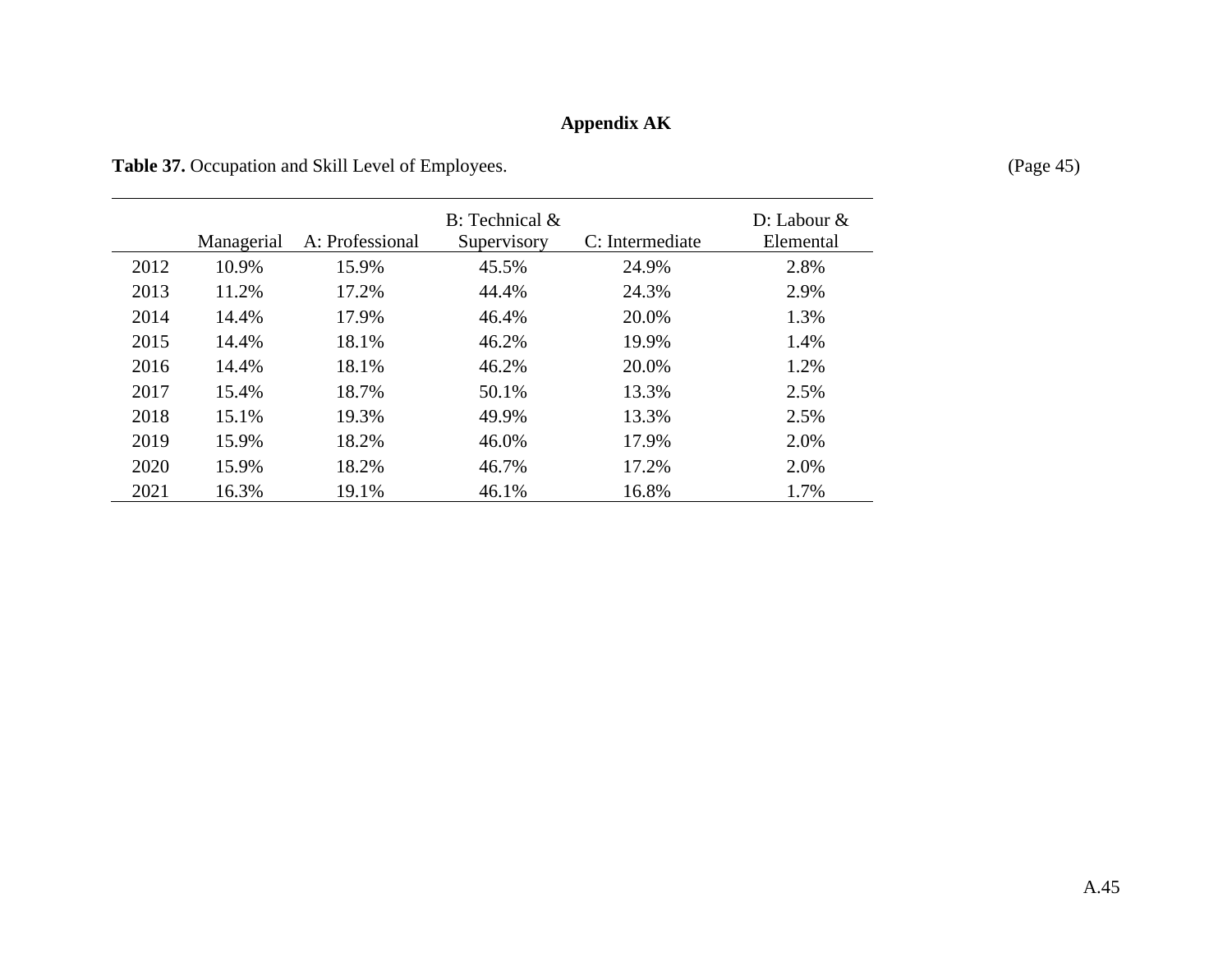## **Appendix AL**

|                   | Managerial | A: Professional | $B:$ Technical $\&$<br>Supervisory | C: Intermediate | $D:$ Labour $&$<br>Elemental |
|-------------------|------------|-----------------|------------------------------------|-----------------|------------------------------|
| <b>CIC</b>        | 29.5%      | 36.4%           | 27.3%                              | 6.8%            | $0.0\%$                      |
| SaskTel           | 22.6%      | 22.8%           | 47.4%                              | 7.0%            | 0.2%                         |
| SaskEnergy        | 17.0%      | 14.0%           | 43.6%                              | 24.7%           | 0.7%                         |
| <b>SaskPower</b>  | 15.9%      | 20.9%           | 46.2%                              | 15.6%           | 1.4%                         |
| <b>SGI</b>        | 11.1%      | 19.3%           | 52.0%                              | 17.0%           | 0.7%                         |
| <b>SOCO</b>       | 23.5%      | 6.2%            | 48.1%                              | 13.6%           | 8.6%                         |
| SaskWater         | 13.4%      | 13.4%           | 63.8%                              | 9.4%            | $0.0\%$                      |
| <b>SGC</b>        | 4.9%       | 3.0%            | 21.8%                              | 55.2%           | 15.1%                        |
| <b>All Crowns</b> | 16.3%      | 19.1%           | 46.1%                              | 16.8%           | 1.7%                         |

Table 38. Occupation and Skill Level of Employees by Crown Corporation, 2021. (Page 46)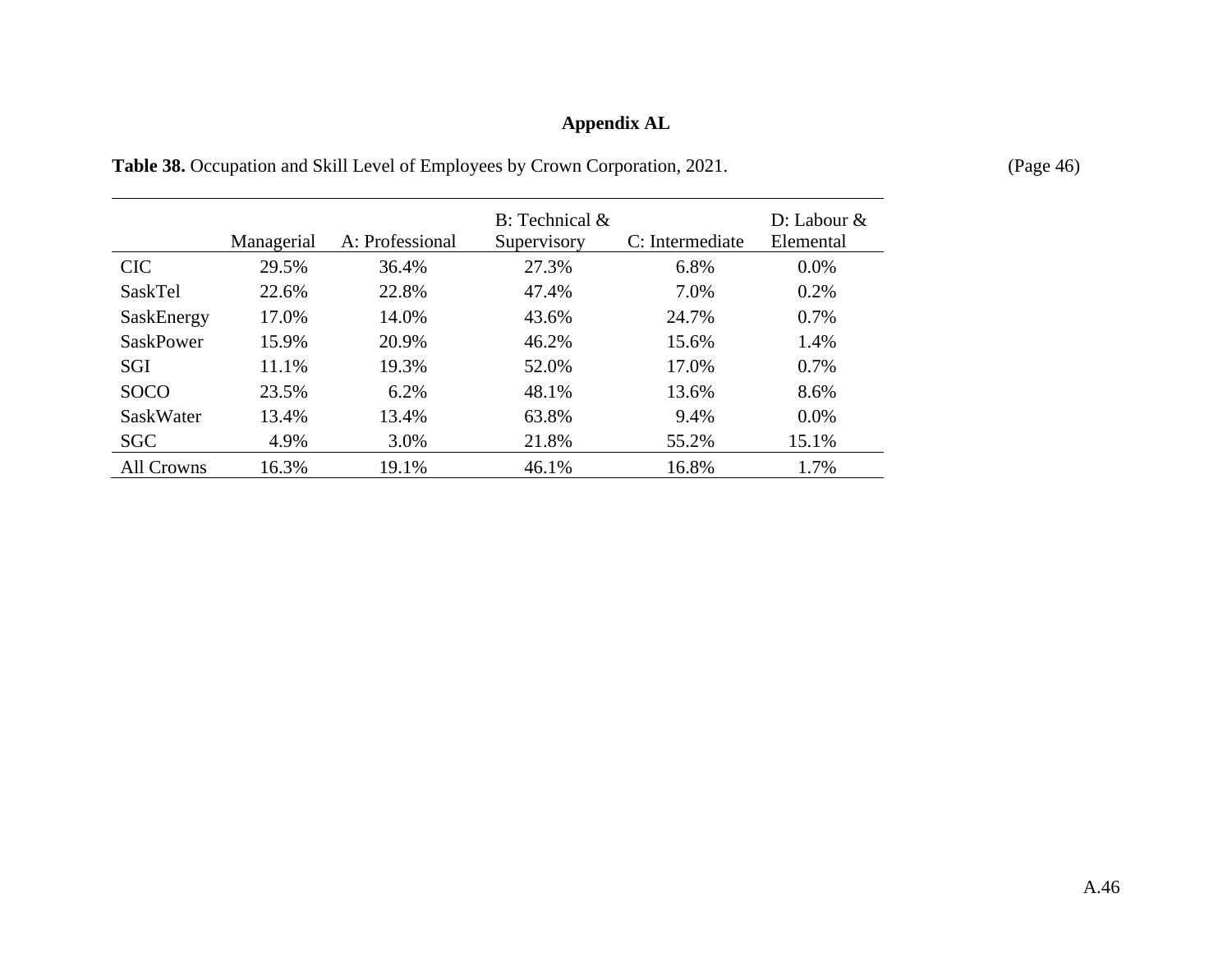# **Appendix AM**

|                                                               | Average Age | Average Tenure (Years) |
|---------------------------------------------------------------|-------------|------------------------|
| Managerial                                                    | 47.2        | 16.4                   |
| A: Professional (univ degree)<br>B: Technical (post-sec) $\&$ | 42.7        | 12.3                   |
| Supervisory                                                   | 43.3        | 13.8                   |
| C: Intermediate                                               | 44.4        | 12.3                   |
| D: Labour & Elemental                                         | 45.9        | 11.4                   |
| <b>All Permanent Staff</b>                                    | 44.4        | 13.6                   |

Table 39. Age and Tenure by Occupation and Skill Level, 2021. (Page 47)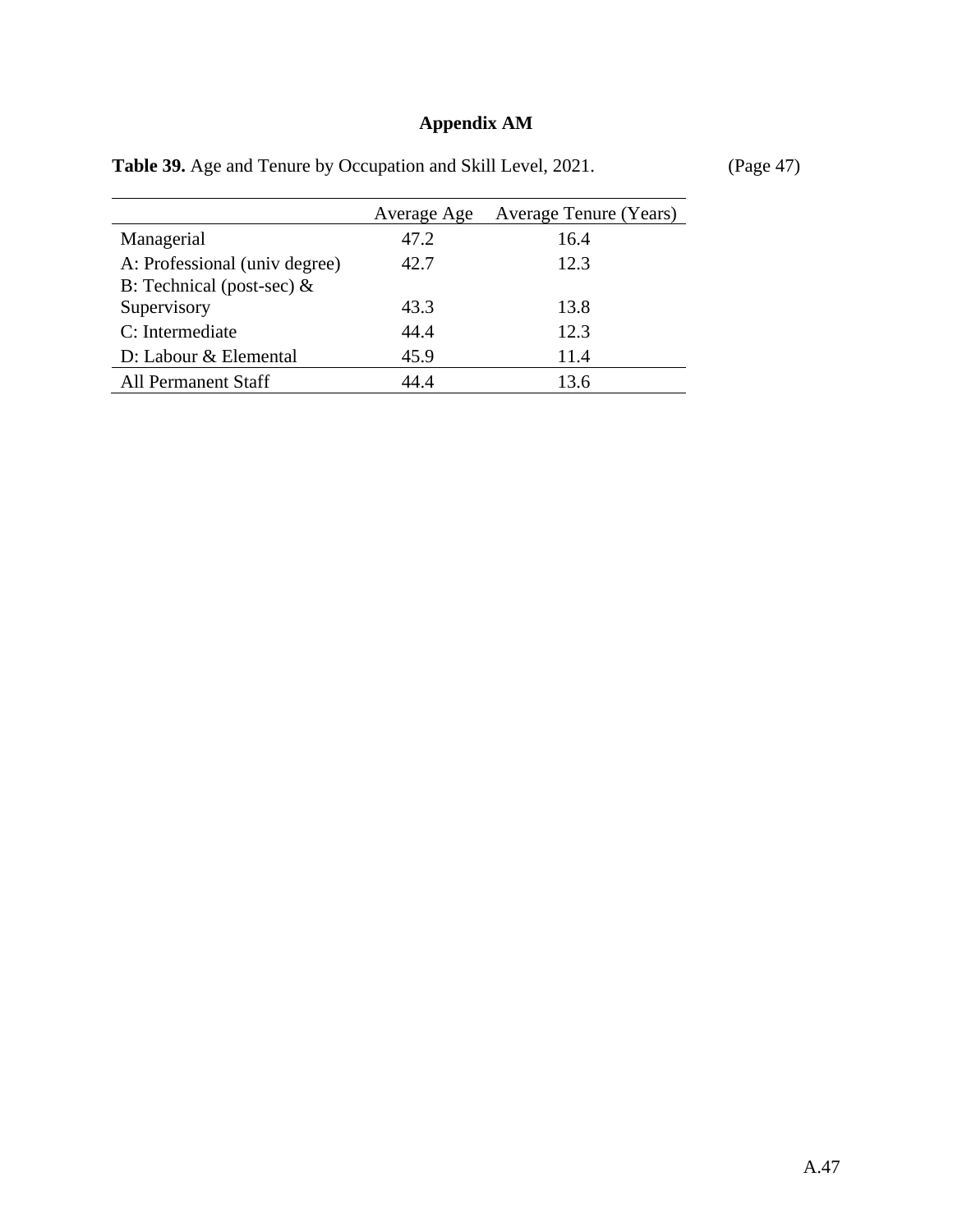## **Appendix AN**

|      | Managerial | A: Professional | $B:$ Technical $\&$<br>Supervisory | C: Intermediate | $D:$ Labour $&$<br>Elemental |
|------|------------|-----------------|------------------------------------|-----------------|------------------------------|
| 2012 | 36.5%      | 44.7%           | 26.6%                              | 72.3%           | 41.6%                        |
| 2013 | 36.6%      | 42.7%           | 27.0%                              | 71.5%           | 40.2%                        |
| 2014 | 35.1%      | 44.4%           | 33.3%                              | 67.7%           | 47.0%                        |
| 2015 | 34.2%      | 44.6%           | 33.4%                              | 64.8%           | 58.7%                        |
| 2016 | 35.0%      | 44.6%           | 32.5%                              | 64.5%           | 55.5%                        |
| 2017 | 39.4%      | 50.9%           | 40.1%                              | 71.4%           | 54.1%                        |
| 2018 | 40.2%      | 50.4%           | 41.0%                              | 70.4%           | 55.1%                        |
| 2019 | 35.9%      | 43.4%           | 31.5%                              | 64.2%           | 49.8%                        |
| 2020 | 35.9%      | 42.8%           | 32.0%                              | 63.1%           | 43.3%                        |
| 2021 | 35.8%      | 42.4%           | 32.0%                              | 60.7%           | 45.1%                        |

Table 40. Occupation and Skill Level of Employees Who Identify as Women. (Page 48)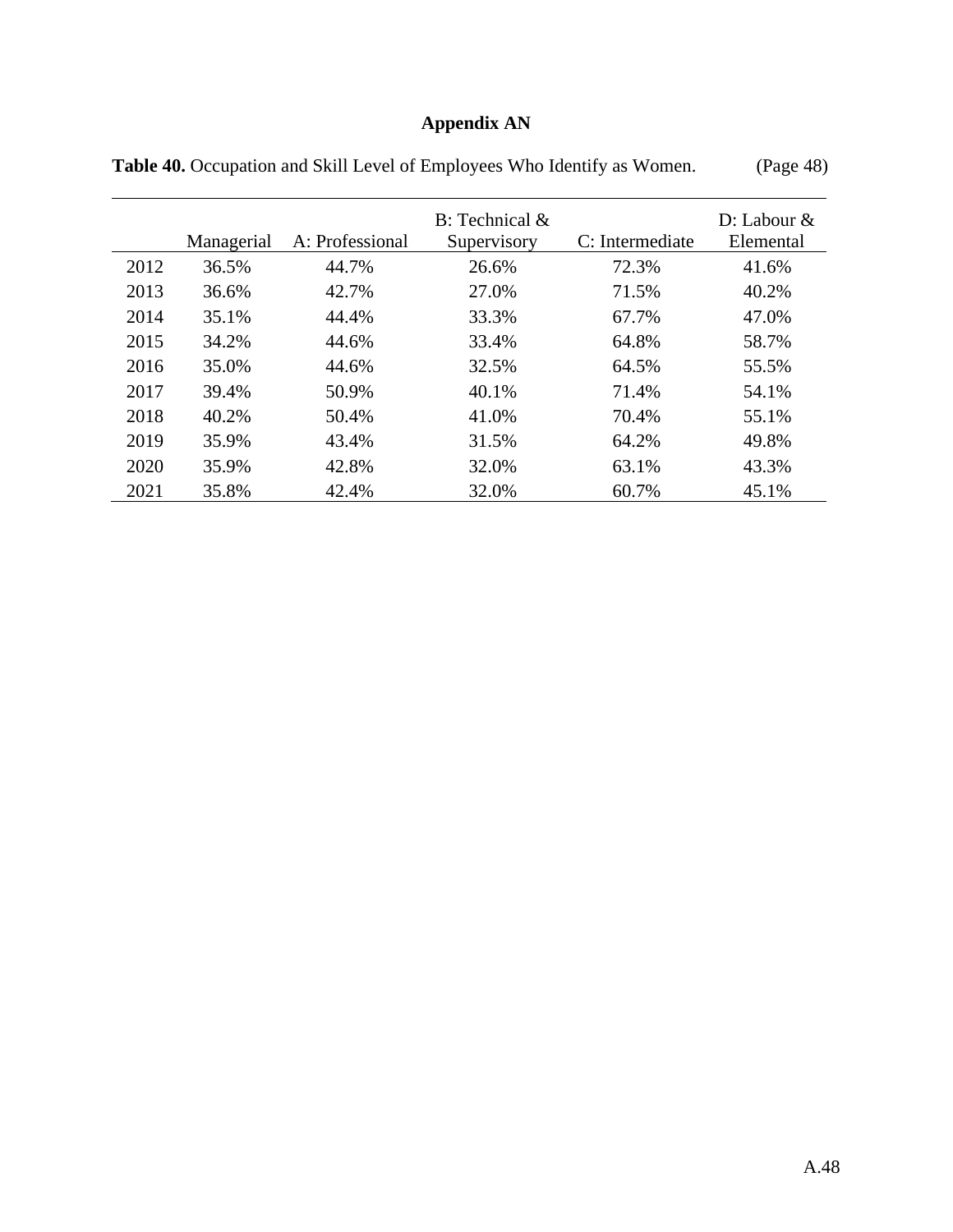## **Appendix AO**

|      | Managerial | A: Professional | $B:$ Technical $\&$<br>Supervisory | C: Intermediate | $D:$ Labour $&$<br>Elemental |
|------|------------|-----------------|------------------------------------|-----------------|------------------------------|
| 2012 | 6.2%       | 6.4%            | 10.5%                              | 18.8%           | 31.6%                        |
| 2013 | 6.1%       | 5.0%            | 10.4%                              | 18.0%           | 33.4%                        |
| 2014 | 5.4%       | 4.4%            | 11.4%                              | 19.4%           | 32.9%                        |
| 2015 | 5.5%       | 4.6%            | 11.4%                              | 20.3%           | 28.7%                        |
| 2016 | 5.8%       | 5.1%            | 11.0%                              | 21.2%           | 29.5%                        |
| 2017 | 6.5%       | 6.5%            | 13.0%                              | 26.3%           | 38.3%                        |
| 2018 | 6.5%       | 7.0%            | 13.2%                              | 27.8%           | 37.1%                        |
| 2019 | 5.9%       | 5.3%            | 11.1%                              | 20.1%           | 33.3%                        |
| 2020 | 6.0%       | 5.5%            | 10.9%                              | 20.3%           | 27.1%                        |
| 2021 | 6.4%       | 5.2%            | 10.9%                              | 18.5%           | 24.8%                        |

**Table 41.** Occupation and Skill Level of Employees Who Identify as Indigenous. (Page 49)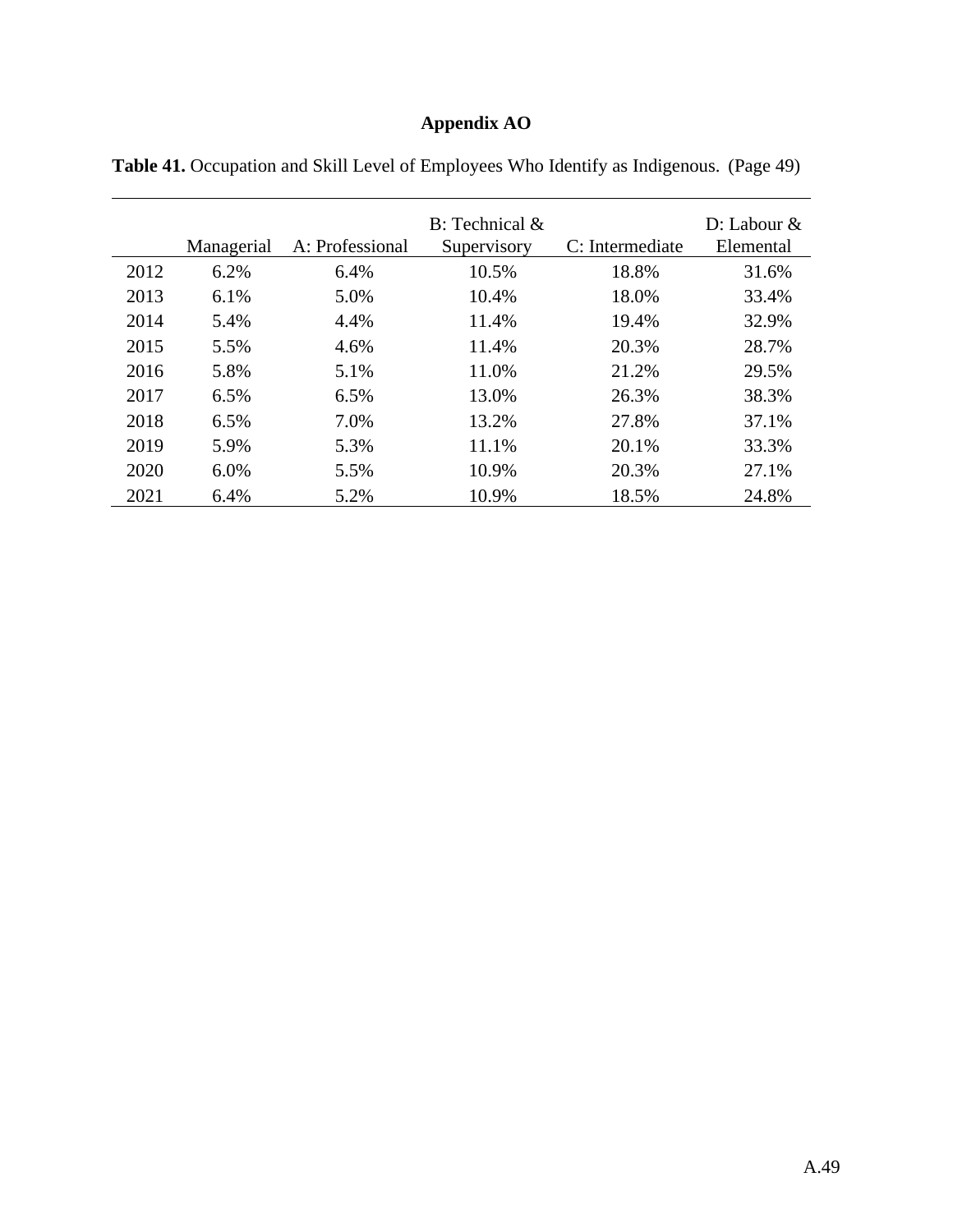## **Appendix AP**

|                                 | Count | Percent |
|---------------------------------|-------|---------|
| Managerial                      | 105   | 8.9%    |
| A: Professional (univ degree)   | 101   | 8.5%    |
| B: Technical (post-sec) $\&$    |       |         |
| Supervisory                     | 549   | 46.4%   |
| C: Intermediate                 | 375   | 31.7%   |
| D: Labour & Elemental           | 53    | 4.5%    |
| All Permanent and Non-Permanent |       |         |
| Staff                           | 1,183 | 100%    |

**Table 42.** Occupation and Skill Level of Permanent and Non-Permanent Employees Who Identify as Indigenous, 2021.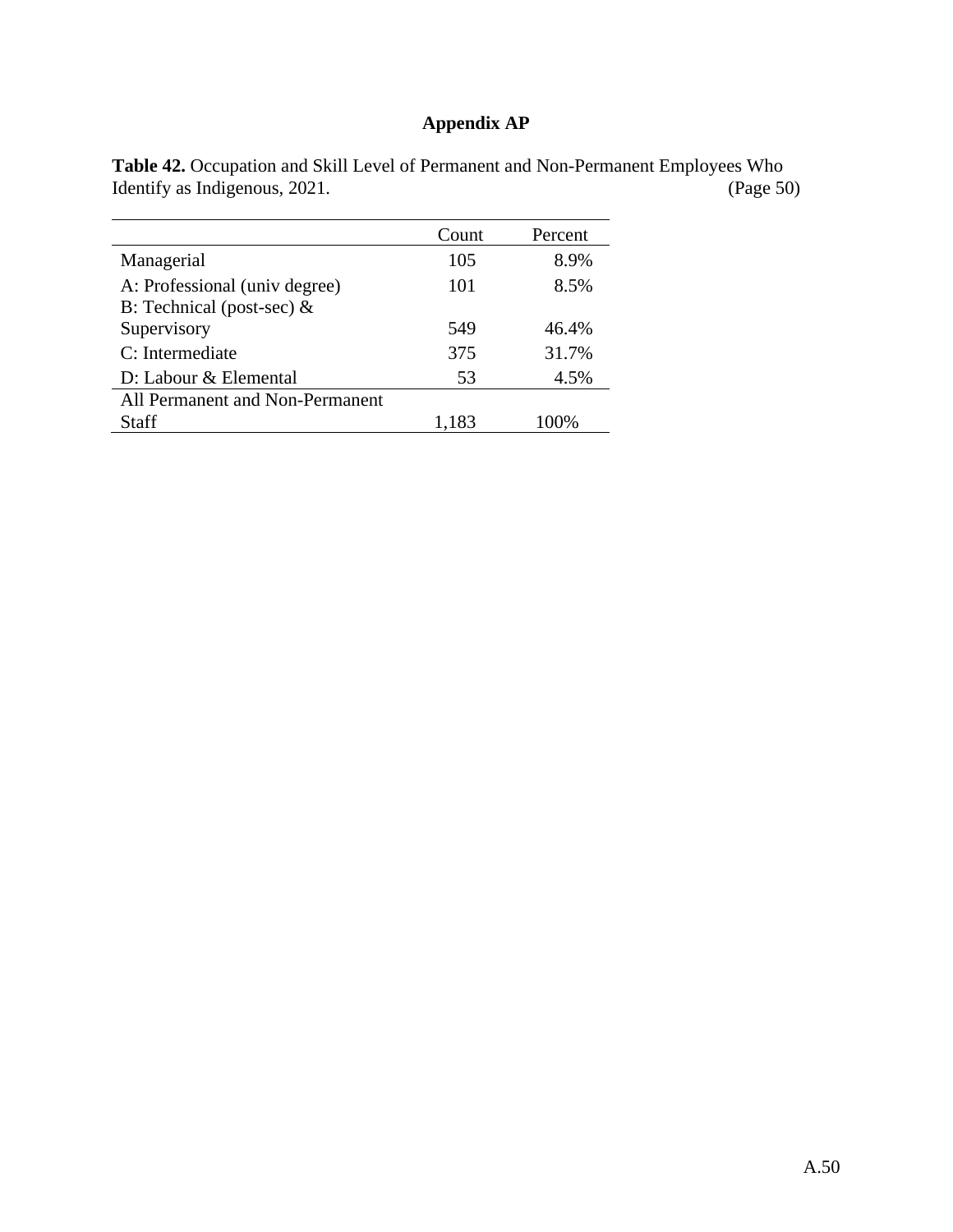## **Appendix AQ**

|      | Managerial | A: Professional | $B:$ Technical $\&$<br>Supervisory | C: Intermediate | $D:$ Labour $\&$<br>Elemental |
|------|------------|-----------------|------------------------------------|-----------------|-------------------------------|
| 2012 | 3.8%       | 11.9%           | 4.4%                               | 6.6%            | 9.1%                          |
| 2013 | 4.1%       | 13.5%           | 5.4%                               | 7.4%            | 10.4%                         |
| 2014 | 4.8%       | 14.4%           | 5.6%                               | 8.8%            | 14.6%                         |
| 2015 | 5.3%       | 14.7%           | 6.2%                               | 10.2%           | 13.3%                         |
| 2016 | 5.5%       | 16.2%           | 7.5%                               | 10.4%           | 14.4%                         |
| 2017 | 5.6%       | 14.0%           | 7.9%                               | 15.9%           | 13.3%                         |
| 2018 | 6.4%       | 16.0%           | 8.7%                               | 17.0%           | 14.0%                         |
| 2019 | 7.3%       | 19.6%           | 9.6%                               | 13.7%           | 12.3%                         |
| 2020 | 8.1%       | 19.3%           | 10.4%                              | 13.3%           | 10.4%                         |
| 2021 | 8.3%       | 20.5%           | 11.6%                              | 15.7%           | 11.7%                         |

**Table 43.** Occupation and Skill Level of Employees Who Identify as a Member of a Visible Minority Group (Page 51)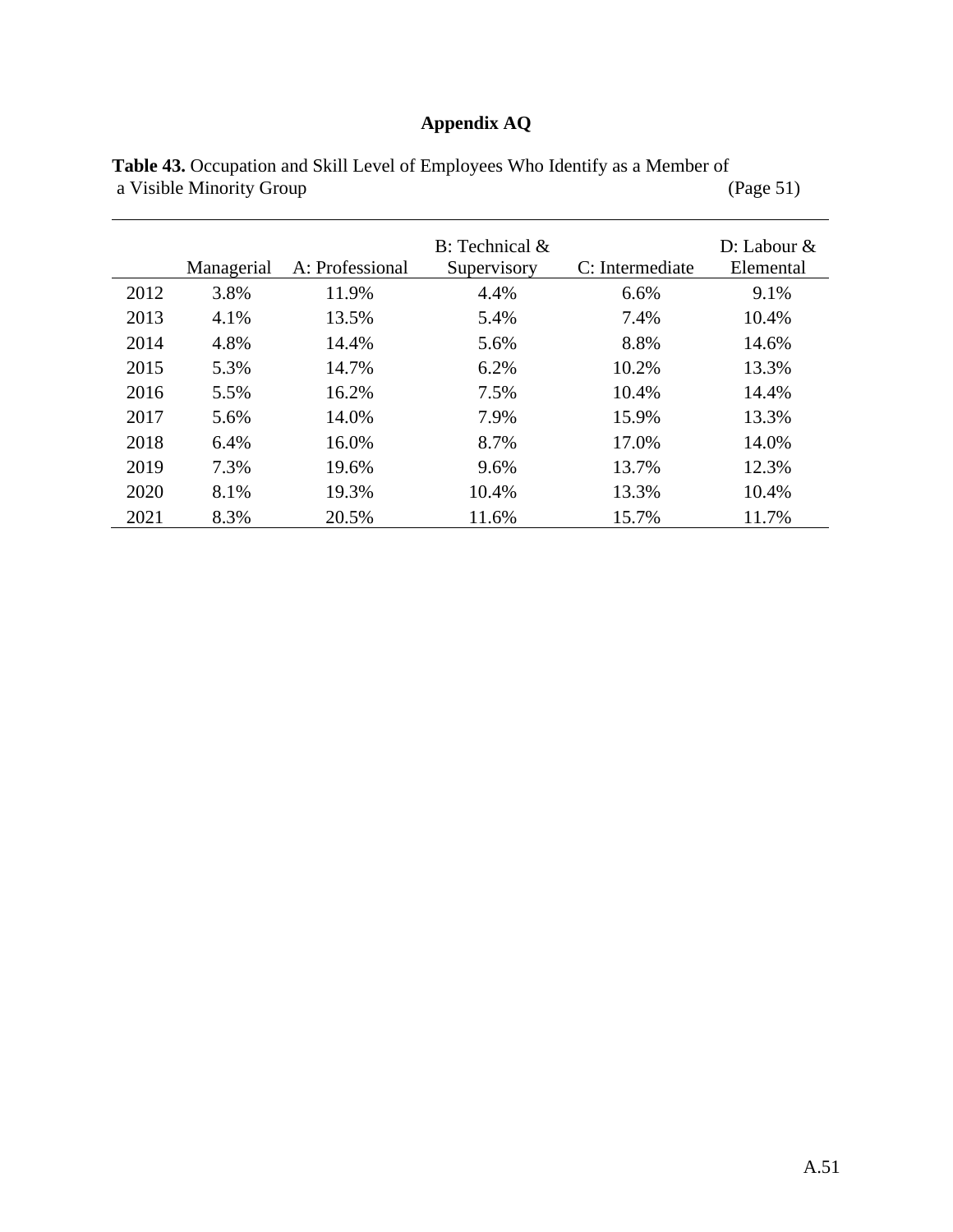# **Appendix AR**

|      | Managerial | A: Professional | $B$ : Technical $\&$<br>Supervisory | C: Intermediate | D: Labour $&$<br>Elemental |
|------|------------|-----------------|-------------------------------------|-----------------|----------------------------|
| 2012 | 3.3%       | 4.2%            | 3.9%                                | 5.7%            | 6.4%                       |
| 2013 | 2.5%       | 4.2%            | 4.3%                                | 6.3%            | 5.3%                       |
| 2014 | 2.7%       | 4.1%            | 4.4%                                | 5.6%            | 3.2%                       |
| 2015 | 2.8%       | 3.8%            | 4.2%                                | 5.7%            | 4.7%                       |
| 2016 | 3.2%       | 3.9%            | 4.3%                                | 5.7%            | 2.7%                       |
| 2017 | 3.8%       | 4.9%            | 5.6%                                | 7.2%            | 6.7%                       |
| 2018 | 3.3%       | 5.3%            | 6.2%                                | 7.1%            | 7.3%                       |
| 2019 | 2.8%       | 4.6%            | 4.8%                                | 5.8%            | 10.0%                      |
| 2020 | 2.7%       | 4.9%            | 4.8%                                | 6.2%            | 7.9%                       |
| 2021 | 4.0%       | 5.9%            | 5.1%                                | 6.3%            | 7.9%                       |

**Table 44.** Occupation and Skill Level of Employees Who Reported a Disability. (Page 52)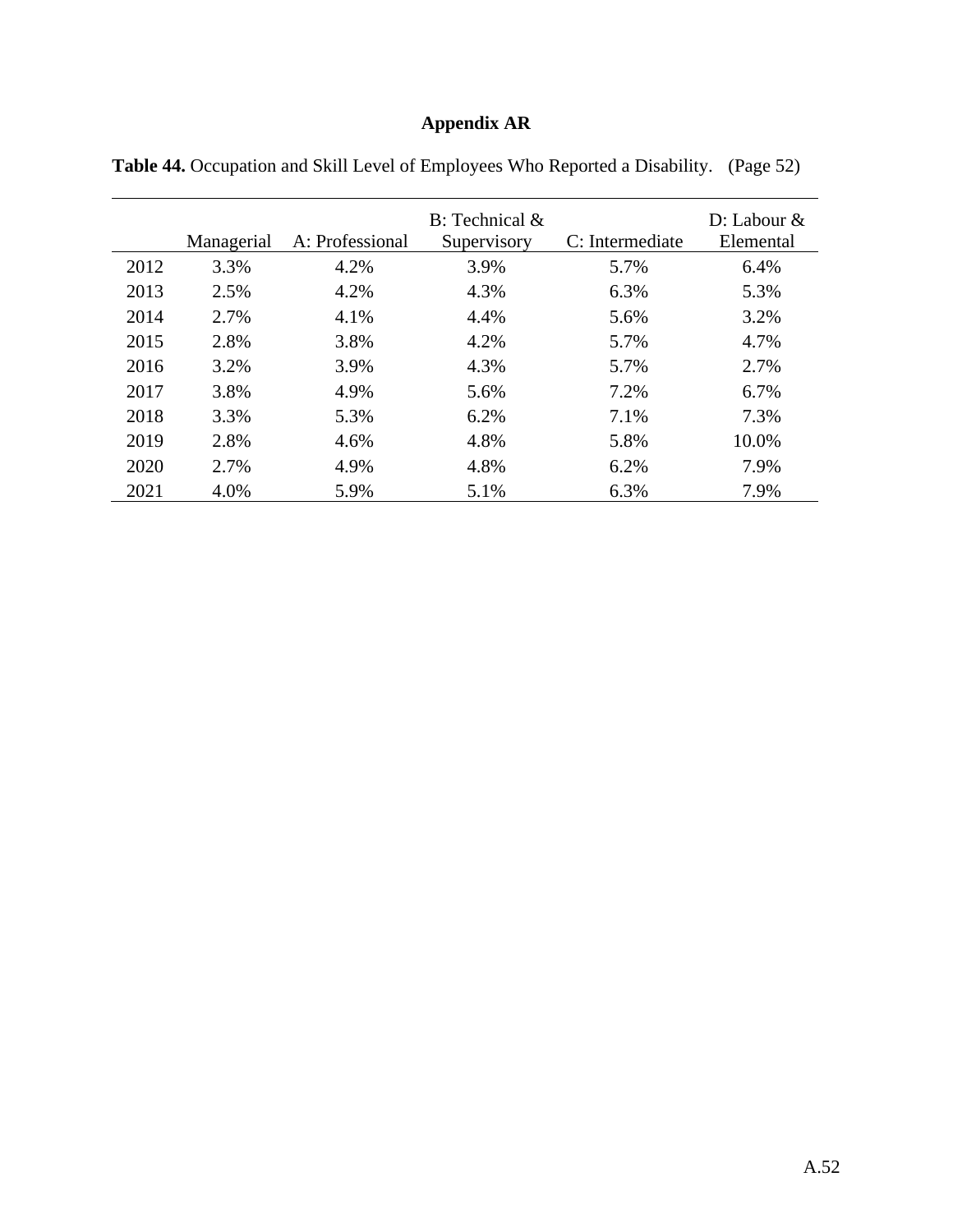## **Appendix AS**

| Table 45. New Hires by Skill Level and Occupation, 2021. |  |  |  |  |  |  |  |  |  |
|----------------------------------------------------------|--|--|--|--|--|--|--|--|--|
|----------------------------------------------------------|--|--|--|--|--|--|--|--|--|

**(Page 53)** 

| Count | Percent |
|-------|---------|
| 65    | 12.0%   |
| 141   | 26.1%   |
| 174   | 32.2%   |
| 147   | 27.2%   |
| 14    | 2.6%    |
| 541   | 100.1%  |
|       |         |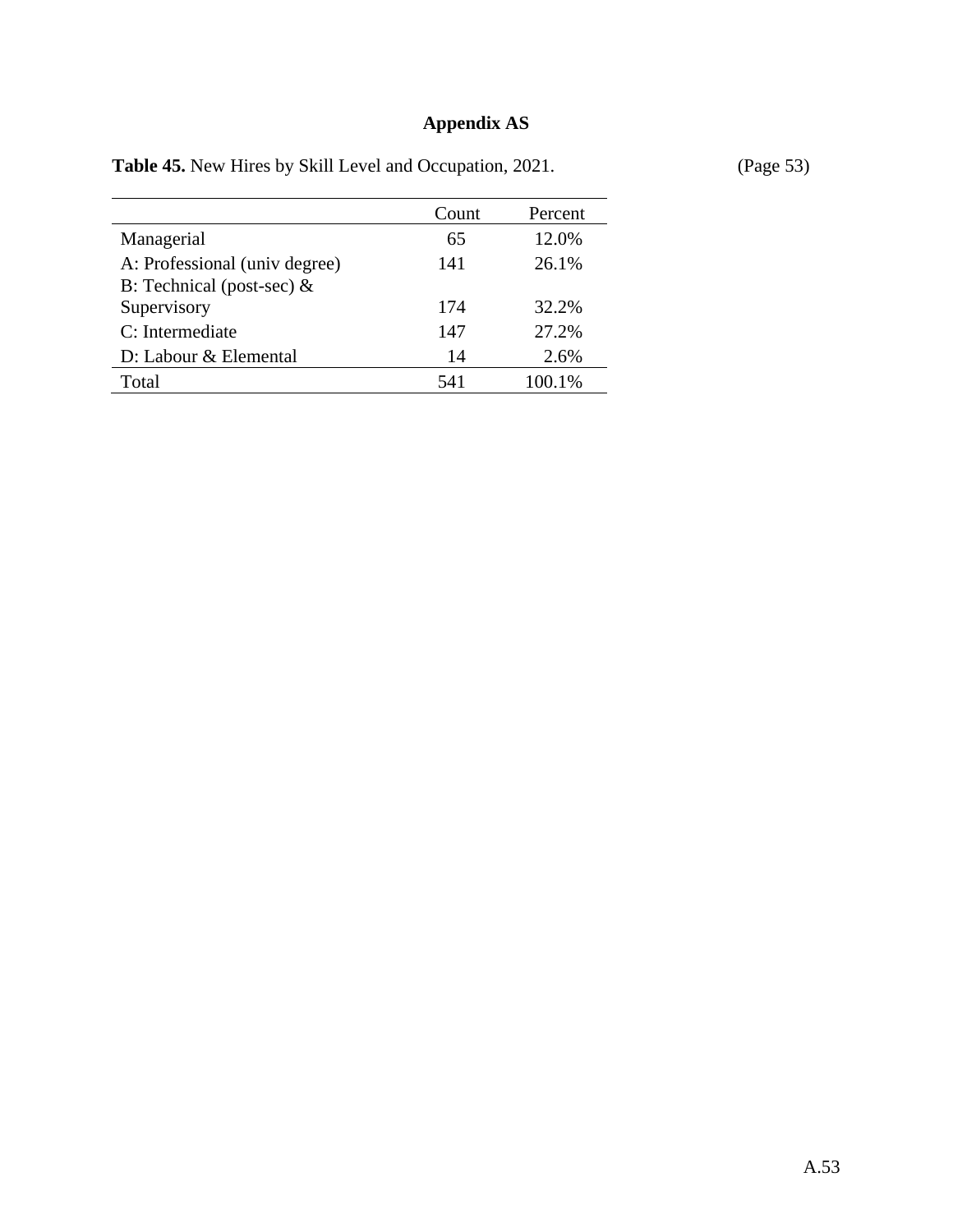## **Appendix AT**

|      | Retirement | Non-Retirement | Total |
|------|------------|----------------|-------|
| 2012 | 294        | 491            | 785   |
| 2013 | 277        | 548            | 825   |
| 2014 | 271        | 558            | 829   |
| 2015 | 283        | 450            | 733   |
| 2016 | 289        | 392            | 681   |
| 2017 | 316        | 416            | 732   |
| 2018 | 364        | 440            | 804   |
| 2019 | 284        | 432            | 716   |
| 2020 | 275        | 299            | 574   |
| 2021 | 352        | 546            | 898   |

Table 46. Annual Retirement and Non-Retirement Departure Trends. (Page 56)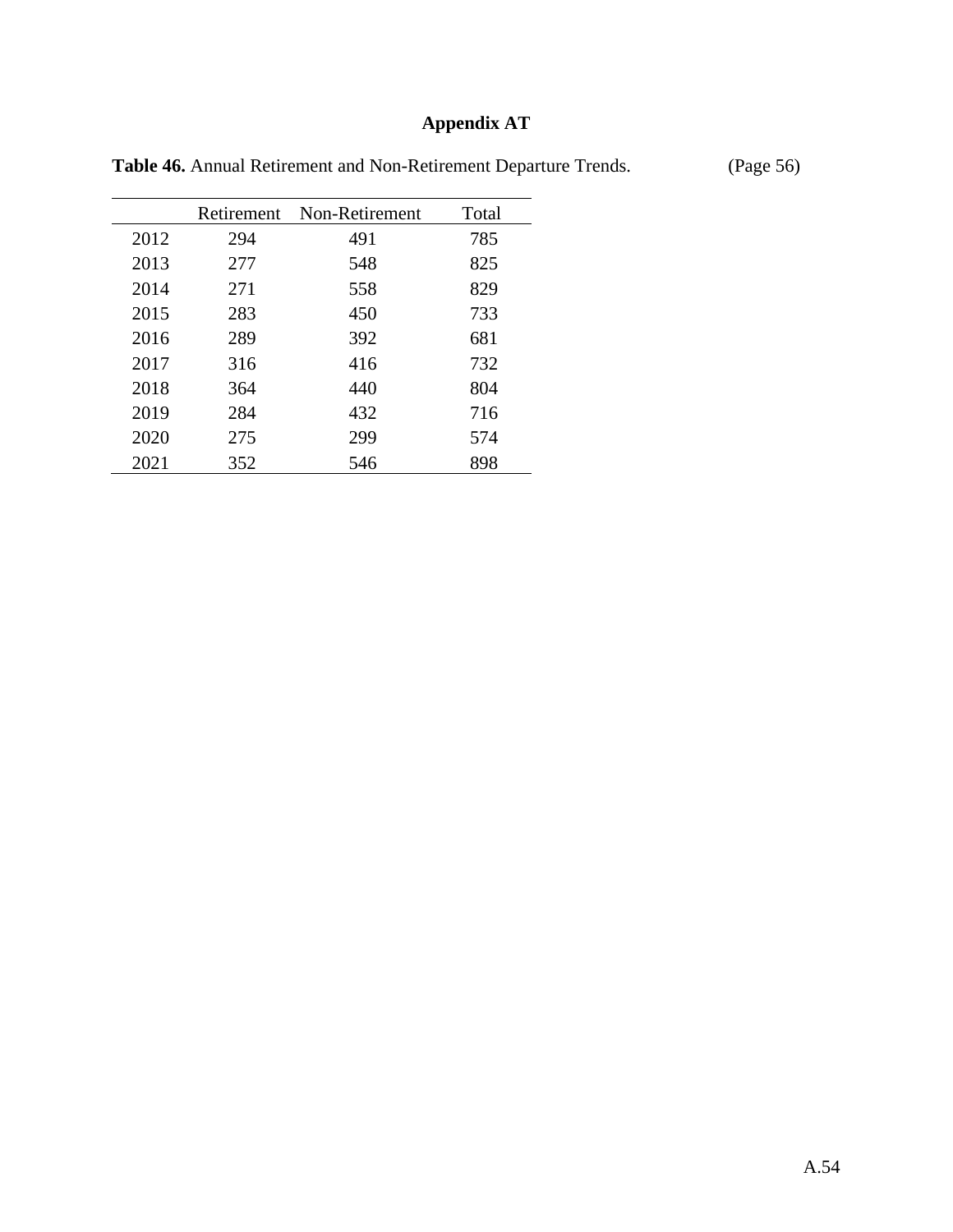|                  | Count | Percent |
|------------------|-------|---------|
| Death            | 25    | 2.8%    |
| Dismissal/Layoff | 79    | 8.8%    |
| Moved            | 3     | 0.3%    |
| Take other       |       |         |
| Employment       | 153   | 17.0%   |
| Other/Unknown    | 8     | 0.9%    |
| Personal Reasons | 24    | 2.7%    |
| Resignation      | 254   | 28.3%   |
| Retirement       | 352   | 39.2%   |
| Total            | 898   | 100.0%  |

Table 47. Reasons for Departure, 2021. (Page 57)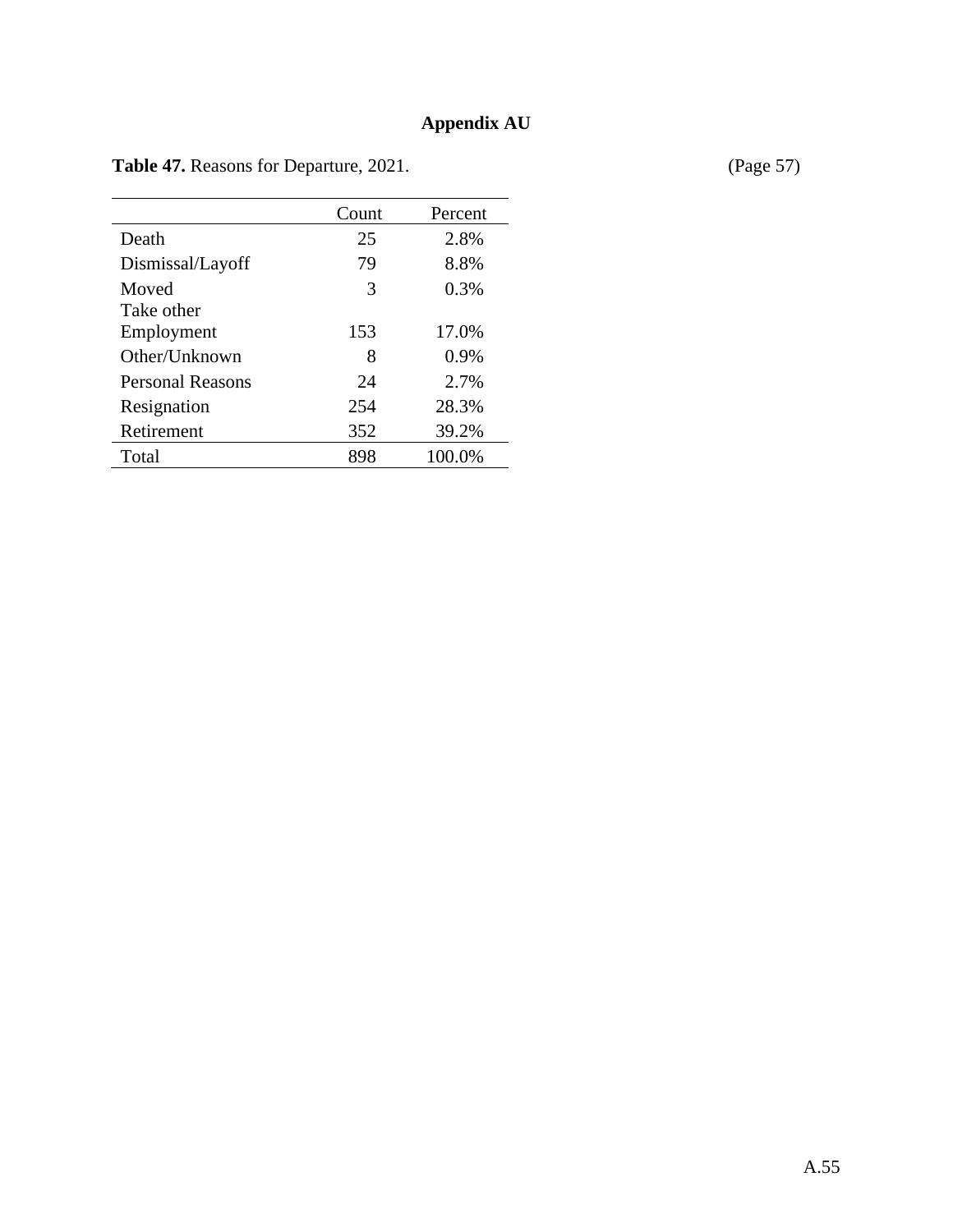# **Appendix AV**

|                  | Non-Retirement | Retirement | Total |
|------------------|----------------|------------|-------|
| <b>CIC</b>       | 9.5%           | 2.4%       | 11.9% |
| SaskTel          | 2.2%           | 5.3%       | 7.5%  |
| <b>SaskPower</b> | 6.7%           | 2.8%       | 9.5%  |
| SaskEnergy       | 5.0%           | 2.9%       | 7.9%  |
| SGI              | 4.6%           | 2.5%       | 7.1%  |
| <b>SOCO</b>      | 5.7%           | 2.3%       | 8.0%  |
| SaskWater        | 5.4%           | 3.8%       | 9.2%  |
| <b>SGC</b>       | 14.5%          | 3.8%       | 18.3% |
| All Crowns       | 5.4%           | 3.5%       | 8.9%  |

Table 48. Turnover Rates by Crown Corporations, 2021. (Page 58)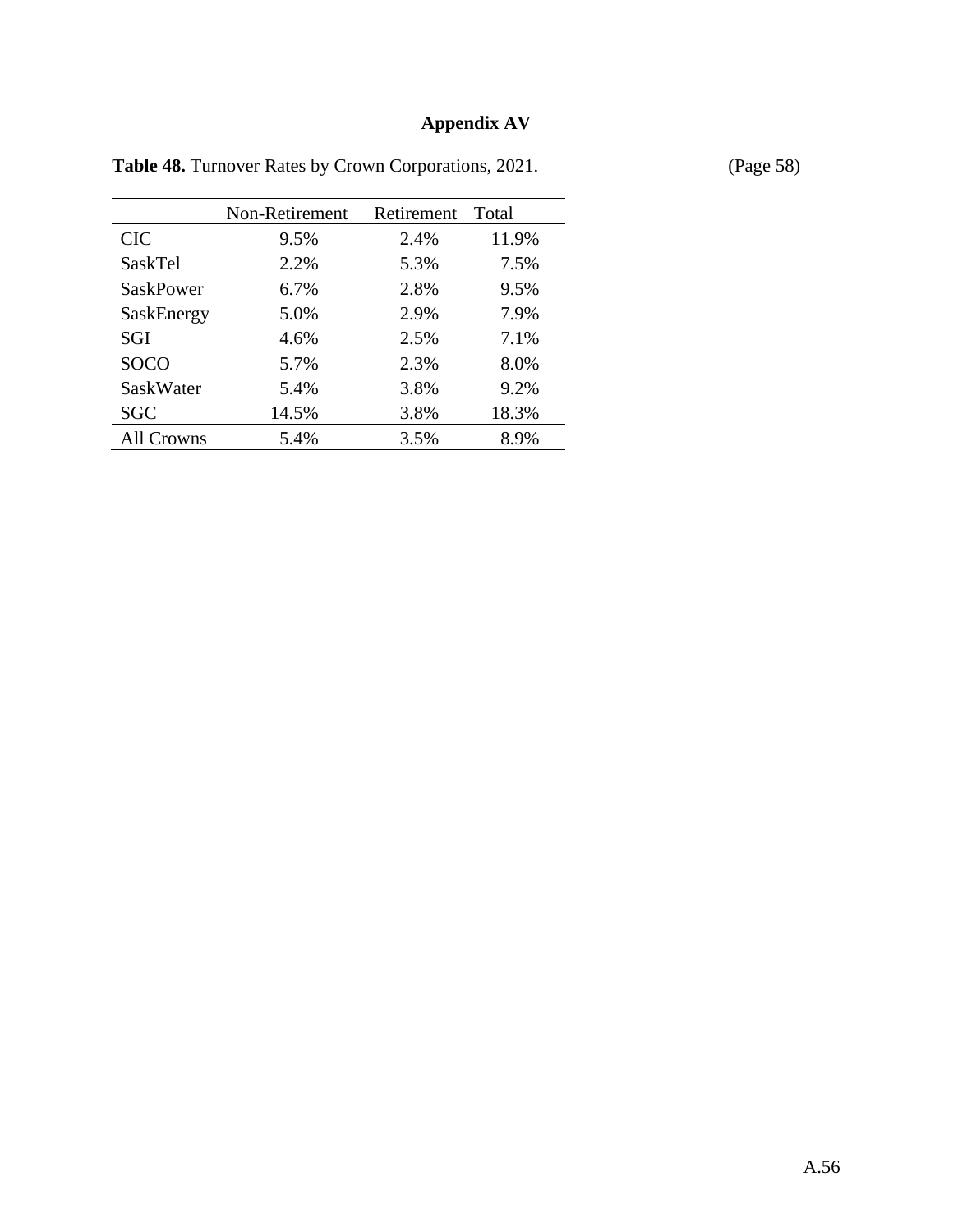# **Appendix AW**

|      | <b>CIC</b> | SaskTel | SaskPower | SaskEnergy | SGI  | <b>SOCO</b> | SaskWater | <b>SGC</b> |
|------|------------|---------|-----------|------------|------|-------------|-----------|------------|
| 2012 | 18.3%      | 4.3%    | 7.0%      | 6.9%       | 5.7% | 7.0%        | 9.3%      | 24.0%      |
| 2013 | 15.4%      | 3.7%    | 6.9%      | 5.2%       | 6.8% | 10.2%       | 9.1%      | 32.9%      |
| 2014 | 14.6%      | 4.7%    | 6.1%      | 6.3%       | 6.5% | 20.6%       | 5.2%      | 30.3%      |
| 2015 | 16.7%      | 4.9%    | 5.3%      | 5.4%       | 7.1% | 11.2%       | 3.4%      | 18.6%      |
| 2016 | 6.8%       | 4.7%    | 5.6%      | 5.7%       | 7.1% | 6.4%        | 8.3%      | 14.5%      |
| 2017 | 9.1%       | 5.1%    | 6.1%      | 6.3%       | 8.4% | 7.5%        | 4.9%      | 21.3%      |
| 2018 | 9.5%       | 6.4%    | 6.9%      | 8.3%       | 7.6% | 6.6%        | 7.0%      | 20.7%      |
| 2019 | $0.0\%$    | 5.9%    | 5.3%      | 6.6%       | 7.1% | 7.5%        | 8.8%      | 19.7%      |
| 2020 | 13.9%      | 5.9%    | 4.3%      | 5.9%       | 5.6% | 6.9%        | 7.2%      | 10.0%      |
| 2021 | 11.9%      | 7.5%    | 9.5%      | 7.9%       | 7.1% | 8.0%        | 9.2%      | 18.2%      |

Table 49. Changes in Turnover Rates by Crown Corporation. (Page 59)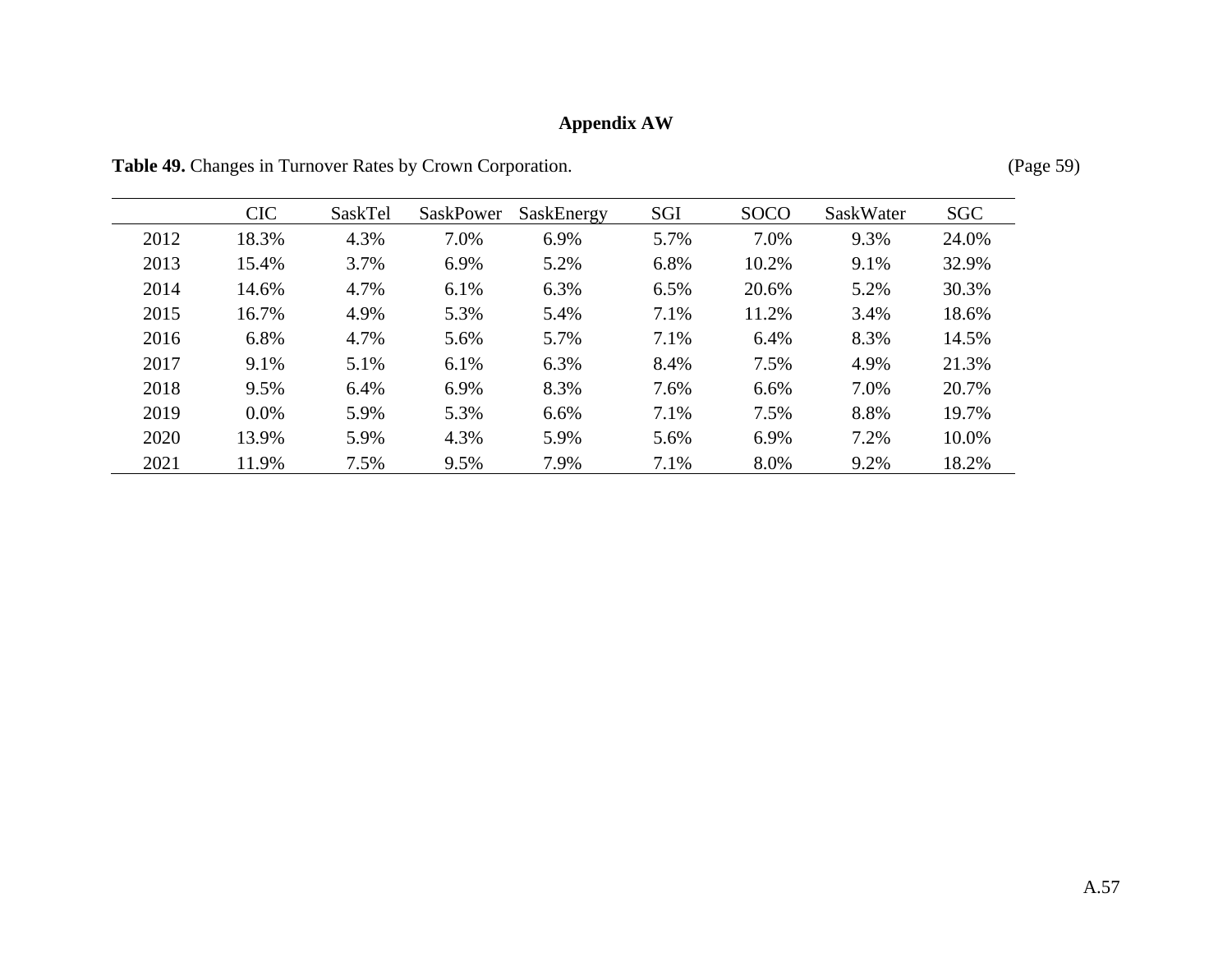# **Appendix AX**

|  |  |  | <b>Table 50.</b> Turnover Rates of Permanent Staff, 2021 by Gender. |  |  |  |
|--|--|--|---------------------------------------------------------------------|--|--|--|
|--|--|--|---------------------------------------------------------------------|--|--|--|

**(Page 60)** 

|               | Non-Retirement Retirement |      | Total            |
|---------------|---------------------------|------|------------------|
| Women         | 5.0%                      | 3.8% | 8.8%             |
| Men           | 5.6%                      | 3.3% | 8 9 <sub>%</sub> |
| All Employees | 5.4%                      | 3.5% | 89%              |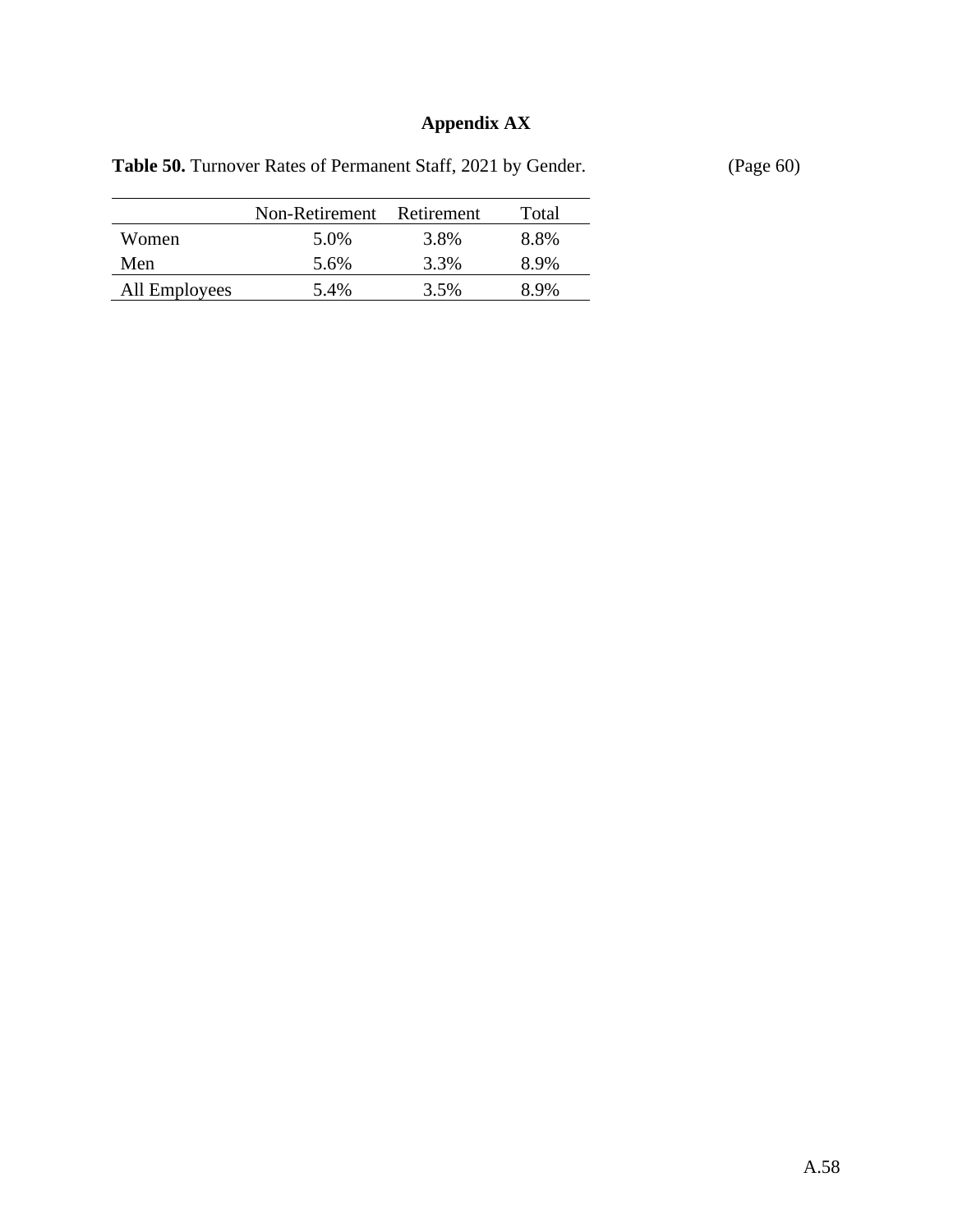# **Appendix AY**

|               | Non-Retirement | Retirement | Total |
|---------------|----------------|------------|-------|
| Under 30      | 9.8%           | $0.0\%$    | 9.8%  |
| 30 to $44$    | $6.0\%$        | $0.0\%$    | 6.0%  |
| 45 to 54      | 4.3%           | 1.2%       | 5.5%  |
| 55 or older   | 3.9%           | 14.4%      | 18.3% |
| All employees | 5.4%           | 3.5%       | 8.9%  |

Table 51. Turnover Rates of Permanent Staff by Age Group, 2021. (Page 61)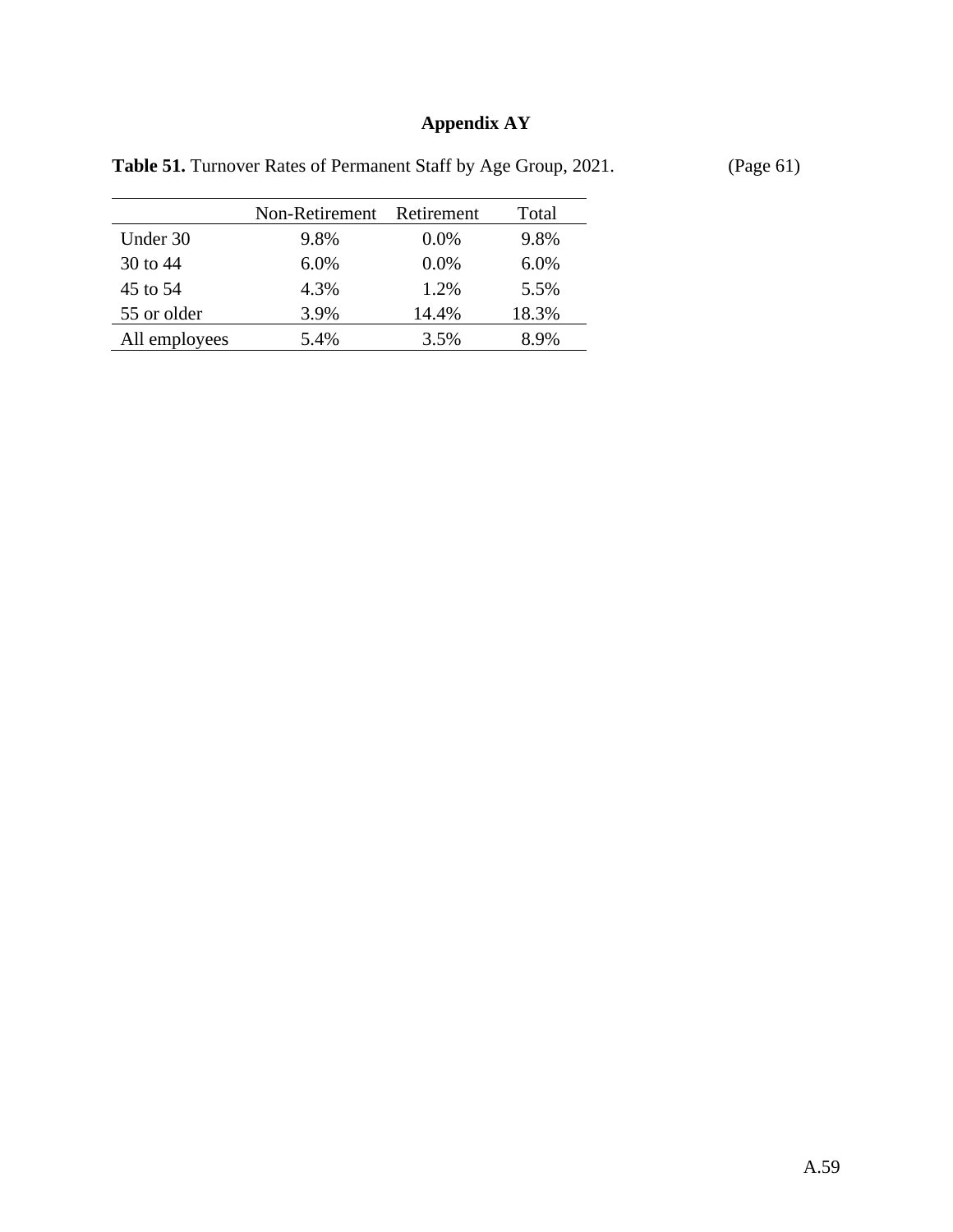## **Appendix AZ**

| Table 52. Turnover Rates by Diversity Groups, 2021. |  |  |  |  |  |  |  |  |  |
|-----------------------------------------------------|--|--|--|--|--|--|--|--|--|
|-----------------------------------------------------|--|--|--|--|--|--|--|--|--|

**Table 52. <b>Table 52. Table 52. Page 62 C** 

|                      | Non-Retirement | Retirement | Total |
|----------------------|----------------|------------|-------|
| With a Disability    | 3.6%           | 5.8%       | 9.4%  |
| Members of a Visible |                |            |       |
| Minority             | 7.6%           | 1.0%       | 8.6%  |
| Indigenous Identity  | 6.5%           | 2.2%       | 8.7%  |
| All employees        | 5.4%           | 3.5%       | 8.9%  |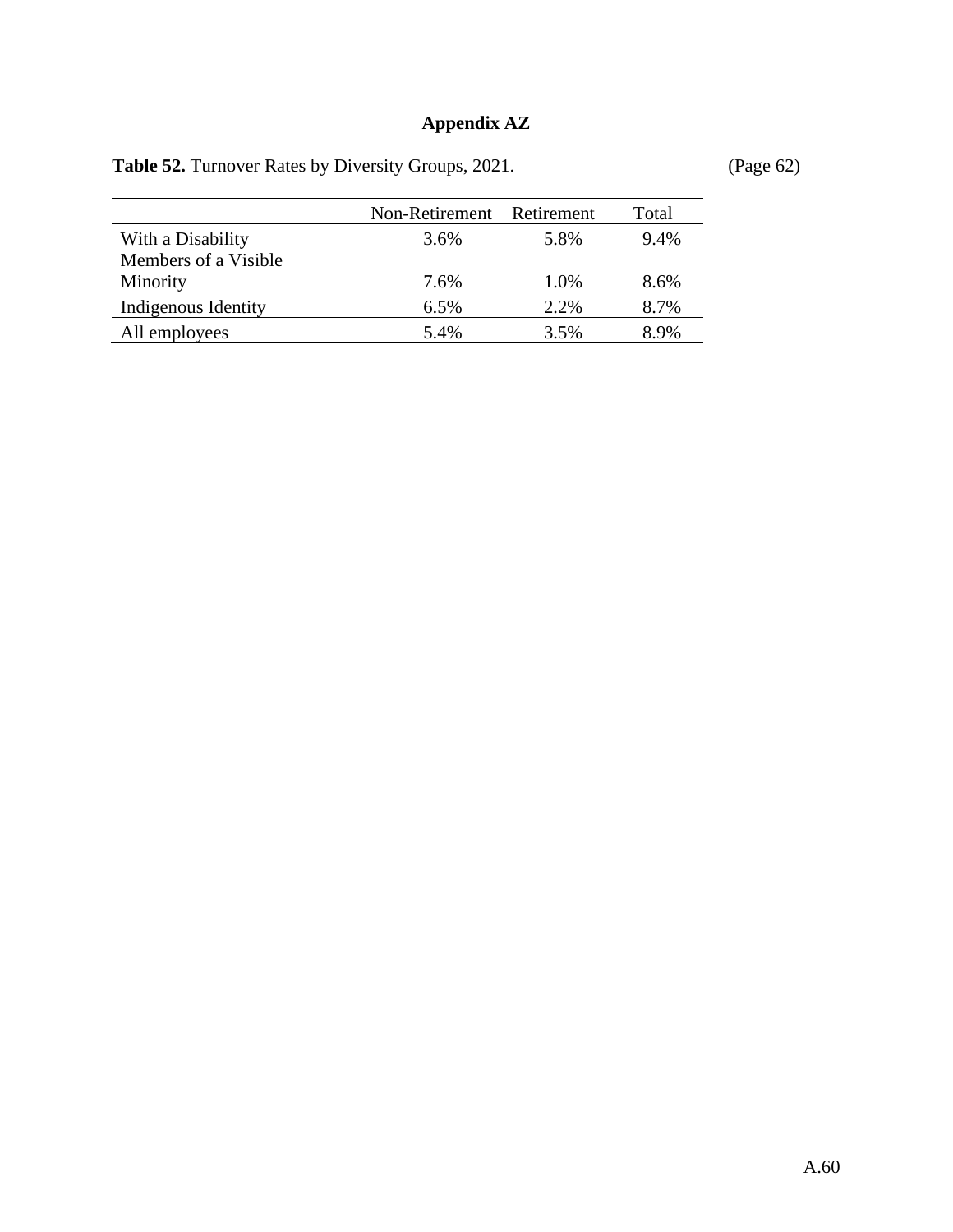## **Appendix BA**

|                   | Non-Retirement Retirement |         | Total |
|-------------------|---------------------------|---------|-------|
| Less than 5 years | 10.5%                     | $0.1\%$ | 10.6% |
| 5 to 9 years      | 7.2%                      | 0.8%    | 8.0%  |
| 10 to 19 years    | 4.0%                      | 1.5%    | 5.5%  |
| 20 or more years  | 1.6%                      | 10.3%   | 11.9% |
| All employees     | 5.4%                      | 3.5%    | 8.9%  |

Table 53. Turnover Rates by Tenure, 2021. (Page 63)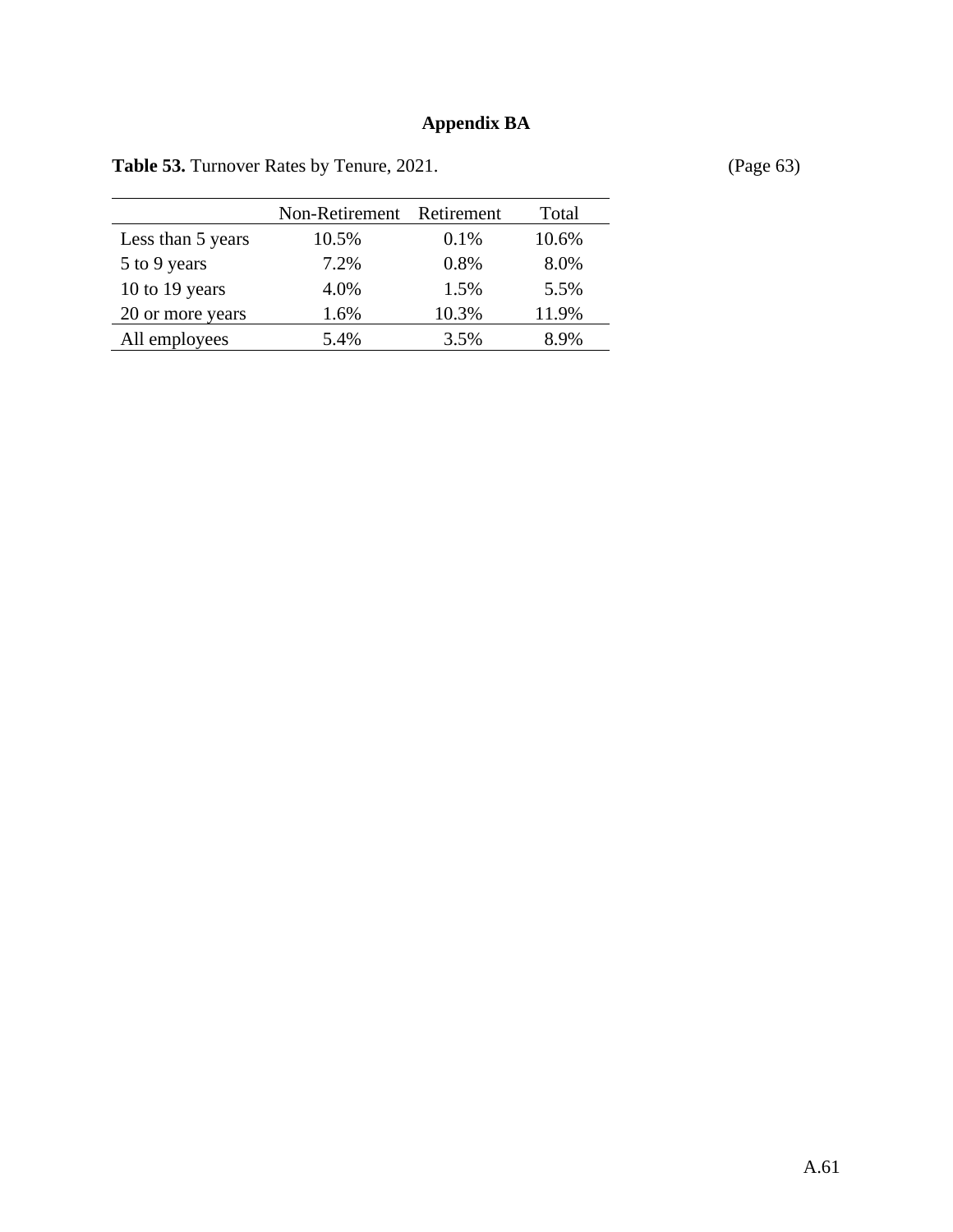## **Appendix BB**

| <b>rabic <math>5\pi</math>.</b> Furnover Kates by Omon Nichlocrship, $2021$ . |       |
|-------------------------------------------------------------------------------|-------|
| Non-Retirement Retirement                                                     | Total |
|                                                                               |       |

Table 54. Turnover Rates by Union Membership, 2021. (Page 64)

|               | Non-Retirement Retirement |      | Total |
|---------------|---------------------------|------|-------|
| Out of Scope  | 5.3%                      | 2.8% | 8.1%  |
| In Scope      | 5.4%                      | 3.8% | 9.2%  |
| All Employees | 5.4%                      | 3.5% | 89%   |
|               |                           |      |       |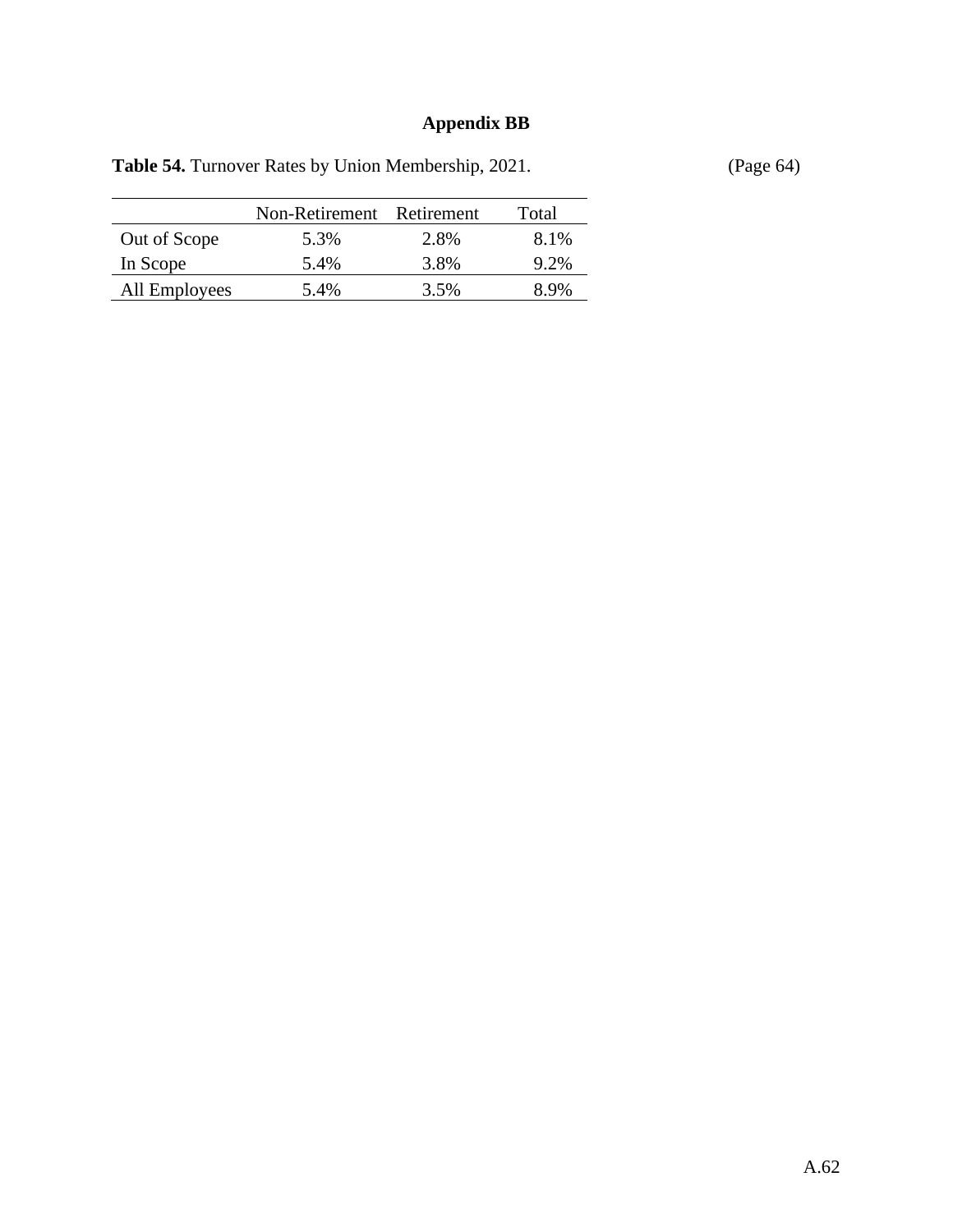## **Appendix BC**

|      | <b>Normal Retirement</b> | <b>SaskTel ERP</b> |
|------|--------------------------|--------------------|
| 2003 | 60.5                     | 51.3               |
| 2004 | 59.3                     | 54.9               |
| 2005 | 59.1                     | 51.8               |
| 2006 | 58.5                     | 52.3               |
| 2007 | 57.8                     | 52.0               |
| 2008 | 57.2                     | 52.6               |
| 2009 | 57.3                     | 53.1               |
| 2010 | 58.0                     |                    |
| 2011 | 57.8                     |                    |
| 2012 | 58.1                     |                    |
| 2013 | 58.4                     |                    |
| 2014 | 58.7                     |                    |
| 2015 | 59.0                     |                    |
| 2016 | 60.0                     |                    |
| 2017 | 61.2                     |                    |
| 2018 | 61.0                     |                    |
| 2019 | 60.7                     |                    |
| 2020 | 61.4                     |                    |
| 2021 | 61.4                     |                    |

Table 55. Average Age at Retirement. (Page 65)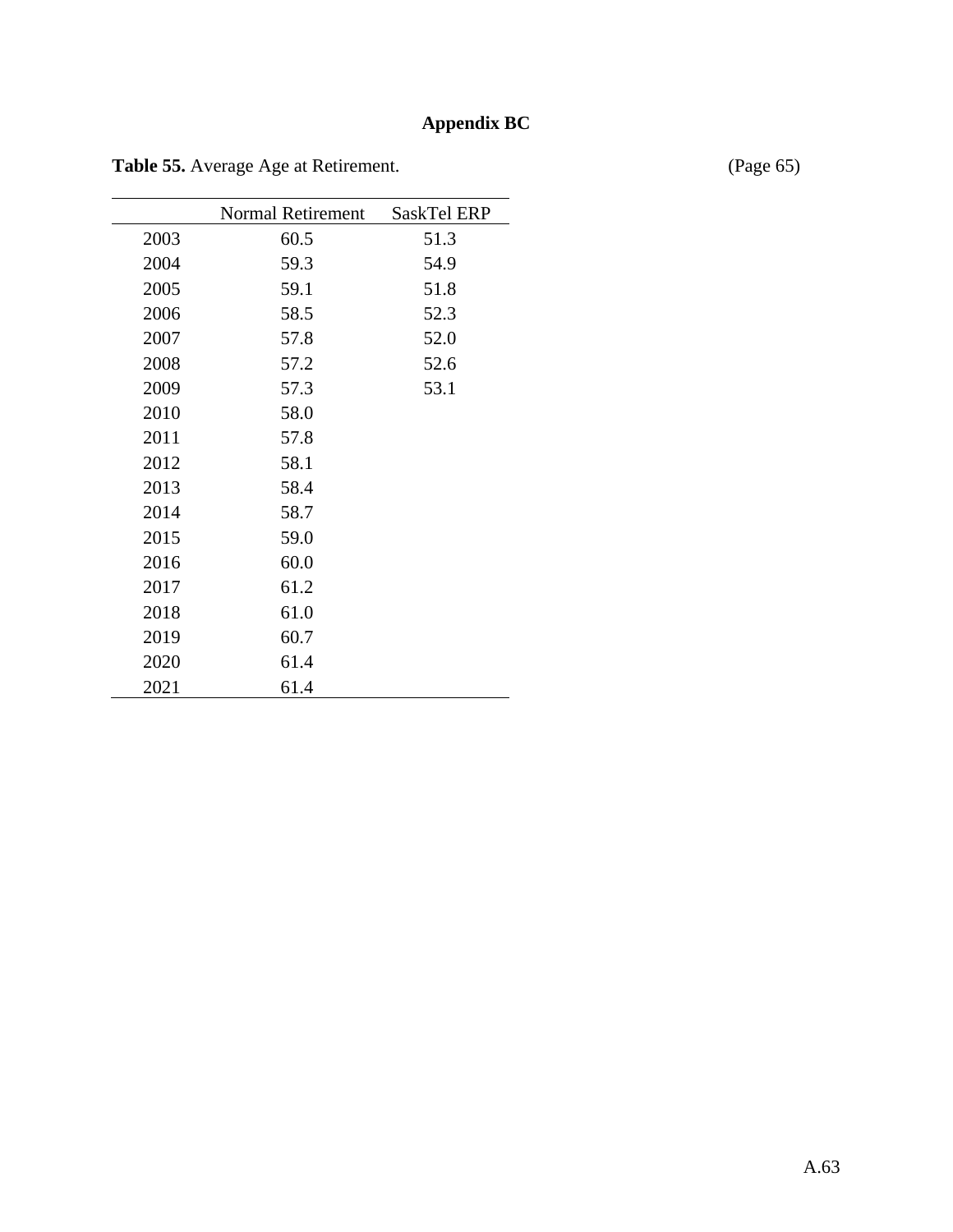## **Appendix BD**

| Table 56. Age at Retirement, 2019 to 2021 Average. | (Page 66) |
|----------------------------------------------------|-----------|
|                                                    |           |

|       | Count |
|-------|-------|
| 50    | 12    |
| 51    | 9     |
| 52    | 15    |
| 53    | 24    |
| 54    | 10    |
| 55    | 17    |
| 56    | 39    |
| 57    | 39    |
| 58    | 74    |
| 59    | 74    |
| 60    | 108   |
| 61    | 72    |
| 62    | 55    |
| 63    | 60    |
| 64    | 47    |
| 65    | 122   |
| 66    | 48    |
| 67    | 31    |
| $68+$ | 55    |